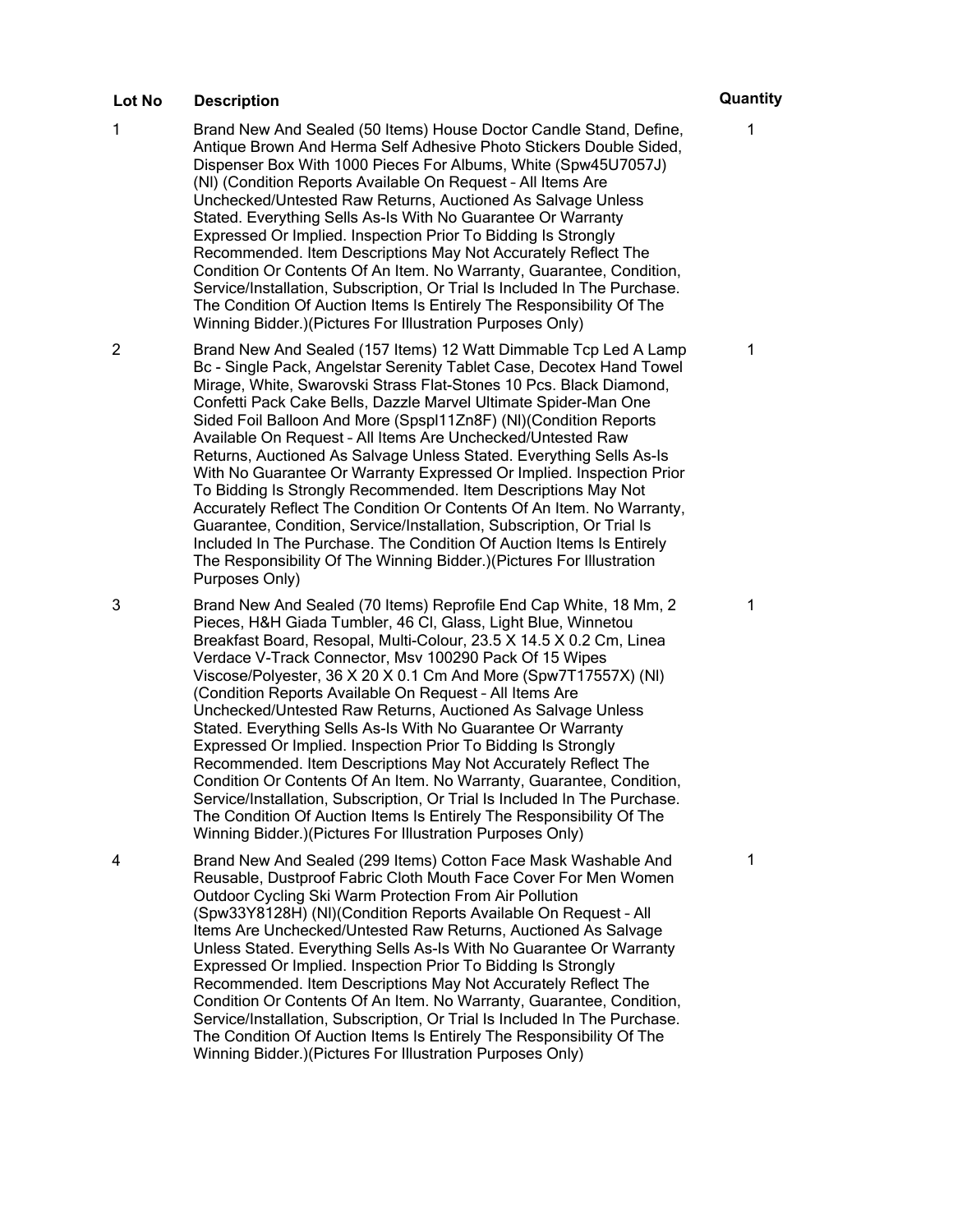- 5 Brand New And Sealed (25 Items) 1 X Eightt Ightt Universal Charger Type C 5-20V 3.25A Max 65W, 5 X Mood Collection 19 Number Printed Standard Cushion, 50 X 50 Cm, Polyester, Pebble, One Size, 1X Mood Collection Macrame Pot Holder, 100 Cm, Cotton, Lime, One Size, 1 X Shatchi Christmas Holiday Home Battery Operated Wooden Tree Tabletop Centrepiece With Wreath And 15 Small Warm White Bulbs (Grey/Red/Green), 80Cm, Wood, 25 X 10 X 80H Cm, 5 X Mood Collection Blanket Print Standard Cushion, 45 X 45 Cm, Polyester, Purple, One Size And More (Spw34M7572A) (Nl)(Condition Reports Available On Request – All Items Are Unchecked/Untested Raw Returns, Auctioned As Salvage Unless Stated. Everything Sells As-Is With No Guarantee Or Warranty Expressed Or Implied. Inspection Prior To Bidding Is Strongly Recommended. Item Descriptions May Not Accurately Reflect The Condition Or Contents Of An Item. No Warranty, Guarantee, Condition, Service/Installation, Subscription, Or Trial Is Included In The Purchase. The Condition Of Auction Items Is Entirely The Responsibility Of The Winning Bidder.)(Pictures For Illustration Purposes Only)
- 6 Brand New And Sealed (68 Items) 2 Pcs Peeling And Fruit Ball Spoon Set Stainless Steel Fruit Ball Scoop And Storage Peeler With Rubbish Bin Multifunctional Kitchen Tools For Diy Fruit Ice Cream Salads, Luxurious 8 Pack Boston Towel Bale Set, Cotton ( 4 Face, 2 Hand And 2 Bath), Teal, Hand Towel Mirage, White, Kloche A King Is Born Ornament And More (Spspl11Zn77) (Nl)(Condition Reports Available On Request – All Items Are Unchecked/Untested Raw Returns, Auctioned As Salvage Unless Stated. Everything Sells As-Is With No Guarantee Or Warranty Expressed Or Implied. Inspection Prior To Bidding Is Strongly Recommended. Item Descriptions May Not Accurately Reflect The Condition Or Contents Of An Item. No Warranty, Guarantee, Condition, Service/Installation, Subscription, Or Trial Is Included In The Purchase. The Condition Of Auction Items Is Entirely The Responsibility Of The Winning Bidder.)(Pictures For Illustration Purposes Only)
- 7 Brand New And Sealed (14 Items) Piatnik Vienna 662973 Activity Knock Out (Spw0X77642W) (Nl)(Condition Reports Available On Request – All Items Are Unchecked/Untested Raw Returns, Auctioned As Salvage Unless Stated. Everything Sells As-Is With No Guarantee Or Warranty Expressed Or Implied. Inspection Prior To Bidding Is Strongly Recommended. Item Descriptions May Not Accurately Reflect The Condition Or Contents Of An Item. No Warranty, Guarantee, Condition, Service/Installation, Subscription, Or Trial Is Included In The Purchase. The Condition Of Auction Items Is Entirely The Responsibility Of The Winning Bidder.)(Pictures For Illustration Purposes Only)

1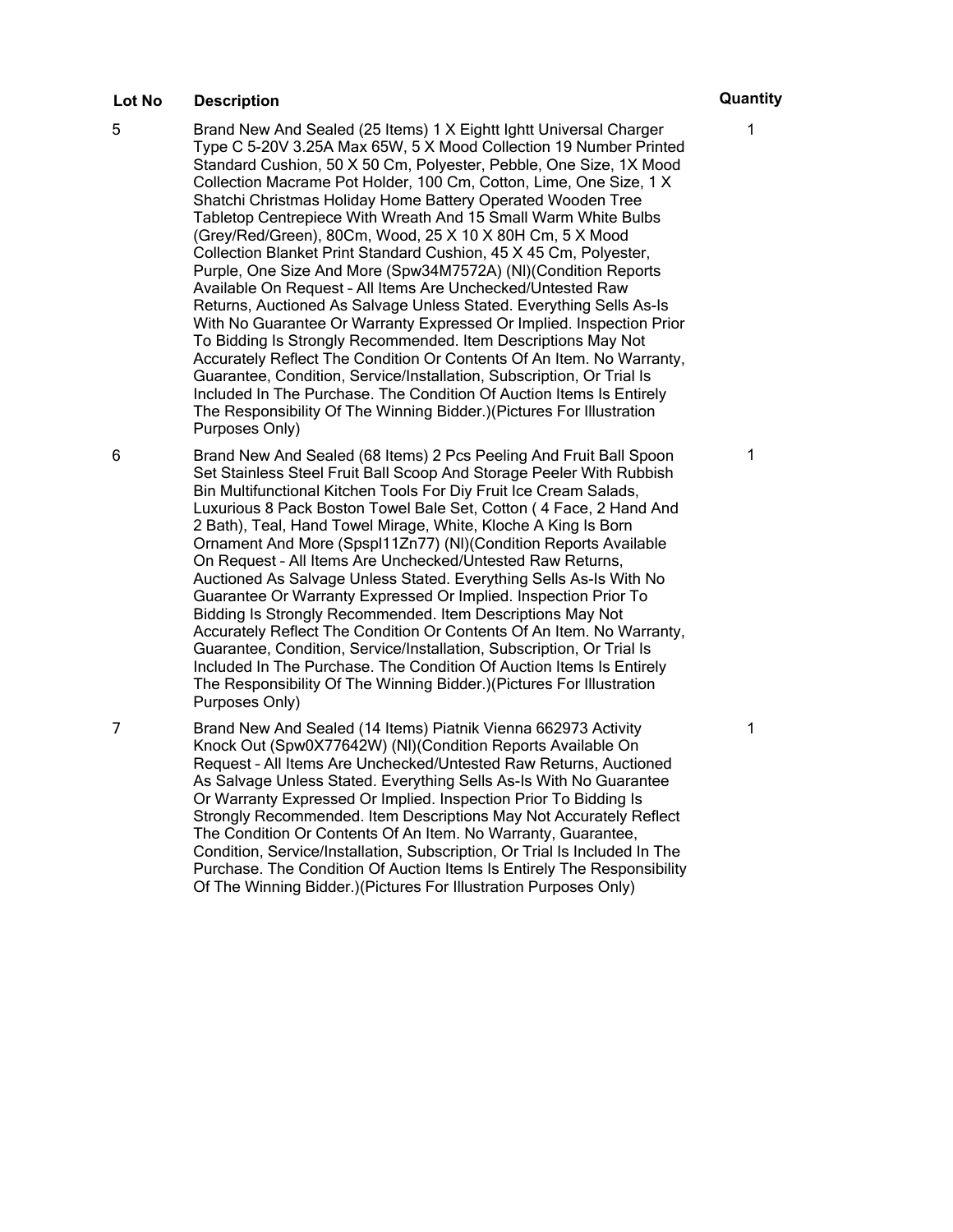- 8 Brand New And Sealed (200 Items) Christmas Card For Mum And Dad From Hallmark - Contemporary Design With Hanging Attachment And Hidden Message (Spw44I9347T) (Nl)(Condition Reports Available On Request – All Items Are Unchecked/Untested Raw Returns, Auctioned As Salvage Unless Stated. Everything Sells As-Is With No Guarantee Or Warranty Expressed Or Implied. Inspection Prior To Bidding Is Strongly Recommended. Item Descriptions May Not Accurately Reflect The Condition Or Contents Of An Item. No Warranty, Guarantee, Condition, Service/Installation, Subscription, Or Trial Is Included In The Purchase. The Condition Of Auction Items Is Entirely The Responsibility Of The Winning Bidder.)(Pictures For Illustration Purposes Only)
- 9 Brand New And Sealed (198 Items) Hallmark Christmas Card For Dad From Both - Contemporary 3D Effect Graphic Design, Various And Christmas Card For Mum And Dad From Hallmark - Illustrated Festive Leaves And Berries Design (Spw44I9347Q) (Nl)(Condition Reports Available On Request – All Items Are Unchecked/Untested Raw Returns, Auctioned As Salvage Unless Stated. Everything Sells As-Is With No Guarantee Or Warranty Expressed Or Implied. Inspection Prior To Bidding Is Strongly Recommended. Item Descriptions May Not Accurately Reflect The Condition Or Contents Of An Item. No Warranty, Guarantee, Condition, Service/Installation, Subscription, Or Trial Is Included In The Purchase. The Condition Of Auction Items Is Entirely The Responsibility Of The Winning Bidder.)(Pictures For Illustration Purposes Only)
- 10 Brand New And Sealed (1200 Items) 7Th Heaven Green Tea Easy Peel -Off Face Mask With Squeezed Lemons, Crushed Ginger Root And Pressed Green Tea To Revitalise And Purify Skin - Ideal For All Skin Types (Spw44I9347U) (Nl)(Condition Reports Available On Request – All Items Are Unchecked/Untested Raw Returns, Auctioned As Salvage Unless Stated. Everything Sells As-Is With No Guarantee Or Warranty Expressed Or Implied. Inspection Prior To Bidding Is Strongly Recommended. Item Descriptions May Not Accurately Reflect The Condition Or Contents Of An Item. No Warranty, Guarantee, Condition, Service/Installation, Subscription, Or Trial Is Included In The Purchase. The Condition Of Auction Items Is Entirely The Responsibility Of The Winning Bidder.)(Pictures For Illustration Purposes Only)

11 Brand New And Sealed (200 Items) Christmas Card For Mum And Dad From Hallmark - Contemporary Design With Hanging Attachment And Hidden Message, Various (Spw44I9347R) (Nl)(Condition Reports Available On Request – All Items Are Unchecked/Untested Raw Returns, Auctioned As Salvage Unless Stated. Everything Sells As-Is With No Guarantee Or Warranty Expressed Or Implied. Inspection Prior To Bidding Is Strongly Recommended. Item Descriptions May Not Accurately Reflect The Condition Or Contents Of An Item. No Warranty, Guarantee, Condition, Service/Installation, Subscription, Or Trial Is Included In The Purchase. The Condition Of Auction Items Is Entirely The Responsibility Of The Winning Bidder.)(Pictures For Illustration Purposes Only)

1

1

1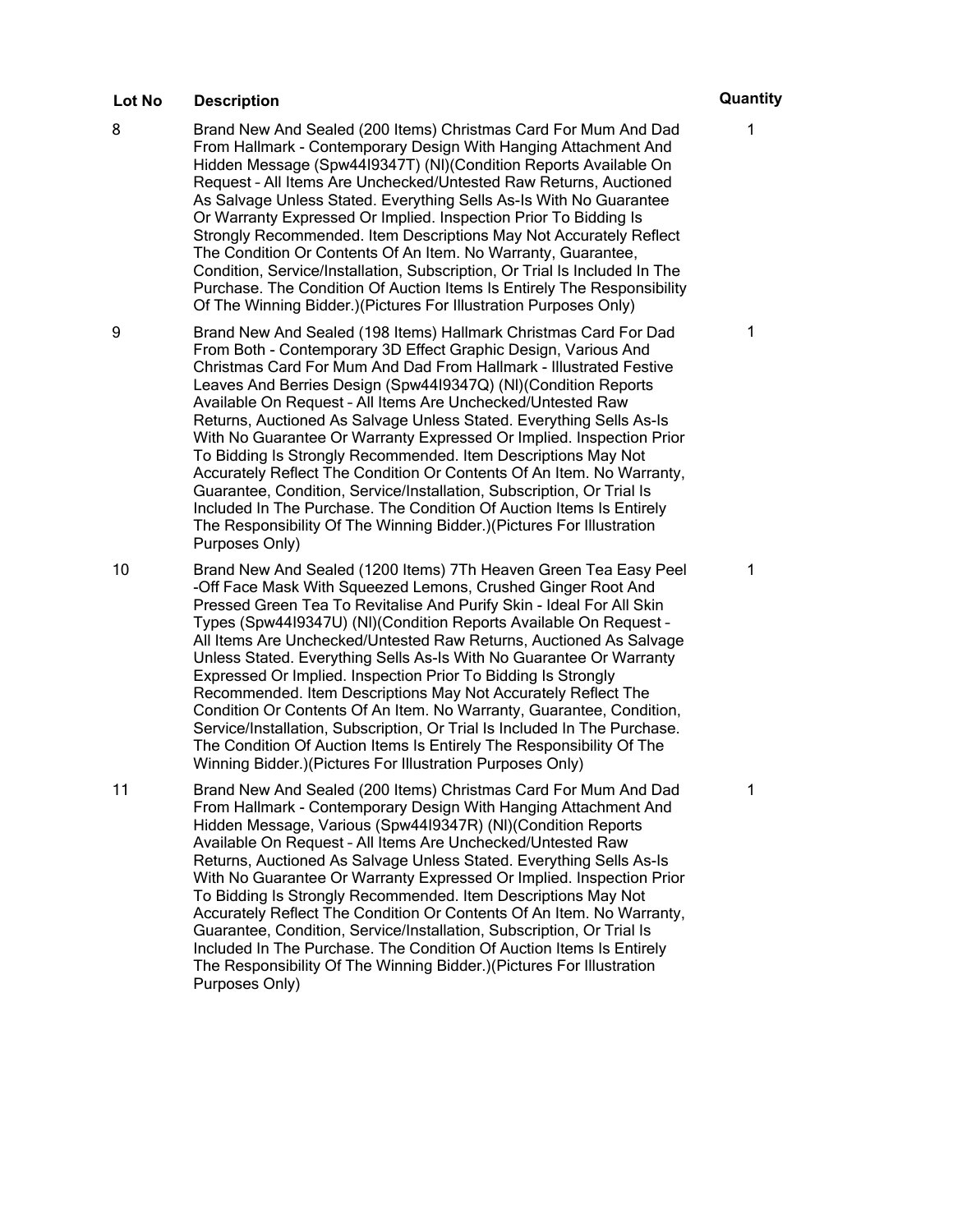- 12 Brand New And Sealed (200 Items) Hallmark Christmas Card For Dad From Both - Contemporary 3D Effect Graphic Design, Various (Spw44I9347P) (Nl)(Condition Reports Available On Request – All Items Are Unchecked/Untested Raw Returns, Auctioned As Salvage Unless Stated. Everything Sells As-Is With No Guarantee Or Warranty Expressed Or Implied. Inspection Prior To Bidding Is Strongly Recommended. Item Descriptions May Not Accurately Reflect The Condition Or Contents Of An Item. No Warranty, Guarantee, Condition, Service/Installation, Subscription, Or Trial Is Included In The Purchase. The Condition Of Auction Items Is Entirely The Responsibility Of The Winning Bidder.)(Pictures For Illustration Purposes Only)
- 13 Brand New And Sealed (252 Items) Christmas Card For Mum And Dad From Hallmark - Illustrated Festive Leaves And Berries Design (Spw44I9347W) (Nl)(Condition Reports Available On Request – All Items Are Unchecked/Untested Raw Returns, Auctioned As Salvage Unless Stated. Everything Sells As-Is With No Guarantee Or Warranty Expressed Or Implied. Inspection Prior To Bidding Is Strongly Recommended. Item Descriptions May Not Accurately Reflect The Condition Or Contents Of An Item. No Warranty, Guarantee, Condition, Service/Installation, Subscription, Or Trial Is Included In The Purchase. The Condition Of Auction Items Is Entirely The Responsibility Of The Winning Bidder.)(Pictures For Illustration Purposes Only)
- 14 Brand New And Sealed (200 Items) Hallmark Christmas Card For Dad From Both - Contemporary 3D Effect Graphic Design, Various (Spw44I9347V) (Nl)(Condition Reports Available On Request – All Items Are Unchecked/Untested Raw Returns, Auctioned As Salvage Unless Stated. Everything Sells As-Is With No Guarantee Or Warranty Expressed Or Implied. Inspection Prior To Bidding Is Strongly Recommended. Item Descriptions May Not Accurately Reflect The Condition Or Contents Of An Item. No Warranty, Guarantee, Condition, Service/Installation, Subscription, Or Trial Is Included In The Purchase. The Condition Of Auction Items Is Entirely The Responsibility Of The Winning Bidder.)(Pictures For Illustration Purposes Only)
- 15 Brand New And Sealed (200 Items) Christmas Card For Mum And Dad From Hallmark - Contemporary Design With Hanging Attachment And Hidden Message, Various (Spw44I9347S) (Nl)(Condition Reports Available On Request – All Items Are Unchecked/Untested Raw Returns, Auctioned As Salvage Unless Stated. Everything Sells As-Is With No Guarantee Or Warranty Expressed Or Implied. Inspection Prior To Bidding Is Strongly Recommended. Item Descriptions May Not Accurately Reflect The Condition Or Contents Of An Item. No Warranty, Guarantee, Condition, Service/Installation, Subscription, Or Trial Is Included In The Purchase. The Condition Of Auction Items Is Entirely The Responsibility Of The Winning Bidder.)(Pictures For Illustration Purposes Only)

# 1

1

1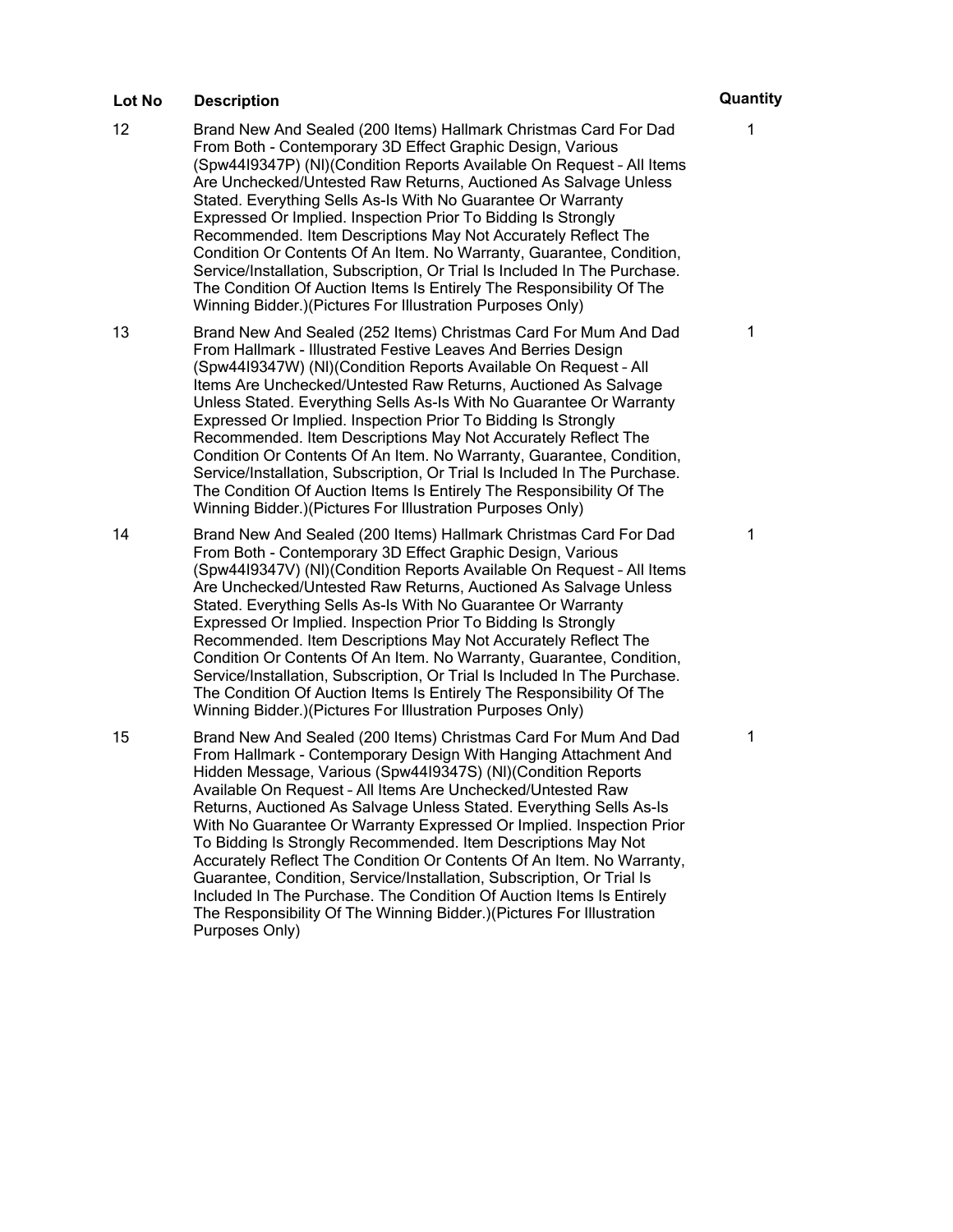- 16 Brand New And Sealed (50 Items) Siemens Motor Protection Filter (Spw44M8455V) (Nl)(Condition Reports Available On Request – All Items Are Unchecked/Untested Raw Returns, Auctioned As Salvage Unless Stated. Everything Sells As-Is With No Guarantee Or Warranty Expressed Or Implied. Inspection Prior To Bidding Is Strongly Recommended. Item Descriptions May Not Accurately Reflect The Condition Or Contents Of An Item. No Warranty, Guarantee, Condition, Service/Installation, Subscription, Or Trial Is Included In The Purchase. The Condition Of Auction Items Is Entirely The Responsibility Of The Winning Bidder.)(Pictures For Illustration Purposes Only)
- 17 Brand New And Sealed (205 Items) 2 X Brentfords Teddy Fleece Duvet Cover With Pillow Case Thermal Fluffy Warm Soft Bedding Set, Blush Pink - Single, 21 X Christmas Card To All From Hallmark - Fun Warner Bros. Elf Design, Various, 10 X Personalisable Christmas Card From Hallmark - Crayola Colour Me In Rosette Design, 30 X Christmas Card From Hallmark - Inflatable Snowman Design, Various And More (Spw38X4858D) (Nl)(Condition Reports Available On Request – All Items Are Unchecked/Untested Raw Returns, Auctioned As Salvage Unless Stated. Everything Sells As-Is With No Guarantee Or Warranty Expressed Or Implied. Inspection Prior To Bidding Is Strongly Recommended. Item Descriptions May Not Accurately Reflect The Condition Or Contents Of An Item. No Warranty, Guarantee, Condition, Service/Installation, Subscription, Or Trial Is Included In The Purchase. The Condition Of Auction Items Is Entirely The Responsibility Of The Winning Bidder.)(Pictures For Illustration Purposes Only)
- 18 Brand New And Sealed (181 Items) Filofax Mini Week Per Page English 2022 Diary, Blick Address Label, 5Ft X 3Ft National Flags Events Pub BBQ Decorations For Rugby Cricket Football Sports 2023 World Cup Banner Fan Support Table Cover And Selection Of Hallmark Christmas Cards (Spw38X4857V) (Nl)(Condition Reports Available On Request – All Items Are Unchecked/Untested Raw Returns, Auctioned As Salvage Unless Stated. Everything Sells As-Is With No Guarantee Or Warranty Expressed Or Implied. Inspection Prior To Bidding Is Strongly Recommended. Item Descriptions May Not Accurately Reflect The Condition Or Contents Of An Item. No Warranty, Guarantee, Condition, Service/Installation, Subscription, Or Trial Is Included In The Purchase. The Condition Of Auction Items Is Entirely The Responsibility Of The Winning Bidder.)(Pictures For Illustration Purposes Only)

19 Brand New And Sealed (133 Items) 1 X Brentfords Teddy Fleece Duvet Cover With Pillow Case Thermal Fluffy Warm Soft Bedding Set, Blush Pink - Single, Personalisable Christmas Card From Hallmark - Crayola Colour Me In Rosette Design, Hallmark Star Wars Christmas Card 'For Nephew' - Medium And Other Hallmark Christmas Cards And Other Items (Spw38X4858M) (Nl)(Condition Reports Available On Request – All Items Are Unchecked/Untested Raw Returns, Auctioned As Salvage Unless Stated. Everything Sells As-Is With No Guarantee Or Warranty Expressed Or Implied. Inspection Prior To Bidding Is Strongly Recommended. Item Descriptions May Not Accurately Reflect The Condition Or Contents Of An Item. No Warranty, Guarantee, Condition, Service/Installation, Subscription, Or Trial Is Included In The Purchase. The Condition Of Auction Items Is Entirely The Responsibility Of The Winning Bidder.)(Pictures For Illustration Purposes Only)

1

1

1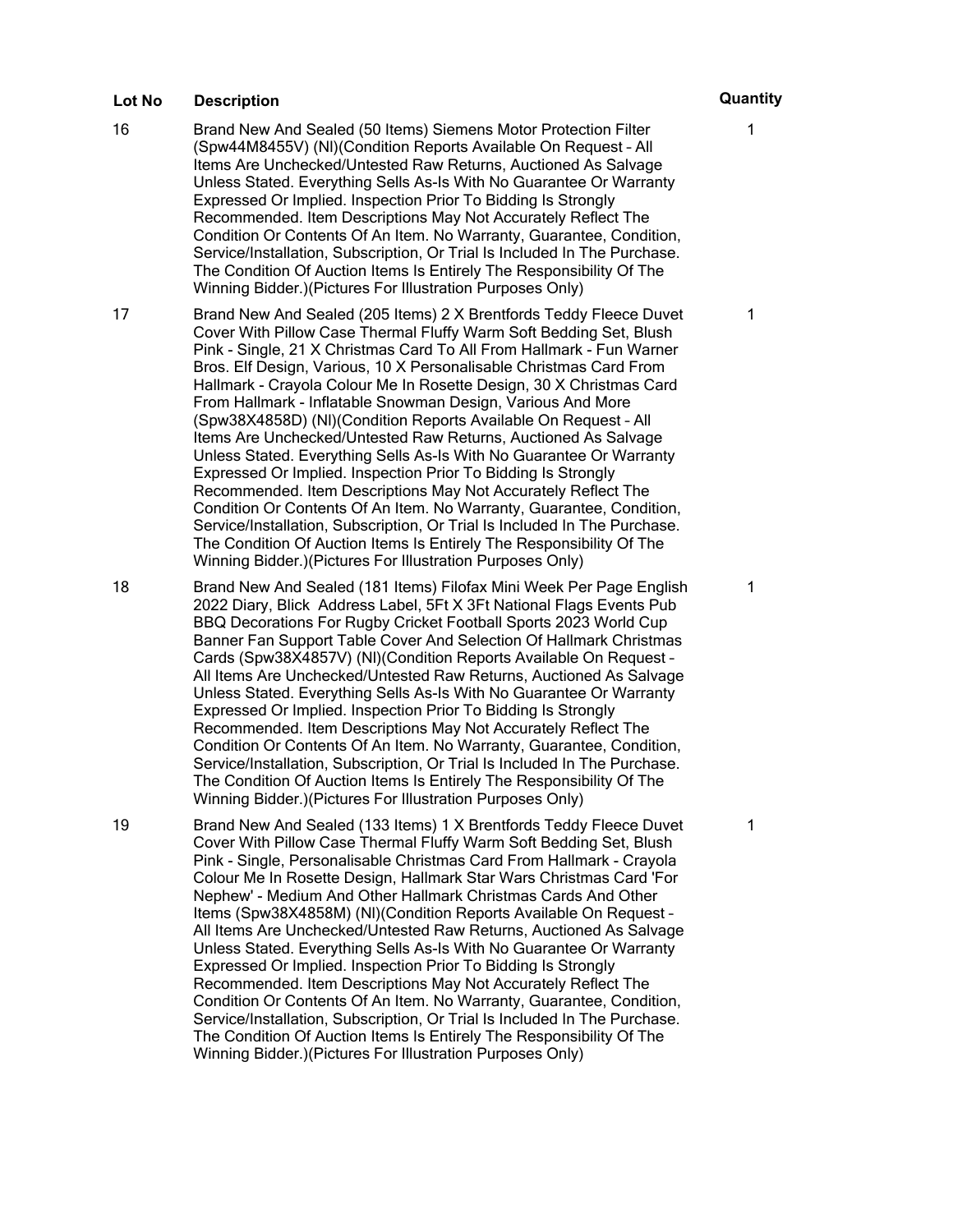- 20 Brand New And Sealed (24 Items) 1 X Leg Avenue 85370 Dead Eye Dolly Damen Small (Eur 36), 1 X Looney Tunes T-Shirt, Noir, Xxl Homme, 3 X Artemio Pad Of 30 X 2 Sheets Blue Dreams 30 X 30 Cm, Multi-Coloured, 1 X Basket Of Polypropylene 14X14X9Cm Green And More (Spw27A7796A) (Nl)(Condition Reports Available On Request – All Items Are Unchecked/Untested Raw Returns, Auctioned As Salvage Unless Stated. Everything Sells As-Is With No Guarantee Or Warranty Expressed Or Implied. Inspection Prior To Bidding Is Strongly Recommended. Item Descriptions May Not Accurately Reflect The Condition Or Contents Of An Item. No Warranty, Guarantee, Condition, Service/Installation, Subscription, Or Trial Is Included In The Purchase. The Condition Of Auction Items Is Entirely The Responsibility Of The Winning Bidder.)(Pictures For Illustration Purposes Only)
- 21 Brand New And Sealed (188 Items) 2 X Brentfords Teddy Fleece Duvet Cover With Pillow Case Thermal Fluffy Warm Soft Bedding Set, Blush Pink - Single, Filofax Mini Week Per Page English 2022 Diary, Hallmark Star Wars Christmas Card 'For Nephew' - Medium And Other Hallmark Christmas Cards (Spw38X4858H) (Nl)(Condition Reports Available On Request – All Items Are Unchecked/Untested Raw Returns, Auctioned As Salvage Unless Stated. Everything Sells As-Is With No Guarantee Or Warranty Expressed Or Implied. Inspection Prior To Bidding Is Strongly Recommended. Item Descriptions May Not Accurately Reflect The Condition Or Contents Of An Item. No Warranty, Guarantee, Condition, Service/Installation, Subscription, Or Trial Is Included In The Purchase. The Condition Of Auction Items Is Entirely The Responsibility Of The Winning Bidder.)(Pictures For Illustration Purposes Only)
- 22 Brand New And Sealed (87 Items) Tratto 047301 Mark All 1 Pack Blue (Spw32B7121K) (Nl)(Condition Reports Available On Request – All Items Are Unchecked/Untested Raw Returns, Auctioned As Salvage Unless Stated. Everything Sells As-Is With No Guarantee Or Warranty Expressed Or Implied. Inspection Prior To Bidding Is Strongly Recommended. Item Descriptions May Not Accurately Reflect The Condition Or Contents Of An Item. No Warranty, Guarantee, Condition, Service/Installation, Subscription, Or Trial Is Included In The Purchase. The Condition Of Auction Items Is Entirely The Responsibility Of The Winning Bidder.)(Pictures For Illustration Purposes Only)

23 Brand New And Sealed (222 Items) 1 X Brentfords Teddy Fleece Duvet Cover With Pillow Case Thermal Fluffy Warm Soft Bedding Set, Blush Pink - Single, 4 X Filofax Mini Week Per Page English 2022 Diary, Hallmark Star Wars Christmas Card 'For Nephew' - Medium And Other Hallmark Christmas Cards (Spw38X4858C) (Nl)(Condition Reports Available On Request – All Items Are Unchecked/Untested Raw Returns, Auctioned As Salvage Unless Stated. Everything Sells As-Is With No Guarantee Or Warranty Expressed Or Implied. Inspection Prior To Bidding Is Strongly Recommended. Item Descriptions May Not Accurately Reflect The Condition Or Contents Of An Item. No Warranty, Guarantee, Condition, Service/Installation, Subscription, Or Trial Is Included In The Purchase. The Condition Of Auction Items Is Entirely The Responsibility Of The Winning Bidder.)(Pictures For Illustration Purposes Only)

# 1

1

1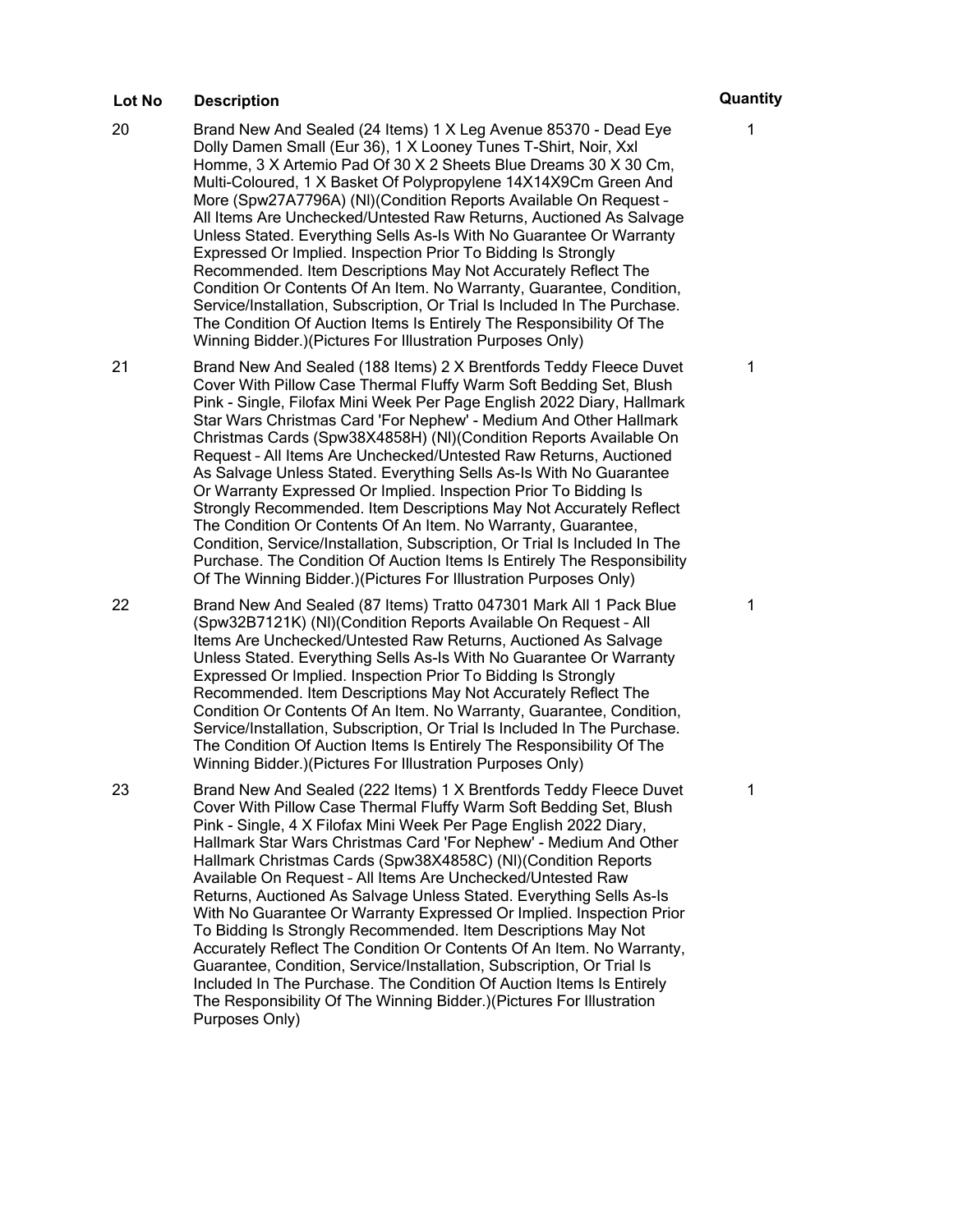- 24 Brand New And Sealed (84 Items) 1 X Brentfords Teddy Fleece Duvet Cover With Pillow Case Thermal Fluffy Warm Soft Bedding Set, Blush Pink - Single And More, 1 X Filofax Mini Week Per Page English 2022 Diary, 38 X Blick 36Mm X 89Mm Address Label, Hallmark Christmas Card For Sister, Embossed Foliage Design (Spw38X4857Y) (Nl) (Condition Reports Available On Request – All Items Are Unchecked/Untested Raw Returns, Auctioned As Salvage Unless Stated. Everything Sells As-Is With No Guarantee Or Warranty Expressed Or Implied. Inspection Prior To Bidding Is Strongly Recommended. Item Descriptions May Not Accurately Reflect The Condition Or Contents Of An Item. No Warranty, Guarantee, Condition, Service/Installation, Subscription, Or Trial Is Included In The Purchase. The Condition Of Auction Items Is Entirely The Responsibility Of The Winning Bidder.)(Pictures For Illustration Purposes Only)
- 25 Brand New And Sealed (28 Items) 14 X Mr. Wonderful Woa10630Es Ceramic Mug, 14 X Siemens Vz01Msf Motor Protection Filter (Spw43L2980B) (Nl)(Condition Reports Available On Request – All Items Are Unchecked/Untested Raw Returns, Auctioned As Salvage Unless Stated. Everything Sells As-Is With No Guarantee Or Warranty Expressed Or Implied. Inspection Prior To Bidding Is Strongly Recommended. Item Descriptions May Not Accurately Reflect The Condition Or Contents Of An Item. No Warranty, Guarantee, Condition, Service/Installation, Subscription, Or Trial Is Included In The Purchase. The Condition Of Auction Items Is Entirely The Responsibility Of The Winning Bidder.)(Pictures For Illustration Purposes Only)
- 26 Brand New And Sealed (338 Items) Funny Christmas Card From Hallmark - Toilet Roll And Hand Sanitiser And Other Hallmark Christmas Cards (Spw38X4860W) (Nl)(Condition Reports Available On Request – All Items Are Unchecked/Untested Raw Returns, Auctioned As Salvage Unless Stated. Everything Sells As-Is With No Guarantee Or Warranty Expressed Or Implied. Inspection Prior To Bidding Is Strongly Recommended. Item Descriptions May Not Accurately Reflect The Condition Or Contents Of An Item. No Warranty, Guarantee, Condition, Service/Installation, Subscription, Or Trial Is Included In The Purchase. The Condition Of Auction Items Is Entirely The Responsibility Of The Winning Bidder.)(Pictures For Illustration Purposes Only)

27 Brand New And Sealed (200 Items) Christmas Card For Granddaughter From Hallmark - Pop-Up 3D Disney Princess Design (Spw38X4860K) (Nl)(Condition Reports Available On Request – All Items Are Unchecked/Untested Raw Returns, Auctioned As Salvage Unless Stated. Everything Sells As-Is With No Guarantee Or Warranty Expressed Or Implied. Inspection Prior To Bidding Is Strongly Recommended. Item Descriptions May Not Accurately Reflect The Condition Or Contents Of An Item. No Warranty, Guarantee, Condition, Service/Installation, Subscription, Or Trial Is Included In The Purchase. The Condition Of Auction Items Is Entirely The Responsibility Of The Winning Bidder.)(Pictures For Illustration Purposes Only)

1

1

1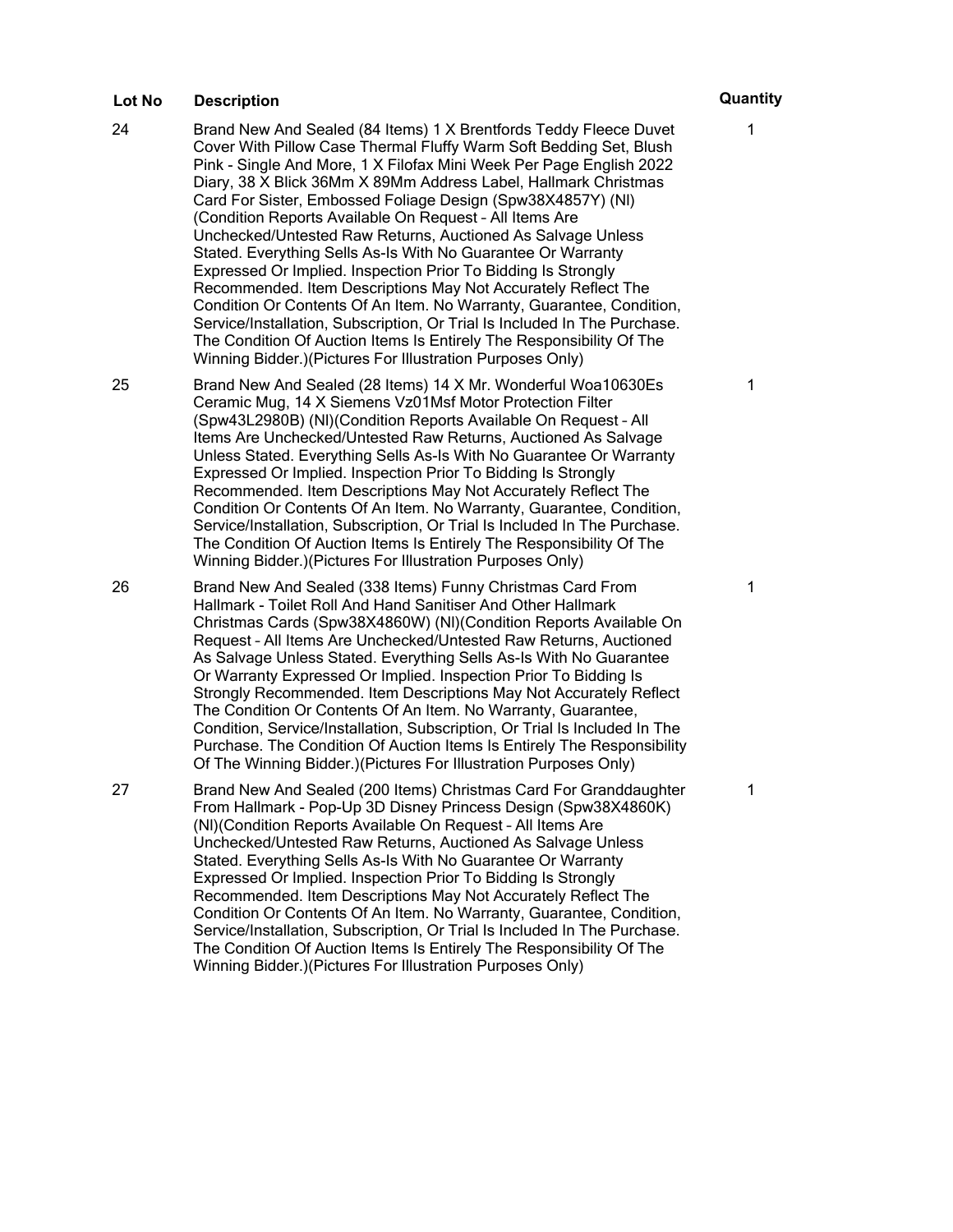- 28 Brand New And Sealed (100 Items) Talking Tables Decoration Party Celebration Rose 3 Metres (10Ft) Pretty Pink Happy Birthday Bunting Banner Garland, Rosegarland (Spw38X4860N) (Nl)(Condition Reports Available On Request – All Items Are Unchecked/Untested Raw Returns, Auctioned As Salvage Unless Stated. Everything Sells As-Is With No Guarantee Or Warranty Expressed Or Implied. Inspection Prior To Bidding Is Strongly Recommended. Item Descriptions May Not Accurately Reflect The Condition Or Contents Of An Item. No Warranty, Guarantee, Condition, Service/Installation, Subscription, Or Trial Is Included In The Purchase. The Condition Of Auction Items Is Entirely The Responsibility Of The Winning Bidder.)(Pictures For Illustration Purposes Only)
- 29 Brand New And Sealed (100 Items) Talking Tables Decoration Party Celebration Rose 3 Metres (10Ft) Pretty Pink Happy Birthday Bunting Banner Garland (Spw38X4860Q) (Nl)(Condition Reports Available On Request – All Items Are Unchecked/Untested Raw Returns, Auctioned As Salvage Unless Stated. Everything Sells As-Is With No Guarantee Or Warranty Expressed Or Implied. Inspection Prior To Bidding Is Strongly Recommended. Item Descriptions May Not Accurately Reflect The Condition Or Contents Of An Item. No Warranty, Guarantee, Condition, Service/Installation, Subscription, Or Trial Is Included In The Purchase. The Condition Of Auction Items Is Entirely The Responsibility Of The Winning Bidder.)(Pictures For Illustration Purposes Only)
- 30 Brand New And Sealed (85 Items) 18 X Asobu Semi Pro Espresso Machine Built In Grinder, Black, 3 X Elastic Cord Flat Braid White For Sewing Making Home Face Masks 6Mm Nhs Gowns, 19 X Talking Tables Waiting For Santa Christmas Present Sack For Christmas, Multicolour And Other Items (Spw22U6260Y) (Nl)(Condition Reports Available On Request – All Items Are Unchecked/Untested Raw Returns, Auctioned As Salvage Unless Stated. Everything Sells As-Is With No Guarantee Or Warranty Expressed Or Implied. Inspection Prior To Bidding Is Strongly Recommended. Item Descriptions May Not Accurately Reflect The Condition Or Contents Of An Item. No Warranty, Guarantee, Condition, Service/Installation, Subscription, Or Trial Is Included In The Purchase. The Condition Of Auction Items Is Entirely The Responsibility Of The Winning Bidder.)(Pictures For Illustration Purposes Only)

31 Brand New And Sealed (131 Items) 42 X 7Th Heaven Green Tea Easy Peel-Off Face Mask With Squeezed Lemons, Crushed Ginger Root And Pressed Green Tea To Revitalise And Purify Skin - Ideal For All Skin Types, Hallmark Christmas Card For Dad From Both - Contemporary 3D Effect Graphic Design And Other Hallmark Christmas Cards (Spw38X4861N) (Nl)(Condition Reports Available On Request – All Items Are Unchecked/Untested Raw Returns, Auctioned As Salvage Unless Stated. Everything Sells As-Is With No Guarantee Or Warranty Expressed Or Implied. Inspection Prior To Bidding Is Strongly Recommended. Item Descriptions May Not Accurately Reflect The Condition Or Contents Of An Item. No Warranty, Guarantee, Condition, Service/Installation, Subscription, Or Trial Is Included In The Purchase. The Condition Of Auction Items Is Entirely The Responsibility Of The Winning Bidder.)(Pictures For Illustration Purposes Only)

# 1

1

1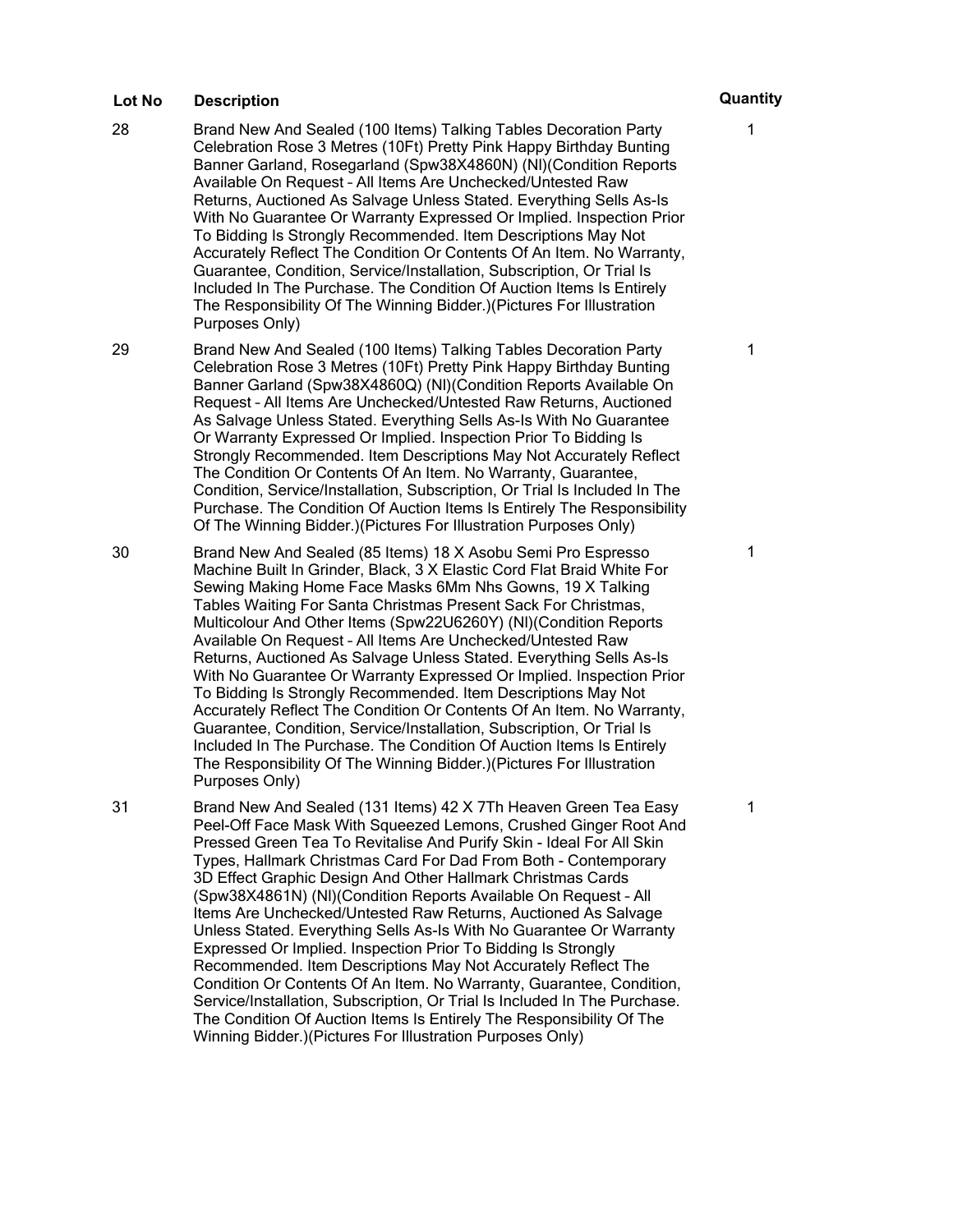- 32 Brand New And Sealed (45 Items) 23 X Herma Self Adhesive Photo Stickers Double Sided, Dispenser Box With 1000 Pieces For Albums, White, 12 X 17 Mm, 2 X Addis 510253 12 Litre Mop Pail And Wringer, Green, 27.5 X 35 X 24.5 Cm, 13 X Paxanpax Vb061 Compatible Paper Vacuum Bags For Lg 'Tb33/Tb34/Tb39' Extron, Passion, Turbo; Hitachi Cv3200 Series (Pack Of 5) And Other Items (Spw26K5759M) (Nl) (Condition Reports Available On Request – All Items Are Unchecked/Untested Raw Returns, Auctioned As Salvage Unless Stated. Everything Sells As-Is With No Guarantee Or Warranty Expressed Or Implied. Inspection Prior To Bidding Is Strongly Recommended. Item Descriptions May Not Accurately Reflect The Condition Or Contents Of An Item. No Warranty, Guarantee, Condition, Service/Installation, Subscription, Or Trial Is Included In The Purchase. The Condition Of Auction Items Is Entirely The Responsibility Of The Winning Bidder.)(Pictures For Illustration Purposes Only)
- 33 Brand New And Sealed (244 Items) 1 X Brentfords Teddy Fleece Duvet Cover With Pillow Case Thermal Fluffy Warm Soft Bedding Set, Blush Pink - Single, Hallmark Star Wars Christmas Card 'For Nephew' - Medium And Other Hallmark Christmas Cards And Other Items (Spw38X4858L) (Nl)(Condition Reports Available On Request – All Items Are Unchecked/Untested Raw Returns, Auctioned As Salvage Unless Stated. Everything Sells As-Is With No Guarantee Or Warranty Expressed Or Implied. Inspection Prior To Bidding Is Strongly Recommended. Item Descriptions May Not Accurately Reflect The Condition Or Contents Of An Item. No Warranty, Guarantee, Condition, Service/Installation, Subscription, Or Trial Is Included In The Purchase. The Condition Of Auction Items Is Entirely The Responsibility Of The Winning Bidder.)(Pictures For Illustration Purposes Only)
- 34 Brand New And Sealed (100 Items) Talking Tables Decoration Party Celebration Rose 3 Metres (10Ft) Pretty Pink Happy Birthday Bunting Banner Garland, Rosegarland (Spw38X4860R) (Nl)(Condition Reports Available On Request – All Items Are Unchecked/Untested Raw Returns, Auctioned As Salvage Unless Stated. Everything Sells As-Is With No Guarantee Or Warranty Expressed Or Implied. Inspection Prior To Bidding Is Strongly Recommended. Item Descriptions May Not Accurately Reflect The Condition Or Contents Of An Item. No Warranty, Guarantee, Condition, Service/Installation, Subscription, Or Trial Is Included In The Purchase. The Condition Of Auction Items Is Entirely The Responsibility Of The Winning Bidder.)(Pictures For Illustration Purposes Only)

1

1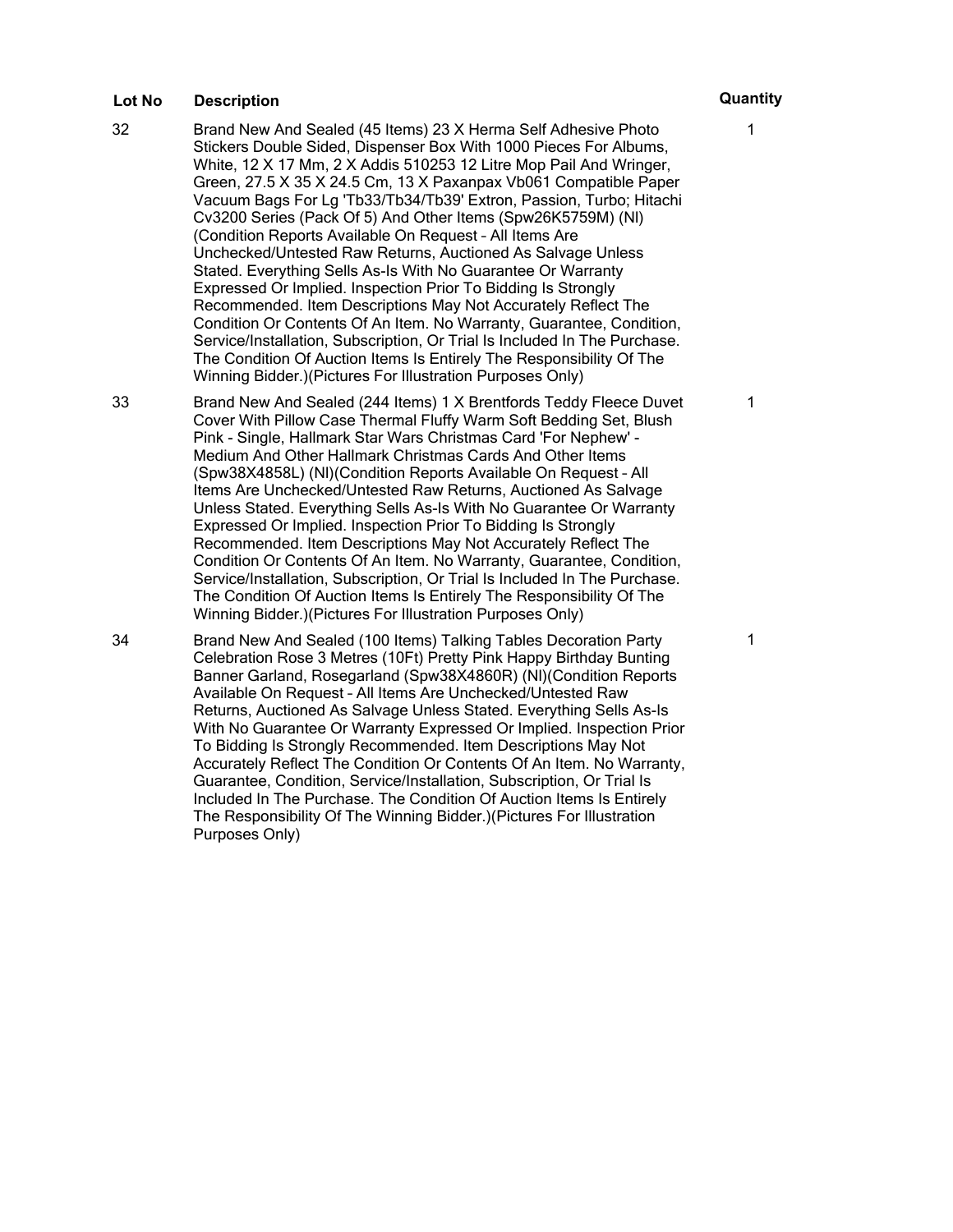- 35 Brand New And Sealed (237 Items) 7 X Traffic Sign 18Th Banner 12M, Paper Banner With Traffic Stop Signs With Age. 12 Metres Long, 118 X Shatchi Shathi Number Pink 6 Candle Birthday Edding Anniversary New Year Party Cake Decorations Topper Girls, 112 X Cotton Face Mask Washable And Reusable, Dustproof Fabric Cloth Mouth Face Cover For Men Women Outdoor Cycling Ski Warm Protection From Air Pollution (Spw40A0545N) (Nl)(Condition Reports Available On Request – All Items Are Unchecked/Untested Raw Returns, Auctioned As Salvage Unless Stated. Everything Sells As-Is With No Guarantee Or Warranty Expressed Or Implied. Inspection Prior To Bidding Is Strongly Recommended. Item Descriptions May Not Accurately Reflect The Condition Or Contents Of An Item. No Warranty, Guarantee, Condition, Service/Installation, Subscription, Or Trial Is Included In The Purchase. The Condition Of Auction Items Is Entirely The Responsibility Of The Winning Bidder.)(Pictures For Illustration Purposes Only)
- 36 Brand New And Sealed (58 Items) 4 X Oh! My Gif 3 Bit Toy Pack Puggo & Heartie Collectable Real Life Animated Figures Plus Mystery Toy & Gif Download, 9 X Revell Rv00172 Ac/Dc Back In Black Tour Truck 3D Puzzle Model Kit, 9 X Theo Klein 8120 Bosch Work Gloves I Ideal One - Size - Fits - All Gloves I Toy For Children Aged 3 Years And Up, 10 X Folat 20725 Tropical Toucan Honeycomb, Multi Colour And More (Spw43D7217X) (Nl)(Condition Reports Available On Request – All Items Are Unchecked/Untested Raw Returns, Auctioned As Salvage Unless Stated. Everything Sells As-Is With No Guarantee Or Warranty Expressed Or Implied. Inspection Prior To Bidding Is Strongly Recommended. Item Descriptions May Not Accurately Reflect The Condition Or Contents Of An Item. No Warranty, Guarantee, Condition, Service/Installation, Subscription, Or Trial Is Included In The Purchase. The Condition Of Auction Items Is Entirely The Responsibility Of The Winning Bidder.)(Pictures For Illustration Purposes Only)

37 Brand New And Sealed (200 Items) Christmas Card For Wife From Hallmark - 3D Effect Bauble Design, Various (Spw38X4860S) (Nl) (Condition Reports Available On Request – All Items Are Unchecked/Untested Raw Returns, Auctioned As Salvage Unless Stated. Everything Sells As-Is With No Guarantee Or Warranty Expressed Or Implied. Inspection Prior To Bidding Is Strongly Recommended. Item Descriptions May Not Accurately Reflect The Condition Or Contents Of An Item. No Warranty, Guarantee, Condition, Service/Installation, Subscription, Or Trial Is Included In The Purchase. The Condition Of Auction Items Is Entirely The Responsibility Of The Winning Bidder.)(Pictures For Illustration Purposes Only)

1

1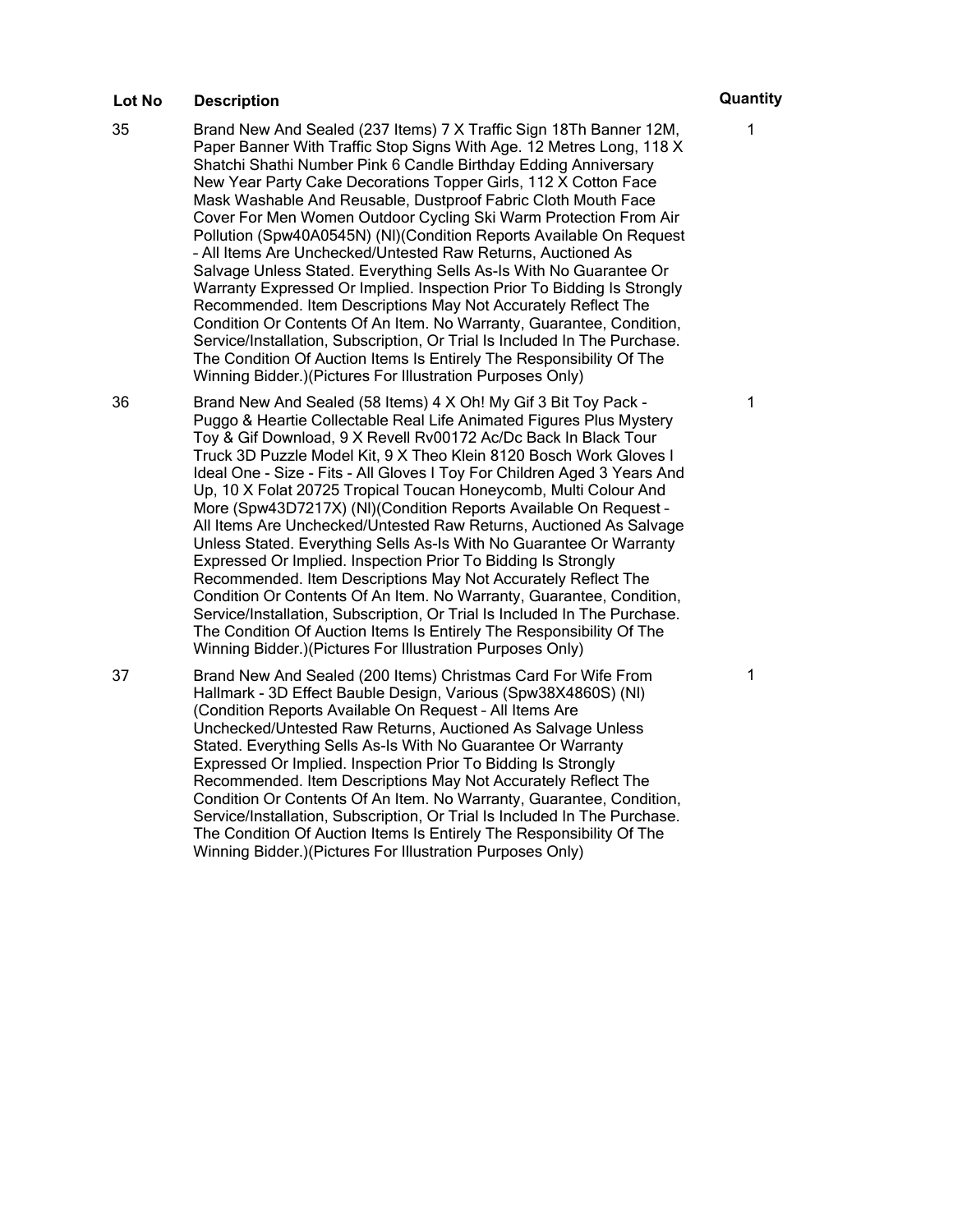- 38 Brand New And Sealed (230 Items) 54 X Gifts 4 All Occasions Limited Shatchi-1275 Shatchi Bridesmaid Diamante Black Sash Hen Party Night Out Bridal Shower Wedding Fancy Dress Accessory Decorations, 48 X Gifts 4 All Occasions Limited Shatchi-1277 Shatchi Bridesmaid Sash Back Hen Party Night Out Wedding Bridal Shower Fancy Dress Accessory Decoration, Pink/Black, 67 X Gifts 4 All Occasions Limited Shatchi-1329 Shatchi Mother Of The Bride Diamante Sash Black-Silver Hen Night Out Bridal Shower Wedding Party Fancy Dress Accessory Decoration, 61 X Gifts 4 All Occasions Limited Shatchi-1330 Shatchi Mother Of The Bride Sash Pink Black Hen Party Night Wedding Bridal Shower Bachelorette Fancy Dress Accessory Decoration (Spw40A0545P) (Nl)(Condition Reports Available On Request – All Items Are Unchecked/Untested Raw Returns, Auctioned As Salvage Unless Stated. Everything Sells As-Is With No Guarantee Or Warranty Expressed Or Implied. Inspection Prior To Bidding Is Strongly Recommended. Item Descriptions May Not Accurately Reflect The Condition Or Contents Of An Item. No Warranty, Guarantee, Condition, Service/Installation, Subscription, Or Trial Is Included In The Purchase. The Condition Of Auction Items Is Entirely The Responsibility Of The Winning Bidder.)(Pictures For Illustration Purposes Only)
- 39 Brand New And Sealed (148 Items) Christmas Card For Granddaughter From Hallmark - Pop-Up 3D Disney Princess Design, Christmas Card For Wife From Hallmark - 3D Effect Bauble Design, Various (Spw38X4860E) (Nl)(Condition Reports Available On Request – All Items Are Unchecked/Untested Raw Returns, Auctioned As Salvage Unless Stated. Everything Sells As-Is With No Guarantee Or Warranty Expressed Or Implied. Inspection Prior To Bidding Is Strongly Recommended. Item Descriptions May Not Accurately Reflect The Condition Or Contents Of An Item. No Warranty, Guarantee, Condition, Service/Installation, Subscription, Or Trial Is Included In The Purchase. The Condition Of Auction Items Is Entirely The Responsibility Of The Winning Bidder.)(Pictures For Illustration Purposes Only)
- 40 Brand New And Sealed (200 Items) Christmas Card For Wife From Hallmark - 3D Effect Bauble Design, Various (Spw38X4860T) (Nl) (Condition Reports Available On Request – All Items Are Unchecked/Untested Raw Returns, Auctioned As Salvage Unless Stated. Everything Sells As-Is With No Guarantee Or Warranty Expressed Or Implied. Inspection Prior To Bidding Is Strongly Recommended. Item Descriptions May Not Accurately Reflect The Condition Or Contents Of An Item. No Warranty, Guarantee, Condition, Service/Installation, Subscription, Or Trial Is Included In The Purchase. The Condition Of Auction Items Is Entirely The Responsibility Of The Winning Bidder.)(Pictures For Illustration Purposes Only)

1

1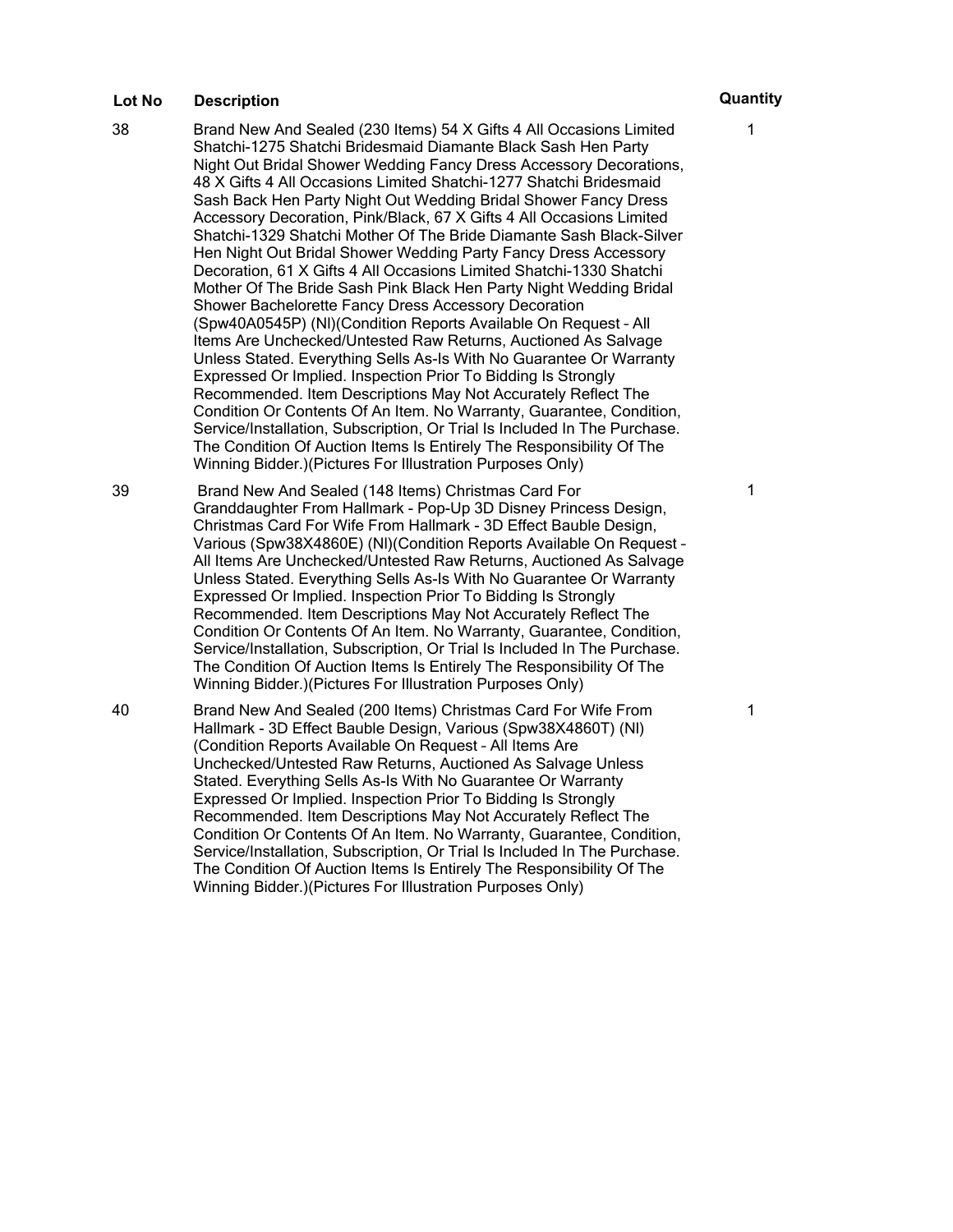- 41 Brand New And Sealed (17 Items) 1 X Denby Cinc-589 Natural Canvas Cast Iron 4L Round Casserole, 1 X Little Balance 8154 Bathroom Scale, White/Green, 1 X The Pillow Collection Cachoiera Stripes Cushion Cover, Cotton, Pink, 5165 X 5165 X 1804 Cm, 1 X Vans Girls' Flying V Crew T-Shirt, Orchid Ice, L, 1 X Urban Classics Stretch T-Shirt With Round Neckline, Basic Tee With Figure-Hugging Cut, Short-Sleeve Elastic Men's T-Shirt, Regular Fit, 100% Jersey Cotton, Colour: Vintage Blue, Size: M, 1 X Possible Dreams By D56 Bearing Gifts Hanging Ornament And More (Spw14E7239T) (Nl)(Condition Reports Available On Request – All Items Are Unchecked/Untested Raw Returns, Auctioned As Salvage Unless Stated. Everything Sells As-Is With No Guarantee Or Warranty Expressed Or Implied. Inspection Prior To Bidding Is Strongly Recommended. Item Descriptions May Not Accurately Reflect The Condition Or Contents Of An Item. No Warranty, Guarantee, Condition, Service/Installation, Subscription, Or Trial Is Included In The Purchase. The Condition Of Auction Items Is Entirely The Responsibility Of The Winning Bidder.)(Pictures For Illustration Purposes Only)
- 42 Brand New And Sealed (17 Items) 4 X Content By Conran 300 Thread Count Modal Single Flat Sheet White, 12 Litre Mop Pail And Wringer, Green, 27.5 X 35 X 24.5 Cm (Spsrl11Bt5X) (Nl)(Condition Reports Available On Request – All Items Are Unchecked/Untested Raw Returns, Auctioned As Salvage Unless Stated. Everything Sells As-Is With No Guarantee Or Warranty Expressed Or Implied. Inspection Prior To Bidding Is Strongly Recommended. Item Descriptions May Not Accurately Reflect The Condition Or Contents Of An Item. No Warranty, Guarantee, Condition, Service/Installation, Subscription, Or Trial Is Included In The Purchase. The Condition Of Auction Items Is Entirely The Responsibility Of The Winning Bidder.)(Pictures For Illustration Purposes Only)

43 Brand New And Sealed (113 Items) 4 X Calvin Klein Men's Casual Flat Knit Cotton Quarter Socks 2 Pack, Denim Melange, 43/46, 3 X Funko 57364 Pop Diorama: Harry Potter Anniversary- Hermione, 2 X My Precious Baby Spinning Ball With Sound, 1 X Vtech Innotab Classic Stories - Not Compatible With Innotab Max, 3 X Targus Tsb94502, 15" Newport Backpack Olive, 2 X Benlee Rocky Marciano Training Gloves Rodney - Black/Red, 12Oz And More (Spw22U6269L) (Nl)(Condition Reports Available On Request – All Items Are Unchecked/Untested Raw Returns, Auctioned As Salvage Unless Stated. Everything Sells As-Is With No Guarantee Or Warranty Expressed Or Implied. Inspection Prior To Bidding Is Strongly Recommended. Item Descriptions May Not Accurately Reflect The Condition Or Contents Of An Item. No Warranty, Guarantee, Condition, Service/Installation, Subscription, Or Trial Is Included In The Purchase. The Condition Of Auction Items Is Entirely The Responsibility Of The Winning Bidder.)(Pictures For Illustration Purposes Only)

1

1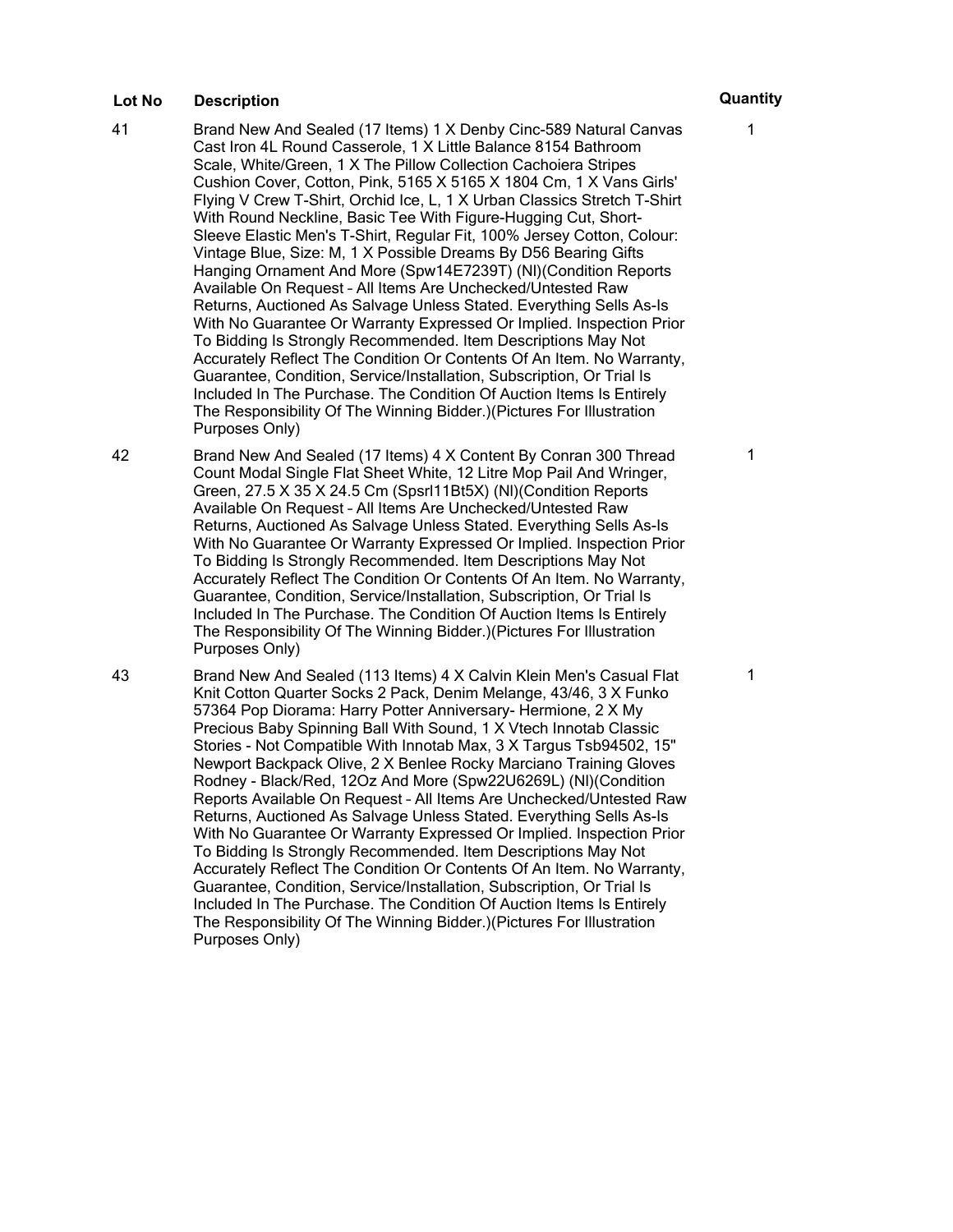- 44 Brand New And Sealed (60 Items) 4 X Content By Conran 300 Thread Count Modal Single Flat Sheet White, 38 X House Doctor Candle Stand, Define, Antique Brown, H: 5 Cm, Dia: 5,5 Cm, 7 X Lafinesse Simple Frame-5-0221, Black, 21X30Cm, 2 X Addis 510253 12 Litre Mop Pail And Wringer, Green, 27.5 X 35 X 24.5 Cm (Spw26K5759L) (Nl)(Condition Reports Available On Request – All Items Are Unchecked/Untested Raw Returns, Auctioned As Salvage Unless Stated. Everything Sells As-Is With No Guarantee Or Warranty Expressed Or Implied. Inspection Prior To Bidding Is Strongly Recommended. Item Descriptions May Not Accurately Reflect The Condition Or Contents Of An Item. No Warranty, Guarantee, Condition, Service/Installation, Subscription, Or Trial Is Included In The Purchase. The Condition Of Auction Items Is Entirely The Responsibility Of The Winning Bidder.)(Pictures For Illustration Purposes Only)
- 45 Brand New And Sealed (38 Items) 12 Litre Mop Pail And Wringer, Green, Mini Glue Dots (300 Dots/Pkg) Packaging May Vary, Cookie Stamp - Eat Me, Extra Soft Fine Cotton Iron-On Repair Tape, Light Blue (Spw43D7201Q) (Nl)(Condition Reports Available On Request – All Items Are Unchecked/Untested Raw Returns, Auctioned As Salvage Unless Stated. Everything Sells As-Is With No Guarantee Or Warranty Expressed Or Implied. Inspection Prior To Bidding Is Strongly Recommended. Item Descriptions May Not Accurately Reflect The Condition Or Contents Of An Item. No Warranty, Guarantee, Condition, Service/Installation, Subscription, Or Trial Is Included In The Purchase. The Condition Of Auction Items Is Entirely The Responsibility Of The Winning Bidder.)(Pictures For Illustration Purposes Only)
- 46 Brand New And Sealed (161 Items) 2 X Brentfords Teddy Fleece Duvet Cover With Pillow Case Thermal Fluffy Warm Soft Bedding Set, Blush Pink - Single, Christmas Card To All From Hallmark - Fun Warner Bros. Elf Design And Other Hallmark Christmas Cards (Spw38X4858K) (Nl) (Condition Reports Available On Request – All Items Are Unchecked/Untested Raw Returns, Auctioned As Salvage Unless Stated. Everything Sells As-Is With No Guarantee Or Warranty Expressed Or Implied. Inspection Prior To Bidding Is Strongly Recommended. Item Descriptions May Not Accurately Reflect The Condition Or Contents Of An Item. No Warranty, Guarantee, Condition, Service/Installation, Subscription, Or Trial Is Included In The Purchase. The Condition Of Auction Items Is Entirely The Responsibility Of The Winning Bidder.)(Pictures For Illustration Purposes Only)

47 Brand New And Sealed (244 Items) 15 X Christmas Card From Hallmark - Fun Warner Bros Elf 'Smiling's My Favourite' Pop-Up Design, Various, 16 X Funny Christmas Card From Hallmark - Toilet Roll And Hand Sanitiser And Various Other Hallmark Christmas Cards (Spw38X4860Z) (Nl)(Condition Reports Available On Request – All Items Are Unchecked/Untested Raw Returns, Auctioned As Salvage Unless Stated. Everything Sells As-Is With No Guarantee Or Warranty Expressed Or Implied. Inspection Prior To Bidding Is Strongly Recommended. Item Descriptions May Not Accurately Reflect The Condition Or Contents Of An Item. No Warranty, Guarantee, Condition, Service/Installation, Subscription, Or Trial Is Included In The Purchase. The Condition Of Auction Items Is Entirely The Responsibility Of The Winning Bidder.)(Pictures For Illustration Purposes Only)

1

1

1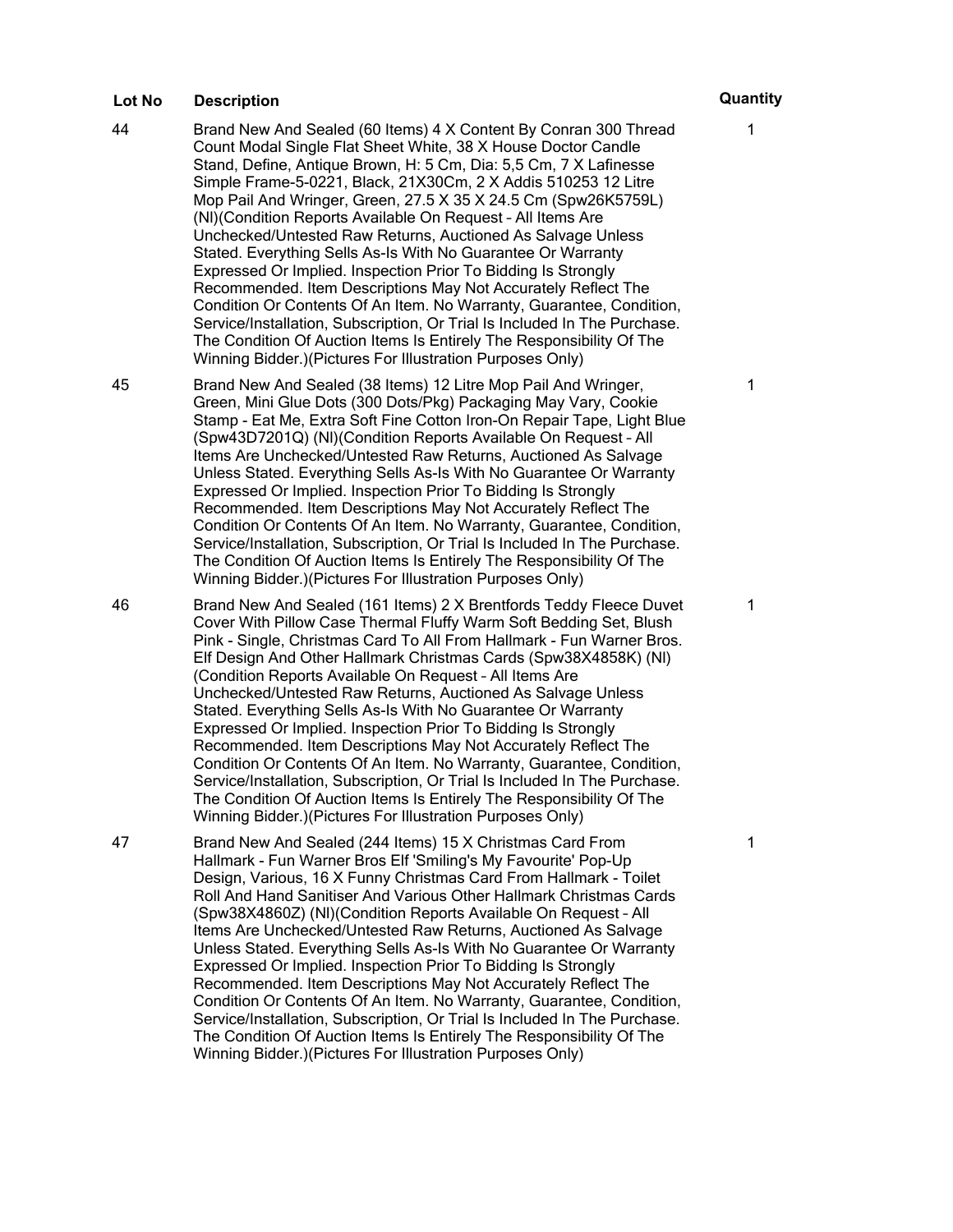- 48 Brand New And Sealed (250 Items) 247 X Personalisable Christmas Card From Hallmark - Crayola Colour Me In Rosette Design, 3 X Christmas Card For Sister From Hallmark - Cute Forever Friends Design, White & Pink, 1 X Christmas Card For Mum And Dad From Hallmark - Illustrated Festive Leaves And Berries Design (Spw38X4860U) (Nl)(Condition Reports Available On Request – All Items Are Unchecked/Untested Raw Returns, Auctioned As Salvage Unless Stated. Everything Sells As-Is With No Guarantee Or Warranty Expressed Or Implied. Inspection Prior To Bidding Is Strongly Recommended. Item Descriptions May Not Accurately Reflect The Condition Or Contents Of An Item. No Warranty, Guarantee, Condition, Service/Installation, Subscription, Or Trial Is Included In The Purchase. The Condition Of Auction Items Is Entirely The Responsibility Of The Winning Bidder.)(Pictures For Illustration Purposes Only)
- 49 Brand New And Sealed (200 Items) Hallmark Christmas Card 3D Pop Up Plant (Spw38X4860I) (Nl)(Condition Reports Available On Request – All Items Are Unchecked/Untested Raw Returns, Auctioned As Salvage Unless Stated. Everything Sells As-Is With No Guarantee Or Warranty Expressed Or Implied. Inspection Prior To Bidding Is Strongly Recommended. Item Descriptions May Not Accurately Reflect The Condition Or Contents Of An Item. No Warranty, Guarantee, Condition, Service/Installation, Subscription, Or Trial Is Included In The Purchase. The Condition Of Auction Items Is Entirely The Responsibility Of The Winning Bidder.)(Pictures For Illustration Purposes Only)
- 50 Brand New And Sealed (200 Items) Hallmark Christmas Card For Dad From Both - Contemporary 3D Effect Graphic Design, Various (Spw44I9347O) (Nl)(Condition Reports Available On Request – All Items Are Unchecked/Untested Raw Returns, Auctioned As Salvage Unless Stated. Everything Sells As-Is With No Guarantee Or Warranty Expressed Or Implied. Inspection Prior To Bidding Is Strongly Recommended. Item Descriptions May Not Accurately Reflect The Condition Or Contents Of An Item. No Warranty, Guarantee, Condition, Service/Installation, Subscription, Or Trial Is Included In The Purchase. The Condition Of Auction Items Is Entirely The Responsibility Of The Winning Bidder.)(Pictures For Illustration Purposes Only)

51 Brand New And Sealed (271 Items) Party Decorations, Balloons And Cotton Face Mask Washable And Reusable, Dustproof Fabric Cloth Mouth Face Cover For Men Women Outdoor Cycling Ski Warm Protection From Air Pollution (Spw40A0545O) (Nl)(Condition Reports Available On Request – All Items Are Unchecked/Untested Raw Returns, Auctioned As Salvage Unless Stated. Everything Sells As-Is With No Guarantee Or Warranty Expressed Or Implied. Inspection Prior To Bidding Is Strongly Recommended. Item Descriptions May Not Accurately Reflect The Condition Or Contents Of An Item. No Warranty, Guarantee, Condition, Service/Installation, Subscription, Or Trial Is Included In The Purchase. The Condition Of Auction Items Is Entirely The Responsibility Of The Winning Bidder.)(Pictures For Illustration Purposes Only)

1

1

1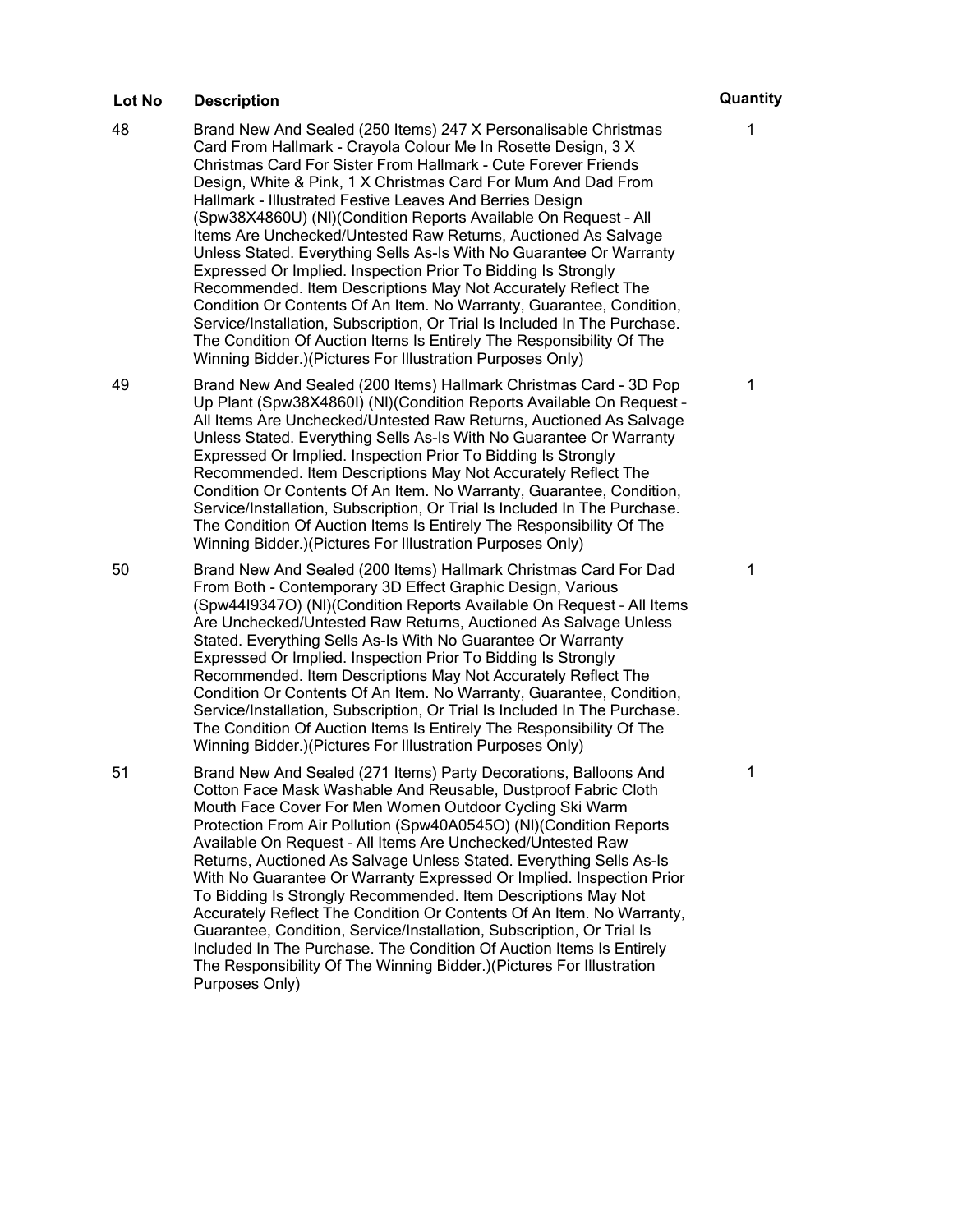- 52 Brand New And Sealed (36 Items) 1 X Family Guy Men's Stewie Anatomy T-Shirt, Black (Black Blk), Xx-Large, 1 X Family Guy Men's The Griffins T-Shirt, White (White White), Medium, 2 X Joe Browns Men's Style It Up Shorts Casual, Blue, 30, 4 X Vero Moda Women's Vmava Plain Ss Ga Noos Top, Vintage Indigo/, Xs, 6 X Callaway Men's Men Mid Sports Socks, Grey, L Uk, BaByliss Skin Care Product And More (Spspl11Vq5G) (Nl)(Condition Reports Available On Request – All Items Are Unchecked/Untested Raw Returns, Auctioned As Salvage Unless Stated. Everything Sells As-Is With No Guarantee Or Warranty Expressed Or Implied. Inspection Prior To Bidding Is Strongly Recommended. Item Descriptions May Not Accurately Reflect The Condition Or Contents Of An Item. No Warranty, Guarantee, Condition, Service/Installation, Subscription, Or Trial Is Included In The Purchase. The Condition Of Auction Items Is Entirely The Responsibility Of The Winning Bidder.)(Pictures For Illustration Purposes Only)
- 53 Brand New And Sealed (18 Items) 13 X Bormioli Rocco Quattro Mason Jar Food Container With Lid 0.50L, Cutting Dies Star And Booties Set 3 Car Set, Stainless Steel, Stamp School, Wood, Black (Spw22D6711Q) (Nl)(Condition Reports Available On Request – All Items Are Unchecked/Untested Raw Returns, Auctioned As Salvage Unless Stated. Everything Sells As-Is With No Guarantee Or Warranty Expressed Or Implied. Inspection Prior To Bidding Is Strongly Recommended. Item Descriptions May Not Accurately Reflect The Condition Or Contents Of An Item. No Warranty, Guarantee, Condition, Service/Installation, Subscription, Or Trial Is Included In The Purchase. The Condition Of Auction Items Is Entirely The Responsibility Of The Winning Bidder.)(Pictures For Illustration Purposes Only)

54 Brand New And Sealed (41 Items) American Metalcraft Flame Guard, Stainless Steel, Fuel Filter, Professional Audio Cable, 6 M Length, Black, Filofax Mini Week On Two Pages English 2022 Diary, Radial Deep Groove Ball Bearing, Metal Full Strip Stapler - Black, 4 Go Inks Sets Of 3 Ink Cartridges To Replace Epson T1306 C/M/Y Compatible/Non-Oem For Epson Stylus & Workforce Printers (12 Inks) (Spw34K0234R) (Nl)(Condition Reports Available On Request – All Items Are Unchecked/Untested Raw Returns, Auctioned As Salvage Unless Stated. Everything Sells As-Is With No Guarantee Or Warranty Expressed Or Implied. Inspection Prior To Bidding Is Strongly Recommended. Item Descriptions May Not Accurately Reflect The Condition Or Contents Of An Item. No Warranty, Guarantee, Condition, Service/Installation, Subscription, Or Trial Is Included In The Purchase. The Condition Of Auction Items Is Entirely The Responsibility Of The Winning Bidder.)(Pictures For Illustration Purposes Only)

1

1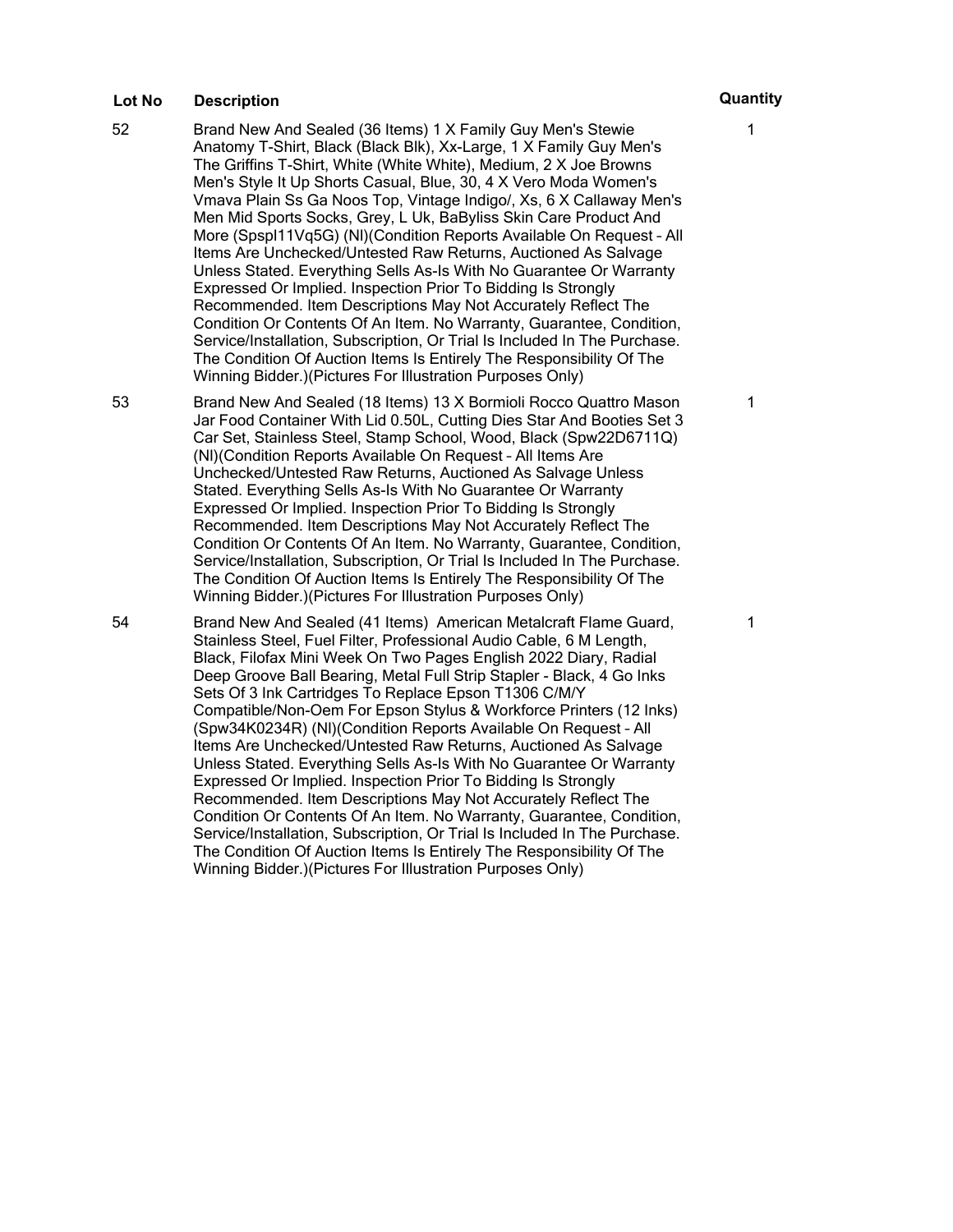55 Brand New And Sealed (74 Items) American Metalcraft Stand, Chrome, Three-Tier Arch, Small, Radial Deep Groove Ball Bearing, Danger Cylinder Storage Area, A5 Journal Feint Ruled Botanical Collection - Pineapple, Silver Plated Copper Single String For Classical Guitar, Greeting Cards, Caution And Warning Signs (Spw34K0234U) (Nl) (Condition Reports Available On Request – All Items Are Unchecked/Untested Raw Returns, Auctioned As Salvage Unless Stated. Everything Sells As-Is With No Guarantee Or Warranty Expressed Or Implied. Inspection Prior To Bidding Is Strongly Recommended. Item Descriptions May Not Accurately Reflect The Condition Or Contents Of An Item. No Warranty, Guarantee, Condition, Service/Installation, Subscription, Or Trial Is Included In The Purchase. The Condition Of Auction Items Is Entirely The Responsibility Of The Winning Bidder.)(Pictures For Illustration Purposes Only)

56 Brand New And Sealed (75 Items) Knitting Kit Rubia Baby Leaf 100 Percent Wool Grey, Find Your Glow Hand & Body Lotion, Amber, 500Ml, Mood Collection Macrame Pot Holder, 100 Cm, Cotton, Dark Mint, One Size, Wall Organiser Shelf For Modular Storage System, Small Wall Shelf Made Of Metal For Kitchen And Office, Key Holder For Wall, Matte Silver, Surface Disinfectant, 75Ml, Shower Rug, Silver, 50 X 70 Cm, Bonamaison Decorative Cushion Cover, Multicolour, 45 X 45 Cm (Spw29S2784I) (Nl)(Condition Reports Available On Request – All Items Are Unchecked/Untested Raw Returns, Auctioned As Salvage Unless Stated. Everything Sells As-Is With No Guarantee Or Warranty Expressed Or Implied. Inspection Prior To Bidding Is Strongly Recommended. Item Descriptions May Not Accurately Reflect The Condition Or Contents Of An Item. No Warranty, Guarantee, Condition, Service/Installation, Subscription, Or Trial Is Included In The Purchase. The Condition Of Auction Items Is Entirely The Responsibility Of The Winning Bidder.)(Pictures For Illustration Purposes Only)

57 Brand New And Sealed (39 Items) 9 X Calvin Klein Men's Logo Liner Socks 2 Pack Footie, White, 43/46, 4 X Star Wars The Mandalorian Mug This Is The Way, White, 1 X Mondo Motors 1:14 Scale Radio Control Abarth 500 -Colours Vary, 14 X Pin The Fangs On The Vampire Kids Halloween Party Game, 1 X Hama 5.0M Usb 2.0 Connecting Cable, Black And More (Spw32Y7396K) (Nl)(Condition Reports Available On Request – All Items Are Unchecked/Untested Raw Returns, Auctioned As Salvage Unless Stated. Everything Sells As-Is With No Guarantee Or Warranty Expressed Or Implied. Inspection Prior To Bidding Is Strongly Recommended. Item Descriptions May Not Accurately Reflect The Condition Or Contents Of An Item. No Warranty, Guarantee, Condition, Service/Installation, Subscription, Or Trial Is Included In The Purchase. The Condition Of Auction Items Is Entirely The Responsibility Of The Winning Bidder.)(Pictures For Illustration Purposes Only)

1

1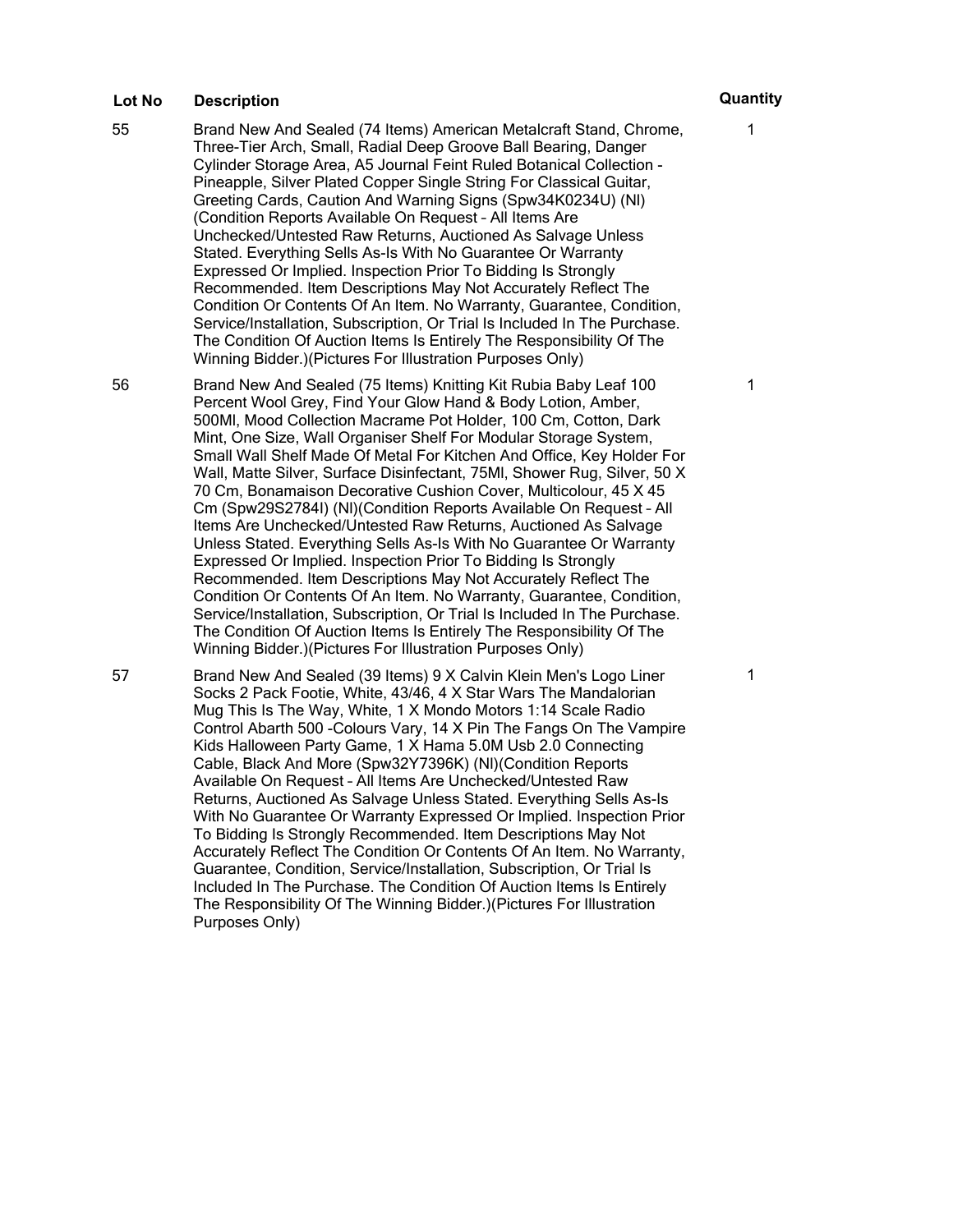58 Brand New And Sealed (75 Items) Office Stamp Paid Ready-To-Use Grey, Spectrum Noir Blend Tool Refill Round 10Pc, Black/White, One Size, Connect Quick Notes Self-Adhesive Label, Exacompta Rocks Square Cut Folder, 24 X 32 Cm, 210 G - Purple, Pack Of 10, Pens And Highlighters (Spw44D9800G) (Nl)(Condition Reports Available On Request – All Items Are Unchecked/Untested Raw Returns, Auctioned As Salvage Unless Stated. Everything Sells As-Is With No Guarantee Or Warranty Expressed Or Implied. Inspection Prior To Bidding Is Strongly Recommended. Item Descriptions May Not Accurately Reflect The Condition Or Contents Of An Item. No Warranty, Guarantee, Condition, Service/Installation, Subscription, Or Trial Is Included In The Purchase. The Condition Of Auction Items Is Entirely The Responsibility Of The Winning Bidder.)(Pictures For Illustration Purposes Only)

59 Brand New And Sealed (70 Items) Office Text Stamp German Word, 32 Pens With Fluorescent Ink Fine Tip Superwashable 8 Multi-Coloured, Brosch Renkalender, Card Dozio Polythene Envelope With Zip Closure, 100 Pieces (Spw44D9800H) (Nl)(Condition Reports Available On Request – All Items Are Unchecked/Untested Raw Returns, Auctioned As Salvage Unless Stated. Everything Sells As-Is With No Guarantee Or Warranty Expressed Or Implied. Inspection Prior To Bidding Is Strongly Recommended. Item Descriptions May Not Accurately Reflect The Condition Or Contents Of An Item. No Warranty, Guarantee, Condition, Service/Installation, Subscription, Or Trial Is Included In The Purchase. The Condition Of Auction Items Is Entirely The Responsibility Of The Winning Bidder.)(Pictures For Illustration Purposes Only)

60 Brand New And Sealed (76 Items) 31 X Asobu Semi Pro Espresso Machine Built In Grinder, 23 X Addis Rectangular Washing Up Bowl, Roasted Red, 9.5 Litre, 2 X Solid Christmas Tree Mache, Brown, 14X14X18Cm, 20 X Wallpops Gold Effect Confetti Dots, Vinyl (Spsrl11Cmxf) (Nl)(Condition Reports Available On Request – All Items Are Unchecked/Untested Raw Returns, Auctioned As Salvage Unless Stated. Everything Sells As-Is With No Guarantee Or Warranty Expressed Or Implied. Inspection Prior To Bidding Is Strongly Recommended. Item Descriptions May Not Accurately Reflect The Condition Or Contents Of An Item. No Warranty, Guarantee, Condition, Service/Installation, Subscription, Or Trial Is Included In The Purchase. The Condition Of Auction Items Is Entirely The Responsibility Of The Winning Bidder.)(Pictures For Illustration Purposes Only)

61 Brand New And Sealed (39 Items) Bimbi Backpack + Camb Denim Unisex Bag, Unisex Newborn Gift Set, Dx3 1P+N C16 6/10K Hpi 300Ma, Bimbi Ecoleather Rhombos Linen Toiletry Bag Unisex, Complete Fertilizer For Roses And Flower Plants, Yes! You Hybrid Gel, Colour #16, 4.5 G, Atletico De Madrid Backpack, 41 Cm And More (Spw22F3396K) (Nl)(Condition Reports Available On Request – All Items Are Unchecked/Untested Raw Returns, Auctioned As Salvage Unless Stated. Everything Sells As-Is With No Guarantee Or Warranty Expressed Or Implied. Inspection Prior To Bidding Is Strongly Recommended. Item Descriptions May Not Accurately Reflect The Condition Or Contents Of An Item. No Warranty, Guarantee, Condition, Service/Installation, Subscription, Or Trial Is Included In The Purchase. The Condition Of Auction Items Is Entirely The Responsibility Of The Winning Bidder.)(Pictures For Illustration Purposes Only)

# 1

1

1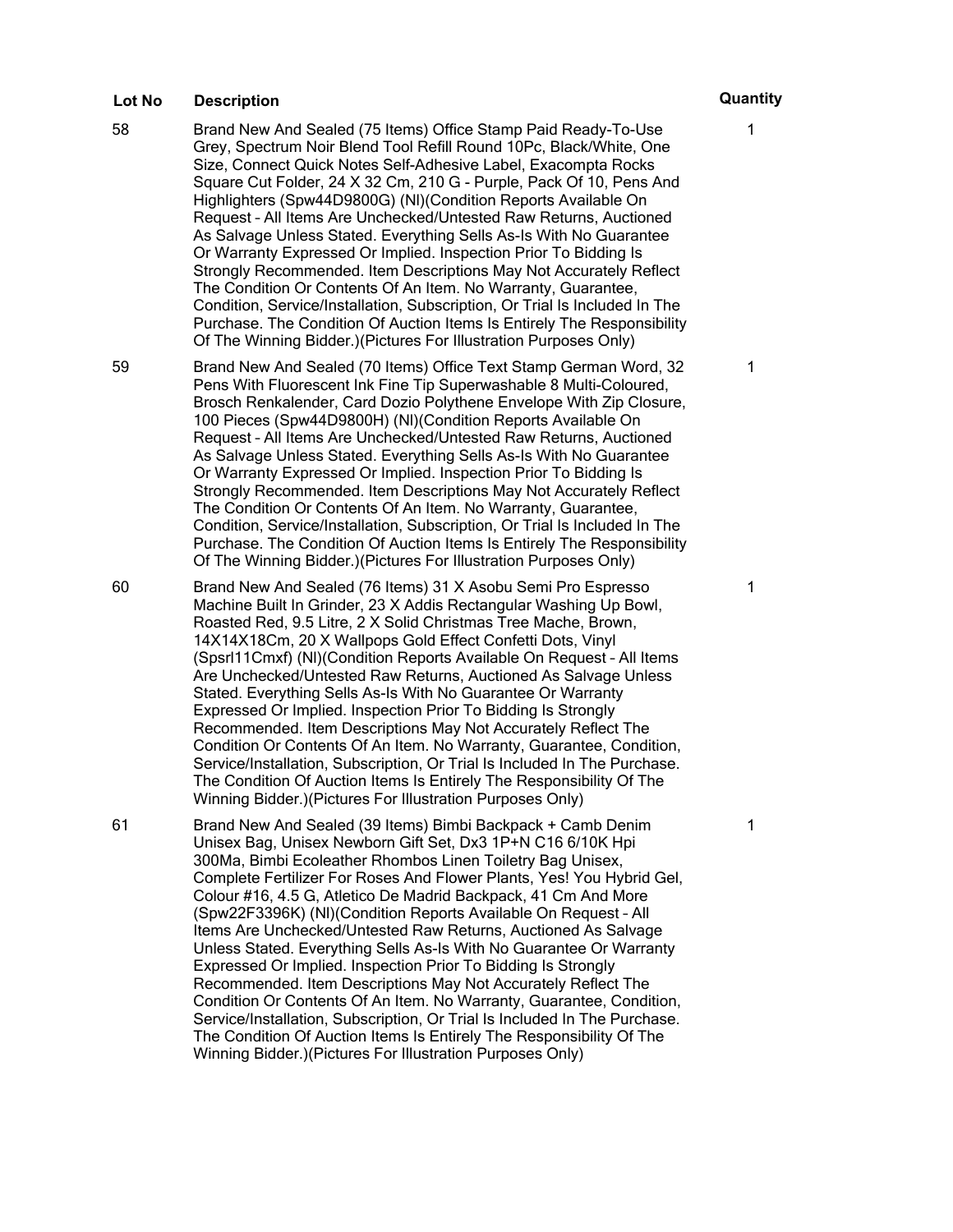- 62 Brand New And Sealed (52 Items) 1 X Gina Bacconi Women's Spot And Crepe Dress Cocktail, Black/Gold, 08 , 1 X Gina Bacconi Women's Velvet Wrap Maxi Dress Cocktail, Red, 18, 4 X Sloggi Women's Zero Feel Maxi Ex Underwear, Opale, 1 X Levi's Women's Perfect Tee T-Shirt, Sherbert Stripe Plein Air, Xxs, 1 X Mungai Mirrors 15Cm Jungle Hippo Acrylic Mirror, Silver, 1 X Mungai Mirrors 30Cm Jungle Elephant Acrylic Mirror, 1 X Puma Unisex Plain Sneaker Socks 3 Pack, Light Pink Grey Combo, 43 Regular (Pack Of 3), 1 Xidesign 24170 Axis Accessory Loop Closet Organizer Hanger, Chrome And More Items (Spw45K4663F) (Nl)(Condition Reports Available On Request – All Items Are Unchecked/Untested Raw Returns, Auctioned As Salvage Unless Stated. Everything Sells As-Is With No Guarantee Or Warranty Expressed Or Implied. Inspection Prior To Bidding Is Strongly Recommended. Item Descriptions May Not Accurately Reflect The Condition Or Contents Of An Item. No Warranty, Guarantee, Condition, Service/Installation, Subscription, Or Trial Is Included In The Purchase. The Condition Of Auction Items Is Entirely The Responsibility Of The Winning Bidder.)(Pictures For Illustration Purposes Only)
- 63 Brand New And Sealed (260 Items) 1 X Shatchi Geometric/Animal/Apple Shapes Push Bubble Pop Up Sensory Silicon Extrusion Fidget Toy, Stress Anxiety Relief Autism Special Needs Squeeze Tools For Kids Adult, Green, 259 X Cotton Face Mask Washable And Reusable, Dustproof Fabric Cloth Mouth Face Cover For Men Women Outdoor Cycling Ski Warm Protection From Air Pollution (Spw33Y8128J) (Nl)(Condition Reports Available On Request – All Items Are Unchecked/Untested Raw Returns, Auctioned As Salvage Unless Stated. Everything Sells As-Is With No Guarantee Or Warranty Expressed Or Implied. Inspection Prior To Bidding Is Strongly Recommended. Item Descriptions May Not Accurately Reflect The Condition Or Contents Of An Item. No Warranty, Guarantee, Condition, Service/Installation, Subscription, Or Trial Is Included In The Purchase. The Condition Of Auction Items Is Entirely The Responsibility Of The Winning Bidder.)(Pictures For Illustration Purposes Only)

64 Brand New And Sealed (35 Items) Sienna Cushion Cover, Brick, 45 X 45 Cm, 10 Pack X Solar Garden Stake Lights, Stainless Steel Post Waterproof Led Outdoor, Elegant Doubleface Auto Trunk Cover Brown/Cream, 130X140Cm, Wall Organiser Shelf For Modular Storage System, Small Wall Shelf Made Of Metal For Kitchen And Office, Key Holder For Wall, Matte Silver, 2.6 Litre Candy Box, Blue, Heart Shaped Dream Catcher, 9Cm, Blue (Spw29S2784H) (Nl)(Condition Reports Available On Request – All Items Are Unchecked/Untested Raw Returns, Auctioned As Salvage Unless Stated. Everything Sells As-Is With No Guarantee Or Warranty Expressed Or Implied. Inspection Prior To Bidding Is Strongly Recommended. Item Descriptions May Not Accurately Reflect The Condition Or Contents Of An Item. No Warranty, Guarantee, Condition, Service/Installation, Subscription, Or Trial Is Included In The Purchase. The Condition Of Auction Items Is Entirely The Responsibility Of The Winning Bidder.)(Pictures For Illustration Purposes Only)

1

1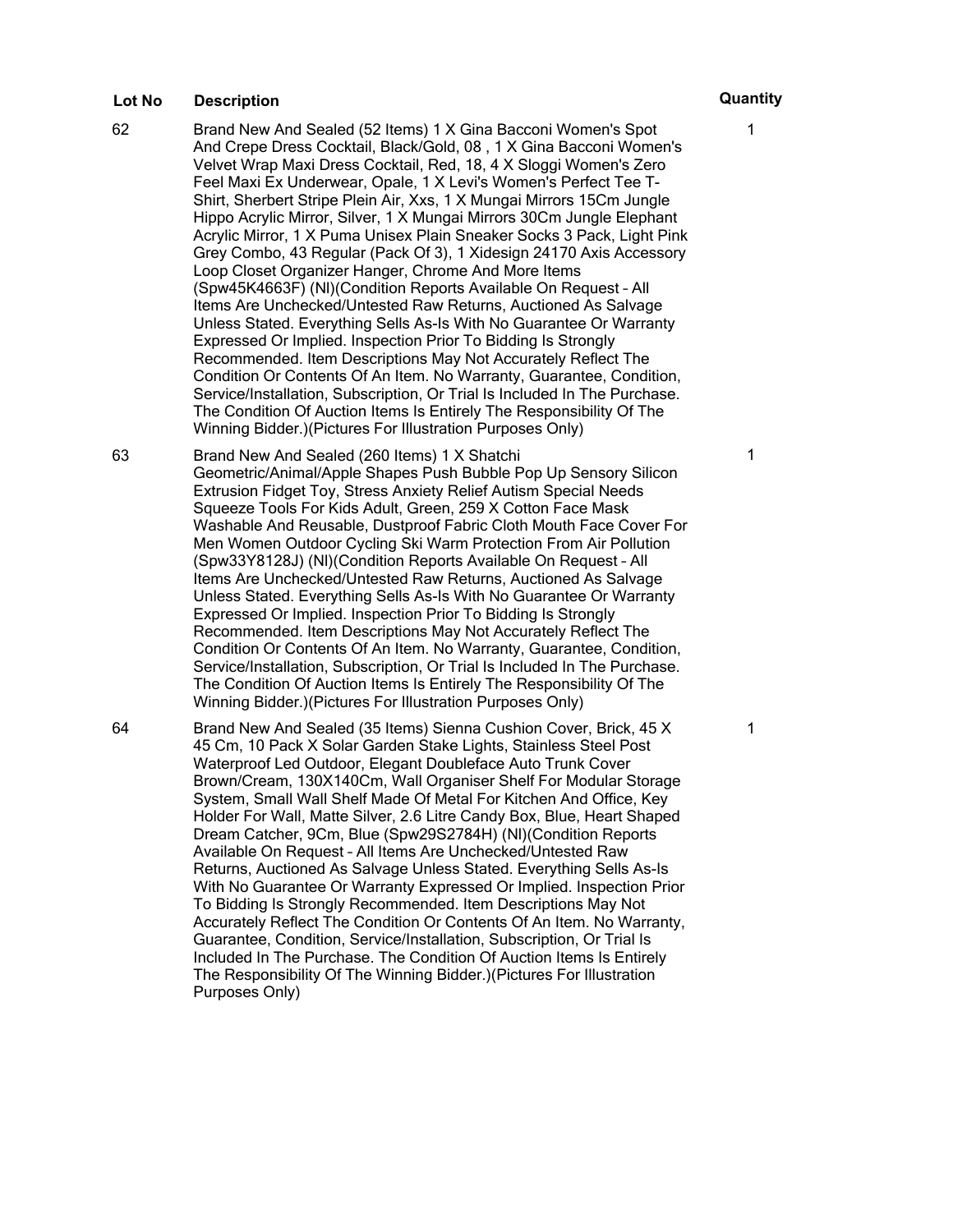- 65 Brand New And Sealed (50 Items) 1 X Denby Natural Canvas Cast Iron 4L Round Casserole, 3 X Pepe Jeans Women's Sunny Cap Cape, Grey, 1 X Stedman Apparel Women's Active Sports Shirt, Purple (Deep Berry), Size 16 (Size:X-Large), 1 X Leitz Trusens Pet Carbon Replacement Filter For Leitz Z-2000/Z-2500 Air Purifier Helps Eliminate Pet Odours, Pack Of 1, 4 X Kaisercraft Kaisercolour Perfect Bound Colouring Book-Ever Bloom, Other, Multicoloured, 24.61X24.61X0.71 Cm, 2 X Resin Application Set, White, 9 X Bonamaison Decorative Cushion Cover, Multicolour, 45 X 45 Cm, 1 X Puma Unisex Plain Sneaker Socks 3 Pack, Light Pink Grey Combo, 43 Regular (Pack Of 3), 1 X Appletree Set, Cotton, Navy, King, W230Cm X L220Cm (Duvet Cover), W50Cm X L75Cm (Pillow Case) And More (Spw45K4663E) (Nl) (Condition Reports Available On Request – All Items Are Unchecked/Untested Raw Returns, Auctioned As Salvage Unless Stated. Everything Sells As-Is With No Guarantee Or Warranty Expressed Or Implied. Inspection Prior To Bidding Is Strongly Recommended. Item Descriptions May Not Accurately Reflect The Condition Or Contents Of An Item. No Warranty, Guarantee, Condition, Service/Installation, Subscription, Or Trial Is Included In The Purchase. The Condition Of Auction Items Is Entirely The Responsibility Of The Winning Bidder.)(Pictures For Illustration Purposes Only)
- 66 Brand New And Sealed (51 Items) 1 X Belkin Lock-Adapter, 2 X Original Disney Mickey And Minnie Tpu Case For Samsung Galaxy S10 Lite, Galaxy A91, Liquid Silicone Cover, Flexible And Slim, Protective For Screen, Shockproof And Anti-Scratch Phone Case, 1 X Artemio Decorative Wooden Bear Hook 25 X 29.5 Cm, 1 X Kitchencraft Woven Vinyl Placemat, 30 X 45 Cm (12" X 17.5") - Beige Mix, 1 X Murrays Manicure Hair Thinning Scissors, 1 X Exo Terra Wet Rock Moisture Retaining Ceramic Reptile Cave, Small, Signs, Various Greeting Cards And More (Spw38X4617L) (Nl) (Condition Reports Available On Request – All Items Are Unchecked/Untested Raw Returns, Auctioned As Salvage Unless Stated. Everything Sells As-Is With No Guarantee Or Warranty Expressed Or Implied. Inspection Prior To Bidding Is Strongly Recommended. Item Descriptions May Not Accurately Reflect The Condition Or Contents Of An Item. No Warranty, Guarantee, Condition, Service/Installation, Subscription, Or Trial Is Included In The Purchase. The Condition Of Auction Items Is Entirely The Responsibility Of The Winning Bidder.)(Pictures For Illustration Purposes Only)

67 Brand New And Sealed (108 Items) 1 X Corvus Chips-Machine, Multi-Colour, 11 X Ravensburger New York Puzzle Moments 99 Piece Jigsaw Puzzle For Adults & Kids Age 14 Years Up, 17 X Large Black Spider Web Halloween Decoration, Adult's, 21 X 50Pcs Plain 12" Black Helium Quality Latex Balloons Birthday Wedding Anniversary Christening Christmas Communion Party Decoration Balloon And More (Spw04N4275E) (Nl)(Condition Reports Available On Request – All Items Are Unchecked/Untested Raw Returns, Auctioned As Salvage Unless Stated. Everything Sells As-Is With No Guarantee Or Warranty Expressed Or Implied. Inspection Prior To Bidding Is Strongly Recommended. Item Descriptions May Not Accurately Reflect The Condition Or Contents Of An Item. No Warranty, Guarantee, Condition, Service/Installation, Subscription, Or Trial Is Included In The Purchase. The Condition Of Auction Items Is Entirely The Responsibility Of The Winning Bidder.)(Pictures For Illustration Purposes Only)

1

1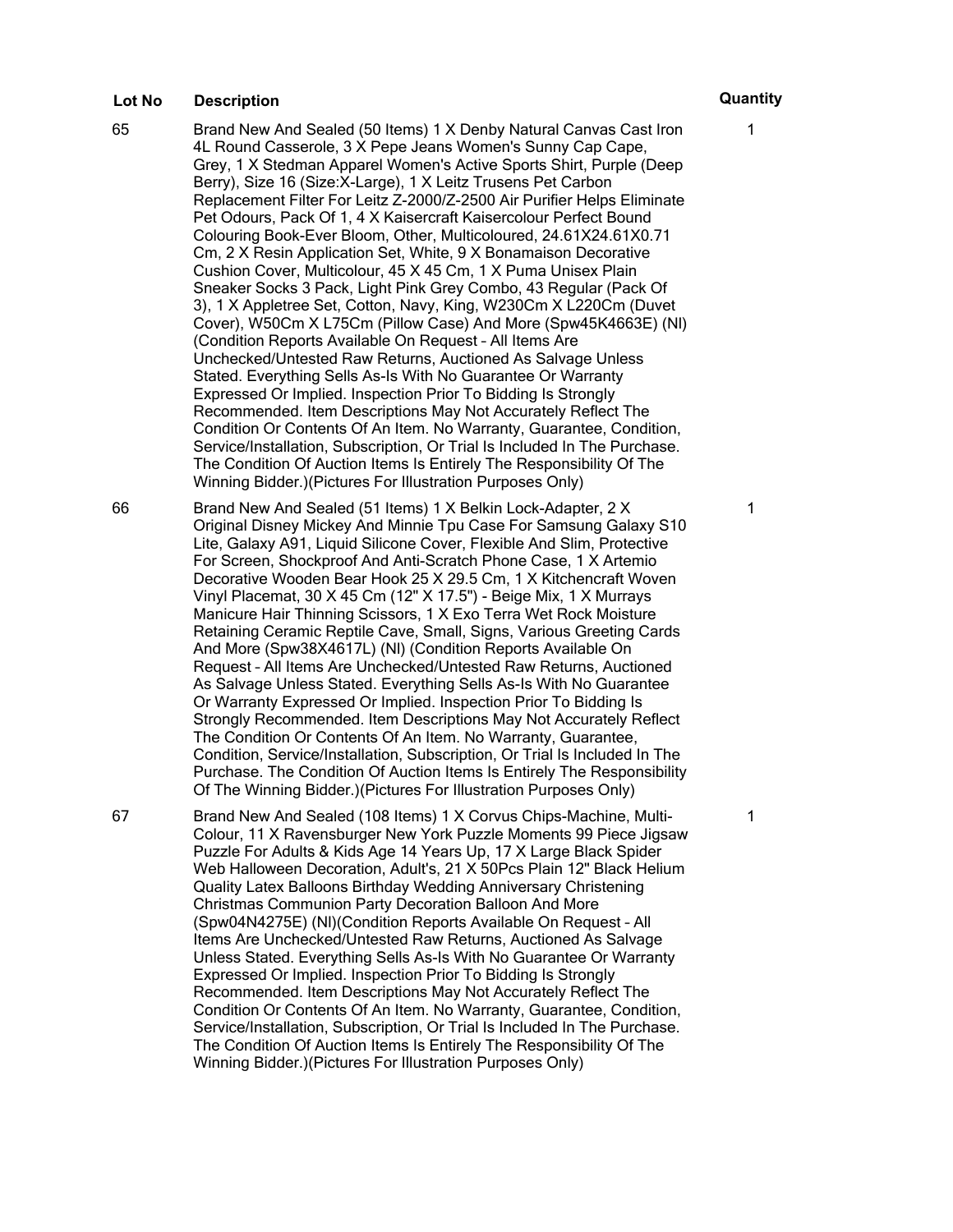68 Brand New And Sealed (224 Items) 220 X Cotton Face Mask Washable And Reusable, Dustproof Fabric Cloth Mouth Face Cover For Men Women Outdoor Cycling Ski Warm Protection From Air Pollution, 4 X Age 13Th-90Th Glitz Black And Silver/Pink/Blue Anniversary Birthday Metallic Hanging String Shiny Foil Banner Party Door Wall Decorations Pack Of 6 (Spw33Y8128N) (Nl)(Condition Reports Available On Request – All Items Are Unchecked/Untested Raw Returns, Auctioned As Salvage Unless Stated. Everything Sells As-Is With No Guarantee Or Warranty Expressed Or Implied. Inspection Prior To Bidding Is Strongly Recommended. Item Descriptions May Not Accurately Reflect The Condition Or Contents Of An Item. No Warranty, Guarantee, Condition, Service/Installation, Subscription, Or Trial Is Included In The Purchase. The Condition Of Auction Items Is Entirely The Responsibility Of The Winning Bidder.)(Pictures For Illustration Purposes Only)

69 Brand New And Sealed (41 Items) Safety Jogger Clogs For Women - Lightweight Safety Shoe For Men, Ideal For Hospital, Kitchen Or Garden, Slip Resistant And Shock Absorbing Theatre Shoe, Uk 9/9,5 Eu 43/44, Cabin Filter Set, Pack Of One, Timing Chain For Camshaft, Pack Of One, Value Popper Wallet - Clear (Pack Of 5), Greeting Cards (Spw22F3396X) (Nl)(Condition Reports Available On Request – All Items Are Unchecked/Untested Raw Returns, Auctioned As Salvage Unless Stated. Everything Sells As-Is With No Guarantee Or Warranty Expressed Or Implied. Inspection Prior To Bidding Is Strongly Recommended. Item Descriptions May Not Accurately Reflect The Condition Or Contents Of An Item. No Warranty, Guarantee, Condition, Service/Installation, Subscription, Or Trial Is Included In The Purchase. The Condition Of Auction Items Is Entirely The Responsibility Of The Winning Bidder.)(Pictures For Illustration Purposes Only)

70 Brand New And Sealed (6 Items) Motor Soft-Starter Max 5.5 Kw 400 V, Thermostat 50-320C, Scooper Bowl Dinner Plate - Blue, Fleetguard Hydraulic Filter Cartridge, Fleetguard Spin-On Hydraulic Filter, Portwest Flex Grip Latex Glove, Colour: Red/Black, Size: Xl, (Spw34O7006S) (Nl)(Condition Reports Available On Request – All Items Are Unchecked/Untested Raw Returns, Auctioned As Salvage Unless Stated. Everything Sells As-Is With No Guarantee Or Warranty Expressed Or Implied. Inspection Prior To Bidding Is Strongly Recommended. Item Descriptions May Not Accurately Reflect The Condition Or Contents Of An Item. No Warranty, Guarantee, Condition, Service/Installation, Subscription, Or Trial Is Included In The Purchase. The Condition Of Auction Items Is Entirely The Responsibility Of The Winning Bidder.)(Pictures For Illustration Purposes Only)

# 1

1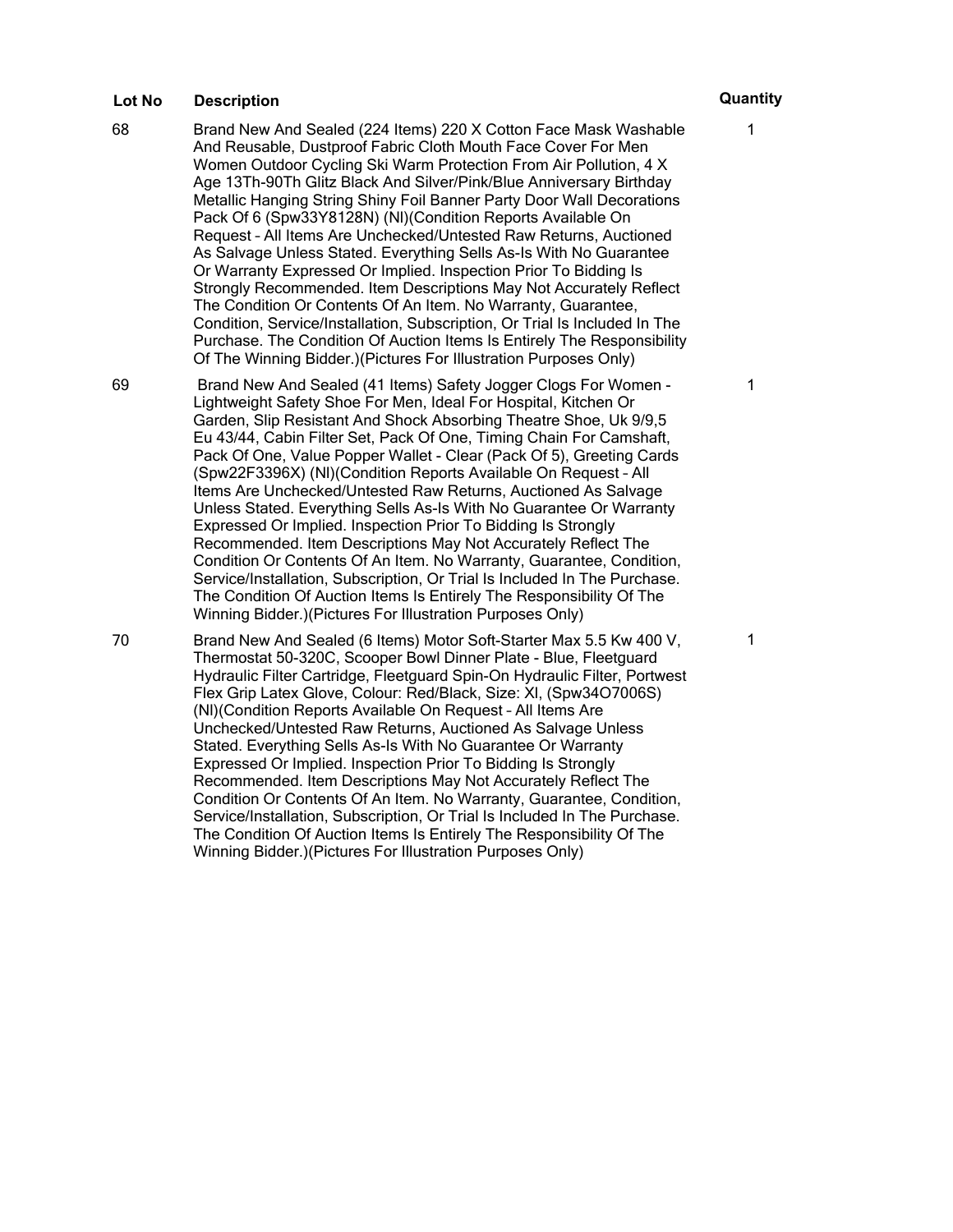- 71 Brand New And Sealed (27 Items) 2 X Fun & Thinking Special Unit: Stop The Robots-Cooperative Board Interactive Game With Voice Recognition For Friends And Family-Speaks In French, 10 X Ravensburger "The Mole And His Favourite" Game, 12 X Ravensburger "Gruselino" Game, 1 X Schneider Xtra 805 Rollerball Pen 0.5 Blue And Others (Spw40W8120D) (Nl)(Condition Reports Available On Request – All Items Are Unchecked/Untested Raw Returns, Auctioned As Salvage Unless Stated. Everything Sells As-Is With No Guarantee Or Warranty Expressed Or Implied. Inspection Prior To Bidding Is Strongly Recommended. Item Descriptions May Not Accurately Reflect The Condition Or Contents Of An Item. No Warranty, Guarantee, Condition, Service/Installation, Subscription, Or Trial Is Included In The Purchase. The Condition Of Auction Items Is Entirely The Responsibility Of The Winning Bidder.)(Pictures For Illustration Purposes Only)
- 72 Brand New And Sealed (47 Items) Puma Unisex 3P Quarter Plain Sock, Black (Black), 12 14 Uk, One Size (Spsvm11Wlp2) (Nl)(Condition Reports Available On Request – All Items Are Unchecked/Untested Raw Returns, Auctioned As Salvage Unless Stated. Everything Sells As-Is With No Guarantee Or Warranty Expressed Or Implied. Inspection Prior To Bidding Is Strongly Recommended. Item Descriptions May Not Accurately Reflect The Condition Or Contents Of An Item. No Warranty, Guarantee, Condition, Service/Installation, Subscription, Or Trial Is Included In The Purchase. The Condition Of Auction Items Is Entirely The Responsibility Of The Winning Bidder.)(Pictures For Illustration Purposes Only)

73 Brand New And Sealed (119 Items) 2 X Hama 53731 5.0M Usb 2.0 Connecting Cable, Black, 6 X Halloween Party Witch Hat Guessing Game, 18 X Pin The Fangs On The Vampire Kids Halloween Party Game, 20 X Paper Projects Sparkly Reusable Halloween Sticker Collection, 27 X Talking Tables Christmas Paper Napkins Penguin Parade 20 Pack, Silver Xmas Dinner Lunch Party And More (Spw37I1834E) (Nl)(Condition Reports Available On Request – All Items Are Unchecked/Untested Raw Returns, Auctioned As Salvage Unless Stated. Everything Sells As-Is With No Guarantee Or Warranty Expressed Or Implied. Inspection Prior To Bidding Is Strongly Recommended. Item Descriptions May Not Accurately Reflect The Condition Or Contents Of An Item. No Warranty, Guarantee, Condition, Service/Installation, Subscription, Or Trial Is Included In The Purchase. The Condition Of Auction Items Is Entirely The Responsibility Of The Winning Bidder.)(Pictures For Illustration Purposes Only)

1

1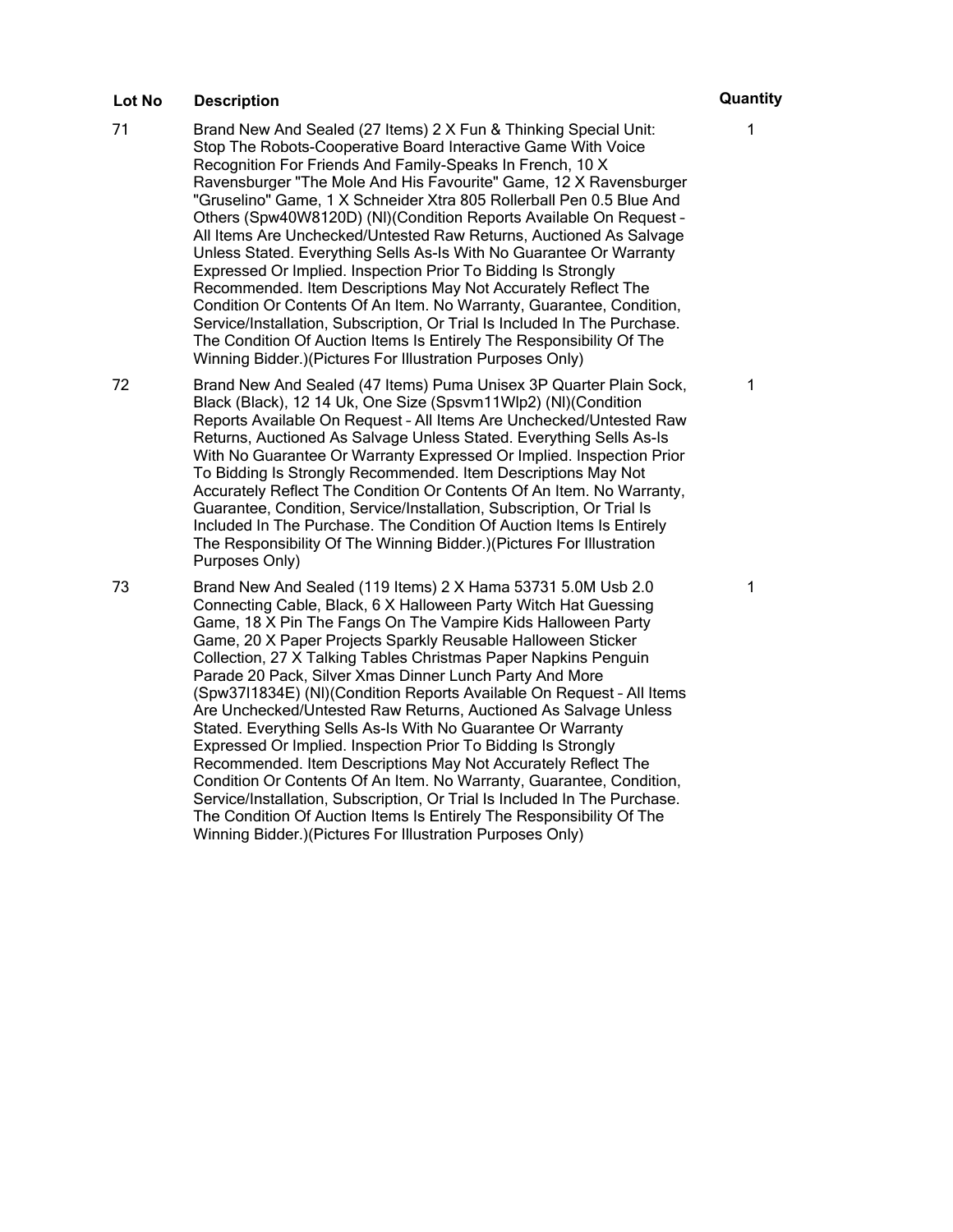74 Brand New And Sealed (83 Items) 1 X Calvin Klein Men's Casual Flat Knit Cotton Quarter Socks 2 Pack, Black, 39/42, 4 X Playmobil Special Plus Sunbather With Lounge Chair, 1 X Adult Costume Set With Mr. Mime Theme, Plus Size, 2 X Unicorn Kids Mask, Pink, 2 X New Classic Toys Wooden, 90 Pieces-Small Planks-Natural And More (Spw37I1833W) (Nl)(Condition Reports Available On Request – All Items Are Unchecked/Untested Raw Returns, Auctioned As Salvage Unless Stated. Everything Sells As-Is With No Guarantee Or Warranty Expressed Or Implied. Inspection Prior To Bidding Is Strongly Recommended. Item Descriptions May Not Accurately Reflect The Condition Or Contents Of An Item. No Warranty, Guarantee, Condition, Service/Installation, Subscription, Or Trial Is Included In The Purchase. The Condition Of Auction Items Is Entirely The Responsibility Of The Winning Bidder.)(Pictures For Illustration Purposes Only)

75 Brand New And Sealed (106 Items) 27 X Folat - Light Pink Colour Garland For Party Decoration - 10 Meters, 78 X Paper Projects Sparkly Reusable Halloween Sticker Collection, 1 X Traffic Sign Birthday Balloons 16 Years - 12In / 30Cm - 8 Pieces (Spw32Z2929N) (Nl) (Condition Reports Available On Request – All Items Are Unchecked/Untested Raw Returns, Auctioned As Salvage Unless Stated. Everything Sells As-Is With No Guarantee Or Warranty Expressed Or Implied. Inspection Prior To Bidding Is Strongly Recommended. Item Descriptions May Not Accurately Reflect The Condition Or Contents Of An Item. No Warranty, Guarantee, Condition, Service/Installation, Subscription, Or Trial Is Included In The Purchase. The Condition Of Auction Items Is Entirely The Responsibility Of The Winning Bidder.)(Pictures For Illustration Purposes Only)

76 Brand New And Sealed (46 Items) 3 X Ledvance Smart Ledlamp With WIFI Technology, Base: E27, Di Dimmable, Tunable White (2700- 6500K), Rgb Colours Changeable, Replaces Incandescent Lamps With 75 W, Smart+ WIFI Classic Multicolour, 1-Pack, 1 X Stamford Citronella Incense Sticks, 3 X Kleiber 5-Piece Self Adhesive Nylon Clothing Repair Patch Set, Green, 1 X American Metalcraft (San300 12 Oz Plastic Shaker Jar Only (No Top), 2 X Efco Wax Strips Round 200 X 3 Mm 19 Pcs. Silver Brilliant, 1 X Efco Wobbly Eyes Oval 10 Mm 10 Pcs, Black/White, Piece And Other Items (Spw22Z7601G) (Nl)(Condition Reports Available On Request – All Items Are Unchecked/Untested Raw Returns, Auctioned As Salvage Unless Stated. Everything Sells As-Is With No Guarantee Or Warranty Expressed Or Implied. Inspection Prior To Bidding Is Strongly Recommended. Item Descriptions May Not Accurately Reflect The Condition Or Contents Of An Item. No Warranty, Guarantee, Condition, Service/Installation, Subscription, Or Trial Is Included In The Purchase. The Condition Of Auction Items Is Entirely The Responsibility Of The Winning Bidder.)(Pictures For Illustration Purposes Only)

# 1

1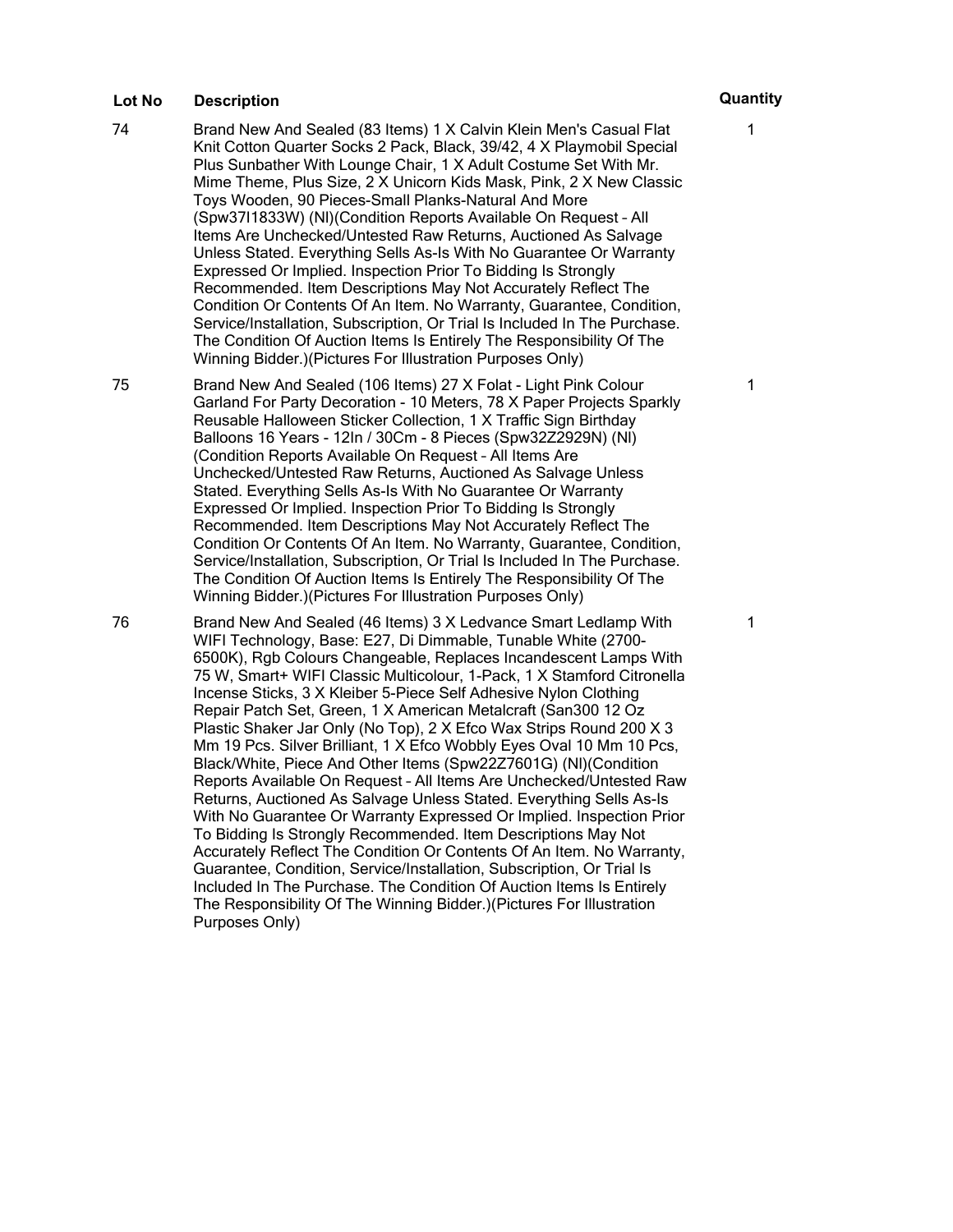- 77 Brand New And Sealed (31 Items) 1 X Trend Design Gift Voucher For Men, 0.21 Kg, 1 X Walther Design Spiral Album, Brown, 26 X 26 Cm, 1 X Monopoly - Gamer Mario Kart, E1870 (French), 2 X Bonamaison Decorative Cushion Cover, Multicolour, 45X45 And Other Items (Spw33J2997D) (Nl)(Condition Reports Available On Request – All Items Are Unchecked/Untested Raw Returns, Auctioned As Salvage Unless Stated. Everything Sells As-Is With No Guarantee Or Warranty Expressed Or Implied. Inspection Prior To Bidding Is Strongly Recommended. Item Descriptions May Not Accurately Reflect The Condition Or Contents Of An Item. No Warranty, Guarantee, Condition, Service/Installation, Subscription, Or Trial Is Included In The Purchase. The Condition Of Auction Items Is Entirely The Responsibility Of The Winning Bidder.)(Pictures For Illustration Purposes Only)
- 78 Brand New And Sealed (95 Items) 1 X Premium Colouring Pencil Stabilo Original Box Of 12 Violet Blue Deep, 1 X Sigel Lp715 Price Tags, 2.7 X 4 Cm, 200 Gsm, White, 1470 Pcs. = 30 Sheets, 1 X Sigel Dp081 Christmas Motif Paper "Blue Mystery", A4, 90 Gsm, 100 Sheets, 7 X Zipit Metallic Pencil Box/Pencil Case/Storage Box, Blue-Green And Other Items (Spw38X4617P) (Nl)(Condition Reports Available On Request – All Items Are Unchecked/Untested Raw Returns, Auctioned As Salvage Unless Stated. Everything Sells As-Is With No Guarantee Or Warranty Expressed Or Implied. Inspection Prior To Bidding Is Strongly Recommended. Item Descriptions May Not Accurately Reflect The Condition Or Contents Of An Item. No Warranty, Guarantee, Condition, Service/Installation, Subscription, Or Trial Is Included In The Purchase. The Condition Of Auction Items Is Entirely The Responsibility Of The Winning Bidder.)(Pictures For Illustration Purposes Only)

79 Brand New And Sealed (22 Items) 1 X Denby Natural Canvas Cast Iron 4L Round Casserole, 1 X Kaisercraft Kaisercolour Perfect Bound Colouring Book-Words To Inspire, Other, Multicoloured, 25.4X24.79X0.81 Cm, 4 X Paxanpax Compatible Paper Bags Vax Pack Of 5, 1 X Pyramid International Game Of Thrones (Winter Is Here-Jon) Official Boxed Ceramic Coffee/Tea Mug, Paper, Multi-Colour, 11 X 11 X 1.3 Cm, 5 X Kitchen Timer, Plastic, White And More (Spw45K4663C) (Nl)(Condition Reports Available On Request – All Items Are Unchecked/Untested Raw Returns, Auctioned As Salvage Unless Stated. Everything Sells As-Is With No Guarantee Or Warranty Expressed Or Implied. Inspection Prior To Bidding Is Strongly Recommended. Item Descriptions May Not Accurately Reflect The Condition Or Contents Of An Item. No Warranty, Guarantee, Condition, Service/Installation, Subscription, Or Trial Is Included In The Purchase. The Condition Of Auction Items Is Entirely The Responsibility Of The Winning Bidder.)(Pictures For Illustration Purposes Only)

1

1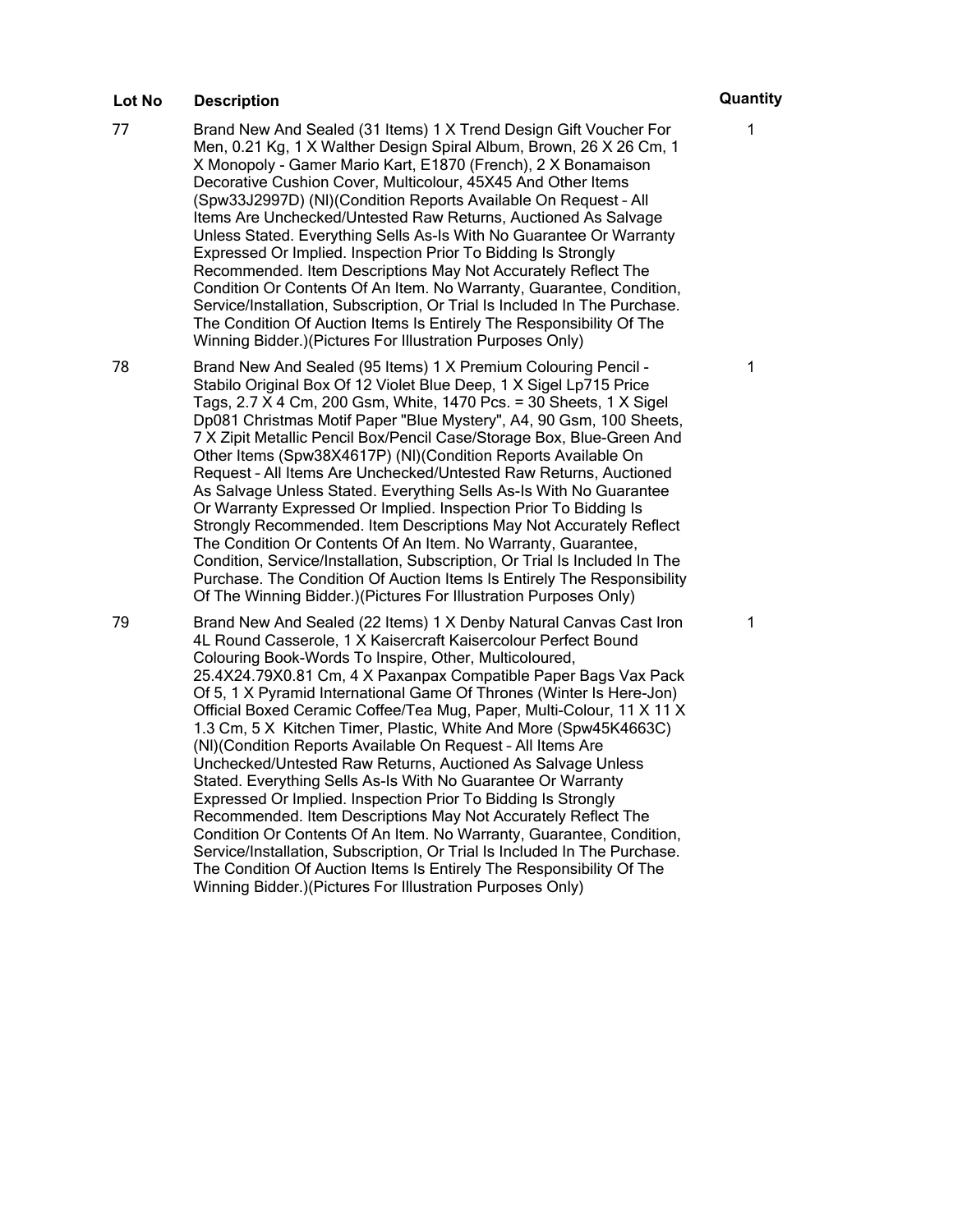- 80 Brand New And Sealed (256 Items) Cotton Face Mask Washable And Reusable, Dustproof Fabric Cloth Mouth Face Cover For Men Women Outdoor Cycling Ski Warm Protection From Air Pollution (Spw33Y8128L) (Nl)(Condition Reports Available On Request – All Items Are Unchecked/Untested Raw Returns, Auctioned As Salvage Unless Stated. Everything Sells As-Is With No Guarantee Or Warranty Expressed Or Implied. Inspection Prior To Bidding Is Strongly Recommended. Item Descriptions May Not Accurately Reflect The Condition Or Contents Of An Item. No Warranty, Guarantee, Condition, Service/Installation, Subscription, Or Trial Is Included In The Purchase. The Condition Of Auction Items Is Entirely The Responsibility Of The Winning Bidder.)(Pictures For Illustration Purposes Only)
- 81 Brand New And Sealed (12 Items) Activity Knock Out Game (Spw0X77642V) (Nl)(Condition Reports Available On Request – All Items Are Unchecked/Untested Raw Returns, Auctioned As Salvage Unless Stated. Everything Sells As-Is With No Guarantee Or Warranty Expressed Or Implied. Inspection Prior To Bidding Is Strongly Recommended. Item Descriptions May Not Accurately Reflect The Condition Or Contents Of An Item. No Warranty, Guarantee, Condition, Service/Installation, Subscription, Or Trial Is Included In The Purchase. The Condition Of Auction Items Is Entirely The Responsibility Of The Winning Bidder.)(Pictures For Illustration Purposes Only)
- 82 Brand New And Sealed (93 Items) 5 X 4M Glow Skull, 4 X Digitus 4- Way Office Power Strip With 2X Usb On/Off Switch, Alu-Housing, Usb Out: 5V/2A, 8 X My Precious Baby Spinning Ball With Sound, 5 X New Classic Toys Wooden, 90 Pieces-Small Planks-Natural, 4 X Geometric/Animal/Apple Shapes Push Bubble Pop Up Sensory Silicon Extrusion Fidget Toy, Stress Anxiety Relief Autism Special Needs Squeeze Tools For Kids Adult, Yellow And More (Spw43E4745C) (Nl) (Condition Reports Available On Request – All Items Are Unchecked/Untested Raw Returns, Auctioned As Salvage Unless Stated. Everything Sells As-Is With No Guarantee Or Warranty Expressed Or Implied. Inspection Prior To Bidding Is Strongly Recommended. Item Descriptions May Not Accurately Reflect The Condition Or Contents Of An Item. No Warranty, Guarantee, Condition, Service/Installation, Subscription, Or Trial Is Included In The Purchase. The Condition Of Auction Items Is Entirely The Responsibility Of The Winning Bidder.)(Pictures For Illustration Purposes Only)

83 Brand New And Sealed (28 Items) 14 X Herma Self Adhesive Photo Stickers Double Sided, Dispenser Box With 1000 Pieces For Albums, White, 12 X 17 Mm, 12 X Blitzer The T Rex Dinosaur Christmas Tree Ornament, Polyresin With Glass Ball, 12.5 Cm, 1 X Colonial Needle Pebbles Knitter's Needles-Assorted 3/Pkg, Other, Multicoloured, 1 X Create Christmas Advent Foil Stickers, Multi-Colour, One Size (Spw43F4157O) (Nl)(Condition Reports Available On Request – All Items Are Unchecked/Untested Raw Returns, Auctioned As Salvage Unless Stated. Everything Sells As-Is With No Guarantee Or Warranty Expressed Or Implied. Inspection Prior To Bidding Is Strongly Recommended. Item Descriptions May Not Accurately Reflect The Condition Or Contents Of An Item. No Warranty, Guarantee, Condition, Service/Installation, Subscription, Or Trial Is Included In The Purchase. The Condition Of Auction Items Is Entirely The Responsibility Of The Winning Bidder.)(Pictures For Illustration Purposes Only)

1

1

1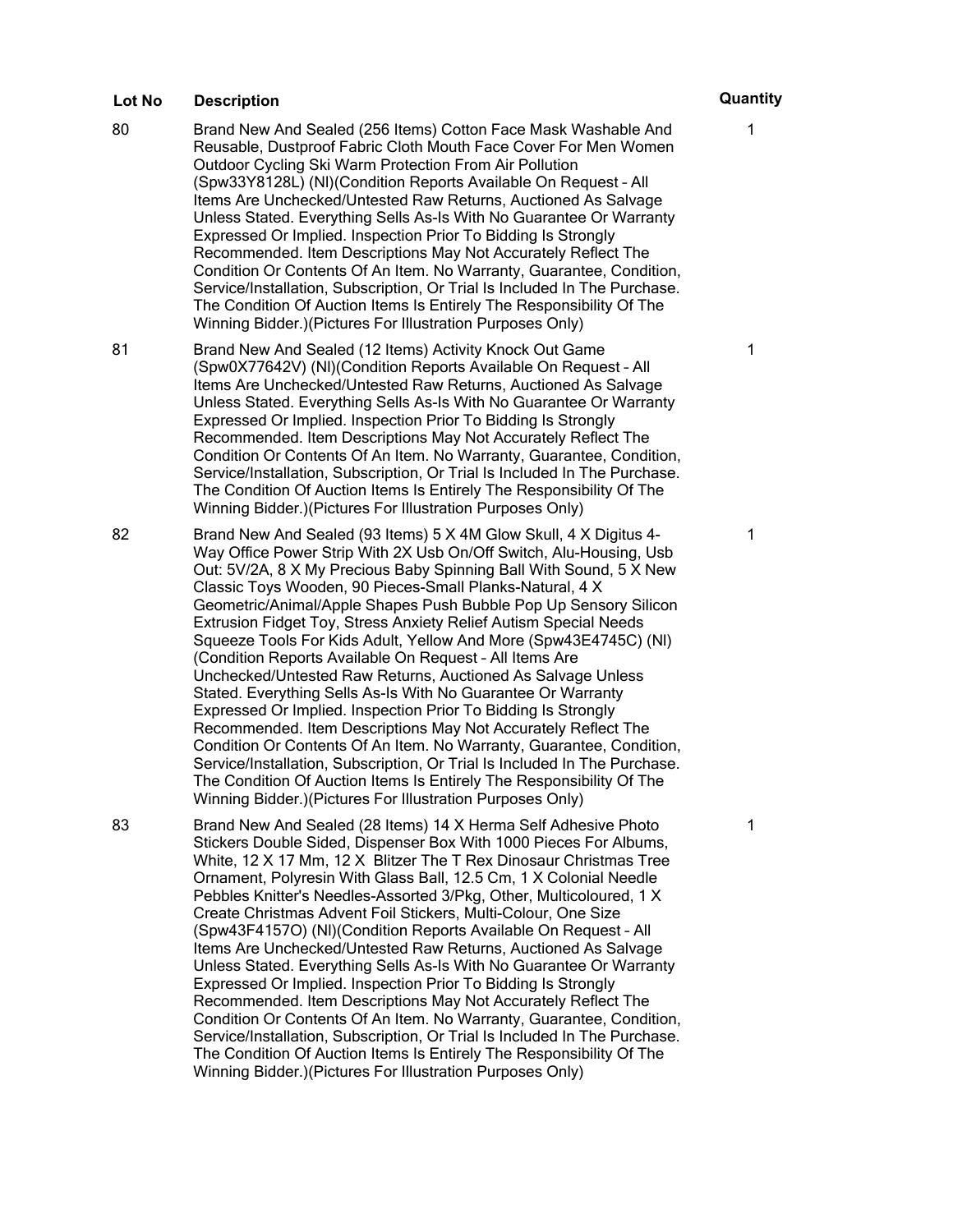- 84 Brand New And Sealed (83 Items) 1 X Catherine Lansfield Soft Touch Diamond Fur Double Duvet Set Grey, 17 X Friday Night Dinner Jim You Look Nice Art Print, 42 X Friday Night Dinner Jim Shalom Art Print, 4 X Friday Night Dinner Shitting Shit Art Print, 18 X Clear Wrap/Cellophane Sheets For Art, Craft And Wrapping, Assorted Colours, A4, Pack Of 48 Sheets, 1 X Sweet Dixie Woof Die, Metal, Grey (Spw40R1941K) (Nl) (Condition Reports Available On Request – All Items Are Unchecked/Untested Raw Returns, Auctioned As Salvage Unless Stated. Everything Sells As-Is With No Guarantee Or Warranty Expressed Or Implied. Inspection Prior To Bidding Is Strongly Recommended. Item Descriptions May Not Accurately Reflect The Condition Or Contents Of An Item. No Warranty, Guarantee, Condition, Service/Installation, Subscription, Or Trial Is Included In The Purchase. The Condition Of Auction Items Is Entirely The Responsibility Of The Winning Bidder.)(Pictures For Illustration Purposes Only)
- 85 Brand New And Sealed (290 Items) Cotton Face Mask Washable And Reusable, Dustproof Fabric Cloth Mouth Face Cover For Men Women Outdoor Cycling Ski Warm Protection From Air Pollution (Spw33Y8128K) (Nl)(Condition Reports Available On Request – All Items Are Unchecked/Untested Raw Returns, Auctioned As Salvage Unless Stated. Everything Sells As-Is With No Guarantee Or Warranty Expressed Or Implied. Inspection Prior To Bidding Is Strongly Recommended. Item Descriptions May Not Accurately Reflect The Condition Or Contents Of An Item. No Warranty, Guarantee, Condition, Service/Installation, Subscription, Or Trial Is Included In The Purchase. The Condition Of Auction Items Is Entirely The Responsibility Of The Winning Bidder.)(Pictures For Illustration Purposes Only)

86 Brand New And Sealed (38 Items) 4 X New Classic Toys Wooden Planks, 30 Pieces-Small Pillars-Natural, 2 X Usb 2.0 Connecting Cable, Black, 2 X Andreu Toys Animals Around The World Interlocking Puzzles, Multicoloured, 2 X Nasa Men's Administration T-Shirt, White (White White), Large (Size:Large), 2 X Ravensburger Safari Puzzle Moments 99 Piece Jigsaw Puzzle For Adults & Kids Age 14 Years Up, 2 X Rocktape 40, Black/White, Large And More (Spw43F2943J) (Nl) (Condition Reports Available On Request – All Items Are Unchecked/Untested Raw Returns, Auctioned As Salvage Unless Stated. Everything Sells As-Is With No Guarantee Or Warranty Expressed Or Implied. Inspection Prior To Bidding Is Strongly Recommended. Item Descriptions May Not Accurately Reflect The Condition Or Contents Of An Item. No Warranty, Guarantee, Condition, Service/Installation, Subscription, Or Trial Is Included In The Purchase. The Condition Of Auction Items Is Entirely The Responsibility Of The Winning Bidder.)(Pictures For Illustration Purposes Only)

1

1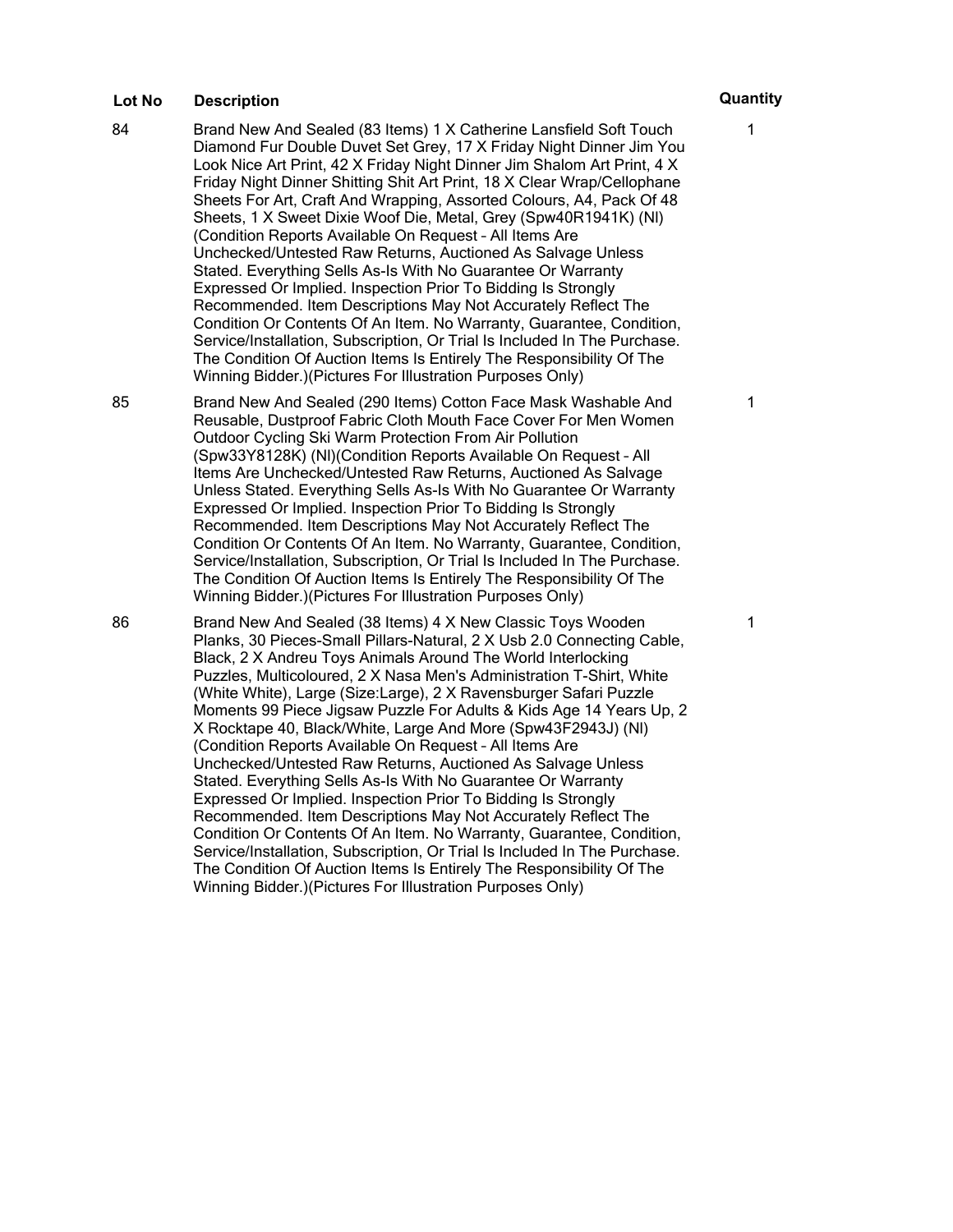- 87 Brand New And Sealed (52 Items) 5 X Siemens Vz01Msf Motor Protection Filter, 8 X Mr. Wonderful Ceramic Mug, 34 X Tealight Holder Metal Gold, 5 X Lexington Apron, Cotton, Blue And White, (Spw43L2980A) (Nl)(Condition Reports Available On Request – All Items Are Unchecked/Untested Raw Returns, Auctioned As Salvage Unless Stated. Everything Sells As-Is With No Guarantee Or Warranty Expressed Or Implied. Inspection Prior To Bidding Is Strongly Recommended. Item Descriptions May Not Accurately Reflect The Condition Or Contents Of An Item. No Warranty, Guarantee, Condition, Service/Installation, Subscription, Or Trial Is Included In The Purchase. The Condition Of Auction Items Is Entirely The Responsibility Of The Winning Bidder.)(Pictures For Illustration Purposes Only)
- 88 Brand New And Sealed (273 Items) 270 X Cotton Face Mask Washable And Reusable, Dustproof Fabric Cloth Mouth Face Cover For Men Women Outdoor Cycling Ski Warm Protection From Air Pollution, 3 X Shatchi Age 13Th-90Th Glitz Black And Silver/Pink/Blue Anniversary Birthday Metallic Hanging String Shiny Foil Banner Party Door Wall Decorations Pack Of 6 (Spw33Y8128I) (Nl)(Condition Reports Available On Request – All Items Are Unchecked/Untested Raw Returns, Auctioned As Salvage Unless Stated. Everything Sells As-Is With No Guarantee Or Warranty Expressed Or Implied. Inspection Prior To Bidding Is Strongly Recommended. Item Descriptions May Not Accurately Reflect The Condition Or Contents Of An Item. No Warranty, Guarantee, Condition, Service/Installation, Subscription, Or Trial Is Included In The Purchase. The Condition Of Auction Items Is Entirely The Responsibility Of The Winning Bidder.)(Pictures For Illustration Purposes Only)

89 Brand New And Sealed (144 Items) 43 X Shatchi Geometric/Animal/Apple Shapes Push Bubble Pop Up Sensory Silicon Extrusion Fidget Toy, Stress Anxiety Relief Autism Special Needs Squeeze Tools For Kids Adult, Green, 2 X Scatter - Grey Scenic Materials, Multi, 2 X Hornby R7175 Scatter - Grey Scenic Materials, Multi, 18 X Gifts 4 All Occasions Limited Hen Photo Booth-Girls Night Out Games Bachelorette Photobooth-Wedding Party Favours, Multi (Spw04N4275G) (Nl) (Condition Reports Available On Request – All Items Are Unchecked/Untested Raw Returns, Auctioned As Salvage Unless Stated. Everything Sells As-Is With No Guarantee Or Warranty Expressed Or Implied. Inspection Prior To Bidding Is Strongly Recommended. Item Descriptions May Not Accurately Reflect The Condition Or Contents Of An Item. No Warranty, Guarantee, Condition, Service/Installation, Subscription, Or Trial Is Included In The Purchase. The Condition Of Auction Items Is Entirely The Responsibility Of The Winning Bidder.)(Pictures For Illustration Purposes Only)

1

1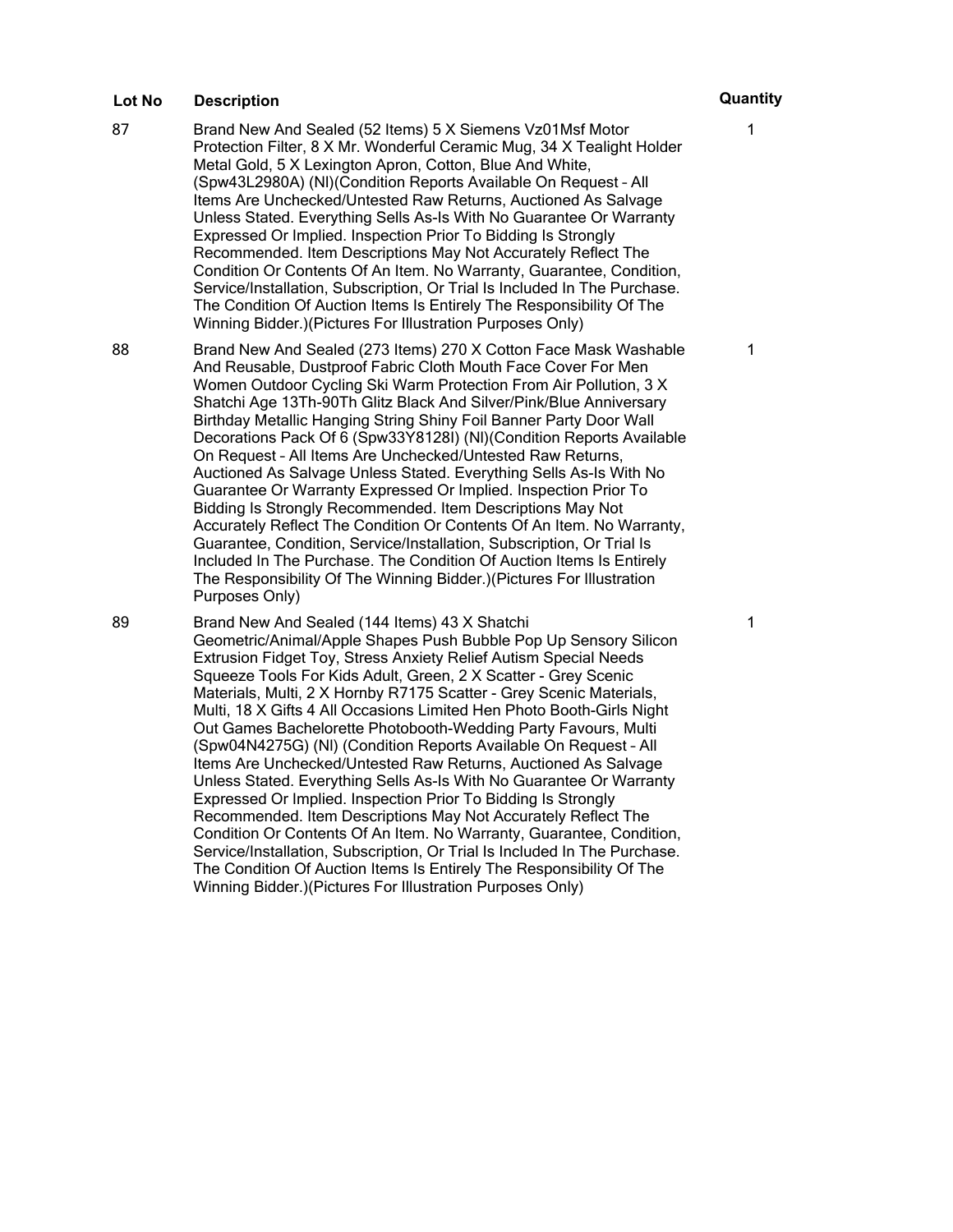- 90 Brand New And Sealed (57 Items) 30 X Clairefontaine Forever A4, Graph Paper, 50 Sheets, 4 X 5 Star Office Foldback Clips 25Mm Black [Pack 12], 9 X Christmas Card - Wishing You A Merry Christmas And Lots Of Lovely Things To Come, 1 X Pipe Valve And More (Spw44D9800F) (Nl)(Condition Reports Available On Request – All Items Are Unchecked/Untested Raw Returns, Auctioned As Salvage Unless Stated. Everything Sells As-Is With No Guarantee Or Warranty Expressed Or Implied. Inspection Prior To Bidding Is Strongly Recommended. Item Descriptions May Not Accurately Reflect The Condition Or Contents Of An Item. No Warranty, Guarantee, Condition, Service/Installation, Subscription, Or Trial Is Included In The Purchase. The Condition Of Auction Items Is Entirely The Responsibility Of The Winning Bidder.)(Pictures For Illustration Purposes Only)
- 91 Brand New And Sealed (51 Items) 100G Light Silver-Grey Double Acrylic (Available In 27 Colours) Knitting, Mache Tall Square Box, 16X16X14 Cm , Brown, Christmas Tree Ornaments Wooden Aesthetic Hanging Decorations Set Of 9 Pcs Xmas Diy Holiday Home 3 Star, 3 Heart, 3 Tree Shape Pieces(8Cm) (Spw35R1582J) (Nl)(Condition Reports Available On Request – All Items Are Unchecked/Untested Raw Returns, Auctioned As Salvage Unless Stated. Everything Sells As-Is With No Guarantee Or Warranty Expressed Or Implied. Inspection Prior To Bidding Is Strongly Recommended. Item Descriptions May Not Accurately Reflect The Condition Or Contents Of An Item. No Warranty, Guarantee, Condition, Service/Installation, Subscription, Or Trial Is Included In The Purchase. The Condition Of Auction Items Is Entirely The Responsibility Of The Winning Bidder.)(Pictures For Illustration Purposes Only)

92 Brand New And Sealed (60 Items) 7 X Artemio 30 X 30 Cm 40 Pages Foil Red Gold Paper, 6 X Weavecord Satin 2 Mm / 6 M Rainbow, 1 X Rotho, Fun, Flat Lunch Box 0.45L With Click Closure, Plastic (Pp) Bpa-Free, Blue, 0,45L (16,0 X 11,0 X 4,0 Cm), 10 X Asobu Semi Pro Espresso Machine Built In Grinder, 1 X Wick Holder 20 Pcs, Metal, Silver, 10X5X5 Cm, 8 X Clairefontaine Grained Drawing Paper, 224G, 29.7X42 Cm, 10 Sheets And More (Spsrl11Cmws) (Nl)(Condition Reports Available On Request – All Items Are Unchecked/Untested Raw Returns, Auctioned As Salvage Unless Stated. Everything Sells As-Is With No Guarantee Or Warranty Expressed Or Implied. Inspection Prior To Bidding Is Strongly Recommended. Item Descriptions May Not Accurately Reflect The Condition Or Contents Of An Item. No Warranty, Guarantee, Condition, Service/Installation, Subscription, Or Trial Is Included In The Purchase. The Condition Of Auction Items Is Entirely The Responsibility Of The Winning Bidder.)(Pictures For Illustration Purposes Only)

1

1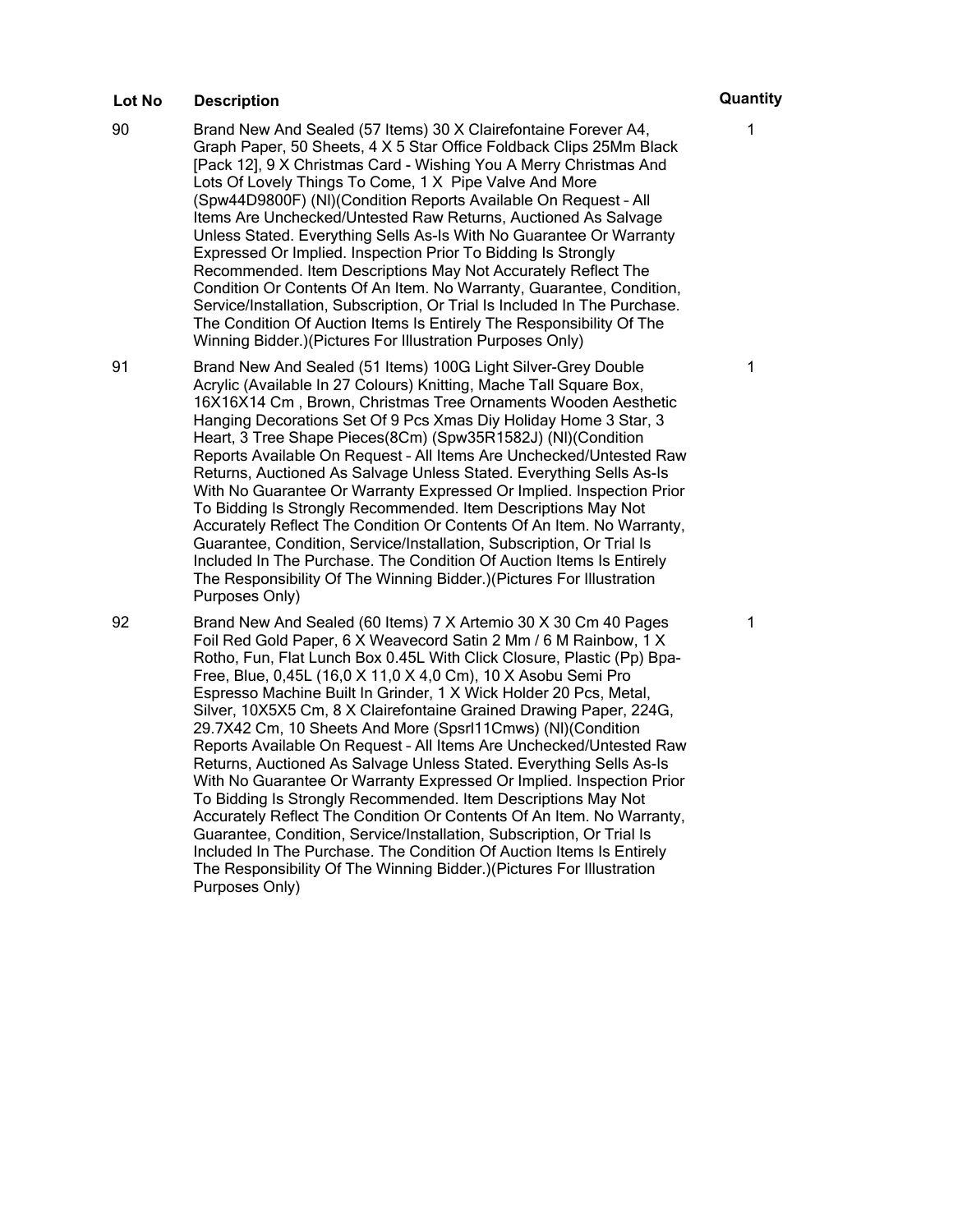93 Brand New And Sealed (40 Items) 4 X Fusion - Sorbonne - 100% Cotton Pair Of Eyelet Curtains - 66" Width X 54" Drop (168 X 137Cm) In Ochre, 5 X Artemio 60 Glue Refill, Clear, 7Mm, 6 X Snips Water To Go Ice Box Lunch Pack Blue, Polypropylene, One Size, 2 X Tallon Charcoal Pencils (Pack Of 12) And More (Spw22U6260A) (Nl) (Condition Reports Available On Request – All Items Are Unchecked/Untested Raw Returns, Auctioned As Salvage Unless Stated. Everything Sells As-Is With No Guarantee Or Warranty Expressed Or Implied. Inspection Prior To Bidding Is Strongly Recommended. Item Descriptions May Not Accurately Reflect The Condition Or Contents Of An Item. No Warranty, Guarantee, Condition, Service/Installation, Subscription, Or Trial Is Included In The Purchase. The Condition Of Auction Items Is Entirely The Responsibility Of The Winning Bidder.)(Pictures For Illustration Purposes Only)

94 Brand New And Sealed Pallet (56 Items) 3 X 100% Cotton Duvet Cover Set - 260 X 240 Cm / 65 X 65 Cm, Linen, 2 X Catherine Lansfield Cosy Snowman Single Duvet Set Grey, 4 X Hama 20 X 28 Cm Sevilla Photo Frame-Blue, 1 X Snips 7 Litre Sweet Box, 1 X Stylus Pen For iPad 2018 -2021, iPad Pen With Tilt Sensitivity/Palm Rejection/Power Display iPad Pencil 2Nd Gen Compatible With iPad 6/7/8/9Th, iPad Mini 5/6Th, iPad Air 3/4Th, iPad Pro 11''/12,9'', 1 X Ocean World Whale Jigsaw Puzzle For Kids, 108 Pieces Jigsaw Puzzle With Large Pieces For Kids Age 4 5 6 7 8 9 10 Years, 8 X Asobu Semi Pro Espresso Machine Built In Grinder And Other Items (Spsjb21Gjpn, Spw14N5311J, Spw14N5311P, Spw14N5311U, Spw14N5312F, Spw22Z7601D, Spw22Z7601E, Spw22Z7601F, Spw22Z7601H) (Nl) (Condition Reports Available On Request – All Items Are Unchecked/Untested Raw Returns, Auctioned As Salvage Unless Stated. Everything Sells As-Is With No Guarantee Or Warranty Expressed Or Implied. Inspection Prior To Bidding Is Strongly Recommended. Item Descriptions May Not Accurately Reflect The Condition Or Contents Of An Item. No Warranty, Guarantee, Condition, Service/Installation, Subscription, Or Trial Is Included In The Purchase. The Condition Of Auction Items Is Entirely The Responsibility Of The Winning Bidder.)(Pictures For Illustration Purposes Only)

95 Brand New And Sealed (35 Items) Uvex Unisex White/Grey, 51-55 Cm, R-Go Compact Keyboard, Qwerty (Us), White, Wired, Shatchi Geometric/Animal/Apple Shapes Push Bubble Pop Up Sensory Silicon Extrusion Fidget Toy, Stress Anxiety Relief Autism Special Needs Squeeze Tools For Kids Adult, Blue, Hornby R7175 Scatter - Grey Scenic Materials, Multi, Ravensburger Safari Puzzle Moments 99 Piece Jigsaw Puzzle For Adults & Kids Age 14 Years Up And More (Spw04J8783N) (Nl)(Condition Reports Available On Request – All Items Are Unchecked/Untested Raw Returns, Auctioned As Salvage Unless Stated. Everything Sells As-Is With No Guarantee Or Warranty Expressed Or Implied. Inspection Prior To Bidding Is Strongly Recommended. Item Descriptions May Not Accurately Reflect The Condition Or Contents Of An Item. No Warranty, Guarantee, Condition, Service/Installation, Subscription, Or Trial Is Included In The Purchase. The Condition Of Auction Items Is Entirely The Responsibility Of The Winning Bidder.)(Pictures For Illustration Purposes Only)

1

1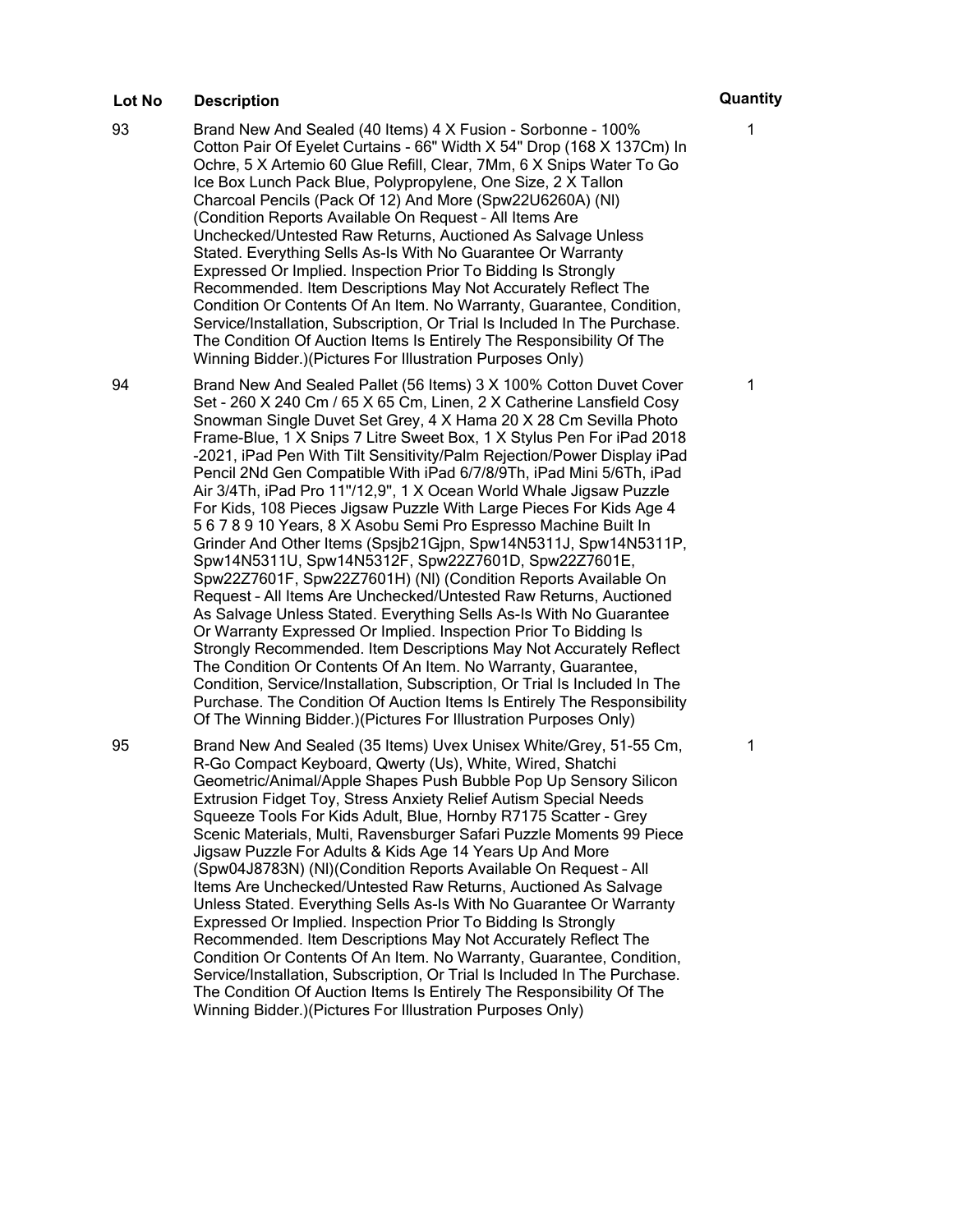- 96 Brand New And Sealed (60 Items) Curver Sink Mat, 39,7X33,5X0,5 Cm (Spw14N1764R) (Nl)(Condition Reports Available On Request – All Items Are Unchecked/Untested Raw Returns, Auctioned As Salvage Unless Stated. Everything Sells As-Is With No Guarantee Or Warranty Expressed Or Implied. Inspection Prior To Bidding Is Strongly Recommended. Item Descriptions May Not Accurately Reflect The Condition Or Contents Of An Item. No Warranty, Guarantee, Condition, Service/Installation, Subscription, Or Trial Is Included In The Purchase. The Condition Of Auction Items Is Entirely The Responsibility Of The Winning Bidder.)(Pictures For Illustration Purposes Only)
- 97 Brand New And Sealed (65 Items) Fluidra Submersible Cylinder Thermometer Basic Line, Replacement Felt Tip Pens (Pack Of 5), Tealight Holder Metal Gold (Spsrl11Cmxr) (Nl)(Condition Reports Available On Request – All Items Are Unchecked/Untested Raw Returns, Auctioned As Salvage Unless Stated. Everything Sells As-Is With No Guarantee Or Warranty Expressed Or Implied. Inspection Prior To Bidding Is Strongly Recommended. Item Descriptions May Not Accurately Reflect The Condition Or Contents Of An Item. No Warranty, Guarantee, Condition, Service/Installation, Subscription, Or Trial Is Included In The Purchase. The Condition Of Auction Items Is Entirely The Responsibility Of The Winning Bidder.)(Pictures For Illustration Purposes Only)
- 98 Brand New And Sealed (48 Items) Tin Hp Colour, Hasbro Tabu Junior Party - Games, Corvus Chips-Machine, Multi-Colour, My City Dolls, Glitter Glue Dark Green 1 Tube, Premium Advent Club 2020 Toy Calendar For Kids For Christmas, Colourful (Spw0X77642S) (Nl) (Condition Reports Available On Request – All Items Are Unchecked/Untested Raw Returns, Auctioned As Salvage Unless Stated. Everything Sells As-Is With No Guarantee Or Warranty Expressed Or Implied. Inspection Prior To Bidding Is Strongly Recommended. Item Descriptions May Not Accurately Reflect The Condition Or Contents Of An Item. No Warranty, Guarantee, Condition, Service/Installation, Subscription, Or Trial Is Included In The Purchase. The Condition Of Auction Items Is Entirely The Responsibility Of The Winning Bidder.)(Pictures For Illustration Purposes Only)
- 99 Brand New And Sealed (6 Items) 100 % Cotton Bedding Multi Colour (Spsql11Gsw9) (Nl)(Condition Reports Available On Request – All Items Are Unchecked/Untested Raw Returns, Auctioned As Salvage Unless Stated. Everything Sells As-Is With No Guarantee Or Warranty Expressed Or Implied. Inspection Prior To Bidding Is Strongly Recommended. Item Descriptions May Not Accurately Reflect The Condition Or Contents Of An Item. No Warranty, Guarantee, Condition, Service/Installation, Subscription, Or Trial Is Included In The Purchase. The Condition Of Auction Items Is Entirely The Responsibility Of The Winning Bidder.)(Pictures For Illustration Purposes Only)

1

1

1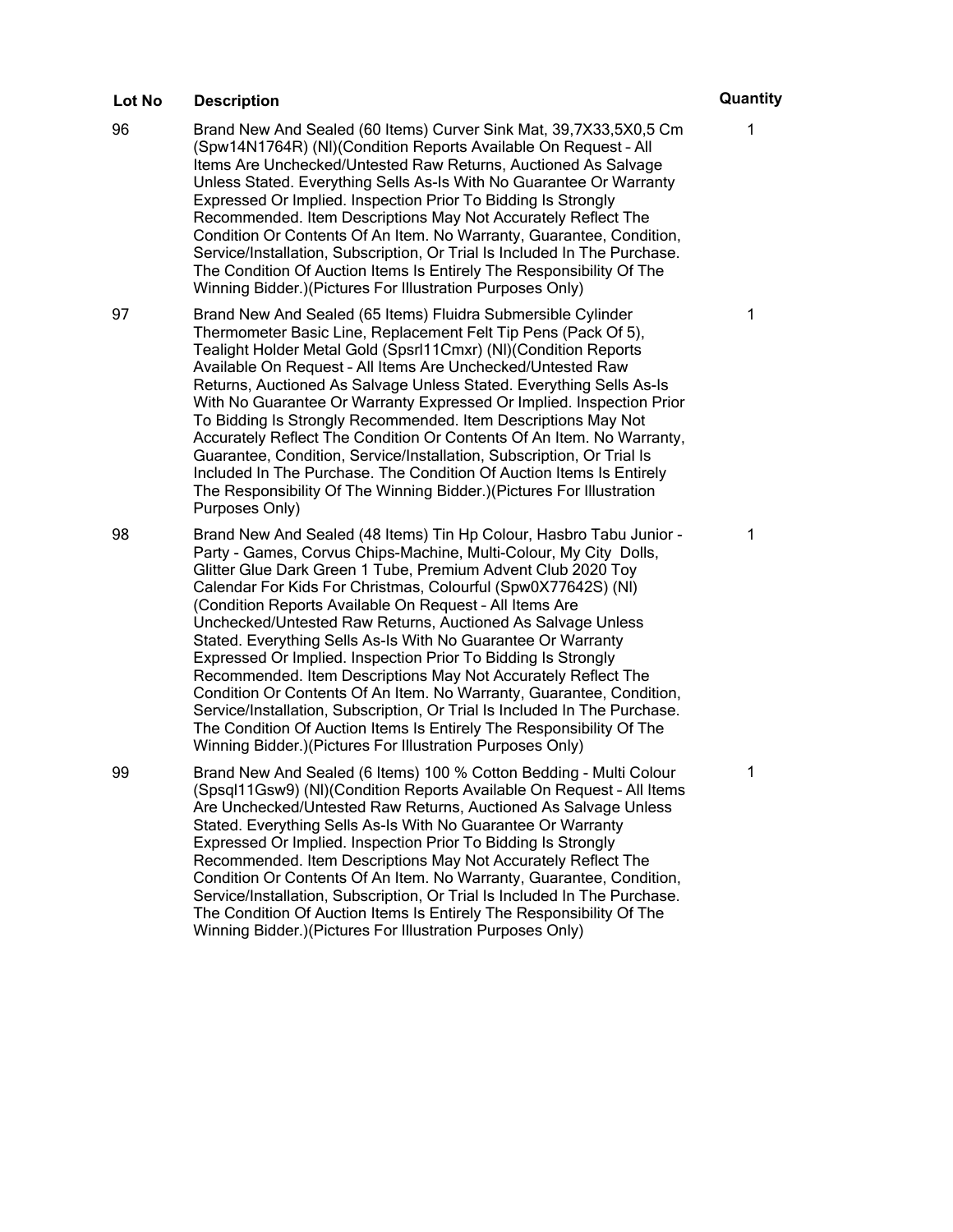100 Brand New And Sealed (21 Items) 100% Cotton Duvet Cover Set - 260 X 240 Cm / 65 X 65 Cm, Linen, Bonamaison Decorative Cushion Cover, Multicolour, 45 X 45 Cm, Catherine Lansfield Pom Pom Easy Care Filled Cushion Mint 30 X 40 Cm, Perfect Bound Colouring Book Free Spirit, Acrylic, Multicolour, 24.89X24.38X0.76 Cm, Dovecraft A4 Stardust Glitter Card, White, Pan Mini, Stainless Steel, Black, 20 Cm, Iridescent Hexagon Dessert Paper 8 Pcs, Plate Hex Shimmering Party 18Cm (Spw22T3237J) (Nl)(Condition Reports Available On Request – All Items Are Unchecked/Untested Raw Returns, Auctioned As Salvage Unless Stated. Everything Sells As-Is With No Guarantee Or Warranty Expressed Or Implied. Inspection Prior To Bidding Is Strongly Recommended. Item Descriptions May Not Accurately Reflect The Condition Or Contents Of An Item. No Warranty, Guarantee, Condition, Service/Installation, Subscription, Or Trial Is Included In The Purchase. The Condition Of Auction Items Is Entirely The Responsibility Of The Winning Bidder.)(Pictures For Illustration Purposes Only)

101 Brand New And Sealed Pallet (124 Items) 19 X Brentfords Teddy Fleece Duvet Cover With Pillow Case Thermal Fluffy Warm Soft Bedding Set, Blush Pink - Single, Home And Car Kit, Maxi Notebooks A4 Size, 0Q Squared 5Mm With Margin, Azure/Pink Mix Subjects, 5 Notebooks Pack, Paoletti - Pineapple Cushion Prefilled-Button Cushion-100 Spot Clean Only-30 X 50Cm Inches, Polyester, Black, 30Cm X 50Cm (12" X 20"), Smooth Lined Envelope - White, Grip 2001 - Pencil (Hardness 2B), Black (Spw14M1073D, Spl1Iimj713, Spl1J59Pmoj, Spspl11Zn71, Spw13E3172K, Spw33I8668I, Spw33I8668M, Spw33I8668P, Spw38W5207W, Spw38X4857H, Spw38X4857I, Spw38X4857J, Spw38X4857K, Spw38X4858G, Spw43L2871C) (Nl) (Condition Reports Available On Request – All Items Are Unchecked/Untested Raw Returns, Auctioned As Salvage Unless Stated. Everything Sells As-Is With No Guarantee Or Warranty Expressed Or Implied. Inspection Prior To Bidding Is Strongly Recommended. Item Descriptions May Not Accurately Reflect The Condition Or Contents Of An Item. No Warranty, Guarantee, Condition, Service/Installation, Subscription, Or Trial Is Included In The Purchase. The Condition Of Auction Items Is Entirely The Responsibility Of The Winning Bidder.)(Pictures For Illustration Purposes Only)

1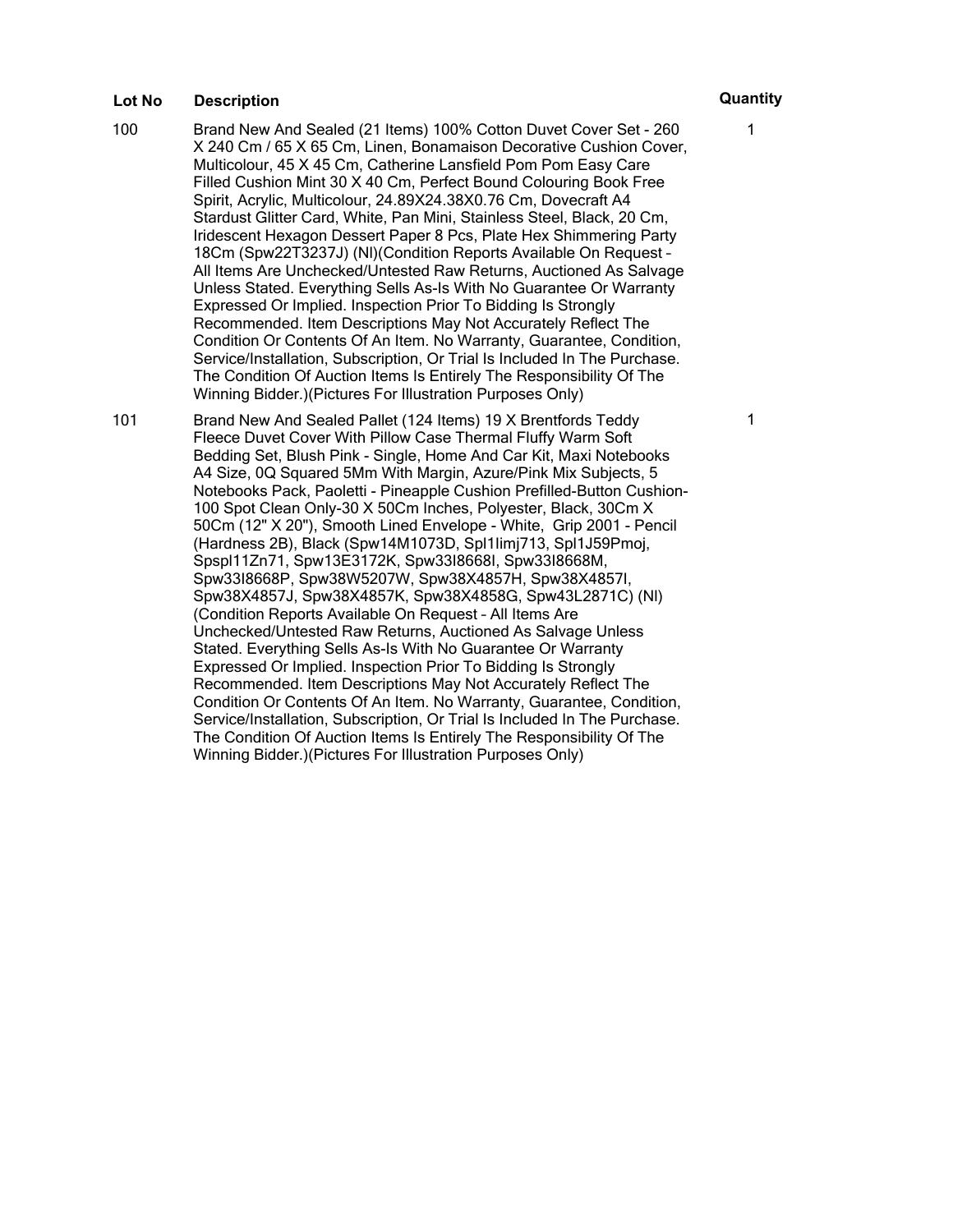- 102 Brand New And Sealed Pallet (151 Items) 10 X Brentfords Teddy Fleece Duvet Cover With Pillow Case Thermal Fluffy Warm Soft Bedding Set, Blush Pink - Single, 35 X Faber-Castell Grip 2001 - Pencil (Hardness 2B), Black, Maxi Notebooks Chiara Ferragni And Pigna, A4 Size, 5M 5Mm Squared, Pink/Azure Mix Subjects, 5 Notebooks Pack, Metallic Pencil Box/Pencil Case/Storage Box, Blue-Green, Face Coverings Must Be Worn - 100X80Mm - Self Adhesive Vinyl, Christmas Card For Wife From Hallmark - Classic Illustrated Design And More (Spw13E3172N, Spw13E3172J, Spw13E3172L, Spw13E3172M, Spw33I8668E, Spw33I8668I, Spw33I8668J, Spw33I8668K, Spw33I8668N, Spw33I8668O, Spw33I8668Q, Spw33I8668Z, Spw38X4857P, Spw38X4857W, Spw38X4858F) (Nl)(Condition Reports Available On Request – All Items Are Unchecked/Untested Raw Returns, Auctioned As Salvage Unless Stated. Everything Sells As-Is With No Guarantee Or Warranty Expressed Or Implied. Inspection Prior To Bidding Is Strongly Recommended. Item Descriptions May Not Accurately Reflect The Condition Or Contents Of An Item. No Warranty, Guarantee, Condition, Service/Installation, Subscription, Or Trial Is Included In The Purchase. The Condition Of Auction Items Is Entirely The Responsibility Of The Winning Bidder.)(Pictures For Illustration Purposes Only)
- 103 Brand New And Sealed Pallet (223 Items) Twin Pack Polyester Filled Cushions, Natural, 45 X 45Cm, Pyramid International Why Is The Sky The Limit Framed Print Memorabilia, Multi-Colour, 30 X 40 X 1.3 Cm, Top Filter Vacuum Cleaner Bags Pack Of 3 Fleece, 30 X 26 X 0.1 Cm, Siemens Vz01Msf Motor Protection Filter, Clear, Set Of 3 Storage Boxes 10L With Lid, Plastic (Pp) Bpa-Free, Transparent, 3 X 10L (36,0 X 26,0 X 22,0 Cm), Mr. Wonderful Mug, Ceramic, 12 Litre Mop Pail And Wringer, Green, 27.5 X 35 X 24.5 Cm, Signs And More (Spi04In912J, Spw42H1929Y, Spw42H1930E, Spw0X77636U, Spw38M5680W, Spw38K0295N, Spw38K0295I, Spw27A7796A, Spw28K5451G, Spw42H1930D, Spsrl11Tgjb, Spsrl11Tvct, Spw43K4314K, Spw32B7116C, Spw04N4275I) (Nl)(Condition Reports Available On Request – All Items Are Unchecked/Untested Raw Returns, Auctioned As Salvage Unless Stated. Everything Sells As-Is With No Guarantee Or Warranty Expressed Or Implied. Inspection Prior To Bidding Is Strongly Recommended. Item Descriptions May Not Accurately Reflect The Condition Or Contents Of An Item. No Warranty, Guarantee, Condition, Service/Installation, Subscription, Or Trial Is Included In The Purchase. The Condition Of Auction Items Is Entirely The Responsibility Of The Winning Bidder.)(Pictures For Illustration Purposes Only)

1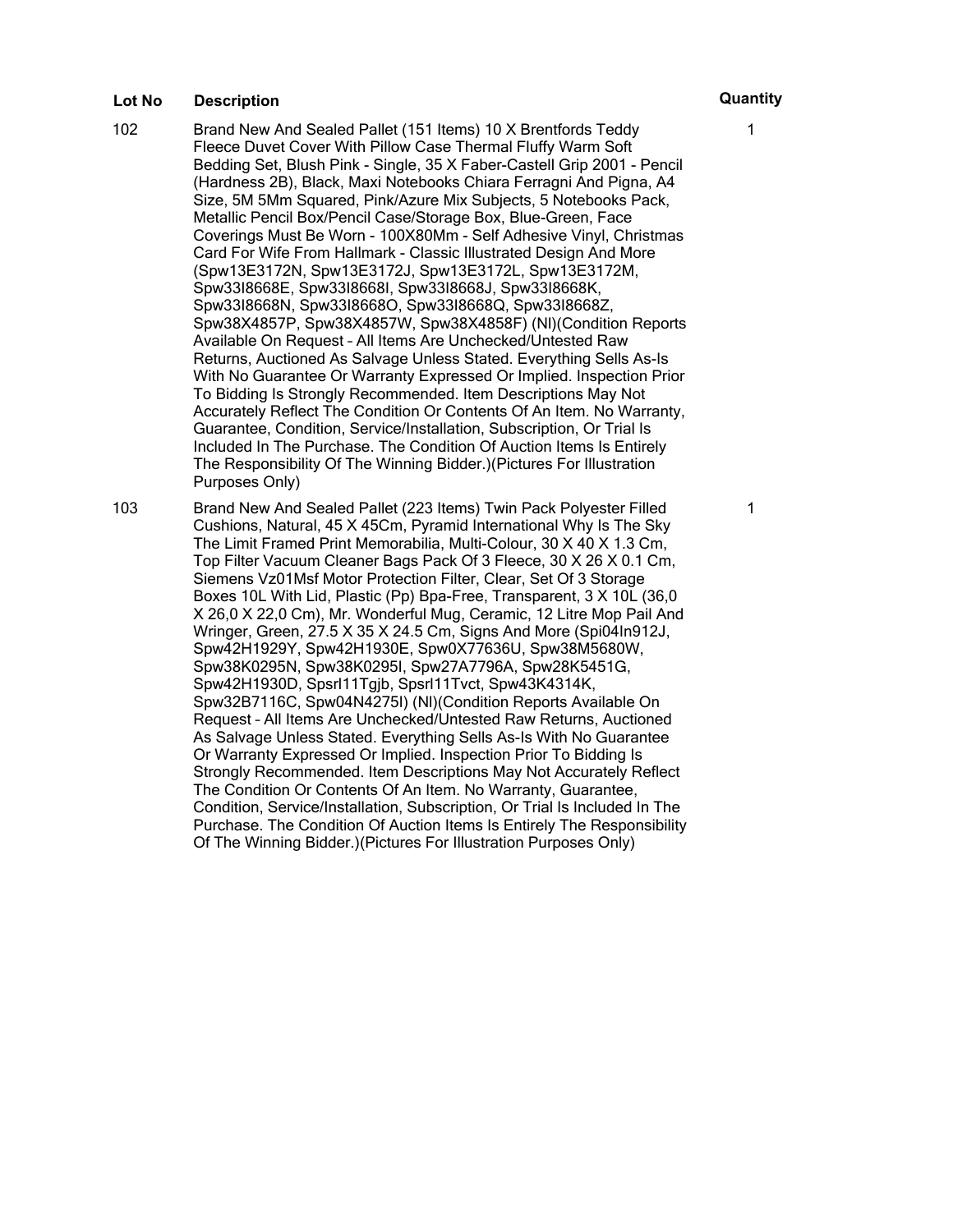- 104 Brand New And Sealed Pallet (730 Items) Brentfords Teddy Fleece Duvet Cover With Pillow Case Thermal Fluffy Warm Soft Bedding Set, Blush Pink - Single, International Inflatable Parrot Hawaiian-1.16M, Case-Mate iPhone 12 Mini Twinkle - Stardust With Micropel, Kevin And Perry Dad I'M Not Your Slave Funny Fathers Birthday Day Card And Other Greeting Cards, Kitchen Timer, Plastic, White, Spencer & Fleetwood 45G Peppermint Nipples, Esselte, Solea, A4, Lever Arch File, 75 Mm Spine, 500 Sheets Capacity, Plastic Cover, File Folder And More (Spw44D9801J) (Nl)(Condition Reports Available On Request – All Items Are Unchecked/Untested Raw Returns, Auctioned As Salvage Unless Stated. Everything Sells As-Is With No Guarantee Or Warranty Expressed Or Implied. Inspection Prior To Bidding Is Strongly Recommended. Item Descriptions May Not Accurately Reflect The Condition Or Contents Of An Item. No Warranty, Guarantee, Condition, Service/Installation, Subscription, Or Trial Is Included In The Purchase. The Condition Of Auction Items Is Entirely The Responsibility Of The Winning Bidder.)(Pictures For Illustration Purposes Only)
- 105 Brand New And Sealed Pallet (290 Items) Ink Cartridges To Replace Epson T1632 (16Xl Series) Compatible/Non-Oem For Epson Workforce Printers, Bosmere Garden Care Round Bulb Baskets, Small (26 Cm), Pack Of 3, Clear Wrap/Cellophane Sheets For Art, Craft And Wrapping, Assorted Colours, A4, Pack Of 48 Sheets, Collins A5 Week To View Black, Collins Essential A4 Week To View 2022 Diary - Yellow, Eco By Naty, Nipple Balm, 30 Ml, Generic 100 Forage Hats, Long Envelopes Self Adhesive With Window, Pack Of 100 White, Powerone High Level Hearing Aid Battery, Nintendo Labo: Customisation Set (Nintendo Switch), Highlighters, Greeting Cards, Decorations And More (Spw44D9800B) (Nl)(Condition Reports Available On Request – All Items Are Unchecked/Untested Raw Returns, Auctioned As Salvage Unless Stated. Everything Sells As-Is With No Guarantee Or Warranty Expressed Or Implied. Inspection Prior To Bidding Is Strongly Recommended. Item Descriptions May Not Accurately Reflect The Condition Or Contents Of An Item. No Warranty, Guarantee, Condition, Service/Installation, Subscription, Or Trial Is Included In The Purchase. The Condition Of Auction Items Is Entirely The Responsibility Of The Winning Bidder.)(Pictures For Illustration Purposes Only)

106 Brand New And Sealed (731 Items) 12 Litre Mop Pail And Wringer, Green, 27.5 X 35 X 24.5 Cm, Kenwood Easy-Fit-Adapter Kitchen Machine Attachment, Aluminium, Clear Wrap/Cellophane Sheets For Art, Craft And Wrapping, Assorted Colours, A4, Pack Of 48 Sheets, C.E. Pattberg Sheer Organza Ribbon Red, 27 Yards Gift Wrap Ribbon, 1 Inch Width, Accessories For Decoration & Handicrafts, Decoration Ribbon For Presents, For Every Occasion, My Manifesto Trousers Grey S, Labs Shaving Adapter, White, One Size And More (Spw34Y3240V) (Nl)(Condition Reports Available On Request – All Items Are Unchecked/Untested Raw Returns, Auctioned As Salvage Unless Stated. Everything Sells As-Is With No Guarantee Or Warranty Expressed Or Implied. Inspection Prior To Bidding Is Strongly Recommended. Item Descriptions May Not Accurately Reflect The Condition Or Contents Of An Item. No Warranty, Guarantee, Condition, Service/Installation, Subscription, Or Trial Is Included In The Purchase. The Condition Of Auction Items Is Entirely The Responsibility Of The Winning Bidder.)(Pictures For Illustration Purposes Only)

1

1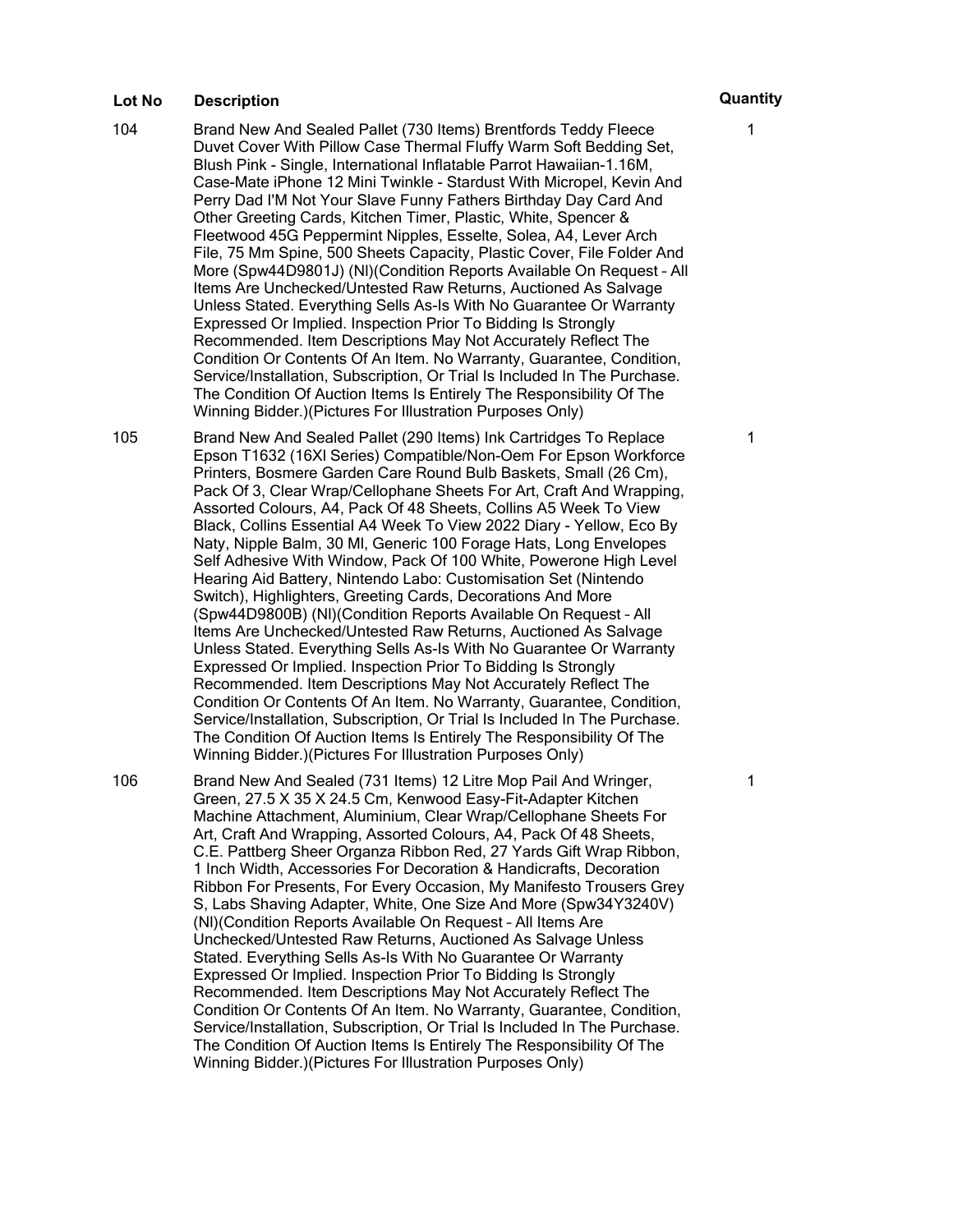- 107 Brand New And Sealed Pallet (263 Items) Clear Wrap/Cellophane Sheets For Art, Craft And Wrapping, Assorted Colours, A4, Pack Of 48 Sheets, Satin Weave Cord, Light Grey, Werchristmas Pre-Lit Hanging Woven Hearts Chain Christmas Decoration, 80 Cm - Multi-Colour (Spw38Q3432R) (Nl)(Condition Reports Available On Request – All Items Are Unchecked/Untested Raw Returns, Auctioned As Salvage Unless Stated. Everything Sells As-Is With No Guarantee Or Warranty Expressed Or Implied. Inspection Prior To Bidding Is Strongly Recommended. Item Descriptions May Not Accurately Reflect The Condition Or Contents Of An Item. No Warranty, Guarantee, Condition, Service/Installation, Subscription, Or Trial Is Included In The Purchase. The Condition Of Auction Items Is Entirely The Responsibility Of The Winning Bidder.)(Pictures For Illustration Purposes Only)
- 108 Brand New And Sealed Pallet (91 Items) 26 X Brentfords Teddy Fleece Duvet Cover With Pillow Case Thermal Fluffy Warm Soft Bedding Set, Blush Pink - Single, Mood Collection Fantasia Textured Standard Cushion, 45 X 45 Cm, Polyester, Dark Blue, One Size, Mood Collection Right Knitted Standard Cushion, 50 X 50 Cm, Polyester, Dessert, One Size, 7 Litre Sweet Box, Spax Universal Screws, (Spw0G70956Q, Spw0Z81386W, Spw29H9377N, Spw33I8668D, Spw34O7005N, Spw34O7005U, Spw38K0294Y, Spw38X4857E, Spw38X4857F, Spw38X4857G, Spw38X4857I, Spw38X4858A, Spw38X4858E, Spw38X4858F, Spw43G1593N, Spw44D9800Z) (Nl)(Condition Reports Available On Request – All Items Are Unchecked/Untested Raw Returns, Auctioned As Salvage Unless Stated. Everything Sells As-Is With No Guarantee Or Warranty Expressed Or Implied. Inspection Prior To Bidding Is Strongly Recommended. Item Descriptions May Not Accurately Reflect The Condition Or Contents Of An Item. No Warranty, Guarantee, Condition, Service/Installation, Subscription, Or Trial Is Included In The Purchase. The Condition Of Auction Items Is Entirely The Responsibility Of The Winning Bidder.)(Pictures For Illustration Purposes Only)
- 109 Brand New And Sealed Pallet (136 Items) 100% Cotton Duvet Cover Set - 260 X 240 Cm / 65 X 65 Cm, Linen, Kids' Shower Curtain Hooks - Paw Prints, Dream Non-Elastic 4 Seat Sofa Cover, Tile, Cake Cooling Rack - Stainless Steel - Diameter: 32 Cm, Mood Collection Right Knitted Standard Cushion, 50 X 50 Cm, Polyester, Anthracite, One Size, Compatible Paper Vacuum Bags For Lg Passion, Turbo; Hitachi Cv3200 Series (Pack Of 5), Hand Crafted Hanging Shelf, White Wash, Multicolour, One Size, Dream Catcher 16 Cm-White, 16Cm And More (Spsql11Nldp, Spw14B6140M, Spw14B6140R, Spw14E7239J, Spw14E7239K, Spw14E7239L, Spw14E7239P, Spw14E7239R, Spw29H9377H, Spw33I8668A, Spw34M4682J, Spw34O7005V, Spw34O7005W, Spw43D7201O, Spw43D7201P) (Nl)(Condition Reports Available On Request – All Items Are Unchecked/Untested Raw Returns, Auctioned As Salvage Unless Stated. Everything Sells As-Is With No Guarantee Or Warranty Expressed Or Implied. Inspection Prior To Bidding Is Strongly Recommended. Item Descriptions May Not Accurately Reflect The Condition Or Contents Of An Item. No Warranty, Guarantee, Condition, Service/Installation, Subscription, Or Trial Is Included In The Purchase. The Condition Of Auction Items Is Entirely The Responsibility Of The Winning Bidder.)(Pictures For Illustration Purposes Only)

1

1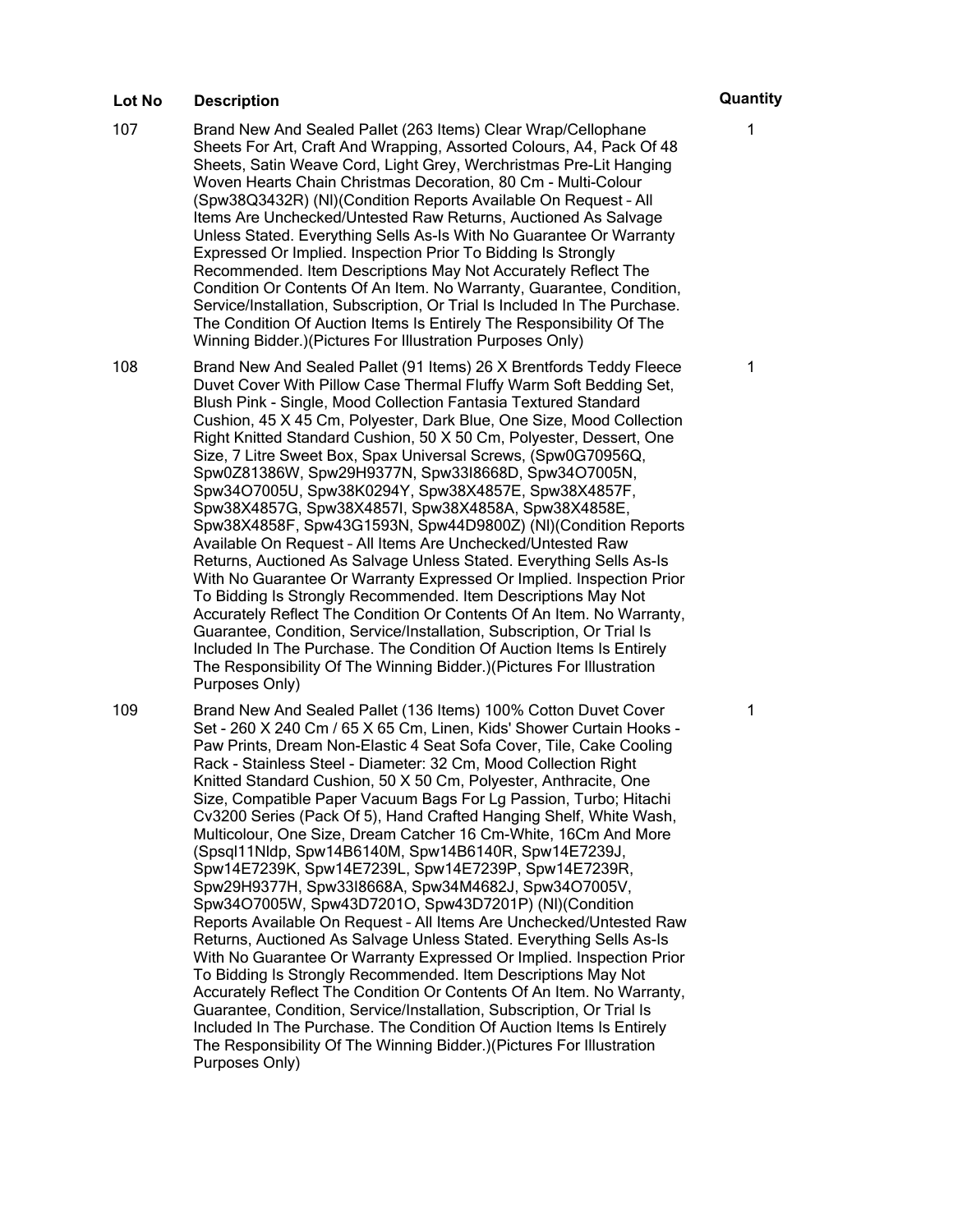- 110 Brand New And Sealed Pallet (104 Items) Artplaza Art Studio-Coca Cola 1900" Decorative Panel, Wood, Multi-Colour, 60 X 1.8 X 80 Cm, Riva Home Carnival Twin Pack Feather Filled Cushions, Grey/Clementine, 30 X 50Cm, The Stupell Home Decor Collection Coffee Things Stretched Wall Art, Canvas, Multi-Colour, 76.2 X 193.55 X 101.6 Cm, Paoletti Anji Twin Pack Feather Filled Cushions, Teal, 50 X 50Cm, Glitz Black Picture Photo Frame With Dark Grey Mount 14 X 11 Image Size 10 X 8 Inch Plastic Glass, Bonamaison Digitally Printed Carpet, Multicolour, 80X150 And More (Spi04In912N) (Nl)(Condition Reports Available On Request – All Items Are Unchecked/Untested Raw Returns, Auctioned As Salvage Unless Stated. Everything Sells As-Is With No Guarantee Or Warranty Expressed Or Implied. Inspection Prior To Bidding Is Strongly Recommended. Item Descriptions May Not Accurately Reflect The Condition Or Contents Of An Item. No Warranty, Guarantee, Condition, Service/Installation, Subscription, Or Trial Is Included In The Purchase. The Condition Of Auction Items Is Entirely The Responsibility Of The Winning Bidder.)(Pictures For Illustration Purposes Only)
- 111 Brand New And Sealed Pallet (211 Items) Fujitsu S26361-F5559-L500 Hard Disk Drive- Internal Hard Drives (Hdd, Serial Attached Scsi (Sas), Star Wars Escape Game, Ravensburger Gruselino Game, Playmobil Special Plus Sunbather With Lounge Chair Colourful, Film Album Stickers, Classic Junior Card Game, Multi-Colour And More (Spw26K5760I) (Nl)(Condition Reports Available On Request – All Items Are Unchecked/Untested Raw Returns, Auctioned As Salvage Unless Stated. Everything Sells As-Is With No Guarantee Or Warranty Expressed Or Implied. Inspection Prior To Bidding Is Strongly Recommended. Item Descriptions May Not Accurately Reflect The Condition Or Contents Of An Item. No Warranty, Guarantee, Condition, Service/Installation, Subscription, Or Trial Is Included In The Purchase. The Condition Of Auction Items Is Entirely The Responsibility Of The Winning Bidder.)(Pictures For Illustration Purposes Only)
- 112 Brand New And Sealed Pallet (389 Items) 51 X 100% Cotton Duvet Cover Set - 260 X 240 Cm / 65 X 65 Cm, Linen, 25 X Evans Lichfield Wren Cushion Cover, Multi, 43 X 43Cm, 40 X Furn. Body Art Cushion Cover, Clay Red, 43 X 43Cm, Talking Tables Joke Wars Game Of Your Laugh You Lose, 24 X V-Tac Lamp, 9 W, 3000K Warm White, 17 X Naturals Double Hand Crafted Hanging Shelf, White Wash, Multicolour, One Size And More (Spw07V1453U) (Nl)(Condition Reports Available On Request – All Items Are Unchecked/Untested Raw Returns, Auctioned As Salvage Unless Stated. Everything Sells As-Is With No Guarantee Or Warranty Expressed Or Implied. Inspection Prior To Bidding Is Strongly Recommended. Item Descriptions May Not Accurately Reflect The Condition Or Contents Of An Item. No Warranty, Guarantee, Condition, Service/Installation, Subscription, Or Trial Is Included In The Purchase. The Condition Of Auction Items Is Entirely The Responsibility Of The Winning Bidder.)(Pictures For Illustration Purposes Only)

1

1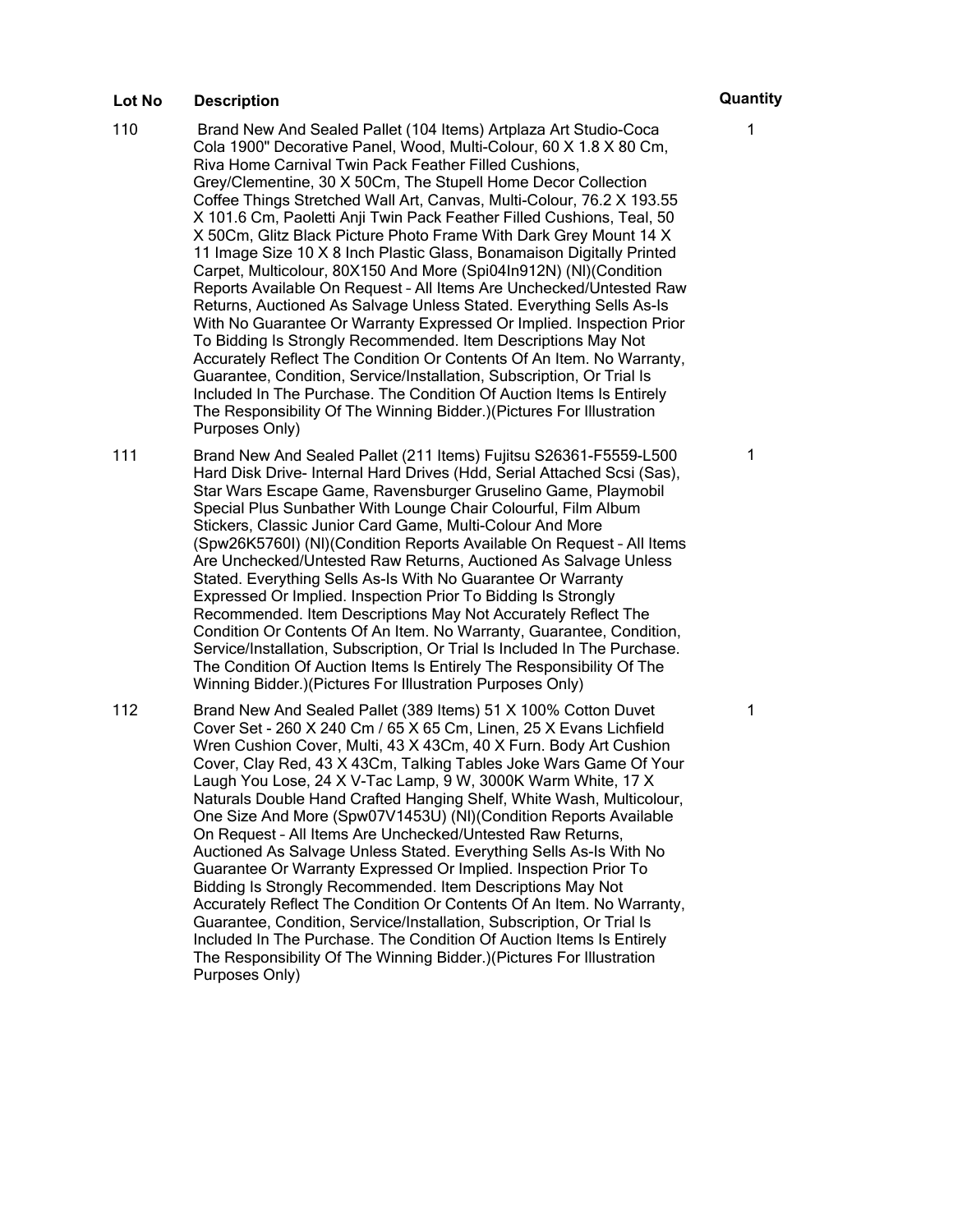- 113 Brand New And Sealed Pallet (42 Items) Elparts Headlight, Fleetguard Primary Air Filter, 22 X Premium Toilet Roll, White (Pack Of 40), Clairefontaine A4 Single Sheets, Plain Drawing Paper - White (30 Sheets), Durable Desk Mat With Contoured Edges In Red | 65 X 50Cm | Pack Of 1 | Comfortable To Use | Ideal For Offices, Meeting Rooms, Home Office, Coronavirus Signs (Spw34O7006J) (Nl)(Condition Reports Available On Request – All Items Are Unchecked/Untested Raw Returns, Auctioned As Salvage Unless Stated. Everything Sells As-Is With No Guarantee Or Warranty Expressed Or Implied. Inspection Prior To Bidding Is Strongly Recommended. Item Descriptions May Not Accurately Reflect The Condition Or Contents Of An Item. No Warranty, Guarantee, Condition, Service/Installation, Subscription, Or Trial Is Included In The Purchase. The Condition Of Auction Items Is Entirely The Responsibility Of The Winning Bidder.)(Pictures For Illustration Purposes Only)
- 114 Brand New And Sealed Pallet (42 Items) Document Frames Without Mat - Black, 3-Pack (Spw26Z7654V) (Nl)(Condition Reports Available On Request – All Items Are Unchecked/Untested Raw Returns, Auctioned As Salvage Unless Stated. Everything Sells As-Is With No Guarantee Or Warranty Expressed Or Implied. Inspection Prior To Bidding Is Strongly Recommended. Item Descriptions May Not Accurately Reflect The Condition Or Contents Of An Item. No Warranty, Guarantee, Condition, Service/Installation, Subscription, Or Trial Is Included In The Purchase. The Condition Of Auction Items Is Entirely The Responsibility Of The Winning Bidder.)(Pictures For Illustration Purposes Only)

115 Brand New And Sealed Pallet (307 Items) Pastelmat 70 X 100 Cm Sheets, 360 G, Sienna, 5 Sheets And Other Items, Zuru Oosh Purple Cotton Candy Colourmix - Toys, Kids Scissor Witch Cm-Scale, Pointed Tip, 5"/13 Cm, Blue, Cookie Stamp - Eat Me, Melissa & Doug Countdown To Christmas Wooden Advent Calendar, Wortblitz Card Game, Goliath Toys The Exciting Action Game With Thrill Guarantee-From 5 Years, Decorative Fridge Magnet For Home Animal Head 5Cm X 10Cm, 12 Litre Mop Pail And Wringer, Green, 27.5 X 35 X 24.5 Cm, Trick Or Treat Plastic Tote Bag - 40 Cm X 35 Cm And More (Spl1Il70P03, Spl1Ilp66N8, Spsjb21Glf7, Spsjb21Glfl, Spsjb21Glgf, Spsrl11L2V1, Spsrl11L2Xl, Spw14B5687J, Spw14M4065H, Spw34M4682A, Spw38L9909Y, Spw38M5680U, Spw38M5680Y, Spw38X0232A, Spw38X0232C, Spw38X0232Z, Spw41H6993O, Spw42H1929X, Spw43J7431W, Spw45I9506I,Spw34O7006N) (Nl) (Condition Reports Available On Request – All Items Are Unchecked/Untested Raw Returns, Auctioned As Salvage Unless Stated. Everything Sells As-Is With No Guarantee Or Warranty Expressed Or Implied. Inspection Prior To Bidding Is Strongly Recommended. Item Descriptions May Not Accurately Reflect The Condition Or Contents Of An Item. No Warranty, Guarantee, Condition, Service/Installation, Subscription, Or Trial Is Included In The Purchase. The Condition Of Auction Items Is Entirely The Responsibility Of The Winning Bidder.)(Pictures For Illustration Purposes Only)

1

1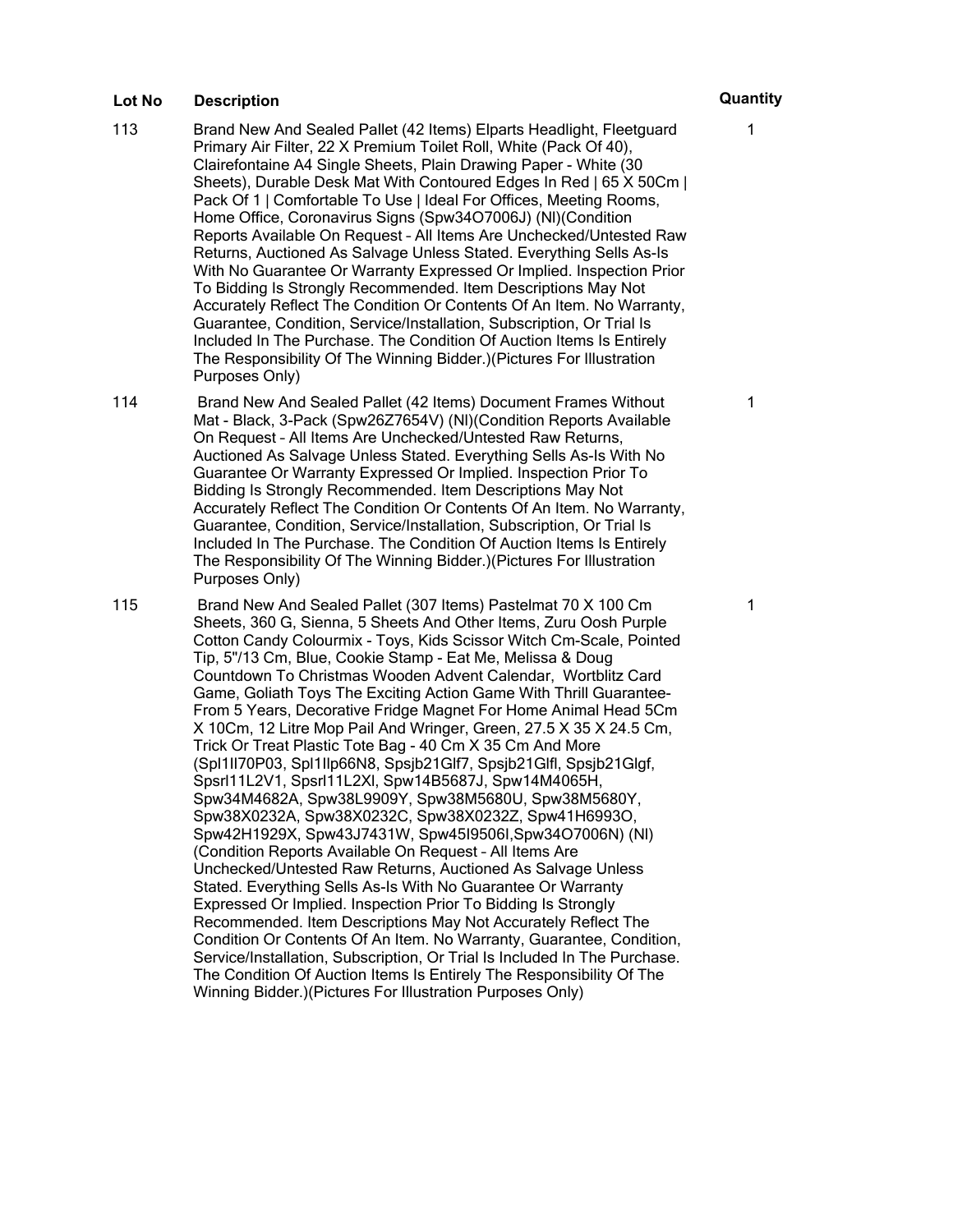- 116 Brand New And Sealed Pallet (23 Items) 10 X Fiesta Palm Leaf Plate, Round, 250 Mm, 13 X Lever Arch Files, A4, 5Cm Spine - Pink, Pack 25 (Spw29H9378G) (Nl)(Condition Reports Available On Request – All Items Are Unchecked/Untested Raw Returns, Auctioned As Salvage Unless Stated. Everything Sells As-Is With No Guarantee Or Warranty Expressed Or Implied. Inspection Prior To Bidding Is Strongly Recommended. Item Descriptions May Not Accurately Reflect The Condition Or Contents Of An Item. No Warranty, Guarantee, Condition, Service/Installation, Subscription, Or Trial Is Included In The Purchase. The Condition Of Auction Items Is Entirely The Responsibility Of The Winning Bidder.)(Pictures For Illustration Purposes Only)
- 117 Brand New And Sealed Pallet (48 Items) 22 X Premium Toilet Roll, White (Pack Of 40), Mood Collection Athena Plaid, 130 X 160 Cm, Polyester, Pebble, Single, Mood Collection Grof Cable Knitted Standard Cushion, 45 X 45 Cm, Polyester, Taupe/Green, One Size, Sasco Wall Planner Mounted, Various Signs (Spw29H9377Q) (Nl)(Condition Reports Available On Request – All Items Are Unchecked/Untested Raw Returns, Auctioned As Salvage Unless Stated. Everything Sells As-Is With No Guarantee Or Warranty Expressed Or Implied. Inspection Prior To Bidding Is Strongly Recommended. Item Descriptions May Not Accurately Reflect The Condition Or Contents Of An Item. No Warranty, Guarantee, Condition, Service/Installation, Subscription, Or Trial Is Included In The Purchase. The Condition Of Auction Items Is Entirely The Responsibility Of The Winning Bidder.)(Pictures For Illustration Purposes Only)
- 118 BRAND NEW AND SEALED PALLET (155 Items) 6 x Cotton Light Duvet Cover Set - 240 x 220 cm / 80 x 80 cm, Dusty Rose, 4 x Bedding set, 100% super soft cotton, 155 x 200 cm / 50 x 80 cm, black, 3 x Fluidra 58656 Submersible Cylinder Thermometer Basic Line, 1 x Mood collection Washed Canvas Print Standard Cushion, 50 x 50 cm, Cotton, Purple, One Size, 4 x Poyetmotte Hooded Towel, 75 x 75 cm, Coral-Heart, One Size, 2 x Sentiment Ceramic Tealight Holder - Mum, 1 x Sterling Product Personalised Unisex Kitchen Apron, Cotton, 1 x Vin Bouquet FIE 029 Ice bucket 6 bottles.6 bottles bucket is presented now in clear/transparent and other items (spW0z81382h, spW14B5672b, spW14B5672r, spW14E7239Y, spW22d6711o, spW22d6711r, spW22d6711s, spW23A7163s, spW23A7163v, spW23A7164D, spW34n3401F, spW34n3401H, spW43d7200n, spW43d7201B, spW43d7201C, spW43d7201Y) (NL)(Condition Reports Available On Request – All Items Are Unchecked/Untested Raw Returns, Auctioned As Salvage Unless Stated. Everything Sells As-Is With No Guarantee Or Warranty Expressed Or Implied. Inspection Prior To Bidding Is Strongly Recommended. Item Descriptions May Not Accurately Reflect The Condition Or Contents Of An Item. No Warranty, Guarantee, Condition, Service/Installation, Subscription, Or Trial Is Included In The Purchase. The Condition Of Auction Items Is Entirely The Responsibility Of The Winning Bidder.)(Pictures For Illustration Purposes Only)

1

1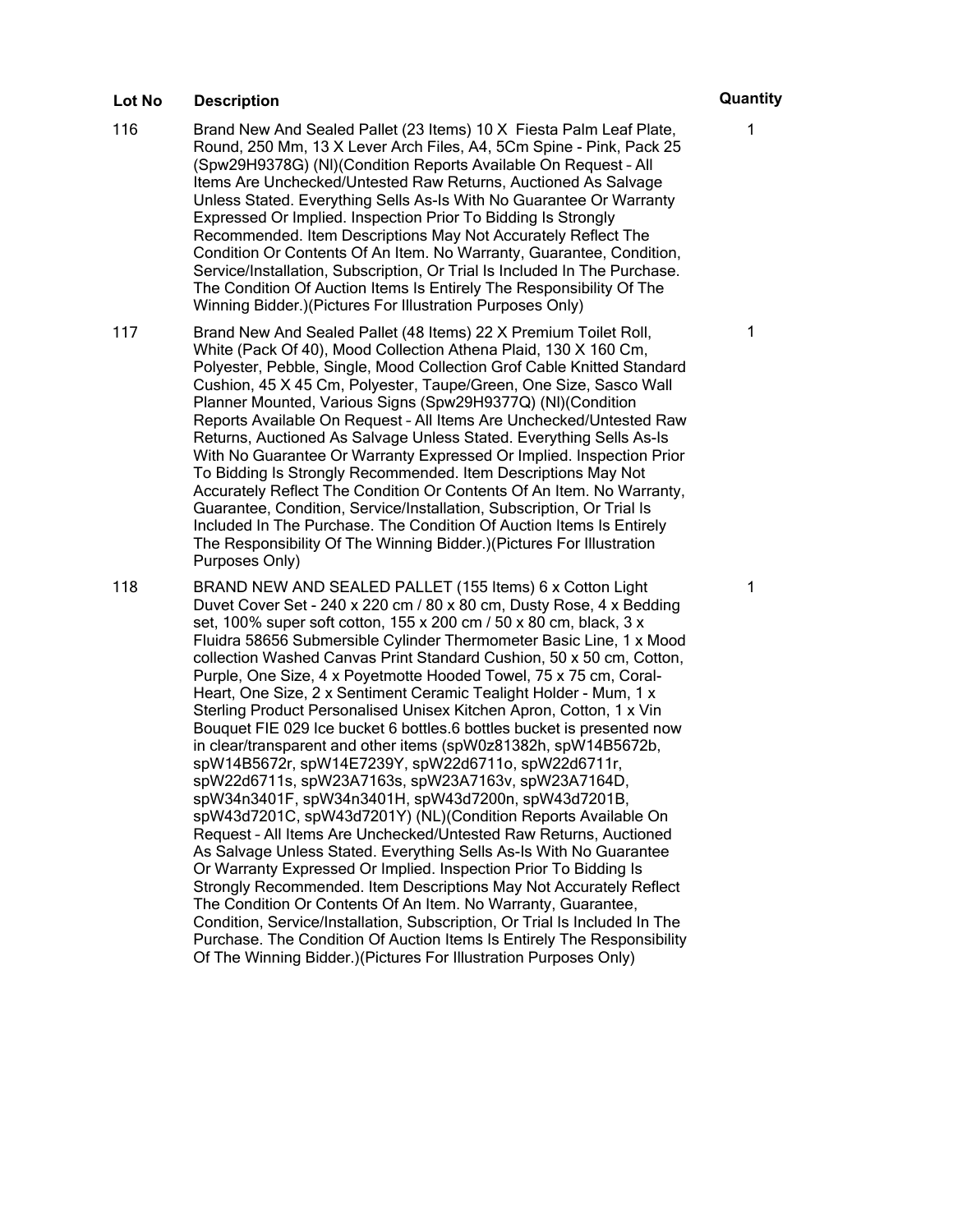- 119 BRAND NEW AND SEALED PALLET (500 Items) 136 x Addis Honeycomb Door Mat Heavy Duty 100% Rubber-60 x 40 cm-Black, 40 x 60 x 1.5 cm, 108 x Hozelock Ltd Pulsar 1 Litre Trigger Sprayer, 252 x Mini LED torch display boxed (spW29H9377s) (NL)(Condition Reports Available On Request – All Items Are Unchecked/Untested Raw Returns, Auctioned As Salvage Unless Stated. Everything Sells As-Is With No Guarantee Or Warranty Expressed Or Implied. Inspection Prior To Bidding Is Strongly Recommended. Item Descriptions May Not Accurately Reflect The Condition Or Contents Of An Item. No Warranty, Guarantee, Condition, Service/Installation, Subscription, Or Trial Is Included In The Purchase. The Condition Of Auction Items Is Entirely The Responsibility Of The Winning Bidder.)(Pictures For Illustration Purposes Only)
- 120 BRAND NEW AND SEALED PALLET (134 Items) 10 x Artevasi Toscana Pot 40 cm Light Grey, Bonamaison Digitally Printed Carpet, Multicolour, 80x150, 9 x Clairefontaine Corrugated Cardboard Roll, 300 g, 0.70 x 0.50 m - Black, 24 x Clairefontaine Goldline Cardboard, 45 x 64 cm, 590gsm - White, 10 Sheets, 16 x Herding Decorative Pillow, Polyester, Multicoloured, 40 x 40 cm, 20 x I Telescopic Clothes Airer Rack, storage, 5 bars, 75 - 120 cm, without drilling, bathroom, dressing room White, 17 x Pineapple Cushion Prefilled-Button Cushion-100 Spot Clean Only-30 x 50cm inches, Polyester, Grey, 30cm x 50cm (12" x 20") and more (spW24N3575X) (NL)(Condition Reports Available On Request – All Items Are Unchecked/Untested Raw Returns, Auctioned As Salvage Unless Stated. Everything Sells As-Is With No Guarantee Or Warranty Expressed Or Implied. Inspection Prior To Bidding Is Strongly Recommended. Item Descriptions May Not Accurately Reflect The Condition Or Contents Of An Item. No Warranty, Guarantee, Condition, Service/Installation, Subscription, Or Trial Is Included In The Purchase. The Condition Of Auction Items Is Entirely The Responsibility Of The Winning Bidder.)(Pictures For Illustration Purposes Only)

121 BRAND NEW AND SEALED PALLET (21 Items) Mood collection Washed Canvas Mandarin Printed Standard Cushion, 50 x 50 cm, Cotton, Multi-Colour, One Size, Mood collection Adventure Printed Soft Standard Cushion, 50 x 50 cm, Polyester, Mint, One Size, Rainbow Cushion Cover, Multi, 43 x 43 cm, Bees & Co Ultralight Beekeeper Suit with Round Veil, Mood collection Ostrich Fur Standard Cushion, 50 x 50 cm, Polyester, Multi-Colour, One Size and more (spW29H9377g) (NL) (Condition Reports Available On Request – All Items Are Unchecked/Untested Raw Returns, Auctioned As Salvage Unless Stated. Everything Sells As-Is With No Guarantee Or Warranty Expressed Or Implied. Inspection Prior To Bidding Is Strongly Recommended. Item Descriptions May Not Accurately Reflect The Condition Or Contents Of An Item. No Warranty, Guarantee, Condition, Service/Installation, Subscription, Or Trial Is Included In The Purchase. The Condition Of Auction Items Is Entirely The Responsibility Of The Winning Bidder.)(Pictures For Illustration Purposes Only)

1

1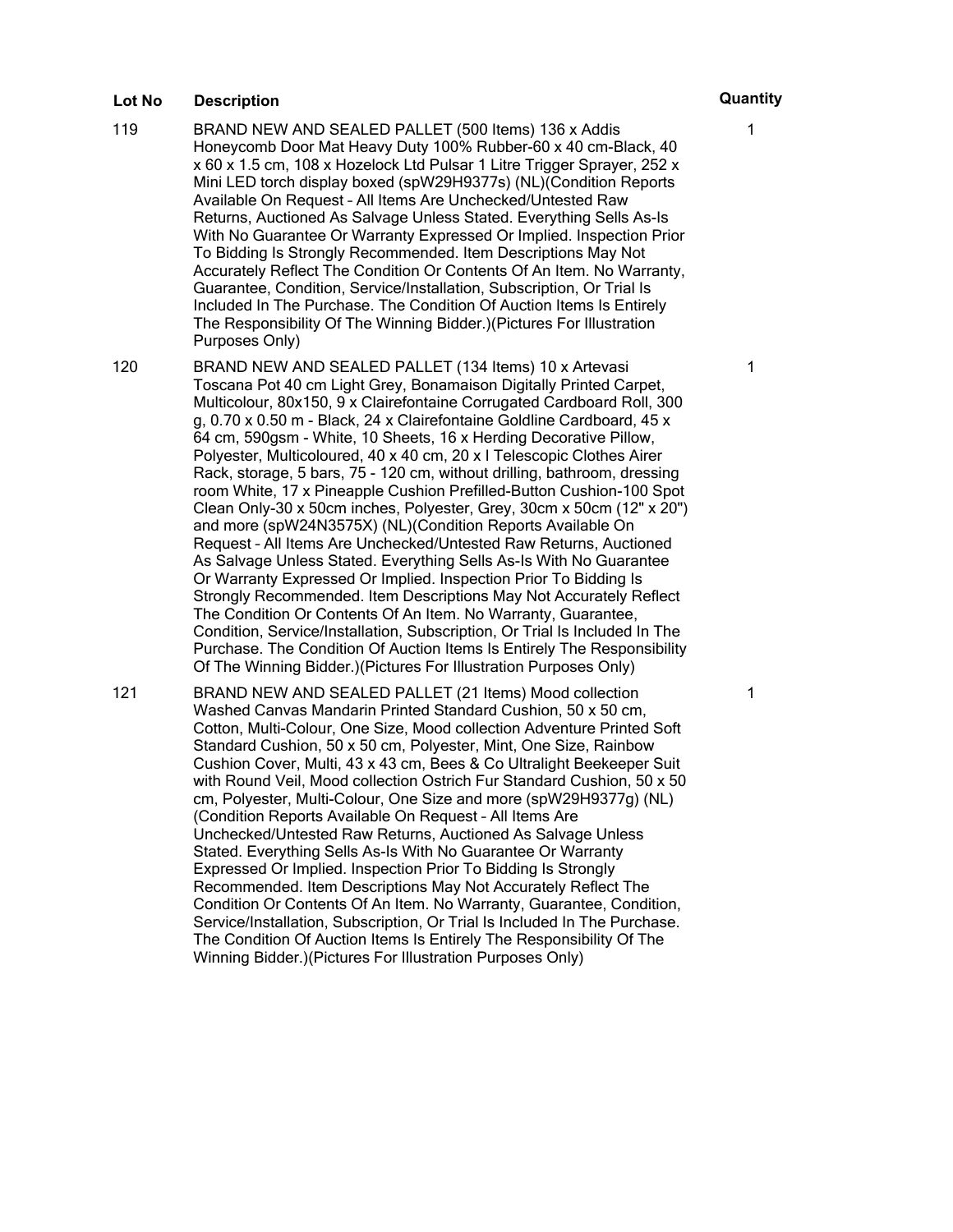- 122 BRAND NEW AND SEALED PALLET (500 Items) 197 x Gift Republic 100 Things To Do After Quarantine Bucket List Scratch Off Poster, 303 x Pop party favas, Cocktail sticks 600 pack (spW0G70956j) (NL) (Condition Reports Available On Request – All Items Are Unchecked/Untested Raw Returns, Auctioned As Salvage Unless Stated. Everything Sells As-Is With No Guarantee Or Warranty Expressed Or Implied. Inspection Prior To Bidding Is Strongly Recommended. Item Descriptions May Not Accurately Reflect The Condition Or Contents Of An Item. No Warranty, Guarantee, Condition, Service/Installation, Subscription, Or Trial Is Included In The Purchase. The Condition Of Auction Items Is Entirely The Responsibility Of The Winning Bidder.)(Pictures For Illustration Purposes Only)
- 123 BRAND NEW AND SEALED PALLET (242 Items) 100 x Airtight Food Storage Square Box Assorted, 1 L, One Size, 85 x Rectangular Washing Up Bowl, Roasted Red, 9.5 Litre, Artemio Dies Rainbow Star Shooting, Artemio Dies Blue Ethnic Round, Talking Tables Waiting For Santa Christmas Present Sack for Christmas, Multicolour (spW29S2397V) (NL)(Condition Reports Available On Request – All Items Are Unchecked/Untested Raw Returns, Auctioned As Salvage Unless Stated. Everything Sells As-Is With No Guarantee Or Warranty Expressed Or Implied. Inspection Prior To Bidding Is Strongly Recommended. Item Descriptions May Not Accurately Reflect The Condition Or Contents Of An Item. No Warranty, Guarantee, Condition, Service/Installation, Subscription, Or Trial Is Included In The Purchase. The Condition Of Auction Items Is Entirely The Responsibility Of The Winning Bidder.)(Pictures For Illustration Purposes Only)
- 124 BRAND NEW AND SEALED PALLET (153 Items) Jumbo, Disney Classic Collection - Dumbo, Disney Jigsaw Puzzles for Adults, 1,000 piece, 20 x 28 cm Sevilla Photo Frame-Blue, Adapter Plate for Fiber Optic Unibox for wall mounting, large, Maxi Notebooks A4 size, 0Q squared 5mm with margin, Azure/Pink mix subjects, 5 notebooks pack, STAR WARS THE MANDALORIAN MUG THIS IS THE WAY, White, Harry Potter Funkoverse Board Game 4 Character Base Set \*Spanish Version\*, Goliath Toys The exciting Action Game with Thrill Guaranteefrom 5 Years and more (spSJB21GLF1, spSRL11dSL5, spSRL11dSNJ, spSRL11L2xS, spW14n1566U, spW32z2929k, spW33I8668b, spW33I8668e, spW34m7674v, spW34o7005m, spW34o7005p, spW35R8442b, spW36R8001H, spW37b9081K, spW44W1195l) (NL) (Condition Reports Available On Request – All Items Are Unchecked/Untested Raw Returns, Auctioned As Salvage Unless Stated. Everything Sells As-Is With No Guarantee Or Warranty Expressed Or Implied. Inspection Prior To Bidding Is Strongly Recommended. Item Descriptions May Not Accurately Reflect The Condition Or Contents Of An Item. No Warranty, Guarantee, Condition, Service/Installation, Subscription, Or Trial Is Included In The Purchase. The Condition Of Auction Items Is Entirely The Responsibility Of The Winning Bidder.)(Pictures For Illustration Purposes Only)

1

1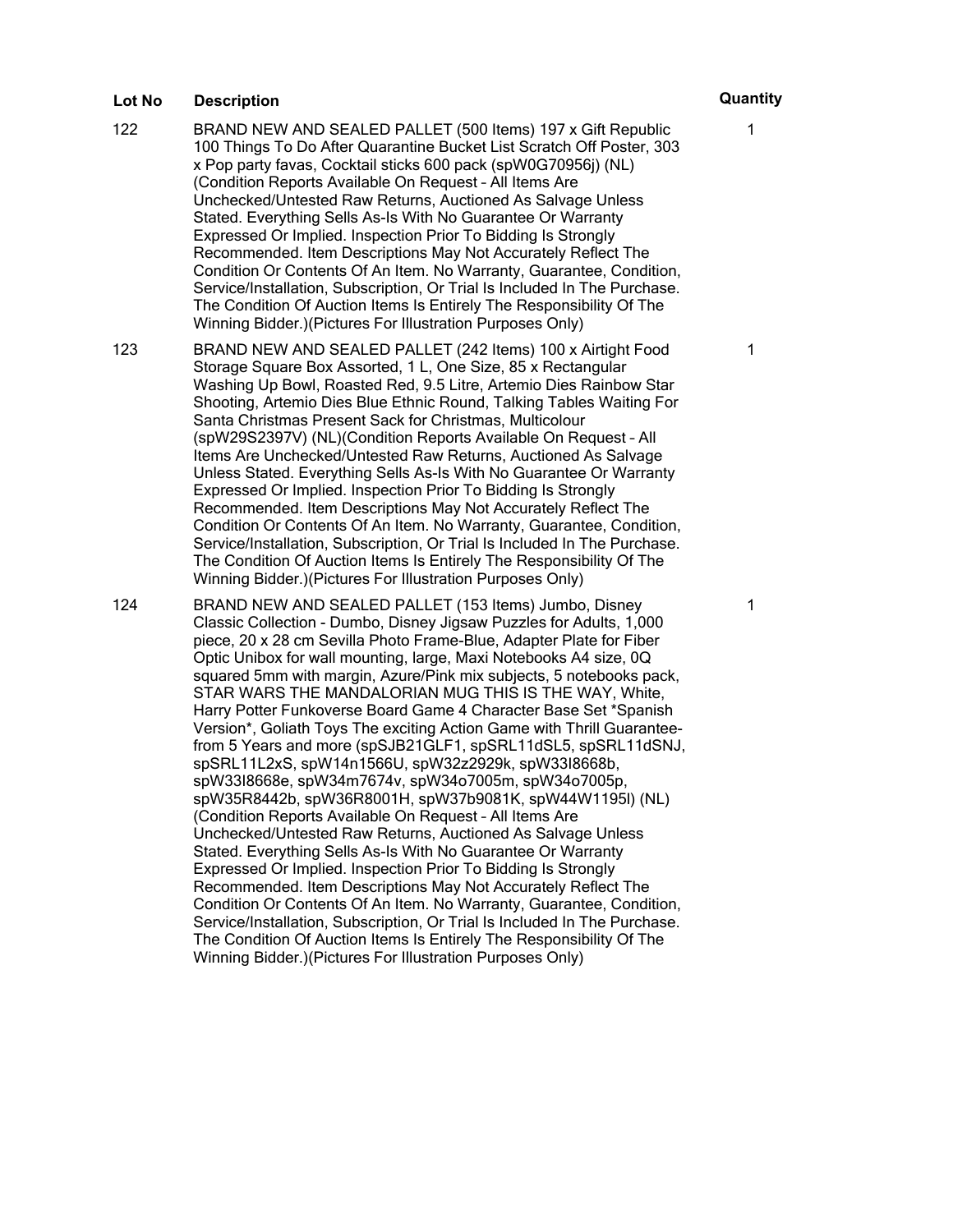- 125 BRAND NEW AND SEALED PALLET (124 Items) Present Time Bathroom Mirror, Gold, One Size, Paxanpax Compatible Paper Vacuum Bags for LG Turbo Hitachi CV3200 Series (Pack of 5), Brown, Shower Curtain Hooks - Button, Green, 12 Litre Mop Pail and Wringer, Green, 27.5 x 35 x 24.5 cm, Colonial Needle Pebbles Knitter's Needles-Assorted 3/Pkg, Other, Multicoloured, SurSol Pro Sport Garment & Fabric Sanitiser, 100m, Wide Jaw 10 litres (spI04IN911n, spI04IN911N, spI04IN911O, spI04IN911o, spI04IN912k, spL1Im3N891, spW14n1764s, spW38K0294v, spW38K0294x, spW38L3108i, spW43f9927x, spW43g7042R, spW43g7859V, spW44m9177w, spW45T8872a) (NL)(Condition Reports Available On Request – All Items Are Unchecked/Untested Raw Returns, Auctioned As Salvage Unless Stated. Everything Sells As-Is With No Guarantee Or Warranty Expressed Or Implied. Inspection Prior To Bidding Is Strongly Recommended. Item Descriptions May Not Accurately Reflect The Condition Or Contents Of An Item. No Warranty, Guarantee, Condition, Service/Installation, Subscription, Or Trial Is Included In The Purchase. The Condition Of Auction Items Is Entirely The Responsibility Of The Winning Bidder.)(Pictures For Illustration Purposes Only)
- 126 BRAND NEW AND SEALED PALLET (162 Items) 68 x Arthouse Navy Gold Opera Wallpaper Kashmir Texture 910304 Full Roll, 40 x Gift Republic 100 Things To Do After Quarantine Bucket List Scratch Off Poster, 33 x Croci Lettosan, 4 Litre - Wood litter (spW34m7675G) (NL) (Condition Reports Available On Request – All Items Are Unchecked/Untested Raw Returns, Auctioned As Salvage Unless Stated. Everything Sells As-Is With No Guarantee Or Warranty Expressed Or Implied. Inspection Prior To Bidding Is Strongly Recommended. Item Descriptions May Not Accurately Reflect The Condition Or Contents Of An Item. No Warranty, Guarantee, Condition, Service/Installation, Subscription, Or Trial Is Included In The Purchase. The Condition Of Auction Items Is Entirely The Responsibility Of The Winning Bidder.)(Pictures For Illustration Purposes Only)
- 127 BRAND NEW AND SEALED PALLET (115 Items) 9 x 100% Cotton Duvet Cover Set - 260 x 240 cm / 65 x 65 cm, Linen, 2 x Inov8 Framing Photo Frame, Canary Yellow, 12x10, 6 x Occasions Mesh Net Organza Tulle Roll, 10m x 15cm, Ivory, 1 x OSRAM LED Lamp, Classic Mini-Candle, 4 W, 40 W-Replacement, 1 x Web Exclusive K Style Socks CRZ, Banana Crazy, One Size, 2 x XEN LABS Whistle, White, One size, 21 x We Christmas Christmas Tree Skirt Decoration with 3D Father Christmas and Snow Design, 100 cm - Large, Red (spSRL116jmv, spW14B2801A, spW14B2801B, spW14B2801D, spW14B2801E, spW14B2801H, spW14B2801I, spW14B2801J, spW14B2801K, spW14B2801L) (NL)(Condition Reports Available On Request – All Items Are Unchecked/Untested Raw Returns, Auctioned As Salvage Unless Stated. Everything Sells As-Is With No Guarantee Or Warranty Expressed Or Implied. Inspection Prior To Bidding Is Strongly Recommended. Item Descriptions May Not Accurately Reflect The Condition Or Contents Of An Item. No Warranty, Guarantee, Condition, Service/Installation, Subscription, Or Trial Is Included In The Purchase. The Condition Of Auction Items Is Entirely The Responsibility Of The Winning Bidder.)(Pictures For Illustration Purposes Only)

1

1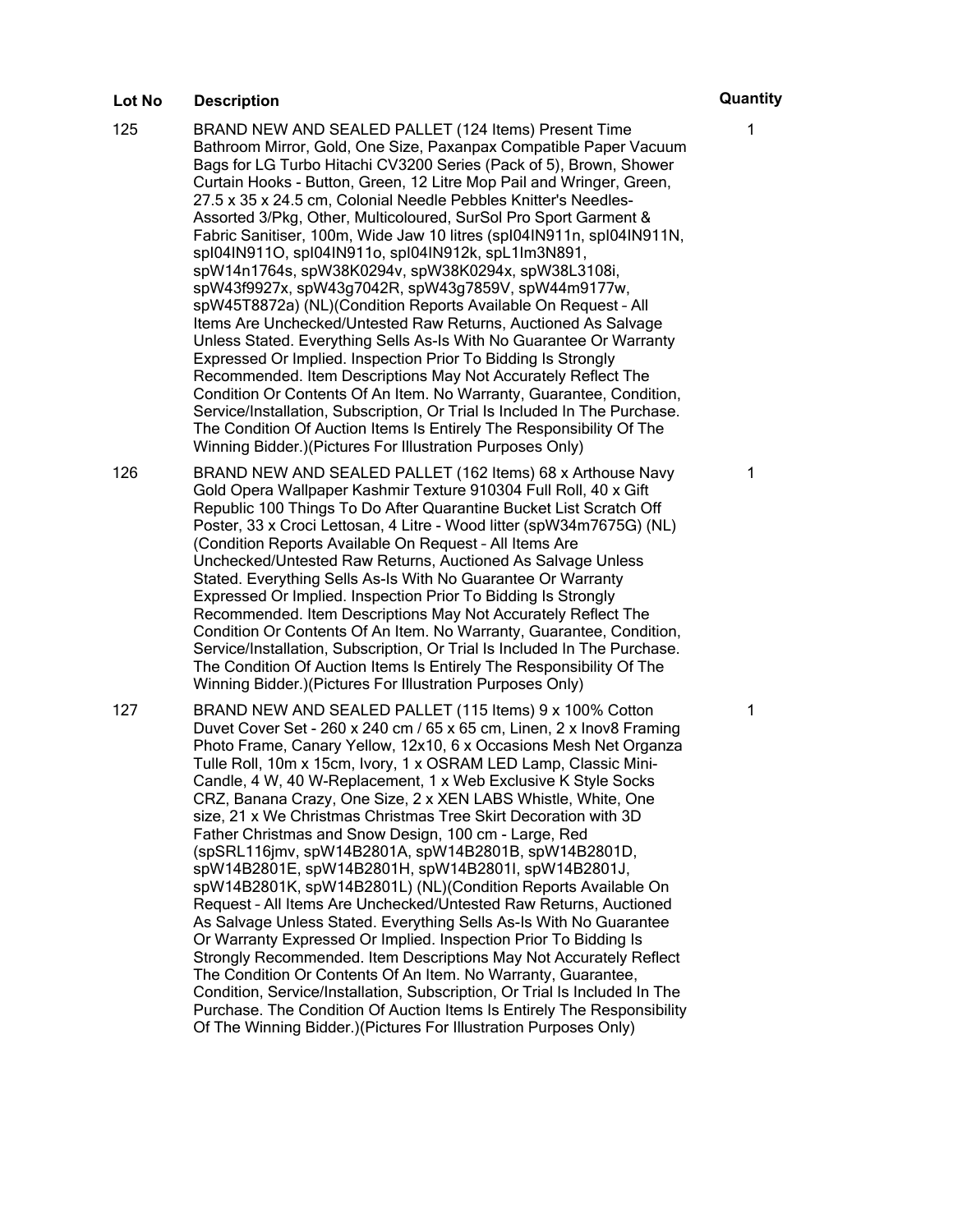- 128 BRAND NEW AND SEALED (15 Items) 1 x Mood collection Zigzag Printed Plaid Fleece, 130 x 180 cm, Faded Blue, Single, 4 x Paoletti Kiruna Twin Pack Polyester Filled Cushions, Grey, 45 x 45cm, 4 x Mood collection Vintage Dori Cross Print Standard Cushion, 45 x 45 cm, Polyester, Blue, One Size and more (spW34n3400U) (NL)(Condition Reports Available On Request – All Items Are Unchecked/Untested Raw Returns, Auctioned As Salvage Unless Stated. Everything Sells As-Is With No Guarantee Or Warranty Expressed Or Implied. Inspection Prior To Bidding Is Strongly Recommended. Item Descriptions May Not Accurately Reflect The Condition Or Contents Of An Item. No Warranty, Guarantee, Condition, Service/Installation, Subscription, Or Trial Is Included In The Purchase. The Condition Of Auction Items Is Entirely The Responsibility Of The Winning Bidder.)(Pictures For Illustration Purposes Only)
- 129 BRAND NEW AND SEALED PALLET (153 Items) 4 x Bedding set, 100% super soft cotton, 155 x 200 cm / 50 x 80 cm, black, 43 x Plastic 2 Pocket Folders with 3 Hole Punch, Multicolour Pack of 6, 3 x Mood collection Vintage OBS Standard Cushion, 40 x 60 cm, Polyester, Multicolour, One Size, 5 x Red Arrow Fairy Lights Outdoor Lamp 80 cm Distance and more (spSQL11TRBv, spSQL11TRBX, spW14B5672n, spW14B5672o, spW24N3575g, spW29H9377K, spW33I8668g, spW36R8001I, spW36R8001K, spW44d9799n) (NL)(Condition Reports Available On Request – All Items Are Unchecked/Untested Raw Returns, Auctioned As Salvage Unless Stated. Everything Sells As-Is With No Guarantee Or Warranty Expressed Or Implied. Inspection Prior To Bidding Is Strongly Recommended. Item Descriptions May Not Accurately Reflect The Condition Or Contents Of An Item. No Warranty, Guarantee, Condition, Service/Installation, Subscription, Or Trial Is Included In The Purchase. The Condition Of Auction Items Is Entirely The Responsibility Of The Winning Bidder.)(Pictures For Illustration Purposes Only)
- 130 BRAND NEW AND SEALED PALLET (15 Items) 1 x Bonamaison Digitally Printed Carpet, Multicolour, 80x150, 1 x Mood collection Hamam Soft Cloth, 130 x 180 cm, Cotton, Pink, Single, 5 x Mood collection Macrame Printed Standard Cushion, 45 x 45 cm, Polyester, Anthracite, One Size and more (spW29H9376k) (NL)(Condition Reports Available On Request – All Items Are Unchecked/Untested Raw Returns, Auctioned As Salvage Unless Stated. Everything Sells As-Is With No Guarantee Or Warranty Expressed Or Implied. Inspection Prior To Bidding Is Strongly Recommended. Item Descriptions May Not Accurately Reflect The Condition Or Contents Of An Item. No Warranty, Guarantee, Condition, Service/Installation, Subscription, Or Trial Is Included In The Purchase. The Condition Of Auction Items Is Entirely The Responsibility Of The Winning Bidder.)(Pictures For Illustration Purposes Only)

1

1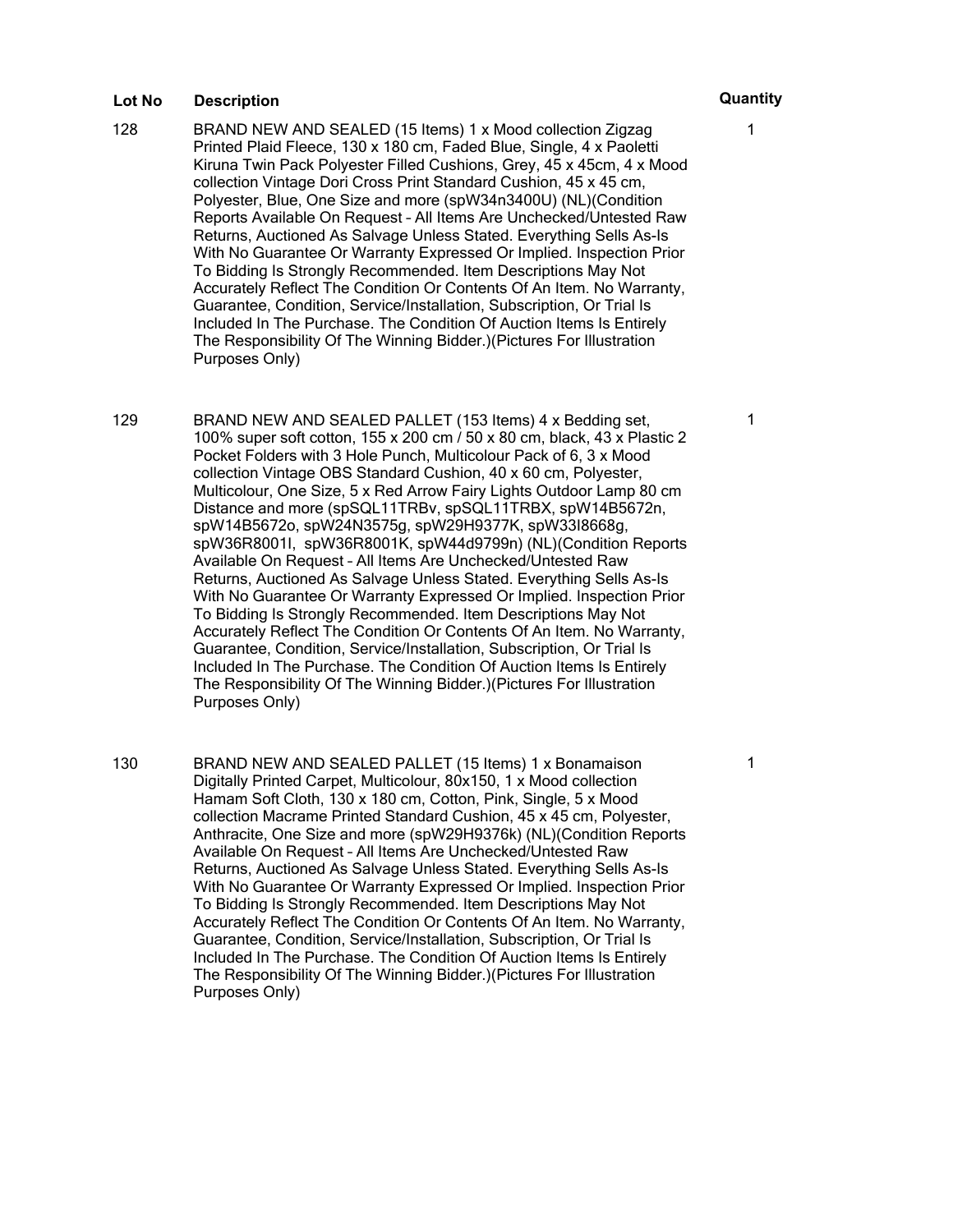- 131 BRAND NEW AND SEALED PALLET (62 Items) 1 x HydroClash Elite, Water Fight Toy For Ages 6+, 2 x A-Street Prints Shanti Grid Wallpaper, Black, 20.5-Inch x 33 ft, 3 x Mood collection Fantasia Textured Standard Cushion, 45 x 45 cm, Polyester, Red, One Size, 2 x Mood collection Hamam Soft Cloth, 130 x 180 cm, Cotton, Pink, Single, 6 x Mood collection Ribbon Printed Standard Cushion, 45 x 45 cm, Polyester, Taupe/Grey, One Size and more (spW34m7572S, spW34m7572U, spW34m7572V, spW34m7572X, spW34m7572Z, spW34m7573A, spW34m7573B, spW34o7005f) (NL)(Condition Reports Available On Request – All Items Are Unchecked/Untested Raw Returns, Auctioned As Salvage Unless Stated. Everything Sells As-Is With No Guarantee Or Warranty Expressed Or Implied. Inspection Prior To Bidding Is Strongly Recommended. Item Descriptions May Not Accurately Reflect The Condition Or Contents Of An Item. No Warranty, Guarantee, Condition, Service/Installation, Subscription, Or Trial Is Included In The Purchase. The Condition Of Auction Items Is Entirely The Responsibility Of The Winning Bidder.)(Pictures For Illustration Purposes Only)
- 132 BRAND NEW AND SEALED PALLET (96 Items) 6 x Mood collection Relief Grof Printed Standard Cushion, 45 x 45 cm, Polyester, Ivory/Black, One Size, 1 x Paoletti Fiesta Twin Pack Feather Filled Cushions, Dove/Bamboo, 35 x 50cm, 4 x Mood collection Eclipse Colour Combination Printed Standard Cushion, 45 x 45 cm, Polyester, Anthracite, One Size, 1 x Bees & Co U83 Ultralight Beekeeper Suit with Round Veil, 40 x Plastic 2 Pocket Folders with 3 Hole Punch, Multicolour Pack of 6 (spW0G70956p, spW0G70956v, spW24N3575V, spW29H9377R, spW34m4682d, spW34m7674x, spW34m7675C, spW34o7005s, spW36R8001J, spW36R8001L) (NL) (Condition Reports Available On Request – All Items Are Unchecked/Untested Raw Returns, Auctioned As Salvage Unless Stated. Everything Sells As-Is With No Guarantee Or Warranty Expressed Or Implied. Inspection Prior To Bidding Is Strongly Recommended. Item Descriptions May Not Accurately Reflect The Condition Or Contents Of An Item. No Warranty, Guarantee, Condition, Service/Installation, Subscription, Or Trial Is Included In The Purchase. The Condition Of Auction Items Is Entirely The Responsibility Of The Winning Bidder.)(Pictures For Illustration Purposes Only)

1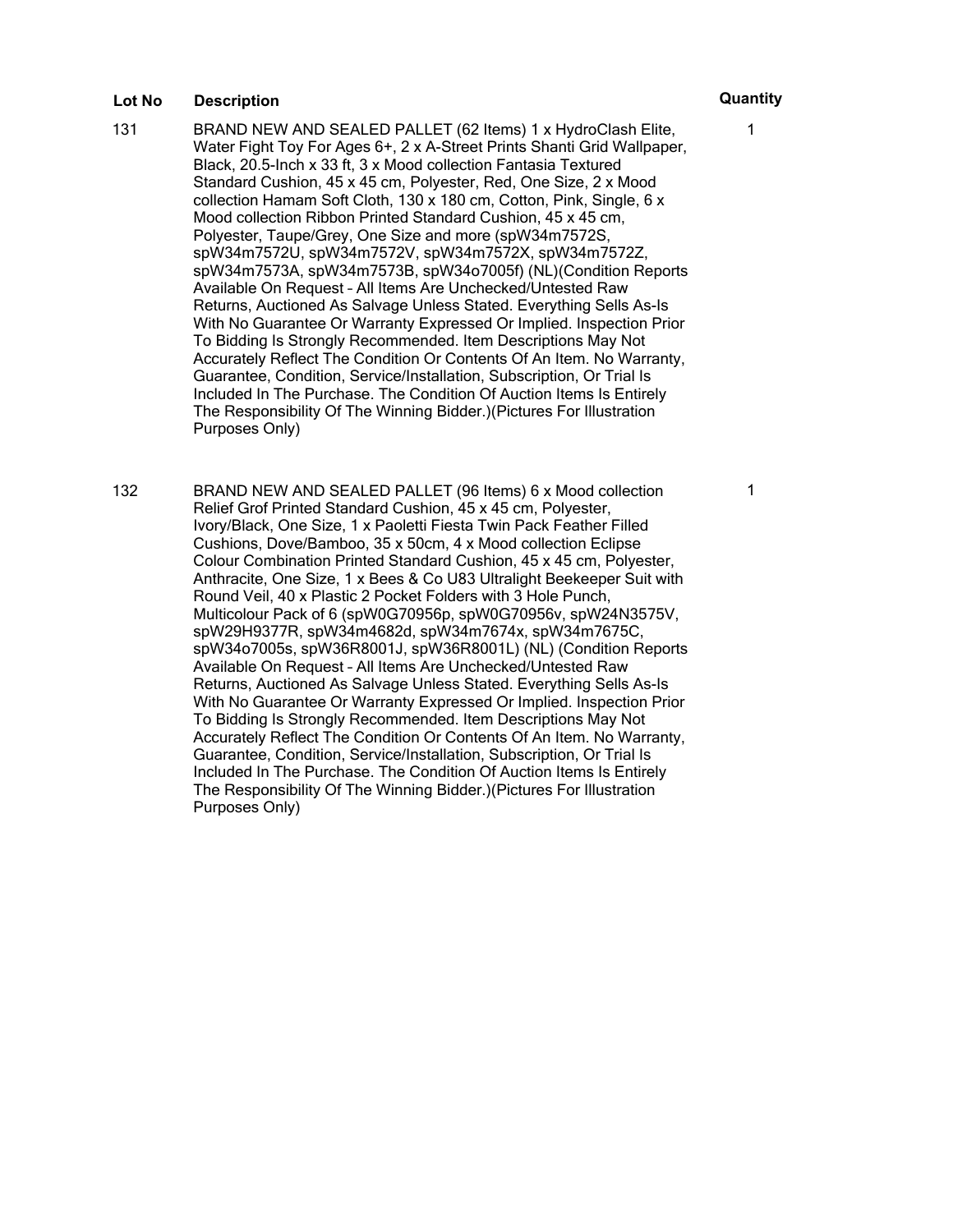- 133 BRAND NEW AND SEALED PALLET (174 Items) 9 x Poyetmotte Hooded Towel, 75 x 75 cm, Coral-Heart, One Size, 1 x Mungai Mirrors 15cm Jungle Hippo Acrylic Mirror, Silver, 2 x Pop party favas, Cocktail sticks 600 pack, 20 x Mood collection Tweed Rafel Standard Cushion, 50 x 50 cm, Polyester, Black, One Size, 4 x Mood collection Olaf Printed Standard Cushion, 50 x 50 cm, Polyester, Black/Pebble, One Size, 5 x Mood collection Eclipse Printed Standard Cushion, 45 x 45 cm, Polyester, Black, One Size, 2 x Maxwell & Williams Marini Ferlazzo Tea Towel with Kangaroo Design, 100% Indian Cotton, White, 50 x 70 cm, 1 x Fusion - Matteo - 100% Cotton Pair of Eyelet Curtains - 66" Width x 72" Drop (168 x 183cm) in Ochre and more (spSRL11TVdL, spW14B5672h, spW14B6140s, spW14E7239u, spW34m4682b, spW34m7572a, spW34m7572h, spW34m7572i, spW34m7572T, spW34m7572Y, spW34o7005g, spW40z3946o, spW45T8872H) (NL) (Condition Reports Available On Request – All Items Are Unchecked/Untested Raw Returns, Auctioned As Salvage Unless Stated. Everything Sells As-Is With No Guarantee Or Warranty Expressed Or Implied. Inspection Prior To Bidding Is Strongly Recommended. Item Descriptions May Not Accurately Reflect The Condition Or Contents Of An Item. No Warranty, Guarantee, Condition, Service/Installation, Subscription, Or Trial Is Included In The Purchase. The Condition Of Auction Items Is Entirely The Responsibility Of The Winning Bidder.)(Pictures For Illustration Purposes Only)
- 134 BRAND NEW AND SEALED PALLET (751 Items) 4 x Silver Sphere Pick, Acrylic Silver Ball Skewers, Food Picks, Sticks - 6" - Perfect for Serving Appetizers and Cocktail Garnishes - Natural Colour - 1000ct - Restaurant ware, 6 x Paxanpax PSA003 Microwave Turntable Glass Plate with 3 Fixers (255mm), 2 x My Life Handmade Macrame Hanging 663808, Mini Wall Changing Kit, Cream, Finished Size 29.85cm x 12.07cm x 0.95cm, 5 x Maturi Happy Birthday Wine Glass with Silver Diamond Stem - 400ml / 13.5 Fluid Ounces, Transparent, 43 x Fred TOUGH COOKIES Cookie Cutters, 16 x Eysa Aquiles Elastic Relax Sofa Cover, Polyester-Cotton, Beige, 37 x 29 x 5 cm, 24 x Catherine Lansfield Zero Twist Hand Towel Pink, 158 X Artemio 30 x 30 cm 40 Pages Foil Silver, Black and other items (spW26Y8798K) (NL) (Condition Reports Available On Request – All Items Are Unchecked/Untested Raw Returns, Auctioned As Salvage Unless Stated. Everything Sells As-Is With No Guarantee Or Warranty Expressed Or Implied. Inspection Prior To Bidding Is Strongly Recommended. Item Descriptions May Not Accurately Reflect The Condition Or Contents Of An Item. No Warranty, Guarantee, Condition, Service/Installation, Subscription, Or Trial Is Included In The Purchase. The Condition Of Auction Items Is Entirely The Responsibility Of The Winning Bidder.)(Pictures For Illustration Purposes Only)

1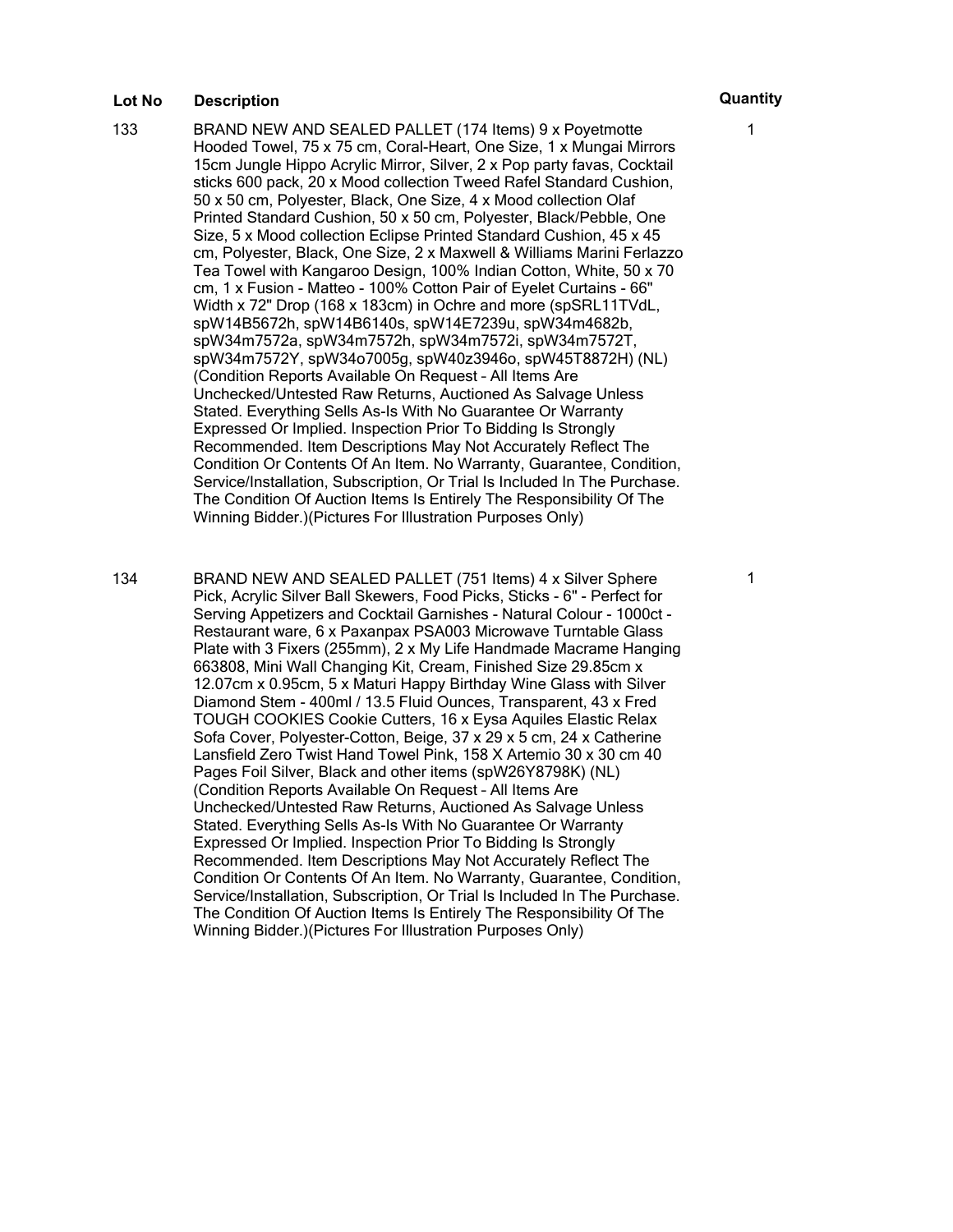- 135 BRAND NEW AND SEALED (14 Items) 1 x A-Street Prints Shanti Grid Wallpaper, Black, 20.5-Inch x 33 ft, 5 x Mood collection Fantasia Textured Standard Cushion, 45 x 45 cm, Polyester, Yellow, One Size, 1 x Mood collection Hamam Soft Cloth, 130 x 180 cm, Cotton, Pink, Single, 6 x Mood collection Heavy Fur Standard Cushion, 50 x 50 cm, Polyester, Anthracite, One Size, 1 x Vsafety Social Distancing In Operation - 300mm x 620mm - Double Sided Floor Sign (spW34m7572m) (NL)(Condition Reports Available On Request – All Items Are Unchecked/Untested Raw Returns, Auctioned As Salvage Unless Stated. Everything Sells As-Is With No Guarantee Or Warranty Expressed Or Implied. Inspection Prior To Bidding Is Strongly Recommended. Item Descriptions May Not Accurately Reflect The Condition Or Contents Of An Item. No Warranty, Guarantee, Condition, Service/Installation, Subscription, Or Trial Is Included In The Purchase. The Condition Of Auction Items Is Entirely The Responsibility Of The Winning Bidder.)(Pictures For Illustration Purposes Only)
- 136 BRAND NEW AND SEALED (11 Items) 1 x Mood collection Fluffy Plaid, 130 x 180 cm, Polyester, White, Single, 5 x Mood collection Wave Layer Printed Standard Cushion, 50 x 50 cm, Polyester, Multi-Colour, One Size, 1 x mood collection Round Fur Funky Metal Christmas Tree Skirt, 130 cm, Fabric, Beige, One Size, 3 x Mood collection Fantasia Textured Standard Cushion, 45 x 45 cm, Polyester, Aqua, One Size, 1 x Mood collection Dipdye Printed Standard Cushion, 65 x 65 cm, Polyester, Lime, One Size (spW34m7571i) (NL)(Condition Reports Available On Request – All Items Are Unchecked/Untested Raw Returns, Auctioned As Salvage Unless Stated. Everything Sells As-Is With No Guarantee Or Warranty Expressed Or Implied. Inspection Prior To Bidding Is Strongly Recommended. Item Descriptions May Not Accurately Reflect The Condition Or Contents Of An Item. No Warranty, Guarantee, Condition, Service/Installation, Subscription, Or Trial Is Included In The Purchase. The Condition Of Auction Items Is Entirely The Responsibility Of The Winning Bidder.)(Pictures For Illustration Purposes Only)

1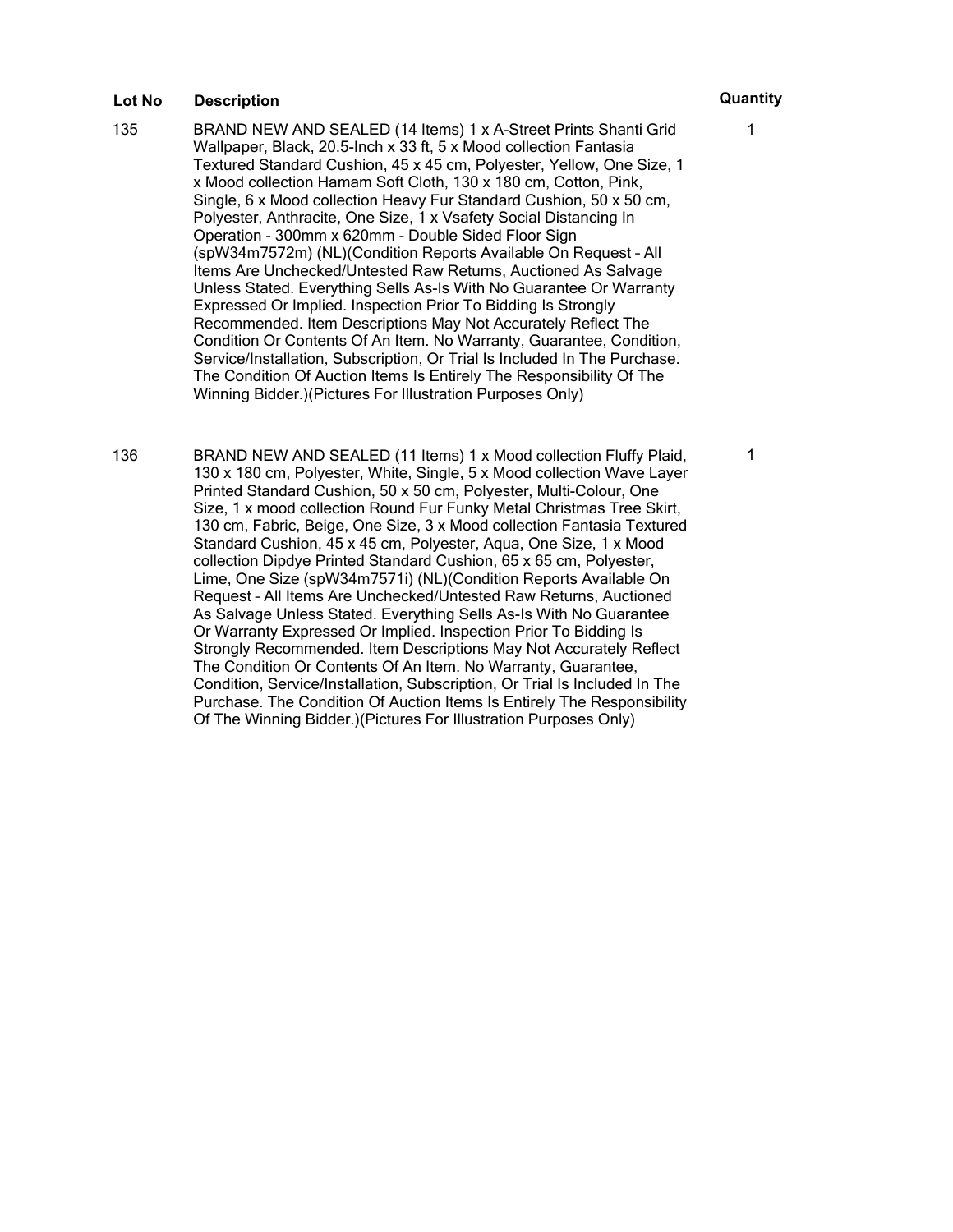- 137 BRAND NEW AND SEALED (220 Items) 14 x Catherine Lansfield Zero Twist Hand Towel Pink, 29 x Elliott Fantial Dishbrush with Scrubbing Fibres (Colours may vary), 4 x Please use Hand Sanitiser BEFORE and AFTER using the keyboard or phone, 1 x Sloggi Women's Zero Feel Lace High Waist Brief Slip, Lilac Orchid, S, 7 x ZIPIT Metallic Pencil Box/Pencil Case/Storage Box, Blue-Green, 1 x Stupell Industries Be Brave Dream Big Giraffe Wall Plaque Art, 12 x 0.5 x 12, Proudly Made in USA, 1 x New Classic Toys Wheelie Farm Animals Puzzle, 1 x New Classic Toys Wooden, 45 Pieces-Large Planks-Natural and more (spSRL11TVFb, spW14o8190Z, spW26k5759C, spW26k5759H, spW34m7575d, spW34o7006t, spW43l2871D, spW45I5086B) (NL) (Condition Reports Available On Request – All Items Are Unchecked/Untested Raw Returns, Auctioned As Salvage Unless Stated. Everything Sells As-Is With No Guarantee Or Warranty Expressed Or Implied. Inspection Prior To Bidding Is Strongly Recommended. Item Descriptions May Not Accurately Reflect The Condition Or Contents Of An Item. No Warranty, Guarantee, Condition, Service/Installation, Subscription, Or Trial Is Included In The Purchase. The Condition Of Auction Items Is Entirely The Responsibility Of The Winning Bidder.)(Pictures For Illustration Purposes Only)
- 138 BRAND NEW AND SEALED PALLET (74 Items) 1 x Nova Premium Freestanding Dual Monitor Desk Stand, 1 x Piddix Wooden Wall Art, Multi-Colour, 40 x 59 cm, 1 x FRAMES BY POST Nordic Distressed Picture Photo Frame, Recycled Plastic, Blue with Black Mount, 14 x 8 Image Size 10 x 4 Inch, 1 x FRAMES BY POST Glitz Black Picture Photo Frame with Ivory Mount 7 x 5 Image size 5 x 3.5 Inch Plastic Glass, 10 x Bonamaison Digitally Printed Carpet, Multicolour, 80x150, 5 x Artopweb Decorative Panel, Multicolour, 40x50 cm, 1 x Disney Canvas, Multi-Colour, 40 x 40 cm and other items (spW01D6492C) (NL) (Condition Reports Available On Request – All Items Are Unchecked/Untested Raw Returns, Auctioned As Salvage Unless Stated. Everything Sells As-Is With No Guarantee Or Warranty Expressed Or Implied. Inspection Prior To Bidding Is Strongly Recommended. Item Descriptions May Not Accurately Reflect The Condition Or Contents Of An Item. No Warranty, Guarantee, Condition, Service/Installation, Subscription, Or Trial Is Included In The Purchase. The Condition Of Auction Items Is Entirely The Responsibility Of The Winning Bidder.)(Pictures For Illustration Purposes Only)

1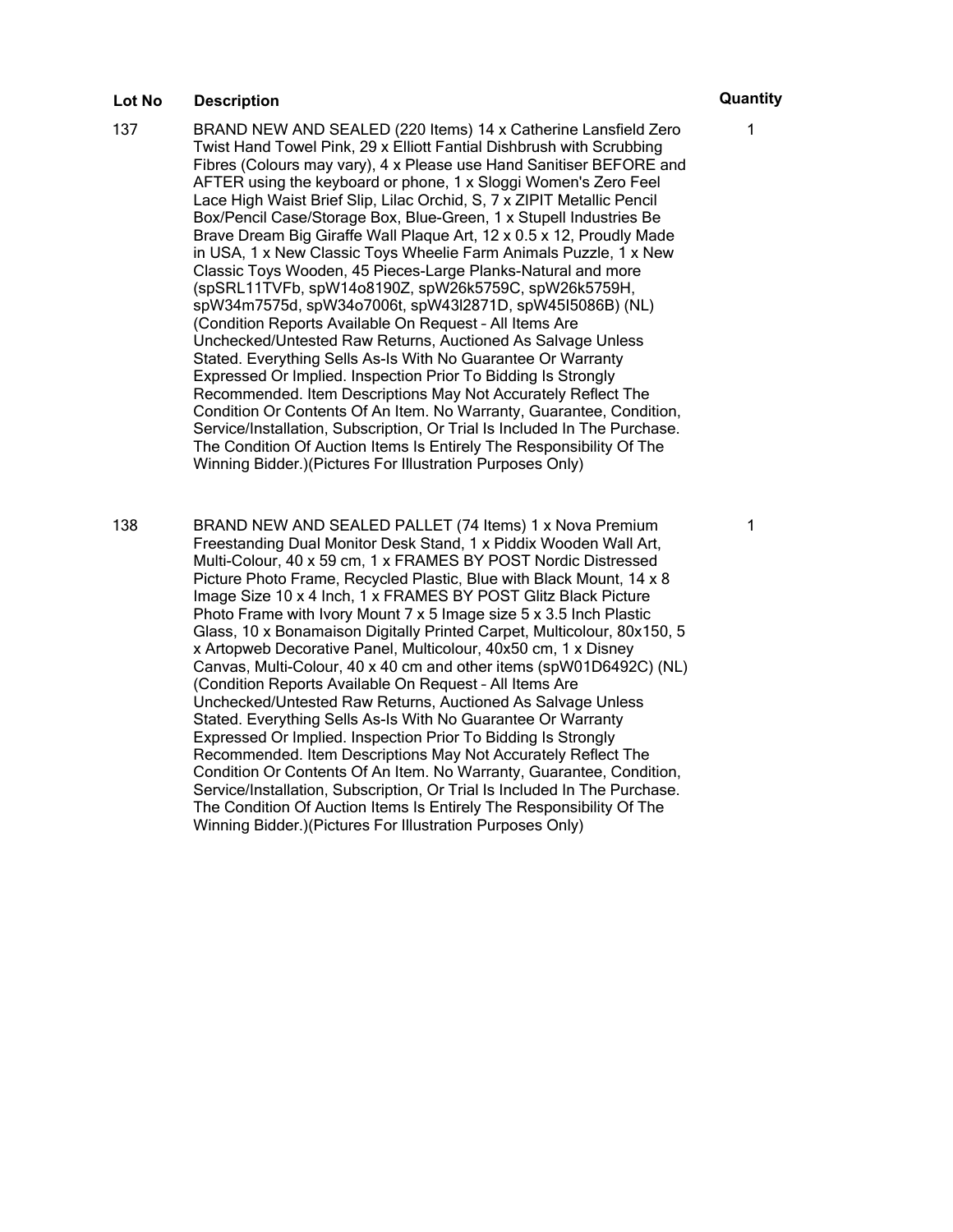- 139 BRAND NEW AND SEALED PALLET (431 Items) 3 x Asobu Semi Pro Espresso Machine Built in Grinder, Black, 3 x Cello Lighting - Globe Medium Light Red, 2 x Arora 7030 Money Box, Ceramic, Off White, one size, 87 x Efco 0.35 mm/ 50 g Brown Florists Wire, 4 x Fluidra 58656 Submersible Cylinder Thermometer Basic Line, 3 x Herding Bedding Set, Cotton, Multicoloured, 135 x 200cm, 2 x Outdoor Sunbed Furniture Cover, Reversible Green & Black, full weather protection, UK designed garden furniture covers and more (spSRL11TVD6, spSRL11TVDz, spSRL11TVFD, spSRL11TVFL, spSRL11TVFq, spW14Y8989P, spW26k5758t, spW26k5758z, spW26k5759B, spW26k5759E, spW26k5759G, spW26k5759I, spW34o7006m, spW40O9058z, spW44d9799k) (NL)(Condition Reports Available On Request – All Items Are Unchecked/Untested Raw Returns, Auctioned As Salvage Unless Stated. Everything Sells As-Is With No Guarantee Or Warranty Expressed Or Implied. Inspection Prior To Bidding Is Strongly Recommended. Item Descriptions May Not Accurately Reflect The Condition Or Contents Of An Item. No Warranty, Guarantee, Condition, Service/Installation, Subscription, Or Trial Is Included In The Purchase. The Condition Of Auction Items Is Entirely The Responsibility Of The Winning Bidder.)(Pictures For Illustration Purposes Only)
- 140 BRAND NEW AND SEALED PALLET (38 Items) 14 x Bonamaison Digitally Printed Carpet, Multicolour, 80x150, 2 x LEDVANCE Smart LEDWall and Ceiling Luminaire for Indoor Use with WiFi Technology, Tunable White (3000K-6500K), Gray, 450 mm, Compatible with Google and Alexa Voice Control, SMART+ WiFi ORBIS CYL, 2 x Inspire Me! Home D $\sqrt{\circ}$  Anastasia Ottoman with Lux Metal Studs and Functional Handle Detailing, Classy Sand Shell Soft Velvet, 40 x 40 x 43 cm, Tufted Design, Comfortable Seating, Hidden Storage, 2 x furn. Ashrame Eye Twin Pack Feather Filled Cushions, Blush, 35 x 50cm and other items (spW01D6491z) (NL)(Condition Reports Available On Request – All Items Are Unchecked/Untested Raw Returns, Auctioned As Salvage Unless Stated. Everything Sells As-Is With No Guarantee Or Warranty Expressed Or Implied. Inspection Prior To Bidding Is Strongly Recommended. Item Descriptions May Not Accurately Reflect The Condition Or Contents Of An Item. No Warranty, Guarantee, Condition, Service/Installation, Subscription, Or Trial Is Included In The Purchase. The Condition Of Auction Items Is Entirely The Responsibility Of The Winning Bidder.)(Pictures For Illustration Purposes Only)

1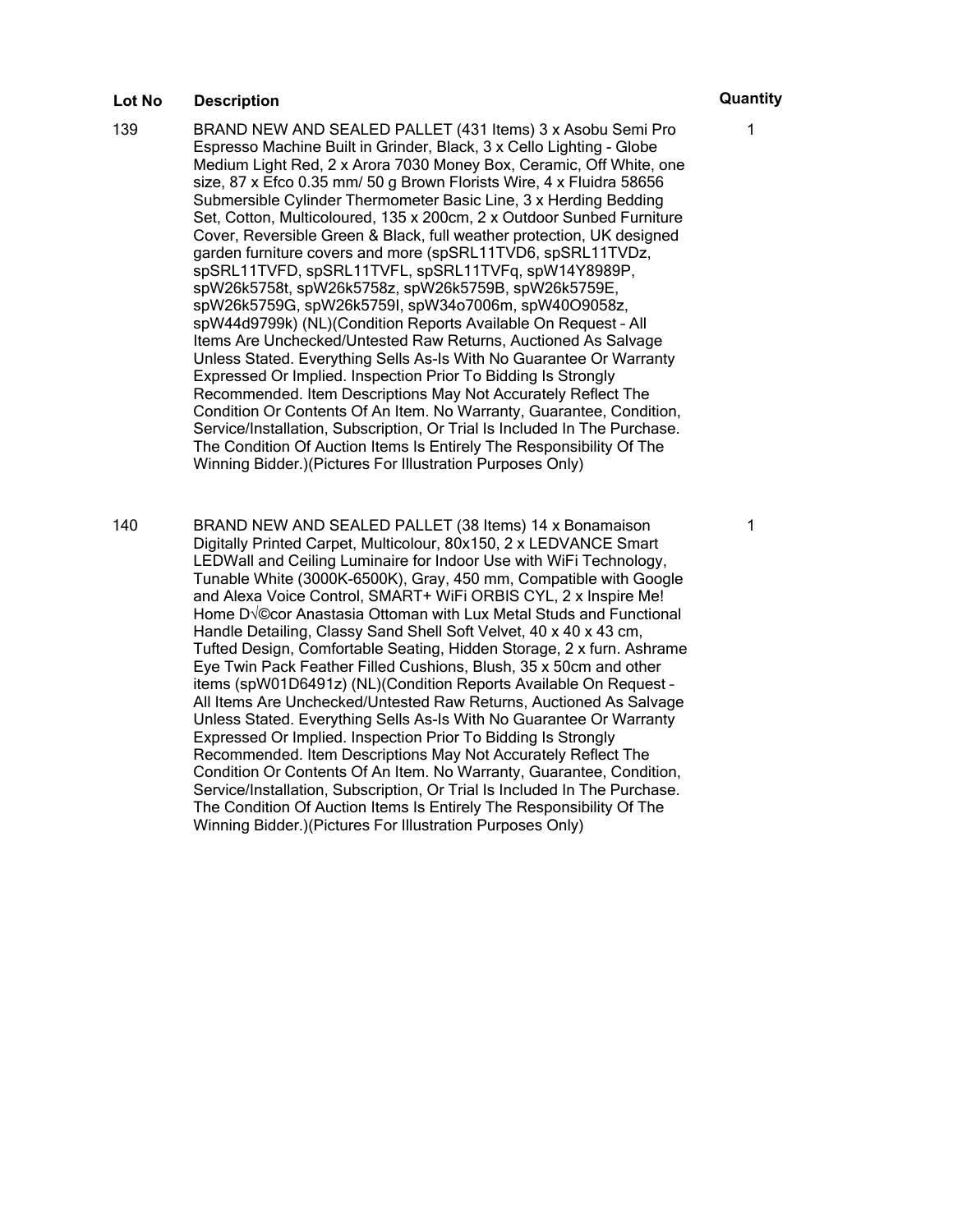- 141 BRAND NEW AND SEALED PALLET (182 Items) 1 x Fujitsu S26361- F3392-L14 8 GB DDR4 Memory for Celsius J550, W550, W550 POWER - Multi-Colour, 2 x Top Filter Vacuum Cleaner Bags - 64870 Pack of 3 Fleece, 30 x 26 x 0.1 cm, 8 x Glitter Gel Set of 5 Bottles in Gold/Silver/Green/Red/Blue, 50 x Pin the Fangs on the Vampire Kids Halloween Party Game, 3 x ADDIS 12 Litre Mop Pail and Wringer, Green, 27.5 x 35 x 24.5 cm and more (spFCP15Cstw, spFCP15Cstx, spSBC21fFBr, spSBP11Jpmv, spSSM11QBWD, spW13j2180k, spW13n8641w, spW27a7795Q, spW33I8669l, spW35R8442J, spW38L3108j, spW42D9122x, spW42h1929u, spW43e4277r) (NL) (Condition Reports Available On Request – All Items Are Unchecked/Untested Raw Returns, Auctioned As Salvage Unless Stated. Everything Sells As-Is With No Guarantee Or Warranty Expressed Or Implied. Inspection Prior To Bidding Is Strongly Recommended. Item Descriptions May Not Accurately Reflect The Condition Or Contents Of An Item. No Warranty, Guarantee, Condition, Service/Installation, Subscription, Or Trial Is Included In The Purchase. The Condition Of Auction Items Is Entirely The Responsibility Of The Winning Bidder.)(Pictures For Illustration Purposes Only)
- 142 BRAND NEW AND SEALED PALLET (202 Items) 1 x Calvin Klein Women's Box TEE-Graffiti Swimwear Cover Up, Grey Heather, M, 2 x Champion Women's Seasonal Graphic Gallery Taped Crewneck T-Shirt, Grey, XL, 12 x Goliath Toys Goliath - The exciting Action Game with Thrill Guarantee-from 5 Years, 6 x Filling Aid Plastic Yellow, 5 x Patisse Baking 2 Piece Pastry Scraper Set 12 cm, Synthetic, Multi Colour, 6 x Tealight Holder Metal Gold, 3 x Top Filter Vacuum Cleaner Bags - 64870 Pack of 3 Fleece, 30 x 26 x 0.1 cm (spSBC21c753, spSJB21GLD2, spSJB21GLD8, spSJB21GLFV, spSPL11Vq5B, spSRL11Tgh4, spSRL11TgjJ, spW32b7116d, spW38K0294u, spW38l9909z, spW40G4538d, spW44d9800a, spW44o4238D) (NL) (Condition Reports Available On Request – All Items Are Unchecked/Untested Raw Returns, Auctioned As Salvage Unless Stated. Everything Sells As-Is With No Guarantee Or Warranty Expressed Or Implied. Inspection Prior To Bidding Is Strongly Recommended. Item Descriptions May Not Accurately Reflect The Condition Or Contents Of An Item. No Warranty, Guarantee, Condition, Service/Installation, Subscription, Or Trial Is Included In The Purchase. The Condition Of Auction Items Is Entirely The Responsibility Of The Winning Bidder.)(Pictures For Illustration Purposes Only)

1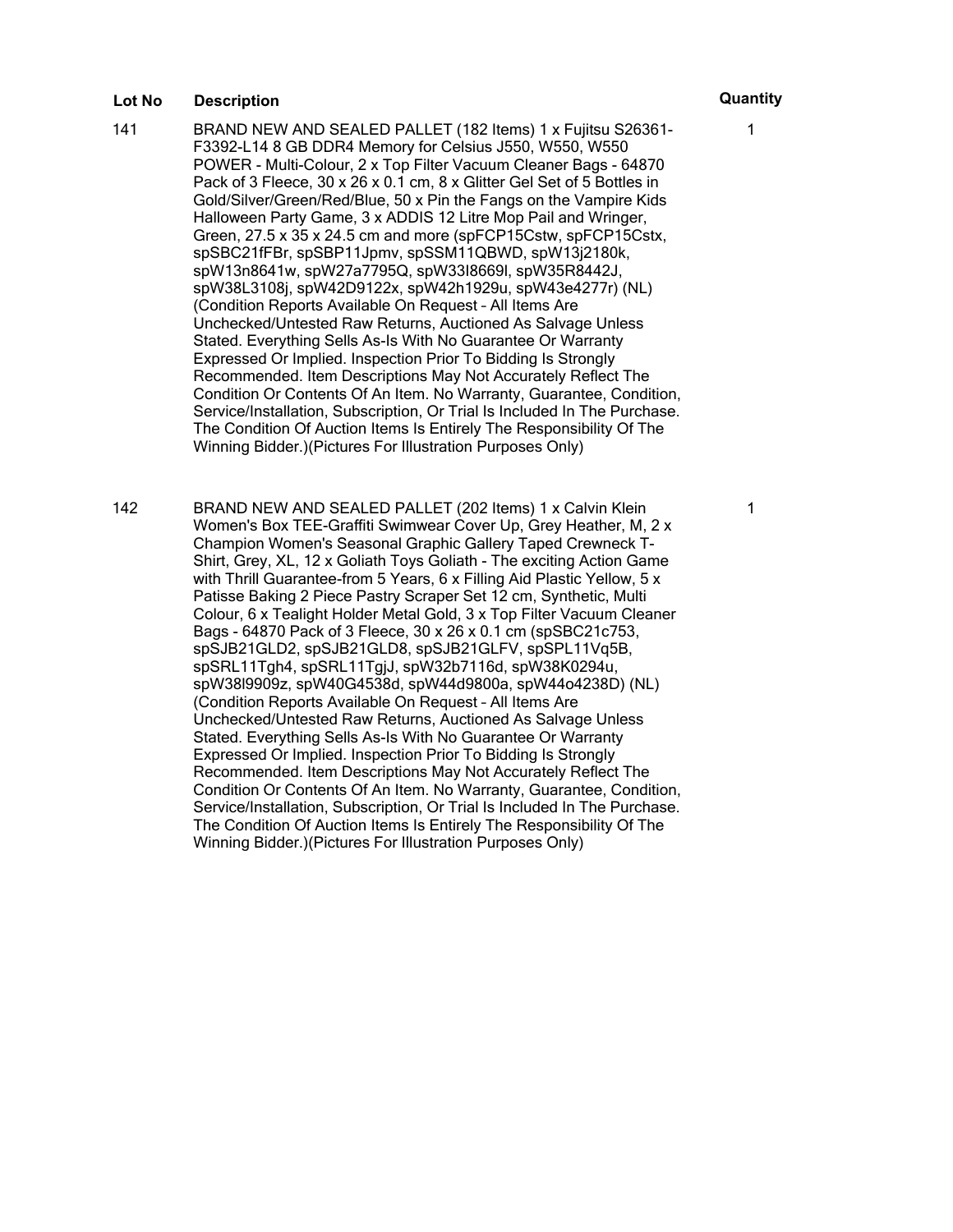143 BRAND NEW AND PALLET (136 Items) 33 x FRAMES BY POST 25mm Black Photo Picture Poster Frame with White Mount 18 x 14 Image Size 14 x 11 Inch, 31 x Clairefontaine Grained Drawing Paper, 224 g, A4, 12 Sheets, 6 x Clairefontaine Goldline Coloured Board, 45 x 64 cm, 540gsm - Black, 10 sheets, 29 x Bees & Co K84 Ultralight Beekeeper Jacket with Fencing Veil, 9 x Be The Star Posters Chelsea FC 2020/21 Tammy Abraham A2 Football Poster/Print/Wall Art - Officially Licensed Product - Available in Sizes A3 & A2 (A2) blue and other items (spW34m7572c) (NL)(Condition Reports Available On Request – All Items Are Unchecked/Untested Raw Returns, Auctioned As Salvage Unless Stated. Everything Sells As-Is With No Guarantee Or Warranty Expressed Or Implied. Inspection Prior To Bidding Is Strongly Recommended. Item Descriptions May Not Accurately Reflect The Condition Or Contents Of An Item. No Warranty, Guarantee, Condition, Service/Installation, Subscription, Or Trial Is Included In The Purchase. The Condition Of Auction Items Is Entirely The Responsibility Of The Winning Bidder.)(Pictures For Illustration Purposes Only)

144 BRAND NEW AND SEALED PALLET (279 Items) 1 x American Metalcraft JUICE1 Stainless Steel Beverage Dispenser, 8.5-Quart, 3 x Calvin Klein Men's No-Show Socks 2 Pack Footie, Sand, 43/46, 8 x CORVUS 600158 Chips-Machine, Multi-Colour, 1 x Furn Harrison Ringtop Eyelet Curtains (Pair) -Ready Made-Polyester-Burnt Orange-168cm x 229cm (66" x 90" inches), 168 x 229cm, 1 x G-STAR RAW Men's Lash Straight Fit T-Shirt, Wild Rovic B140-b111, XXS, 1 x Marvel Men's Captain America Torn T-Shirt, White, X-Large, 12 x Sanford LW Ribbon White Plastic 57x32 mm roll800 and more (spI04IN912i, spSBC21Q5Gf, spSPL11Vq5Q, spSRL11Zdsc, spW14c2399Z, spW14n1764q, spW26d5319Z, spW33O4030T, spW35R8442e, spW38M5681A, spW38x4617M, spW43d6045J, spW43d7217O, spW43e2654N, spW43e4277d, spW44k3921R) (NL)(Condition Reports Available On Request – All Items Are Unchecked/Untested Raw Returns, Auctioned As Salvage Unless Stated. Everything Sells As-Is With No Guarantee Or Warranty Expressed Or Implied. Inspection Prior To Bidding Is Strongly Recommended. Item Descriptions May Not Accurately Reflect The Condition Or Contents Of An Item. No Warranty, Guarantee, Condition, Service/Installation, Subscription, Or Trial Is Included In The Purchase. The Condition Of Auction Items Is Entirely The Responsibility Of The Winning Bidder.)(Pictures For Illustration Purposes Only)

1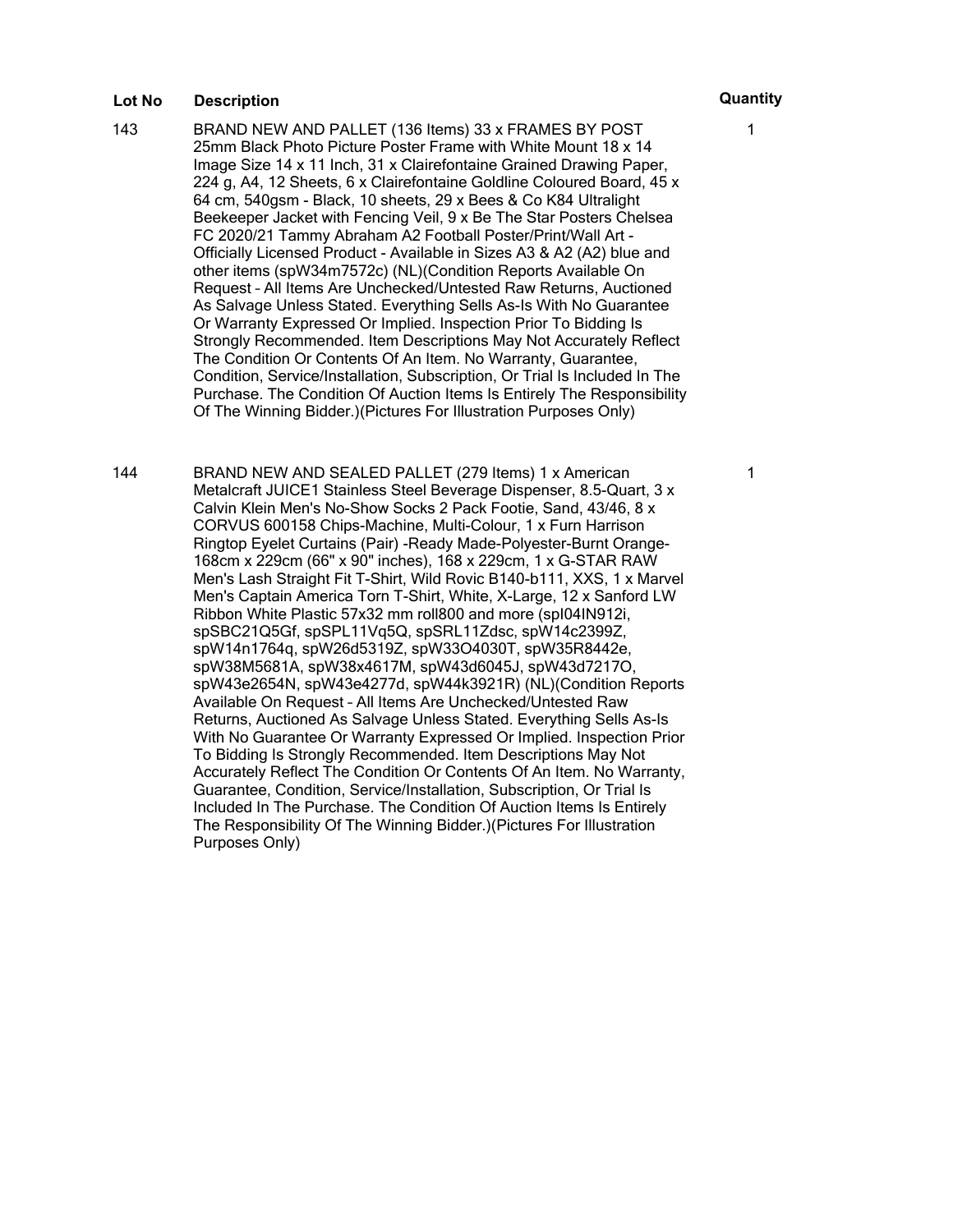- 145 BRAND NEW AND SEALED PALLET (41 Items) 1 x Fallen Fruits Aged Metal Green Crown Planter (Set of 3), 1 x LOONEY TUNES Canvas, Multicoloured, 40 x 50cm, 1 x Piddix Wooden Wall Art, Multi-Colour, 40 x 59 cm, 1 x Epic Armoury 310702S Priestess Dress-White-S, Unisex Adult, 4 x Artopweb Decorative Panel, Multicolour, 30x30 cm and other items (spW34m7572d) (NL)(Condition Reports Available On Request – All Items Are Unchecked/Untested Raw Returns, Auctioned As Salvage Unless Stated. Everything Sells As-Is With No Guarantee Or Warranty Expressed Or Implied. Inspection Prior To Bidding Is Strongly Recommended. Item Descriptions May Not Accurately Reflect The Condition Or Contents Of An Item. No Warranty, Guarantee, Condition, Service/Installation, Subscription, Or Trial Is Included In The Purchase. The Condition Of Auction Items Is Entirely The Responsibility Of The Winning Bidder.)(Pictures For Illustration Purposes Only)
- 146 BRAND NEW AND SEALED PALLET (403 Items) 5 x Brentfords Teddy Fleece Duvet Cover with Pillow Case Thermal Fluffy Warm Soft Bedding Set, Blush Pink - Single, 4 x CORVUS 600158 Chips-Machine, Multi-Colour, 1 x Crown M1554 Mariko Teal/Plum Wallpaper, 24 x Filofax Mini Week per Page English 2022 Diary, 2 x Fusion - Sorbonne - 100% Cotton Pair of Eyelet Curtains - 90" Width x 90" Drop (229 x 229cm) in Ochre, 4 x LACOR Round Bread Basket, Polypropylene, Beige, 26 x 8 cm and more (spW04n4275d, spW0q16556S, spW13p4564O, spW29H9377P, spW29S2784G, spW36i9087C, spW38x4857m, spW38x4857o, spW40z3946n, spW44d9799q, spW44d9799r, spW7T17557Y) (NL)(Condition Reports Available On Request – All Items Are Unchecked/Untested Raw Returns, Auctioned As Salvage Unless Stated. Everything Sells As-Is With No Guarantee Or Warranty Expressed Or Implied. Inspection Prior To Bidding Is Strongly Recommended. Item Descriptions May Not Accurately Reflect The Condition Or Contents Of An Item. No Warranty, Guarantee, Condition, Service/Installation, Subscription, Or Trial Is Included In The Purchase. The Condition Of Auction Items Is Entirely The Responsibility Of The Winning Bidder.)(Pictures For Illustration Purposes Only)

1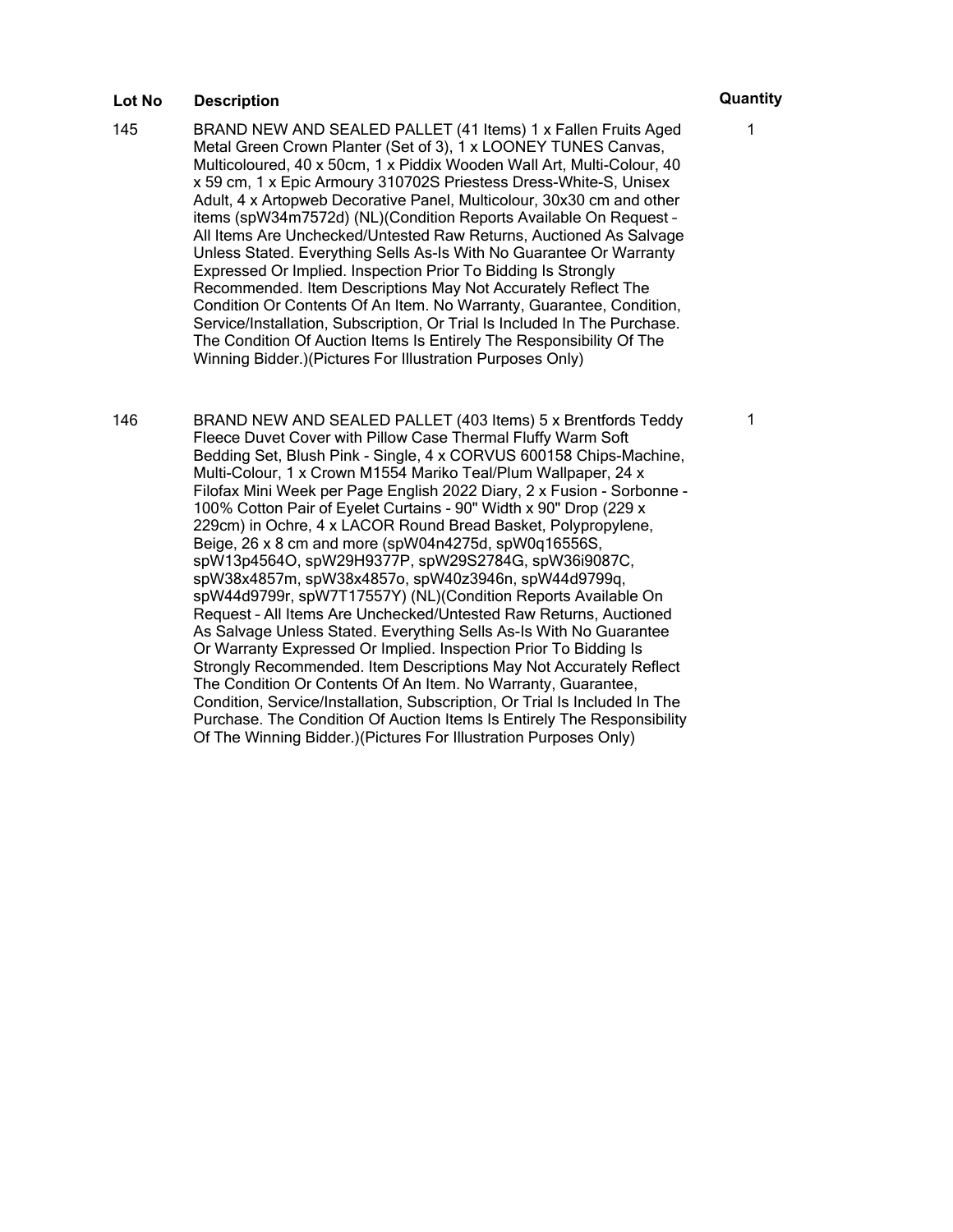- 147 BRAND NEW AND SEALED PALLET (379 Items) 3 x Play-Doh Slime Chewin' Charlie Slime Bubble Maker Toy for Children Aged 3 Years and Up with 2 Pots of Pink and Blue Slime Compound, Non-Toxic, 8 x Patisse Baking 2 Piece Pastry Scraper Set 12 cm, Synthetic, Multi Colour, 2 x Sloggi Women's Zero Microfibre Hipstring C2p String, (Skin Dark Combination M), S (Pack of 2), 23 x Tealight Holder Metal Gold, 22 x ZURU Oosh Purple Cotton Candy COLORMIX, 78 x SHATCHI 1.8m/6Ft Deluxe Thick Chunky Wide Hot Pink Shiny Tinsel Garland Christmas Tree Decorations and more (spSRL11L2w6, spSRL11L2xb, spW13T6794P, spW13T6794V, spW32b7116e, spW34o7006o, spW38l9909w, spW38l9909x, spW38M5680z, spW40A0545L, spW43d7218A, spW43f4560k, spW43k4314g) (NL)(Condition Reports Available On Request – All Items Are Unchecked/Untested Raw Returns, Auctioned As Salvage Unless Stated. Everything Sells As-Is With No Guarantee Or Warranty Expressed Or Implied. Inspection Prior To Bidding Is Strongly Recommended. Item Descriptions May Not Accurately Reflect The Condition Or Contents Of An Item. No Warranty, Guarantee, Condition, Service/Installation, Subscription, Or Trial Is Included In The Purchase. The Condition Of Auction Items Is Entirely The Responsibility Of The Winning Bidder.)(Pictures For Illustration Purposes Only)
- 148 BRAND NEW AND SEALED PALLET (257 Items) 1 x Fleetguard AF26146 Cabin Air Filter, 1 x Good Nite Fitted Bed Sheets 25cm Deep 100% Polyester Cotton Blend Soft and Comfortable Sheets Machine Washable Breathable Fabric (Grey, Double), 17 x Idena 631044 Adhesive Film 12 mm x 10 m Pack of 12, 4 x Mr. Wonderful Mug, Ceramic, 2 x Pop party favas, Cocktail sticks 600 pack, 1 x Summit SRG-194 Replacement Mirror Glass (Fits on rhs of vehicle), 8 x VIE Naturals Single Hand Crafted Hanging Shelf, White Wash, Multicolour, One Size and other items (spSBP11KmkQ, spW0x03962k, spW13p2085w, spW14B6140h, spW14B6140m, spW14B6140r, spW14M6731A, spW29S2784R, spW33c1174q, spW33c1174s, spW34k0234t, spW41q7087h, spW44m4770f, spW45T2947G) (NL) (Condition Reports Available On Request – All Items Are Unchecked/Untested Raw Returns, Auctioned As Salvage Unless Stated. Everything Sells As-Is With No Guarantee Or Warranty Expressed Or Implied. Inspection Prior To Bidding Is Strongly Recommended. Item Descriptions May Not Accurately Reflect The Condition Or Contents Of An Item. No Warranty, Guarantee, Condition, Service/Installation, Subscription, Or Trial Is Included In The Purchase. The Condition Of Auction Items Is Entirely The Responsibility Of The Winning Bidder.)(Pictures For Illustration Purposes Only)

1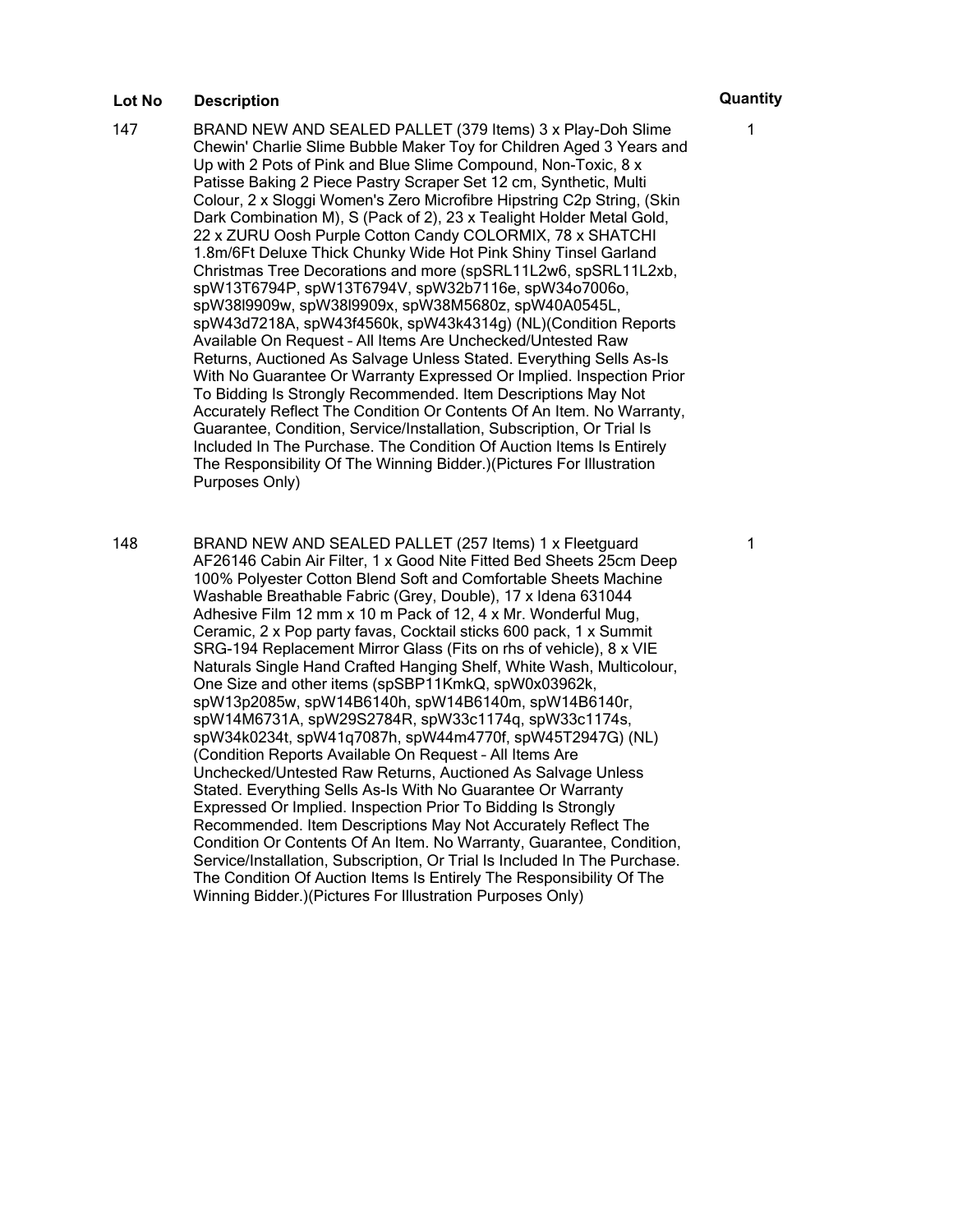- 149 BRAND NEW AND SEALED PALLET (375 Items) 2 x Content By Conran 300 Thread Count Modal Single Flat Sheet White, 4 x Diabolical Gifts DP1135 Beer Tie, 3 x Funko 57364 POP Diorama: Harry Potter Anniversary- Hermione, 3 x KIDS LICENSING Unisex Kids Home Lamps, Multi-Coloured (Multi-Coloured), 3 x Puma Unisex High-Cut Footie 2 Pack, Black/Green/Grey, 43 Regular (Pack of 2), 4 x Pyramid MG25847 STAR WARS THE MANDALORIAN MUG THIS IS THE WAY, White, 5 x Ty UK Beanie Boo Face Mask Assortment - 5 For The Price Of 4!, 8 x ZURU Oosh 8665B Purple Cotton Candy COLORMIX, 3 x amscan 9902702 Womens Creepy Nun Zombie Halloween Fancy Dress Costume UK Dress Size 8-10 and more (spSRL11L2wF, spSRL11TVc6, spW04n4275q, spW0E32709J, spW0E32709L, spW28k5451F, spW33c1174u, spW35R8442f, spW37i1834D, spW43i2497y, spW43k4314h, spW43k4314i) (NL)(Condition Reports Available On Request – All Items Are Unchecked/Untested Raw Returns, Auctioned As Salvage Unless Stated. Everything Sells As-Is With No Guarantee Or Warranty Expressed Or Implied. Inspection Prior To Bidding Is Strongly Recommended. Item Descriptions May Not Accurately Reflect The Condition Or Contents Of An Item. No Warranty, Guarantee, Condition, Service/Installation, Subscription, Or Trial Is Included In The Purchase. The Condition Of Auction Items Is Entirely The Responsibility Of The Winning Bidder.)(Pictures For Illustration Purposes Only)
- 150 BRAND NEW AND SEALED (19 Items) 6 x Mood collection Velvet Flap Soft Standard Cushion, 50 x 50 cm, Indigo, One Size, 1 x DeWalt DT9518QZ 6 x 460mm Extreme 2 SDS-Plus Drill Bit, 6 x Mood collection Band Kelim Printed Standard Cushion, 45 x 45 cm, Polyester, Multi-Colour, One Size, 1 x Mood collection Winter/Sherpa Plaid, 130 x 180 cm, Polyester, Red, Single and various other cushions (spW29H9376p) (NL)(Condition Reports Available On Request – All Items Are Unchecked/Untested Raw Returns, Auctioned As Salvage Unless Stated. Everything Sells As-Is With No Guarantee Or Warranty Expressed Or Implied. Inspection Prior To Bidding Is Strongly Recommended. Item Descriptions May Not Accurately Reflect The Condition Or Contents Of An Item. No Warranty, Guarantee, Condition, Service/Installation, Subscription, Or Trial Is Included In The Purchase. The Condition Of Auction Items Is Entirely The Responsibility Of The Winning Bidder.)(Pictures For Illustration Purposes Only)

1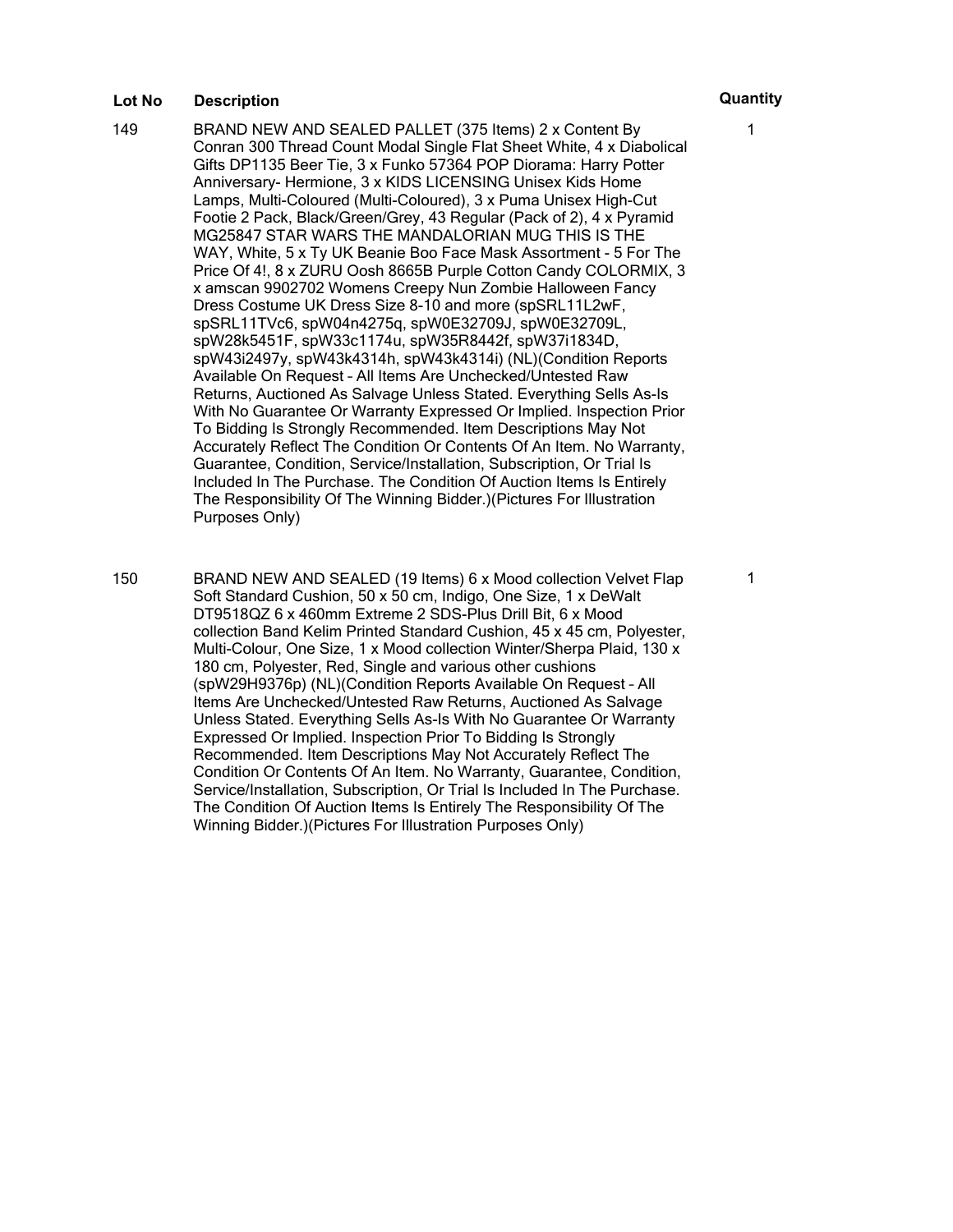- 151 BRAND NEW AND SEALED PALLET (250 Items) 7 x Maxi Notebooks Chiara Ferragni and Pigna, A4 size, 4M 4 mm squared, Azure/Pink mix subjects, 5 notebooks pack, 8 x Poyetmotte Hooded Towel, 75 x 75 cm, Coral-Heart, One Size, 8 x Sizzix Surfacez-Sculpting Foam 664610, Sunset Garden, 5 Sheets, 12" x 24", One Size, 2 x ZIPIT Metallic Pencil Box/Pencil Case/Storage Box, Blue-Green, 20 x Rhodia Notepad, No12 A7+, Lined - White, 49 x Amscan Halloween Kids Quiz Party Game - 30 Cards and more (spSRL11L2x5, spW14B5672g, spW14B6140f, spW14B6140j, spW33I8668Z, spW38x4858N, spW38x4858Q, spW38x4858W, spW43e4003F, spW44t9571h) (NL) (Condition Reports Available On Request – All Items Are Unchecked/Untested Raw Returns, Auctioned As Salvage Unless Stated. Everything Sells As-Is With No Guarantee Or Warranty Expressed Or Implied. Inspection Prior To Bidding Is Strongly Recommended. Item Descriptions May Not Accurately Reflect The Condition Or Contents Of An Item. No Warranty, Guarantee, Condition, Service/Installation, Subscription, Or Trial Is Included In The Purchase. The Condition Of Auction Items Is Entirely The Responsibility Of The Winning Bidder.)(Pictures For Illustration Purposes Only)
- 152 BRAND NEW AND SEALED PALLET (11 Items) 3 x Mood collection Macrame Pot Holder, 100 cm, Cotton, Dark Mint, One Size, 3 x Mood collection Vintage Style Printed Standard Cushion, 50 x 50 cm, Polyester, Indigo, One Size, 1 x rewagi - High-quality clamping rods, curtain rods - Length: 25 , Aì 35 cm, 35 , Aì 55 cm, 55 , Aì 90 cm, 80 , Aì 100 cm - Colour: white, stainless steel , A matt - 1 piece (55, A i 90 cm, stainless steel , Äi matte), 2 x Mood collection Split Printed Standard Cushion, 65 x 65 cm, Polyester, Lime, One Size and others (spW34m7570x) (NL)(Condition Reports Available On Request – All Items Are Unchecked/Untested Raw Returns, Auctioned As Salvage Unless Stated. Everything Sells As-Is With No Guarantee Or Warranty Expressed Or Implied. Inspection Prior To Bidding Is Strongly Recommended. Item Descriptions May Not Accurately Reflect The Condition Or Contents Of An Item. No Warranty, Guarantee, Condition, Service/Installation, Subscription, Or Trial Is Included In The Purchase. The Condition Of Auction Items Is Entirely The Responsibility Of The Winning Bidder.)(Pictures For Illustration Purposes Only)

1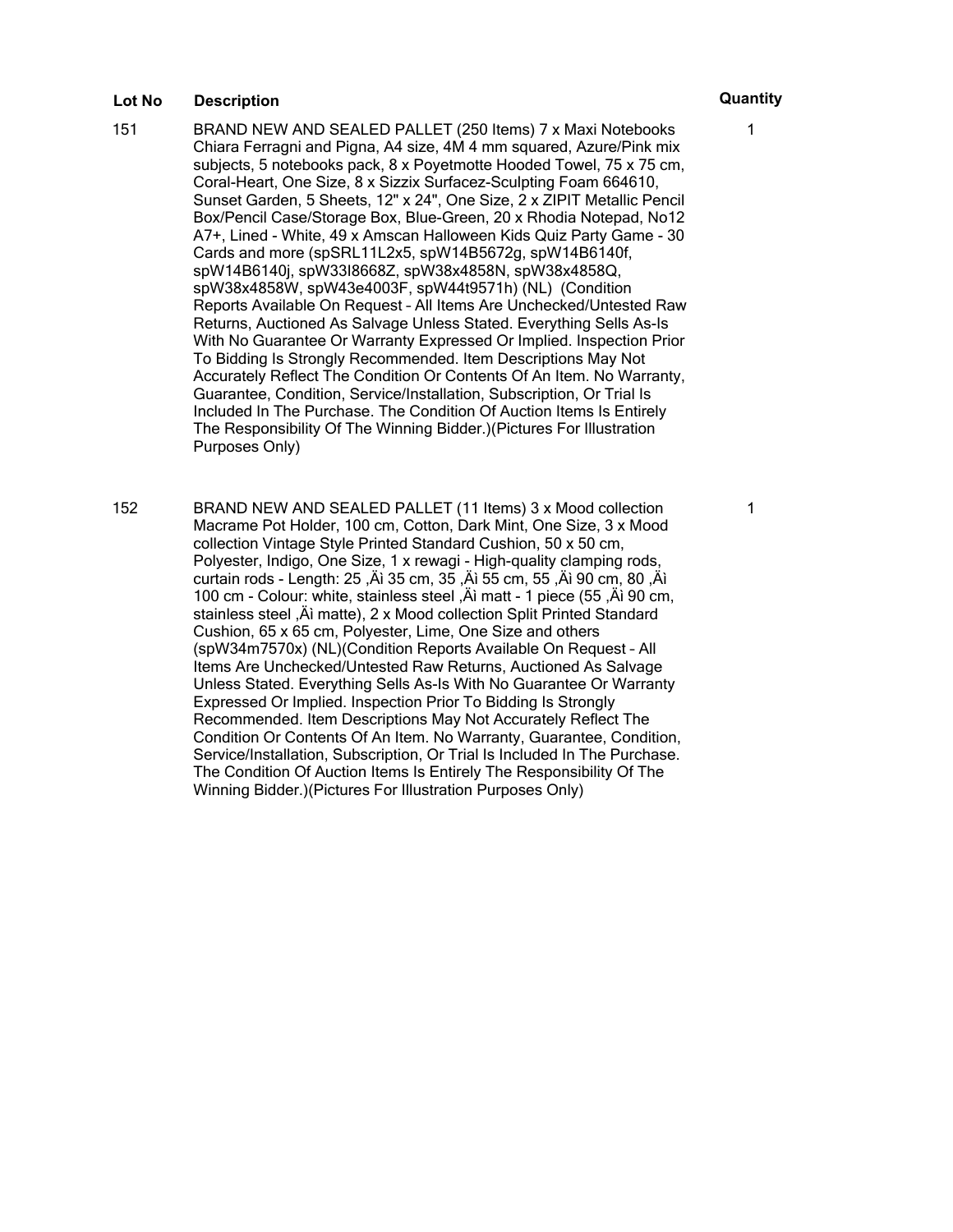- 153 RAND NEW AND SEALED PALLET (30 Items) 5 x FALKEN Vegan PP Lever Arch Files, A4, 5cm Spine - Pink, Pack 25, 3 x Pearl MFH-14 14" Muffle Head, 1 x Litter Picker HandI-Reacher Metal/Plastic 895mm and various social distance signs (spW29H9378f) (NL)(Condition Reports Available On Request – All Items Are Unchecked/Untested Raw Returns, Auctioned As Salvage Unless Stated. Everything Sells As-Is With No Guarantee Or Warranty Expressed Or Implied. Inspection Prior To Bidding Is Strongly Recommended. Item Descriptions May Not Accurately Reflect The Condition Or Contents Of An Item. No Warranty, Guarantee, Condition, Service/Installation, Subscription, Or Trial Is Included In The Purchase. The Condition Of Auction Items Is Entirely The Responsibility Of The Winning Bidder.)(Pictures For Illustration Purposes Only)
- 154 BRAND NEW AND SEALED PALLET (287 Items) 1 x CORVUS Chips-Machine, Multi-Colour, 9 x Eichhorn Outdoor Swing Weight-Adjustable, 17 x Folat - Light Pink Colour Garland For Party Decoration - 10 meters, 40 x Reindeer Cap Hat Novelty Plush Christmas Santa Hat Costume Christmas Fancy Dress Party Xmas Office Fun Headwear Accessories, 29 x ZURU Oosh Purple Cotton Candy COLORMIX, 2 x VTech Baby Tierchen Lernhandy, 6 x Splash Toys The Bellies. Slurp-Slurp! multicoloured and more (spSRL116jm9, spSRL116jmJ, spSRL11f7wK, spSRL11L2wT, spW24a9174t, spW34c7381a, spW34c7381V, spW38L3108g, spW38L3108m, spW38l9909v, spW40O9058t, spW40w8120r) (NL) (Condition Reports Available On Request – All Items Are Unchecked/Untested Raw Returns, Auctioned As Salvage Unless Stated. Everything Sells As-Is With No Guarantee Or Warranty Expressed Or Implied. Inspection Prior To Bidding Is Strongly Recommended. Item Descriptions May Not Accurately Reflect The Condition Or Contents Of An Item. No Warranty, Guarantee, Condition, Service/Installation, Subscription, Or Trial Is Included In The Purchase. The Condition Of Auction Items Is Entirely The Responsibility Of The Winning Bidder.)(Pictures For Illustration Purposes Only)

1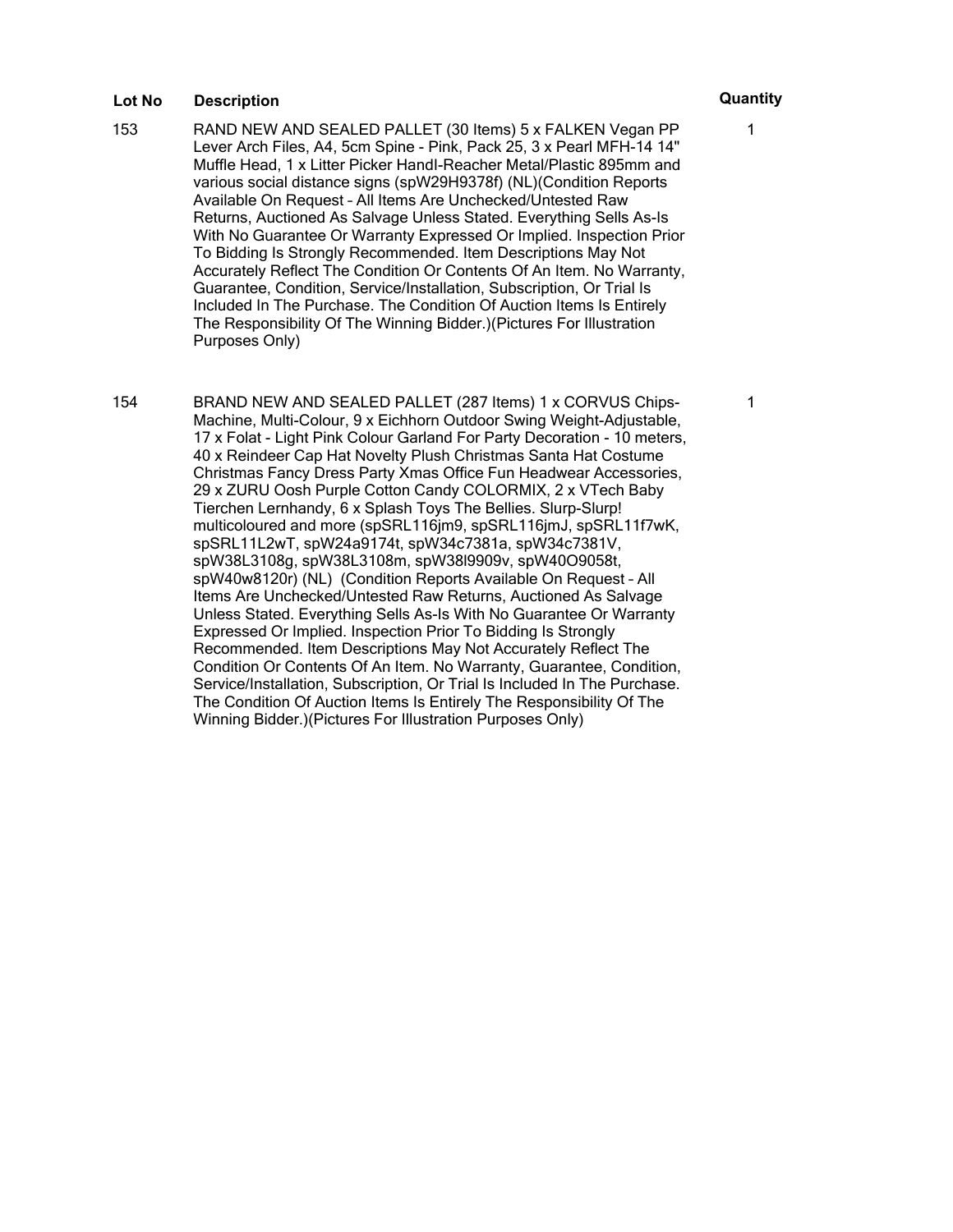155 BRAND NEW AND SEALED PALLET (217 Items) 13 x Benlee Rocky Marciano Training Gloves Rodney - Black/Red, 12oz, 2 x Alpina PROSHIELD JUNIOR VEST black, 1 x 3B Scientific Physics - Stirling Engine G, 1 x Beach Bag, Multicolour, 45 x 37 cm, 4 x Smoby Vet Set, 4 x Strata HW397 Super Nova Box 110 L Crystal, 5 x Tealight Holder Metal Gold, 16 x Playmobil Special Plus Sunbather with Lounge Chair Colourful, 4 x Mr. Wonderful Mug, Ceramic, 5 x Mood collection Heavy Zigzag Printed Standard Cushion, 45 x 45 cm, Polyester, Anthracite, One Size, 2 x Intenso Basic Line - Flash Drive 16 GB - USB 2.0, Silver/Black, 5 x Funtime Gifts Ninja Dart Bottle Opener, 9 x Mache Tall Square Box, 16x16x14 cm , Brown, 7 x Clairefontaine 170 x 220 mm Spiral Notebook of 90 Pages, 1 x Albani Curtain with 8 Eyelets / Naomi1/ 245 x 135 cm, Rose, 245x135 cm and more (spSBC21Q5Fn, spSBC21Tl5j, spSQL11SVgB, spSRL11TgjX, spSRL11TVcc, spW0E32709F, spW13o9940G, spW13T6794R, spW14m9291y, spW32b7116g, spW33c1174r, spW33J2997Z, spW34m7572S, spW34m7575e, spW34o7006q, spW38K0294t, spW38K0295L, spW43f8691g, spW43V5740d, spW44o4572S, spW44o9733r, spW45O7775u) (NL)(Condition Reports Available On Request – All Items Are Unchecked/Untested Raw Returns, Auctioned As Salvage Unless Stated. Everything Sells As-Is With No Guarantee Or Warranty Expressed Or Implied. Inspection Prior To Bidding Is Strongly Recommended. Item Descriptions May Not Accurately Reflect The Condition Or Contents Of An Item. No Warranty, Guarantee, Condition, Service/Installation, Subscription, Or Trial Is Included In The Purchase. The Condition Of Auction Items Is Entirely The Responsibility Of The Winning Bidder.)(Pictures For Illustration Purposes Only)

156 BRAND NEW AND SEALED PALLET (414 Items) 42 x Clairefontaine Metric Set of 2 Paper Refill Pads Double Copy Large Squares 17x22cm Assorted Colours, 5 x Diabolical Gifts Beer Tie, 1 x HEAD Unisex Adult Crew 3P Hosiery, Black, M, 2 x My Life Handmade Macrame Hanging, Mini Wall Changing Kit, Cream, Finished Size 29.85cm x 12.07cm x 0.95cm, 1 x Nasa Men's CORE Logo T-Shirt, Grey (Sports Grey SPO), X (Size:X-Large), 6 x Piatnik 2963 Play Pad Game for Yatzy (10-Piece) 9 x Pyramid MG25847 STAR WARS THE MANDALORIAN MUG THIS IS THE WAY, White, 5 x Shuffle Charadas Frozen II Card Game, Multicoloured and more (spW0E32709H, spW0E32709K, spW0E32709M, spW0z81386y, spW13T6794V, spW14o8104d, spW37i1833v, spW37i1833y, spW38M5680s, spW43e8602V, spW43f4924E, spW43f8394p, spW43g7859M, spW43W4286a) (NL) (Condition Reports Available On Request – All Items Are Unchecked/Untested Raw Returns, Auctioned As Salvage Unless Stated. Everything Sells As-Is With No Guarantee Or Warranty Expressed Or Implied. Inspection Prior To Bidding Is Strongly Recommended. Item Descriptions May Not Accurately Reflect The Condition Or Contents Of An Item. No Warranty, Guarantee, Condition, Service/Installation, Subscription, Or Trial Is Included In The Purchase. The Condition Of Auction Items Is Entirely The Responsibility Of The Winning Bidder.)(Pictures For Illustration Purposes Only)

1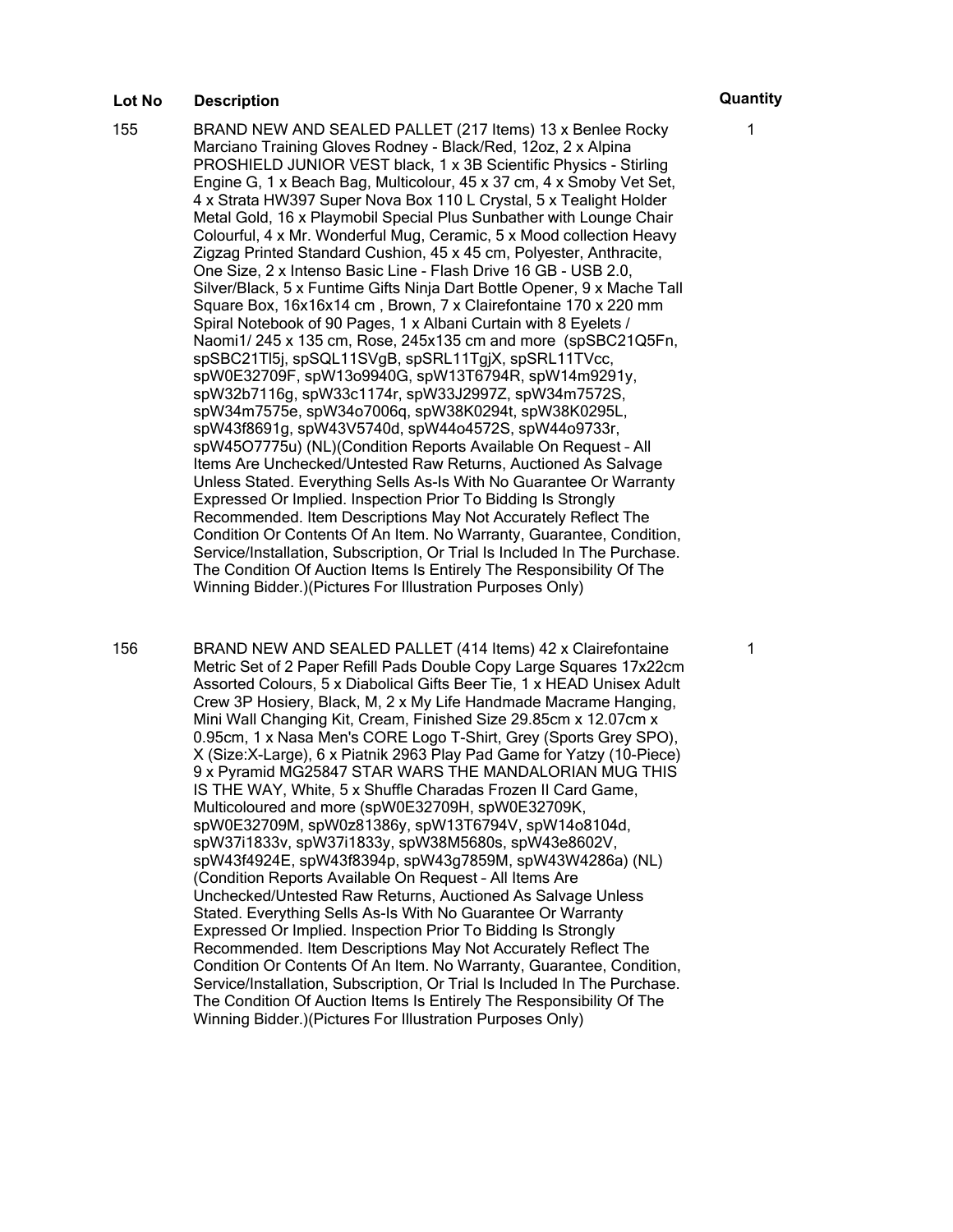- 157 BRAND NEW AND SEALED PALLET (116 Items) 13 x Arora 7030 Money Box, Ceramic, Off White, one size, 3 x 4-Sided Stainless Steel Box Grater with Storage Container, 22.86 Centimeters, 8 x Mr. Wonderful Ceramic Mug, 20 x Tealight Holder Metal Gold, 2 x Vin Bouquet FIA 307 Bottle cork bag for both wine & champagne bottles, 1 x Hi-Spec 25 Piece Beginner Blue Tool Set with Tool Box. Carpentry Wood Starter DIY Tool Kit with Woodworking Hand Saws, Mallet, Chisel, Rasp, Clamps, Dust Glasses & More and more (spSJB21GJKj, spSQL11bZck, spW14N5311K, spW14N5311L, spW14N5311M, spW14N5311T, spW14N5312J, spW22U6260X, spW33J2997X, spW43l2869b, spW43l2980Z) (NL)(Condition Reports Available On Request – All Items Are Unchecked/Untested Raw Returns, Auctioned As Salvage Unless Stated. Everything Sells As-Is With No Guarantee Or Warranty Expressed Or Implied. Inspection Prior To Bidding Is Strongly Recommended. Item Descriptions May Not Accurately Reflect The Condition Or Contents Of An Item. No Warranty, Guarantee, Condition, Service/Installation, Subscription, Or Trial Is Included In The Purchase. The Condition Of Auction Items Is Entirely The Responsibility Of The Winning Bidder.)(Pictures For Illustration Purposes Only)
- 158 BRAND NEW AND SEALED PALLET (143 Items) 42 Ringbinder folders, 8 x Mr. Wonderful WOA10628ES Mug, Ceramic, 6 x Poyetmotte Hooded Towel, 75 x 75 cm, Perle-Star, Cotton, One Size, 1 x Stickle Bricks TCK07000 Hasbro Stick Fun Tub, Multi-Colour, 1 x Post it Notes Super Sticky Notes Value Pack, 76 x 76 mm, Assorted Colours, Pack of 24 (90 Sheets Per Pad), 1 x obqo 48 Pack Halloween Snap Bracelets Band Wristband, 48 Pack Halloween Temporary Tattoos, 10 Sheets Halloween Stickers For Kids Halloween Party Favors, 1 x BRIO Builder Pullback Construction Set - Learning, Building and Educational Toys for 3 Year Olds and Up, Multi-coloured, 34595 and other items (spL1IjoOm8n, spSRL116jH3, spSRL116jH9, spSRL116jHn, spSRL11Td88, spSRL11Tgjg, spSRL11TSXh, spW0F21494f, spW13x6898a, spW14B5672a, spW14o8213m, spW36R8001t, spW36R8001x, spW40J7380F) (NL)(Condition Reports Available On Request – All Items Are Unchecked/Untested Raw Returns, Auctioned As Salvage Unless Stated. Everything Sells As-Is With No Guarantee Or Warranty Expressed Or Implied. Inspection Prior To Bidding Is Strongly Recommended. Item Descriptions May Not Accurately Reflect The Condition Or Contents Of An Item. No Warranty, Guarantee, Condition, Service/Installation, Subscription, Or Trial Is Included In The Purchase. The Condition Of Auction Items Is Entirely The Responsibility Of The Winning Bidder.)(Pictures For Illustration Purposes Only)

1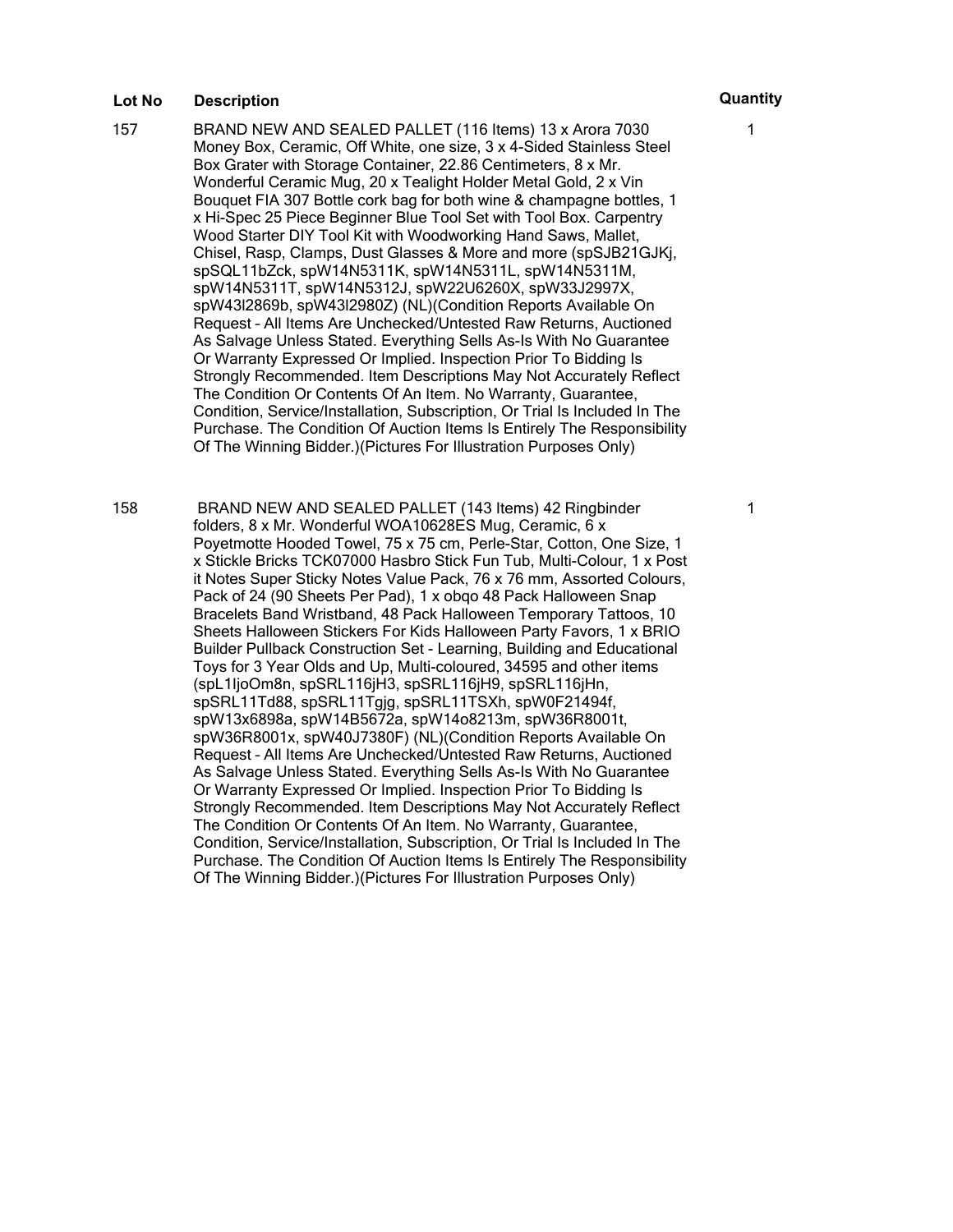- 159 BRAND NEW AND SEALED PALLET (92 Items) 6 x Cotton Light Duvet Cover Set - 240 x 220 cm / 80 x 80 cm, Dusty Rose, 5 x Bonamaison Digitally Printed Carpet, Multicolour, 80x150, 8 x Clairefontaine Grained Drawing Paper, 180 g, A4, 12 Sheets, 3 x Fluidra 58656 Submersible Cylinder Thermometer Basic Line, 11 x M&M's Chocolate Party Bulk Bag, Chocolate Gifts, Easter Gifts, Easter Chocolate, Movie Night Snacks, 1kg, 2 x Mood collection Vintage Leather Apron, Brown, One Size, 1 x Mood collection Macrame Pot Holder, 100 cm, Cotton, Pebble, One Size and more (spW0z81380n, spW14B6140e, spW14B6140L, spW14B6141F, spW23A7163t, spW23A7164R, spW29H9376I, spW29H9376J, spW29H9376L, spW29H9376M, spW34n3400Q, spW43d7200o, spW43d7200S) (NL)(Condition Reports Available On Request – All Items Are Unchecked/Untested Raw Returns, Auctioned As Salvage Unless Stated. Everything Sells As-Is With No Guarantee Or Warranty Expressed Or Implied. Inspection Prior To Bidding Is Strongly Recommended. Item Descriptions May Not Accurately Reflect The Condition Or Contents Of An Item. No Warranty, Guarantee, Condition, Service/Installation, Subscription, Or Trial Is Included In The Purchase. The Condition Of Auction Items Is Entirely The Responsibility Of The Winning Bidder.)(Pictures For Illustration Purposes Only)
- 160 BRAND NEW AND SEALED PALLET (167 Items) 16 x Cotton Light Duvet Cover Set - 240 x 220 cm / 80 x 80 cm, Dusty Rose, 5 x Shower Curtain Hooks - Round Ball, Purple, 2 x Efco Wick Holder 20 pcs, Metal, Silver, 10x5x5 cm, 5 x Folia 940 Craft Paper Set All Year Round 323 Pieces Creative Set for Children and Adults with Various Craft Materials, 3 x Poyetmotte Hooded Towel, 75 x 75 cm, Perle-Star, Cotton, One Size, 3 x Sentiment Ceramic Tealight Holder - Mum, 30 x Wholefood Earth: Nutritional Yeast Flakes 125g With B12 Dairy Free GMO Free and other items (spW0z81381U, spW14B5672T, spW22d6711p, spW23A7163d, spW23A7163f, spW23A7163x, spW23A7163y, spW23A7164K, spW23A7164Q, spW23A7165L, spW43d7200m, spW43d7200T, spW43d7200w, spW43d7201a) (NL) (Condition Reports Available On Request – All Items Are Unchecked/Untested Raw Returns, Auctioned As Salvage Unless Stated. Everything Sells As-Is With No Guarantee Or Warranty Expressed Or Implied. Inspection Prior To Bidding Is Strongly Recommended. Item Descriptions May Not Accurately Reflect The Condition Or Contents Of An Item. No Warranty, Guarantee, Condition, Service/Installation, Subscription, Or Trial Is Included In The Purchase. The Condition Of Auction Items Is Entirely The Responsibility Of The Winning Bidder.)(Pictures For Illustration Purposes Only)

1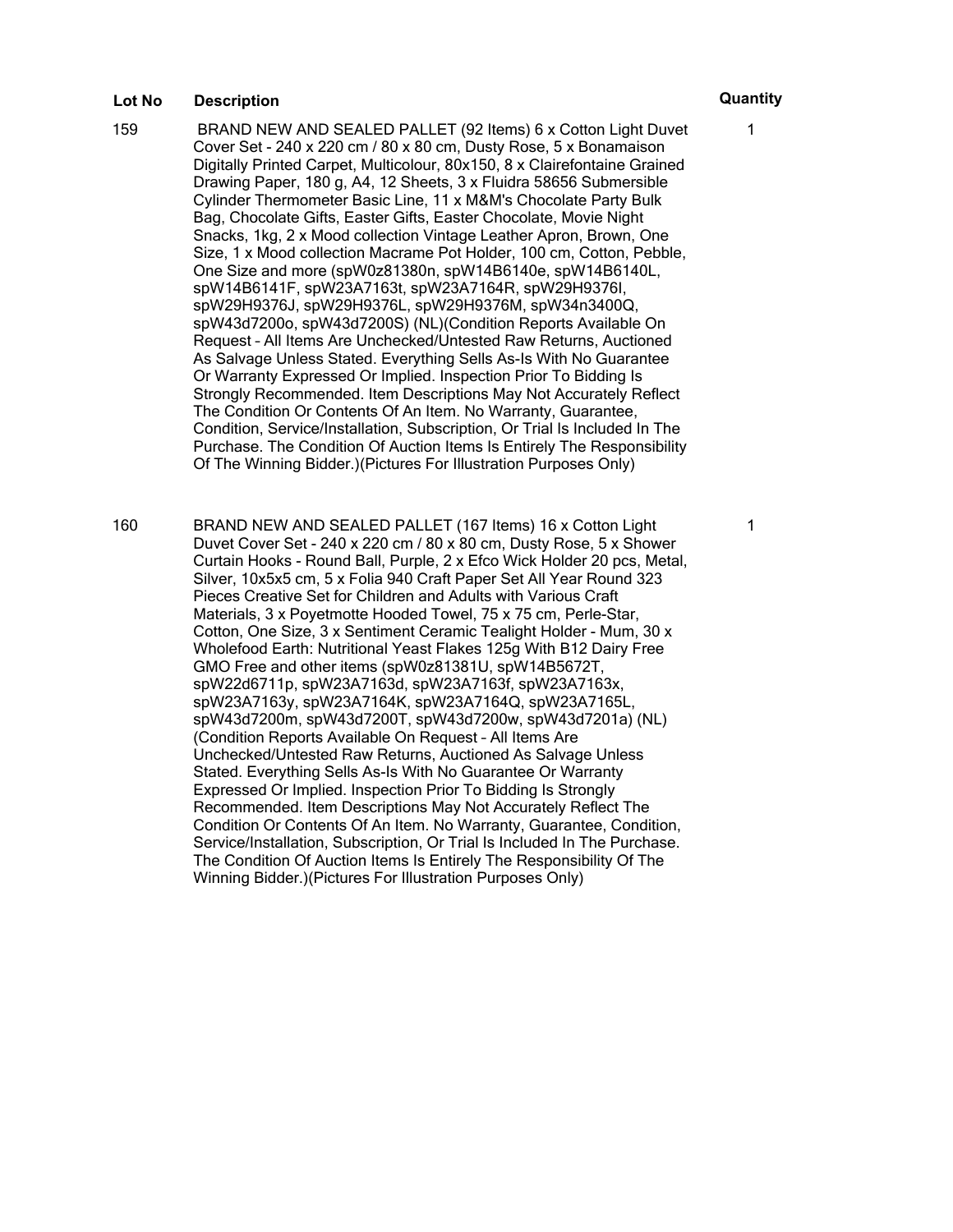- 161 BRAND NEW AND SEALED PALLET (79 Items) 7 x Hama 20 x 28 cm Sevilla Photo Frame-Blue, 8 x Keeeper Universal Bowl, 1 x Prym Cotton Ribbon Strong 15 mm Grey, 100% CO, Gray, 3 x Efco Pipe Cleaners 8 mm / 50 cm 10 pcs. Green, 1 x Him POLAR BEARS Tea Light Holder, Multicolour, 11x11x9 cm, 3 x Faber-Castell Pitt Pastel, Payne's Grey Pencils, 4 x Emsa Water Bottle, Plastic, Triangle, Blue, 6.8 x 6.8 x 28 cm, 6 x Gefu Measuring Jug 500 ml, 1 x 2 Pack-iPhone Headphone Adapter [Apple MFi Certified] Lightning to 3.5mm Headphone Jack Adapter Aux Audio Mic Cable Compatible with iPhone 13 Pro Max 12 11 XR X 8 7,iPad Air,iPod,Car,Headset,Speaker and more (spSJB21GJNm, spW14N5311I, spW14N5311N, spW14N5311O, spW14N5311Q, spW14N5311R, spW14N5311S, spW14N5312B, spW14N5312C, spW14N5312D, spW14N5312E, spW14N5312G, spW14N5312H, spW14N5312I, spW14N5312K) (NL)(Condition Reports Available On Request – All Items Are Unchecked/Untested Raw Returns, Auctioned As Salvage Unless Stated. Everything Sells As-Is With No Guarantee Or Warranty Expressed Or Implied. Inspection Prior To Bidding Is Strongly Recommended. Item Descriptions May Not Accurately Reflect The Condition Or Contents Of An Item. No Warranty, Guarantee, Condition, Service/Installation, Subscription, Or Trial Is Included In The Purchase. The Condition Of Auction Items Is Entirely The Responsibility Of The Winning Bidder.)(Pictures For Illustration Purposes Only)
- 162 BRAND NEW AND SEALED (6 Items) 1 x Mood collection Rice Grain Plaid, 130 x 150 cm, Polyester, Anthracite, Single, 1 x 100% Cotton Duvet Cover Set - 260 x 240 cm / 65 x 65 cm, Linen, 2 x Mood collection Fantasia Textured Standard Cushion, 45 x 45 cm, Polyester, Ecru, One Size and other items (spW29H9376H) (NL)(Condition Reports Available On Request – All Items Are Unchecked/Untested Raw Returns, Auctioned As Salvage Unless Stated. Everything Sells As-Is With No Guarantee Or Warranty Expressed Or Implied. Inspection Prior To Bidding Is Strongly Recommended. Item Descriptions May Not Accurately Reflect The Condition Or Contents Of An Item. No Warranty, Guarantee, Condition, Service/Installation, Subscription, Or Trial Is Included In The Purchase. The Condition Of Auction Items Is Entirely The Responsibility Of The Winning Bidder.)(Pictures For Illustration Purposes Only)

1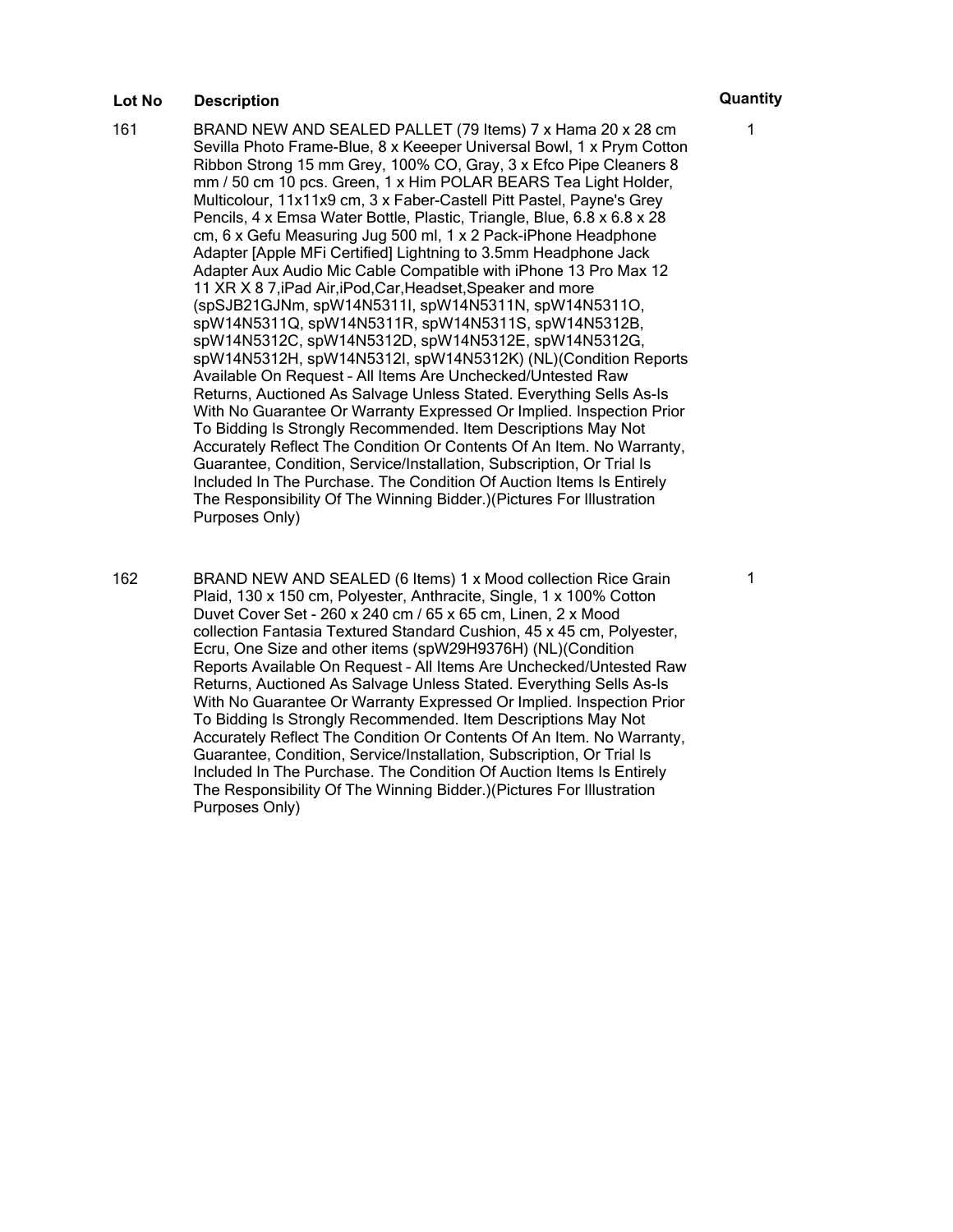- 163 BRAND NEW AND SEALED (9 Items) 1 x Mood collection Woven/Sherpa Plaid, 130 x 180 cm, Polyester, Taupe/Grey, Single, 4 x Mood collection Twin Design Standard Cushion, 50 x 50 cm, Polyester, Ivory, One Size, 1 x HydroClash Elite, Water Fight Toy For Ages 6+ and other items (spW34n3401G) (NL)(Condition Reports Available On Request – All Items Are Unchecked/Untested Raw Returns, Auctioned As Salvage Unless Stated. Everything Sells As-Is With No Guarantee Or Warranty Expressed Or Implied. Inspection Prior To Bidding Is Strongly Recommended. Item Descriptions May Not Accurately Reflect The Condition Or Contents Of An Item. No Warranty, Guarantee, Condition, Service/Installation, Subscription, Or Trial Is Included In The Purchase. The Condition Of Auction Items Is Entirely The Responsibility Of The Winning Bidder.)(Pictures For Illustration Purposes Only)
- 164 BRAND NEW AND SEALED (31 Items) 2 x Play-Doh Slime Chewin' Charlie Slime Bubble Maker Toy for Children Aged 3 Years and Up with 2 Pots of Pink and Blue Slime Compound, Non-Toxic, 8 x Ravensburger 21570 6 "The Mole And His Favourite" Game, 12 x Ravensburger 29099 Brush Set (4-Piece) and other items (spW34i4732d) (NL) (Condition Reports Available On Request – All Items Are Unchecked/Untested Raw Returns, Auctioned As Salvage Unless Stated. Everything Sells As-Is With No Guarantee Or Warranty Expressed Or Implied. Inspection Prior To Bidding Is Strongly Recommended. Item Descriptions May Not Accurately Reflect The Condition Or Contents Of An Item. No Warranty, Guarantee, Condition, Service/Installation, Subscription, Or Trial Is Included In The Purchase. The Condition Of Auction Items Is Entirely The Responsibility Of The Winning Bidder.)(Pictures For Illustration Purposes Only)
- 165 BRAND NEW AND SEALED (2 Items) 1 x HUAWEI P40 Lite E 64 GB, 4 GB RAM, 6.39" Punch Full View, 48MP AI Triple Camera, 4000 mAh, Kirin 710, SIM Free, Dual SIM, Midnight Black (Renewed), 1 x WindGallop Digital Car Tyre Inflator Air Tool Portable Air Compressor Car Tyre Pump Automatic 12V Electric Air Pump Tyre Inflation with Tyre Pressure Gauge Valve Adaptors LED Light (spSRL11Td8P) (NL) (Condition Reports Available On Request – All Items Are Unchecked/Untested Raw Returns, Auctioned As Salvage Unless Stated. Everything Sells As-Is With No Guarantee Or Warranty Expressed Or Implied. Inspection Prior To Bidding Is Strongly Recommended. Item Descriptions May Not Accurately Reflect The Condition Or Contents Of An Item. No Warranty, Guarantee, Condition, Service/Installation, Subscription, Or Trial Is Included In The Purchase. The Condition Of Auction Items Is Entirely The Responsibility Of The Winning Bidder.)(Pictures For Illustration Purposes Only)

1

1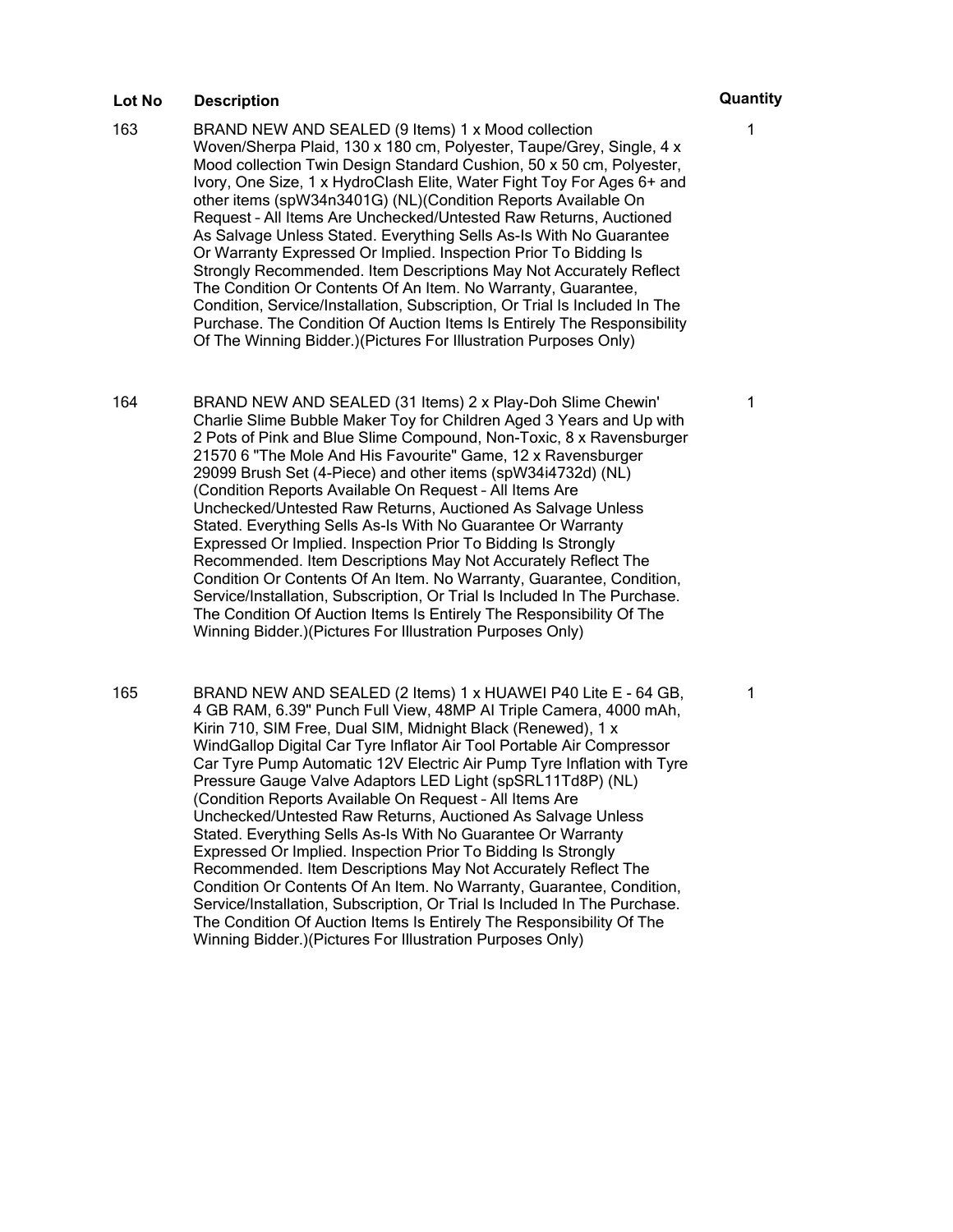- 166 BRAND NEW AND SEALED (15 Items) 6 x Mood collection Tweed Rafel Standard Cushion, 50 x 50 cm, Polyester, Green, One Size, 6 x Mood collection Kick Printed Standard Cushion, 45 x 45 cm, Polyester, Pebble, One Size, 1 x Mood collection Hamam Uni Cloth, 130 x 180 cm, Cotton, Pebble, Single, 1 x Mood collection Athena Plaid, 130 x 160 cm, Polyester, Taupe/Grey, Single, 1 x furn. Retro Rainbow Cushion Cover, Multi, 43 x 43 cm (spW34m7572k) (NL)(Condition Reports Available On Request – All Items Are Unchecked/Untested Raw Returns, Auctioned As Salvage Unless Stated. Everything Sells As-Is With No Guarantee Or Warranty Expressed Or Implied. Inspection Prior To Bidding Is Strongly Recommended. Item Descriptions May Not Accurately Reflect The Condition Or Contents Of An Item. No Warranty, Guarantee, Condition, Service/Installation, Subscription, Or Trial Is Included In The Purchase. The Condition Of Auction Items Is Entirely The Responsibility Of The Winning Bidder.)(Pictures For Illustration Purposes Only)
- 167 BRAND NEW AND SEALED (20 Items) 4 x BUNNY BUSINESS Luxury Super Soft Dog Beds Suede and Fleece, Small, 24-inch, 4 x Mood collection Giant Textured Standard Cushion, 45 x 45 cm, Polyester, Pebble, One Size, 7 x Viceni Chihuahua Filled Dog Cushion-43 x 43cm / 17 x 17-inch, Multi-Coloured, 43 x 43cm and other items (spW34m7571y) (NL)(Condition Reports Available On Request – All Items Are Unchecked/Untested Raw Returns, Auctioned As Salvage Unless Stated. Everything Sells As-Is With No Guarantee Or Warranty Expressed Or Implied. Inspection Prior To Bidding Is Strongly Recommended. Item Descriptions May Not Accurately Reflect The Condition Or Contents Of An Item. No Warranty, Guarantee, Condition, Service/Installation, Subscription, Or Trial Is Included In The Purchase. The Condition Of Auction Items Is Entirely The Responsibility Of The Winning Bidder.)(Pictures For Illustration Purposes Only)
- 168 BRAND NEW AND SEALED (17 Items) 3 x Mood collection Vintage Canvas Printing Trio Standard Cushion, 45 x 45 cm, Cotton, Multi-Colour, One Size, 3 x Mood collection Fantasia Textured Standard Cushion, 45 x 45 cm, Polyester, Mauve, One Size, 1 x Paoletti Panther Pre-Filled Cushion, Rose, 30 x 50 cm, 2 x Mood collection Number 4 Vintage Standard Cushion, 45 x 45 cm, Polyester, Multi-Colour, One Size (spW34m7572R) (NL)(Condition Reports Available On Request – All Items Are Unchecked/Untested Raw Returns, Auctioned As Salvage Unless Stated. Everything Sells As-Is With No Guarantee Or Warranty Expressed Or Implied. Inspection Prior To Bidding Is Strongly Recommended. Item Descriptions May Not Accurately Reflect The Condition Or Contents Of An Item. No Warranty, Guarantee, Condition, Service/Installation, Subscription, Or Trial Is Included In The Purchase. The Condition Of Auction Items Is Entirely The Responsibility Of The Winning Bidder.)(Pictures For Illustration Purposes Only)

1

1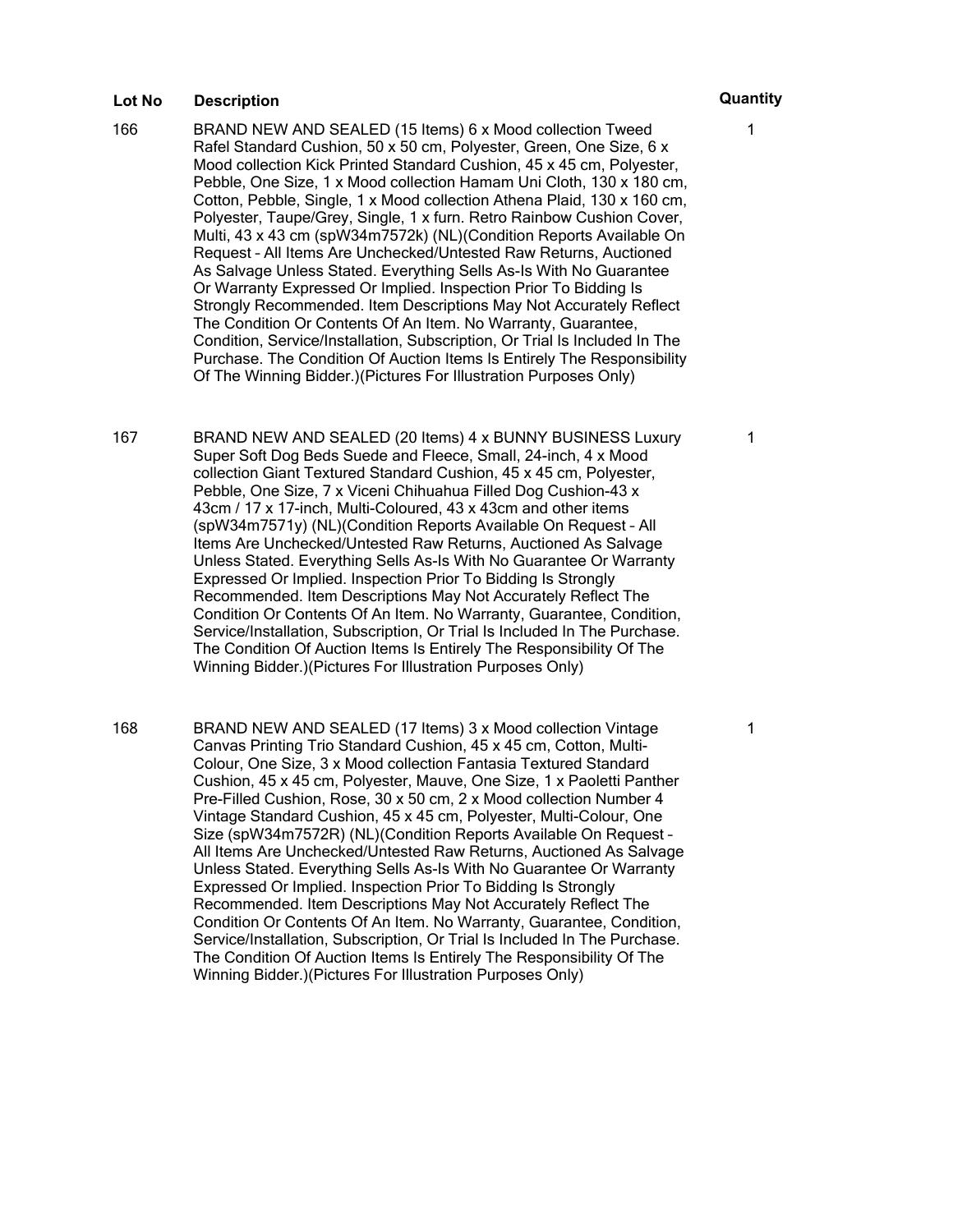- 169 BRAND NEW AND SEALED (21 Items) 1 x 6-Piece Japanese Porcelain Dinnerware Set, with Bowl Plates, Chopsticks, Sushi Plates Set, Japanese Gifts, Ceramic Dinnerware Set , Dishwasher and Microwave Available (Tableware Set C), 1 x toolzone PN104 3-19 mm Leather/Rubber/Card/Gaskets/Plastic/Paper Hollow Hole Punches - Black (12-Piece), 1 x ZHEGE 4 Digit Combination Padlocks for Gym Lockers, School Lokcers, Coded Padlock, Number Padlock, Weatherproof Combo Padlock Outdoor for Shed Garden Fence Gate (Blue, 2 Pack), 1 x Marvel Studios Character Encyclopedia and other items (spW22G2255i) (NL)(Condition Reports Available On Request – All Items Are Unchecked/Untested Raw Returns, Auctioned As Salvage Unless Stated. Everything Sells As-Is With No Guarantee Or Warranty Expressed Or Implied. Inspection Prior To Bidding Is Strongly Recommended. Item Descriptions May Not Accurately Reflect The Condition Or Contents Of An Item. No Warranty, Guarantee, Condition, Service/Installation, Subscription, Or Trial Is Included In The Purchase. The Condition Of Auction Items Is Entirely The Responsibility Of The Winning Bidder.)(Pictures For Illustration Purposes Only)
- 170 BRAND NEW AND SEALED (170 Items) 74 x CI Clear Wrap/Cellophane Sheets for Art, Craft and Wrapping, Assorted Colours, A4, Pack of 48 Sheets, 23 x Colonial Needle Pebbles Knitter's Needles-Assorted 3/Pkg, Other, Multicoloured, 6 x EFCO 9320711 Stencil Maritime/4 Designs Din, Plastic, Transparent, A 5, 1 x Walther design Picture Frame, Black, 6x8 inch (15x20 cm) and other items (spW26k5759N) (NL)(Condition Reports Available On Request – All Items Are Unchecked/Untested Raw Returns, Auctioned As Salvage Unless Stated. Everything Sells As-Is With No Guarantee Or Warranty Expressed Or Implied. Inspection Prior To Bidding Is Strongly Recommended. Item Descriptions May Not Accurately Reflect The Condition Or Contents Of An Item. No Warranty, Guarantee, Condition, Service/Installation, Subscription, Or Trial Is Included In The Purchase. The Condition Of Auction Items Is Entirely The Responsibility Of The Winning Bidder.)(Pictures For Illustration Purposes Only)

1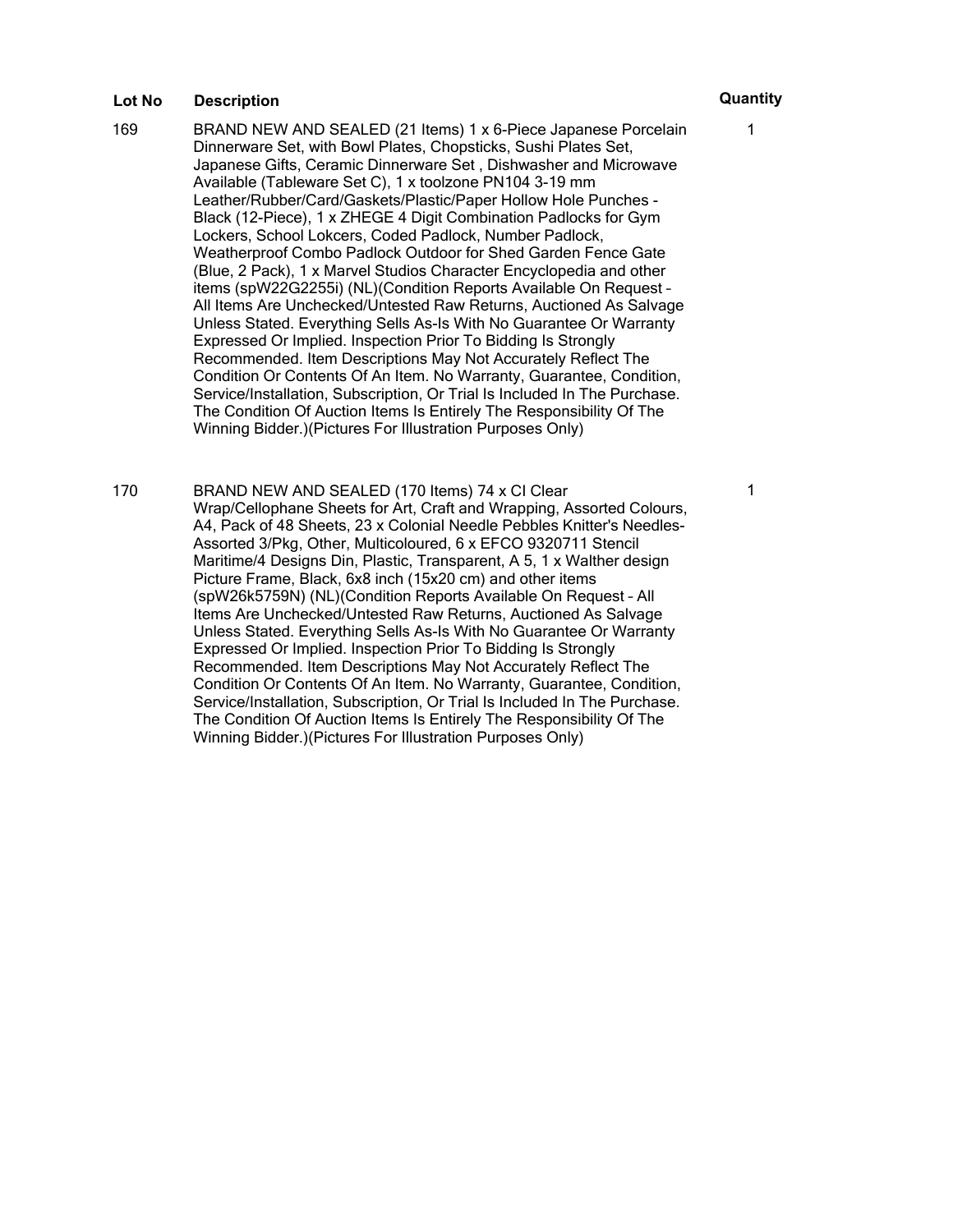- 171 BRAND NEW AND SEALED (18 Items) 1 x 120Pcs/Set MX Switch Films Mechanical Keyboard Switches Stabilizer Switch Film Repair For Cherry MX Kailh Gateron Switch, 1 x Clairefontaine Recycled 1/2 Zap Books, A5, 80g, 80 Sheets - Random Colour Cover, 1 x Vidence Clothes Pegs,50 Packs Clothes Pegs for Washing Line, Washing Pegs with Durable Outer Ring Spring, Assorted Colours Clothes Pegs Plastic Non Slip Laundry Pegs, Durable Laundry Clips, Rust Resistant, 1 x The Roasting Tin Around the World: Global One Dish Dinners and other items (spW22G2255h) (NL)(Condition Reports Available On Request – All Items Are Unchecked/Untested Raw Returns, Auctioned As Salvage Unless Stated. Everything Sells As-Is With No Guarantee Or Warranty Expressed Or Implied. Inspection Prior To Bidding Is Strongly Recommended. Item Descriptions May Not Accurately Reflect The Condition Or Contents Of An Item. No Warranty, Guarantee, Condition, Service/Installation, Subscription, Or Trial Is Included In The Purchase. The Condition Of Auction Items Is Entirely The Responsibility Of The Winning Bidder.)(Pictures For Illustration Purposes Only)
- 172 BRAND NEW AND SEALED (28 Items) Wholefood Earth: Nutritional Yeast Flakes 125g | With B12 | Dairy Free | GMO Free (spW0z81381e) (NL)(Condition Reports Available On Request – All Items Are Unchecked/Untested Raw Returns, Auctioned As Salvage Unless Stated. Everything Sells As-Is With No Guarantee Or Warranty Expressed Or Implied. Inspection Prior To Bidding Is Strongly Recommended. Item Descriptions May Not Accurately Reflect The Condition Or Contents Of An Item. No Warranty, Guarantee, Condition, Service/Installation, Subscription, Or Trial Is Included In The Purchase. The Condition Of Auction Items Is Entirely The Responsibility Of The Winning Bidder.)(Pictures For Illustration Purposes Only)
- 173 BRAND NEW AND SEALED (35 Items) 2 x Happy People 79270 Cover for Sand Box, 120 X 120 X 20 cm, Multi-Colour, 1 x Donkey Cuddle Cloth Emmi, Age: Babies from 1 Month, Size: 34 cm, Colour: Pink/Grey, 3 x Mymy City Dolls, 1 x CREATIVE Holographic Face Glitter Gel - Green and more (spW29W7608M) (NL)(Condition Reports Available On Request – All Items Are Unchecked/Untested Raw Returns, Auctioned As Salvage Unless Stated. Everything Sells As-Is With No Guarantee Or Warranty Expressed Or Implied. Inspection Prior To Bidding Is Strongly Recommended. Item Descriptions May Not Accurately Reflect The Condition Or Contents Of An Item. No Warranty, Guarantee, Condition, Service/Installation, Subscription, Or Trial Is Included In The Purchase. The Condition Of Auction Items Is Entirely The Responsibility Of The Winning Bidder.)(Pictures For Illustration Purposes Only)

1

1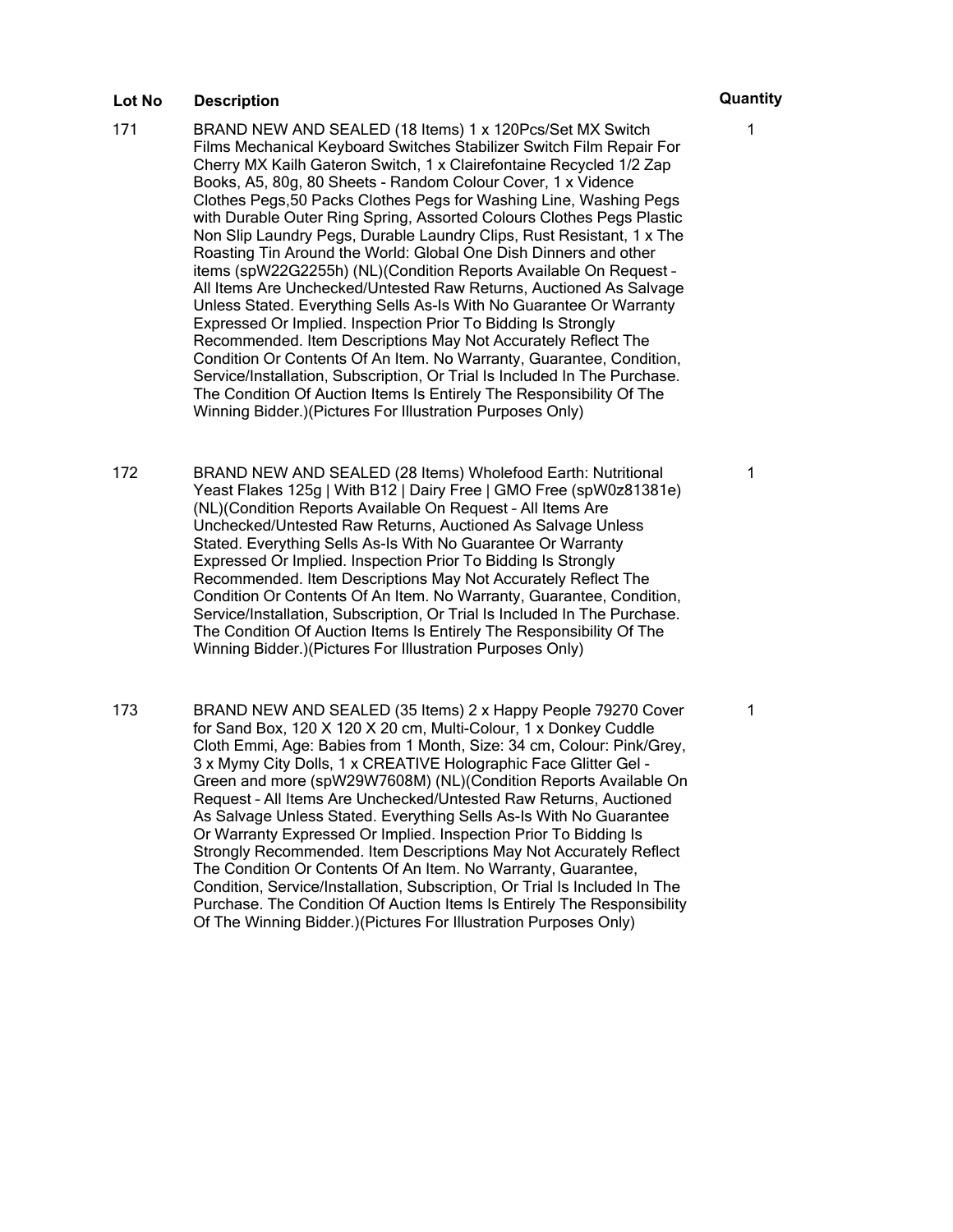- 174 BRAND NEW AND SEALED (44 Items) 3 x Amscan Faux Leather Leggings Size 12-14-1 Pc, 3 x Ravensburger New York Puzzle Moments 99 Piece Jigsaw Puzzle for Adults & Kids Age 14 Years Up, 2 x Pyramid International Mr Men (Mr Grumpy) Face Covering, 1 x Chi Chi London Women's Chi Kellen Dress, Pink (Mink MI), (Size:12), 1 x Chi Chi London Women's Ilona Party Dress, Blue (Navy Nb), (Size:18), 6 x Amscan Halloween Party Witch Hat Guessing Game and more (spW28k5425m) (NL)(Condition Reports Available On Request – All Items Are Unchecked/Untested Raw Returns, Auctioned As Salvage Unless Stated. Everything Sells As-Is With No Guarantee Or Warranty Expressed Or Implied. Inspection Prior To Bidding Is Strongly Recommended. Item Descriptions May Not Accurately Reflect The Condition Or Contents Of An Item. No Warranty, Guarantee, Condition, Service/Installation, Subscription, Or Trial Is Included In The Purchase. The Condition Of Auction Items Is Entirely The Responsibility Of The Winning Bidder.)(Pictures For Illustration Purposes Only)
- 175 BRAND NEW AND SEALED (11 Items) 10 x Little Blue House by Hatley Kinder Fair Isle Bear & Moose Family Union Suits Strampelanzug, Rot (Infant Bear 600), 1 x Leg Avenue Dead Eye Dolly Damen Small (EUR 36), Karneval Fasching (spW44Z0084E) (NL)(Condition Reports Available On Request – All Items Are Unchecked/Untested Raw Returns, Auctioned As Salvage Unless Stated. Everything Sells As-Is With No Guarantee Or Warranty Expressed Or Implied. Inspection Prior To Bidding Is Strongly Recommended. Item Descriptions May Not Accurately Reflect The Condition Or Contents Of An Item. No Warranty, Guarantee, Condition, Service/Installation, Subscription, Or Trial Is Included In The Purchase. The Condition Of Auction Items Is Entirely The Responsibility Of The Winning Bidder.)(Pictures For Illustration Purposes Only)

1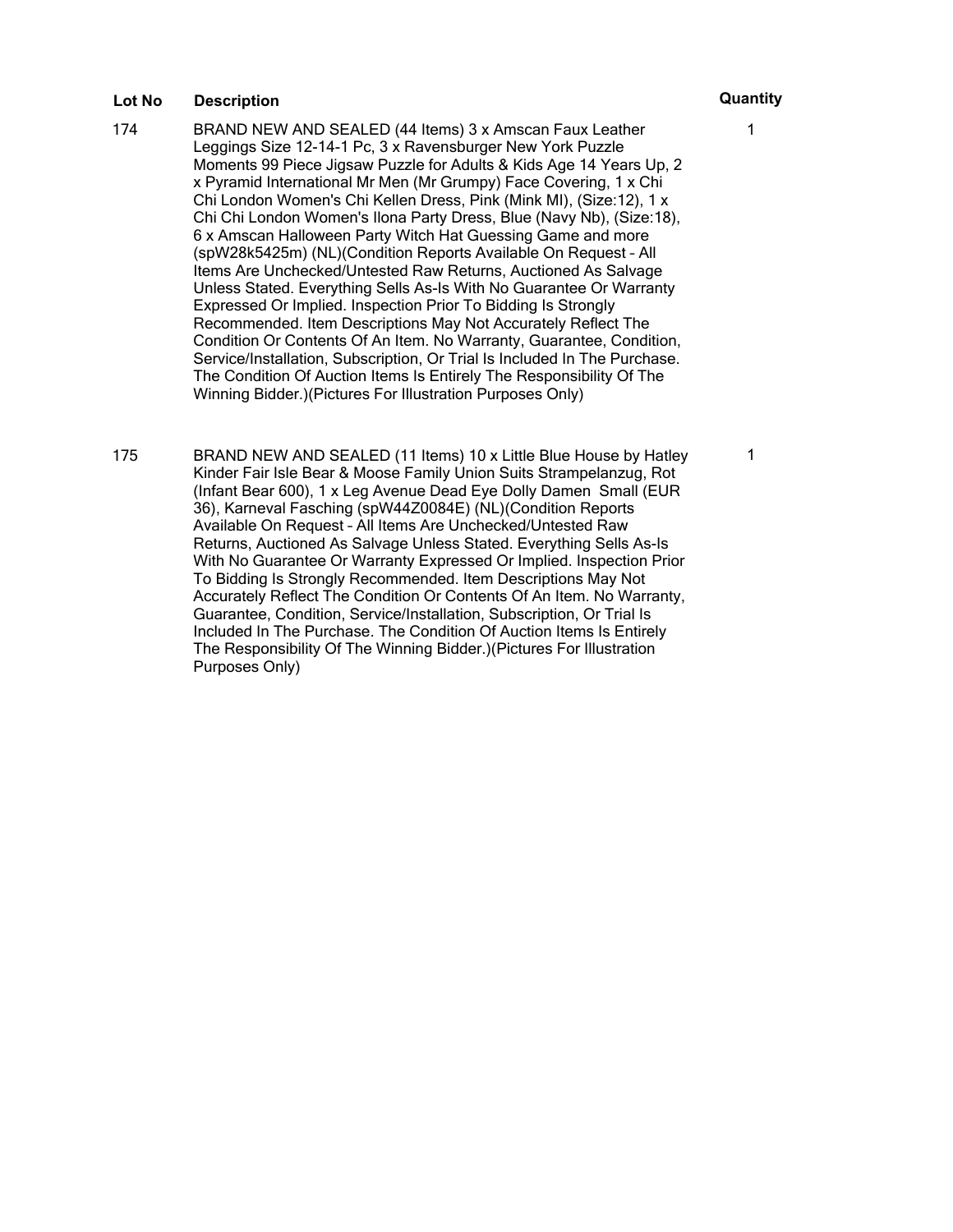- 176 BRAND NEW AND SEALED (24 Items) 1 x Wireless Bluetooth Headphones Over Ear, Rydohi Hi-Fi Stereo Headset with Deep Bass, Foldable and Lightweight, Wired and Wireless Modes Built in Mic for Cell Phones, TV, PC and Traveling (Black-Orange), 1 x Happy Sexy Millionaire: Unexpected Truths about Fulfilment, Love and Success, 1 x Naissance 'Knotty But Nice' Massage Oil 250ml, 100% Blend of Grapeseed with Ylang Ylang, Patchouli, Clary Sage, Orange, Grapefruit, Frankincense, Black Pepper Essential Oils, 1 x Vodtian Stretchy Adjustable Sport Straps Compatible with Apple Watch Straps 38mm 40mm 41mm, Elastic Nylon Braided Solo Loop Replacement Watch Bands for iWatch Series 7/6/5/4/3/2/1/SE, 1 x Card Cloud - 50 Random Pokémon Cards Bundle, includes Holos & Rares and more (spW38x8886q) (NL)(Condition Reports Available On Request – All Items Are Unchecked/Untested Raw Returns, Auctioned As Salvage Unless Stated. Everything Sells As-Is With No Guarantee Or Warranty Expressed Or Implied. Inspection Prior To Bidding Is Strongly Recommended. Item Descriptions May Not Accurately Reflect The Condition Or Contents Of An Item. No Warranty, Guarantee, Condition, Service/Installation, Subscription, Or Trial Is Included In The Purchase. The Condition Of Auction Items Is Entirely The Responsibility Of The Winning Bidder.)(Pictures For Illustration Purposes Only)
- 177 BRAND NEW AND SEALED (23 Items) 1 x Fujitsu S26361-F3907- L100, 5 x TIN HP # 343 C8766EE colour, 3 x Mymy City 700015813 Dolls, 2 x HTI 1416880 TZ Street Starz Wheelie Bike, Various, 2 x Bioviva BIV000109 Classic Junior Card Game, Multi-Colour, Norme and more (spW29W7608K) (NL)(Condition Reports Available On Request – All Items Are Unchecked/Untested Raw Returns, Auctioned As Salvage Unless Stated. Everything Sells As-Is With No Guarantee Or Warranty Expressed Or Implied. Inspection Prior To Bidding Is Strongly Recommended. Item Descriptions May Not Accurately Reflect The Condition Or Contents Of An Item. No Warranty, Guarantee, Condition, Service/Installation, Subscription, Or Trial Is Included In The Purchase. The Condition Of Auction Items Is Entirely The Responsibility Of The Winning Bidder.)(Pictures For Illustration Purposes Only)
- 178 BRAND NEW AND SEALED (16 Items) 1 x Laken Canteens and Water Bottles Thermo, Metallic Silver, 1 L, 3 x WeRChristmas Star Flashing Chasing Window Curtain Net Lights with 168 LED, 2 m - Blue/White, 2 x Content By Conran 300 Thread Count Modal Single Flat Sheet Grey and other items (spW14B2801F) (NL)(Condition Reports Available On Request – All Items Are Unchecked/Untested Raw Returns, Auctioned As Salvage Unless Stated. Everything Sells As-Is With No Guarantee Or Warranty Expressed Or Implied. Inspection Prior To Bidding Is Strongly Recommended. Item Descriptions May Not Accurately Reflect The Condition Or Contents Of An Item. No Warranty, Guarantee, Condition, Service/Installation, Subscription, Or Trial Is Included In The Purchase. The Condition Of Auction Items Is Entirely The Responsibility Of The Winning Bidder.)(Pictures For Illustration Purposes Only)

1

1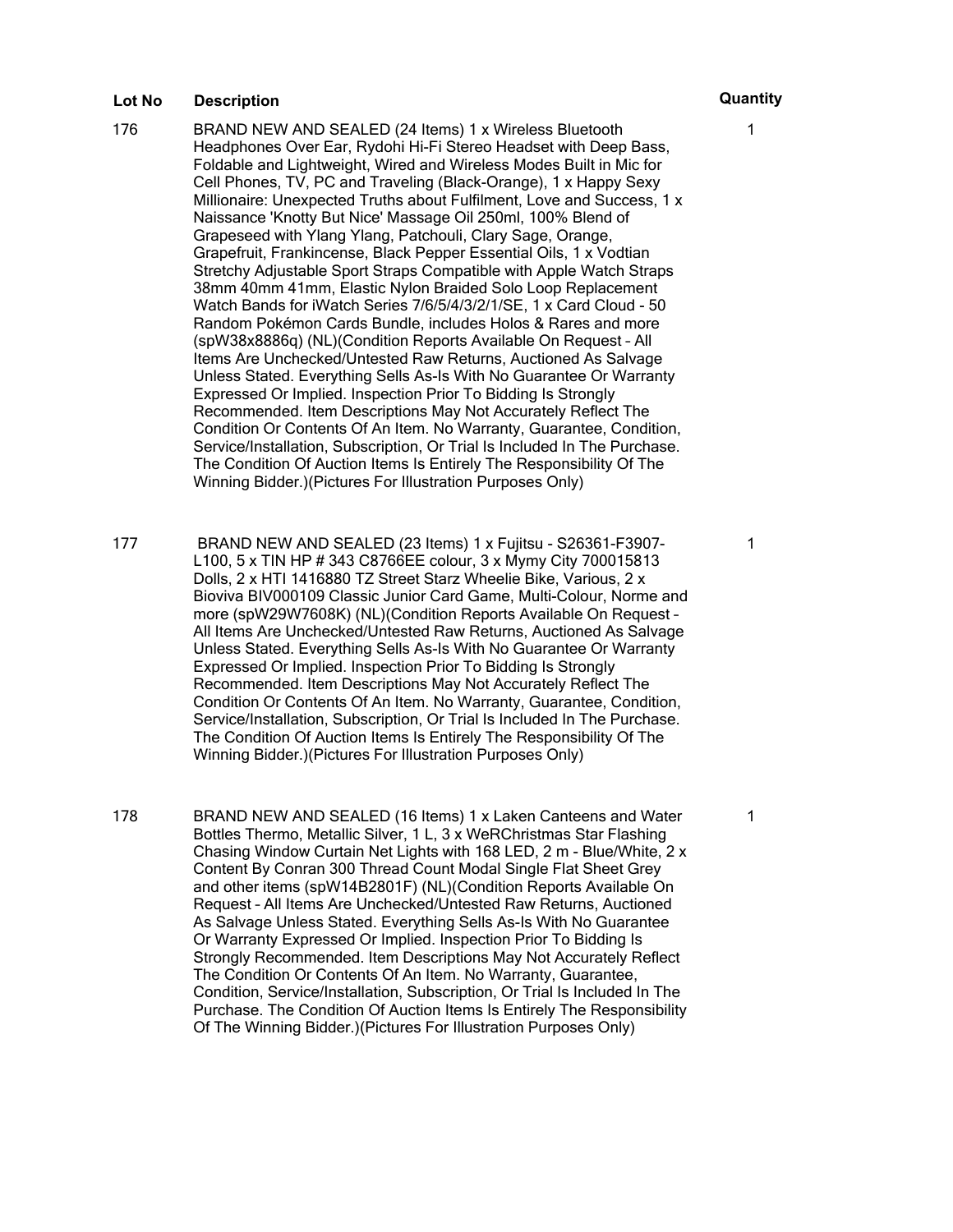- 179 BRAND NEW AND SEALED (24 Items) 3 x Content By Conran 300 Thread Count Modal Single Flat Sheet Grey, 7 x DIMENSIONS Cross-Eyed Kitty, 5"x5" Stitched in Yarn & Thread, 2 x Capventure Lunchbox Baby Deer, Nylon/A and other items (spW14B1258f) (NL)(Condition Reports Available On Request – All Items Are Unchecked/Untested Raw Returns, Auctioned As Salvage Unless Stated. Everything Sells As-Is With No Guarantee Or Warranty Expressed Or Implied. Inspection Prior To Bidding Is Strongly Recommended. Item Descriptions May Not Accurately Reflect The Condition Or Contents Of An Item. No Warranty, Guarantee, Condition, Service/Installation, Subscription, Or Trial Is Included In The Purchase. The Condition Of Auction Items Is Entirely The Responsibility Of The Winning Bidder.)(Pictures For Illustration Purposes Only)
- 180 BRAND NEW AND SEALED (13 Items) 1 x Air Wick Electrical Plug In Refills, containing Essential Oils, White Vanilla Bean Scent - 6 Refills x 19ml, 1 x Linkevp 4 in 1 Professional Foot File Pedicure Kit Set Stainless Steel Foot Files for Hard Skin Remover Foot Scrub Foot Scrubber Foot Care Kit for Wet, Dry Cracked Feet Men Women Salon Home, 1 x Rhinestones for Nails,moinkerin 2880 Pieces Flatback Rhinestones Nail Rhinestones for Nail Art and Craft Glue Fix, 1 x 20pc ice Cubes Plastic Assorted Multicolour Reusable Pieces and other items (spW38x8886r) (NL)(Condition Reports Available On Request – All Items Are Unchecked/Untested Raw Returns, Auctioned As Salvage Unless Stated. Everything Sells As-Is With No Guarantee Or Warranty Expressed Or Implied. Inspection Prior To Bidding Is Strongly Recommended. Item Descriptions May Not Accurately Reflect The Condition Or Contents Of An Item. No Warranty, Guarantee, Condition, Service/Installation, Subscription, Or Trial Is Included In The Purchase. The Condition Of Auction Items Is Entirely The Responsibility Of The Winning Bidder.)(Pictures For Illustration Purposes Only)
- 181 BRAND NEW AND SEALED (14 Items) 2 xVervaco Embroidery Kit: Cushion: Stylised Flowers, Acrylic, NA, 40 x 40cm, 1 x Louis Tellier N4000X-P Pack of 2000 Round Greaseproof Paper Discs for Meat, 1 x Clairefontaine Goldline Wire bound Pad, A4, 140 g, Landscape, 64 Ivory Sheets - Black Cover and other items (spW14B5672f) (NL) (Condition Reports Available On Request – All Items Are Unchecked/Untested Raw Returns, Auctioned As Salvage Unless Stated. Everything Sells As-Is With No Guarantee Or Warranty Expressed Or Implied. Inspection Prior To Bidding Is Strongly Recommended. Item Descriptions May Not Accurately Reflect The Condition Or Contents Of An Item. No Warranty, Guarantee, Condition, Service/Installation, Subscription, Or Trial Is Included In The Purchase. The Condition Of Auction Items Is Entirely The Responsibility Of The Winning Bidder.)(Pictures For Illustration Purposes Only)

1

1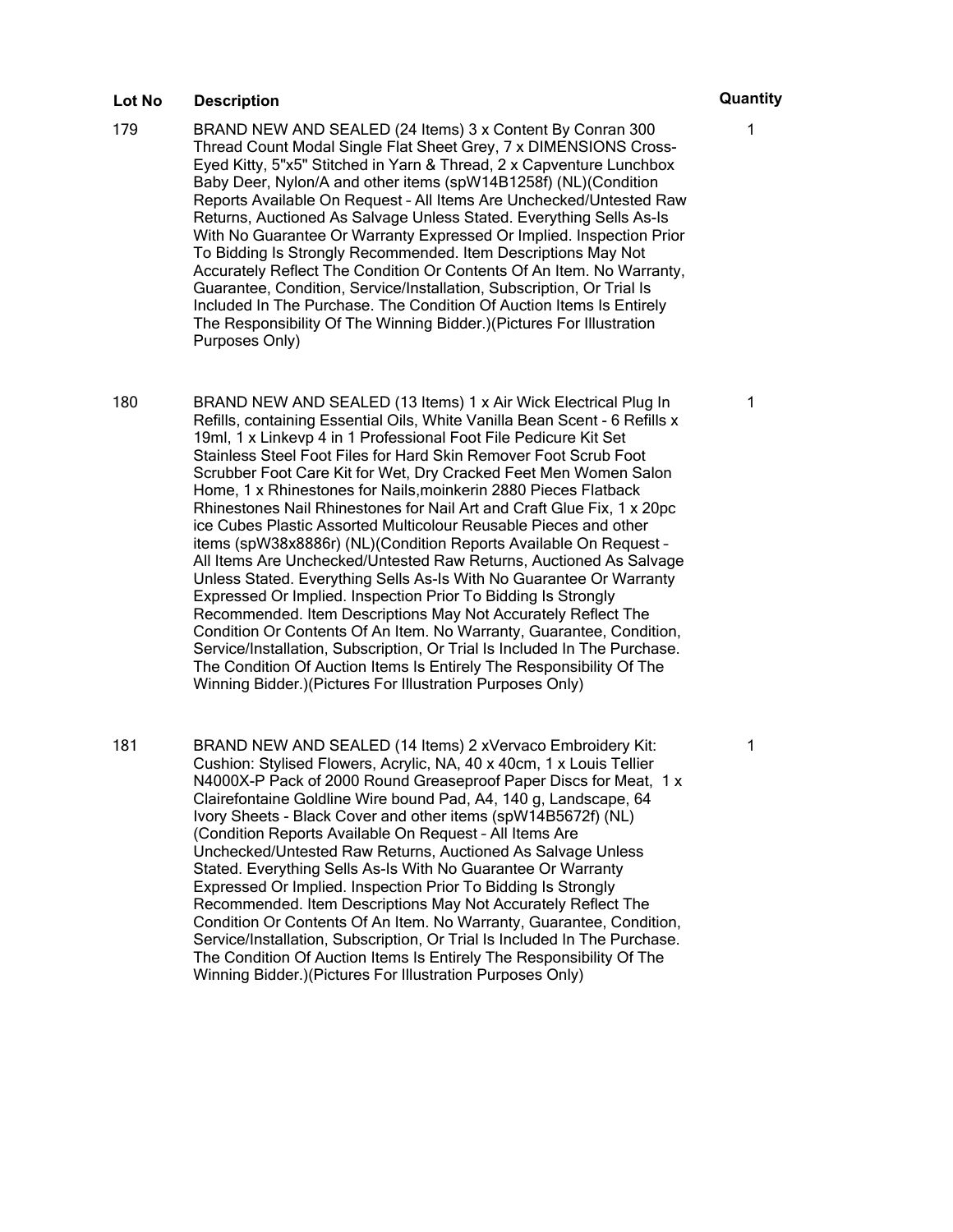- 182 BRAND NEW AND SEALED (32 Items) 14 X Bormioli Rocco Quattro Stagioni Mason Jar Food Container with Lid 0.50l, 5 X Rayher Decorat.Peel-Off Motifs let it Snow, 10x16cm, 2sheets, Black, tab-Bag, 2 X Artemio Cutting Dies Star and Booties Set 3 Car Set, Stainless Steel, Silver, 8<sup>-+</sup>x 1<sup>-+</sup>x 22<sup>-+</sup>cm and other items (spW14B6140v) (NL) (Condition Reports Available On Request – All Items Are Unchecked/Untested Raw Returns, Auctioned As Salvage Unless Stated. Everything Sells As-Is With No Guarantee Or Warranty Expressed Or Implied. Inspection Prior To Bidding Is Strongly Recommended. Item Descriptions May Not Accurately Reflect The Condition Or Contents Of An Item. No Warranty, Guarantee, Condition, Service/Installation, Subscription, Or Trial Is Included In The Purchase. The Condition Of Auction Items Is Entirely The Responsibility Of The Winning Bidder.)(Pictures For Illustration Purposes Only)
- 183 BRAND NEW AND SEALED (95 Items) 31 x Stabilo BOSS highlighter chisel tip lilac ink colour x 1 single pen, 14 x Clairefontaine Cuarto Stapled Notebook of 96 pages / 48 sheets (Assorted Colours), 1 x After a Good Fiesta Nothing Better Than The Siesta Slippers One Size, 1 x LINDY DisplayPort to DVI Adapter Cable and other items (spW38x0232s) (NL)(Condition Reports Available On Request – All Items Are Unchecked/Untested Raw Returns, Auctioned As Salvage Unless Stated. Everything Sells As-Is With No Guarantee Or Warranty Expressed Or Implied. Inspection Prior To Bidding Is Strongly Recommended. Item Descriptions May Not Accurately Reflect The Condition Or Contents Of An Item. No Warranty, Guarantee, Condition, Service/Installation, Subscription, Or Trial Is Included In The Purchase. The Condition Of Auction Items Is Entirely The Responsibility Of The Winning Bidder.)(Pictures For Illustration Purposes Only)
- 184 BRAND NEW AND SEALED (40 Items) 2 x Elparts Warning Marking Set, 1 x Light & Shade Women's Pastel & Brights Loungewear Sweat Shorts Joggers Jogging Shorts, Orange, X-Small, 2 x Cleaning Station please wipe down equipment and other high touch surfaces before and after use, 2 x No unauthorised admittance, 2 x Please wipe down the equipment before and after use and more (spW34o7006u) (NL) (Condition Reports Available On Request – All Items Are Unchecked/Untested Raw Returns, Auctioned As Salvage Unless Stated. Everything Sells As-Is With No Guarantee Or Warranty Expressed Or Implied. Inspection Prior To Bidding Is Strongly Recommended. Item Descriptions May Not Accurately Reflect The Condition Or Contents Of An Item. No Warranty, Guarantee, Condition, Service/Installation, Subscription, Or Trial Is Included In The Purchase. The Condition Of Auction Items Is Entirely The Responsibility Of The Winning Bidder.)(Pictures For Illustration Purposes Only)

1

1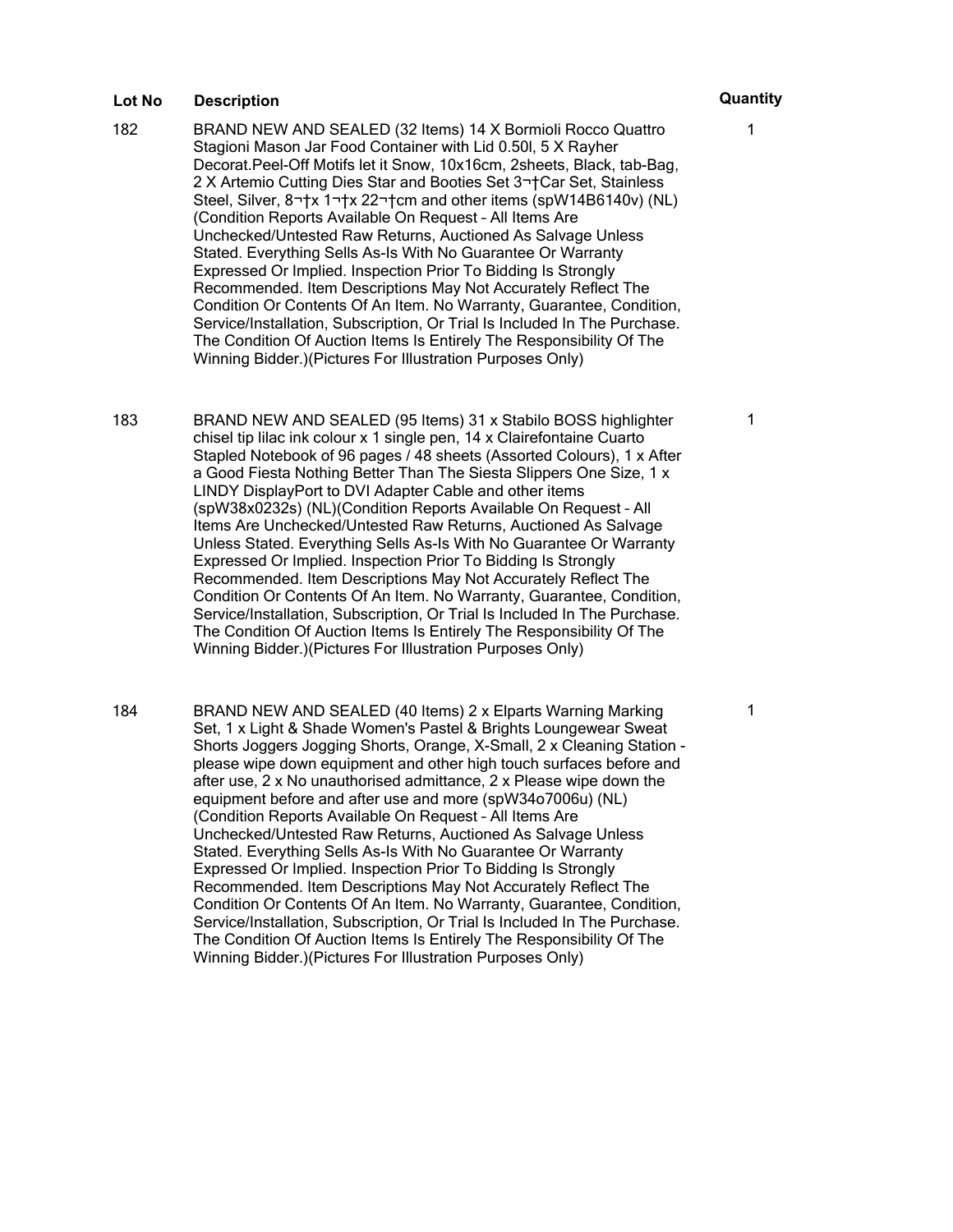- 185 BRAND NEW AND SEALED (200 Items) Christmas Card for Granddaughter from Hallmark - Pop-up 3D Disney Princess Design (spW38x4860m) (NL)(Condition Reports Available On Request – All Items Are Unchecked/Untested Raw Returns, Auctioned As Salvage Unless Stated. Everything Sells As-Is With No Guarantee Or Warranty Expressed Or Implied. Inspection Prior To Bidding Is Strongly Recommended. Item Descriptions May Not Accurately Reflect The Condition Or Contents Of An Item. No Warranty, Guarantee, Condition, Service/Installation, Subscription, Or Trial Is Included In The Purchase. The Condition Of Auction Items Is Entirely The Responsibility Of The Winning Bidder.)(Pictures For Illustration Purposes Only)
- 186 BRAND NEW AND SEALED (100 Items) Talking Tables Decoration Party Celebration Rose 3 metres (10ft) Pretty Pink Happy Birthday Bunting Banner Garland, ROSEGARLAND (spW38x4860p) (NL) (Condition Reports Available On Request – All Items Are Unchecked/Untested Raw Returns, Auctioned As Salvage Unless Stated. Everything Sells As-Is With No Guarantee Or Warranty Expressed Or Implied. Inspection Prior To Bidding Is Strongly Recommended. Item Descriptions May Not Accurately Reflect The Condition Or Contents Of An Item. No Warranty, Guarantee, Condition, Service/Installation, Subscription, Or Trial Is Included In The Purchase. The Condition Of Auction Items Is Entirely The Responsibility Of The Winning Bidder.)(Pictures For Illustration Purposes Only)
- 187 BRAND NEW AND SEALED (356 Items) 221 x Christmas Card for Mum from Hallmark - Contemporary 3D Effect Snowflake Design, 24 x Funny Christmas Card from Hallmark - Toilet Roll and Hand Sanitiser, 17 x Christmas Card from Hallmark - Fun Warner Bros Elf 'Smiling's My Favourite' Pop-up Design and various others (spW38x4860V) (NL) (Condition Reports Available On Request – All Items Are Unchecked/Untested Raw Returns, Auctioned As Salvage Unless Stated. Everything Sells As-Is With No Guarantee Or Warranty Expressed Or Implied. Inspection Prior To Bidding Is Strongly Recommended. Item Descriptions May Not Accurately Reflect The Condition Or Contents Of An Item. No Warranty, Guarantee, Condition, Service/Installation, Subscription, Or Trial Is Included In The Purchase. The Condition Of Auction Items Is Entirely The Responsibility Of The Winning Bidder.)(Pictures For Illustration Purposes Only)

1

1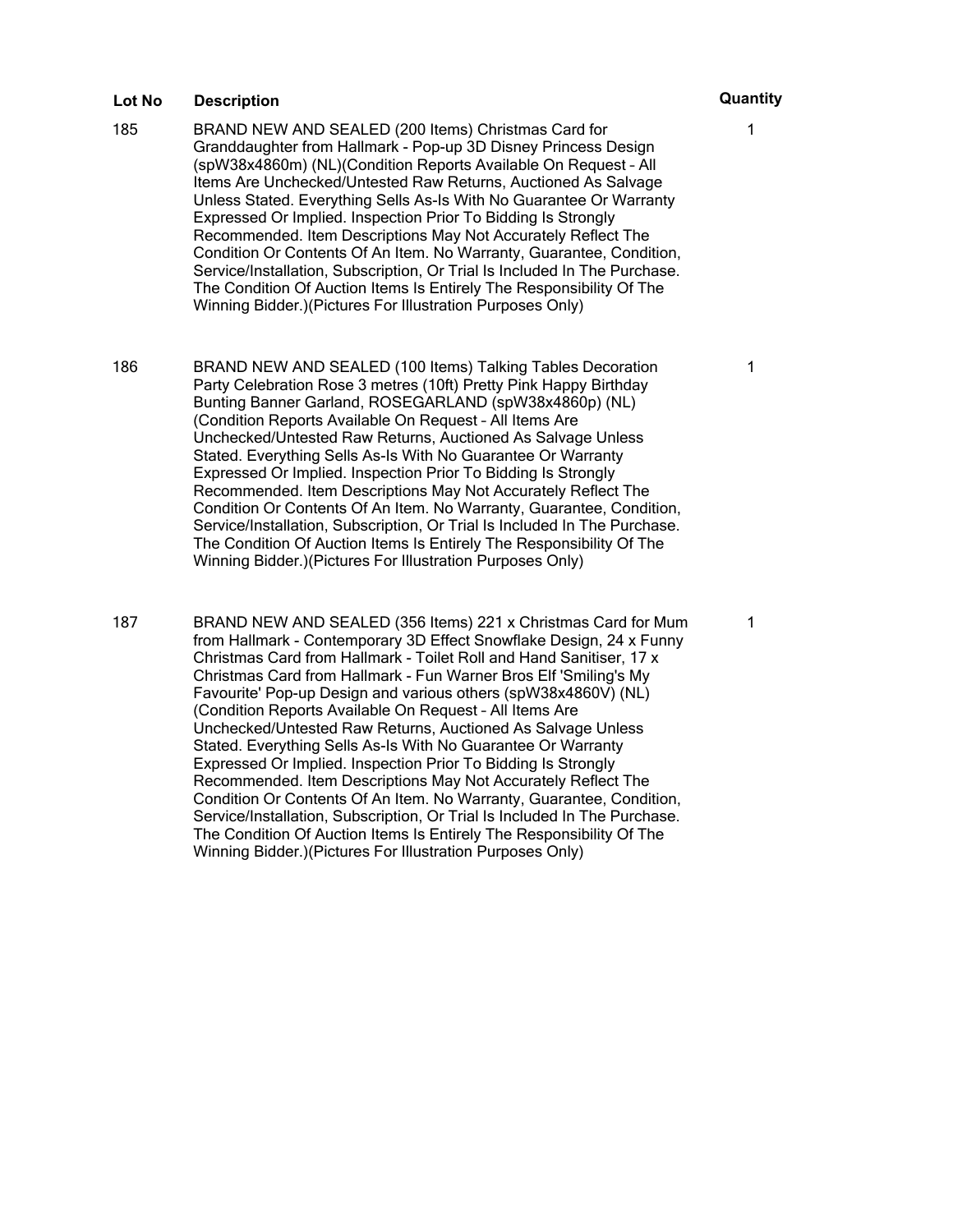- 188 BRAND NEW AND SEALED (165 Items) 132 x Hallmark Christmas Card - 3D Pop Up Plant, 33 x BRAND NEW AND SEALED (165 Items) 132 x Hallmark Christmas Card - 3D Pop Up Plant (spW38x4860h) (NL) (Condition Reports Available On Request – All Items Are Unchecked/Untested Raw Returns, Auctioned As Salvage Unless Stated. Everything Sells As-Is With No Guarantee Or Warranty Expressed Or Implied. Inspection Prior To Bidding Is Strongly Recommended. Item Descriptions May Not Accurately Reflect The Condition Or Contents Of An Item. No Warranty, Guarantee, Condition, Service/Installation, Subscription, Or Trial Is Included In The Purchase. The Condition Of Auction Items Is Entirely The Responsibility Of The Winning Bidder.)(Pictures For Illustration Purposes Only)
- 189 BRAND NEW AND SEALED (242 Items) 83 x Christmas Card from Hallmark - Fun Warner Bros Elf 'Smiling's My Favourite' Pop-up Design, Various, 12 x Personalisable Christmas Card from Hallmark - Fun Warner Bros Elf Design and various others (spW38x4860X) (NL) (Condition Reports Available On Request – All Items Are Unchecked/Untested Raw Returns, Auctioned As Salvage Unless Stated. Everything Sells As-Is With No Guarantee Or Warranty Expressed Or Implied. Inspection Prior To Bidding Is Strongly Recommended. Item Descriptions May Not Accurately Reflect The Condition Or Contents Of An Item. No Warranty, Guarantee, Condition, Service/Installation, Subscription, Or Trial Is Included In The Purchase. The Condition Of Auction Items Is Entirely The Responsibility Of The Winning Bidder.)(Pictures For Illustration Purposes Only)
- 190 BRAND NEW AND SEALED (276 Items) 68 x Christmas Card for Sister from Hallmark - Cute Forever Friends Design, White & Pink, 208 x Christmas Card for Mum and Dad from Hallmark - Illustrated Festive Leaves and Berries Design (spW38x4859w) (NL)(Condition Reports Available On Request – All Items Are Unchecked/Untested Raw Returns, Auctioned As Salvage Unless Stated. Everything Sells As-Is With No Guarantee Or Warranty Expressed Or Implied. Inspection Prior To Bidding Is Strongly Recommended. Item Descriptions May Not Accurately Reflect The Condition Or Contents Of An Item. No Warranty, Guarantee, Condition, Service/Installation, Subscription, Or Trial Is Included In The Purchase. The Condition Of Auction Items Is Entirely The Responsibility Of The Winning Bidder.)(Pictures For Illustration Purposes Only)

1

1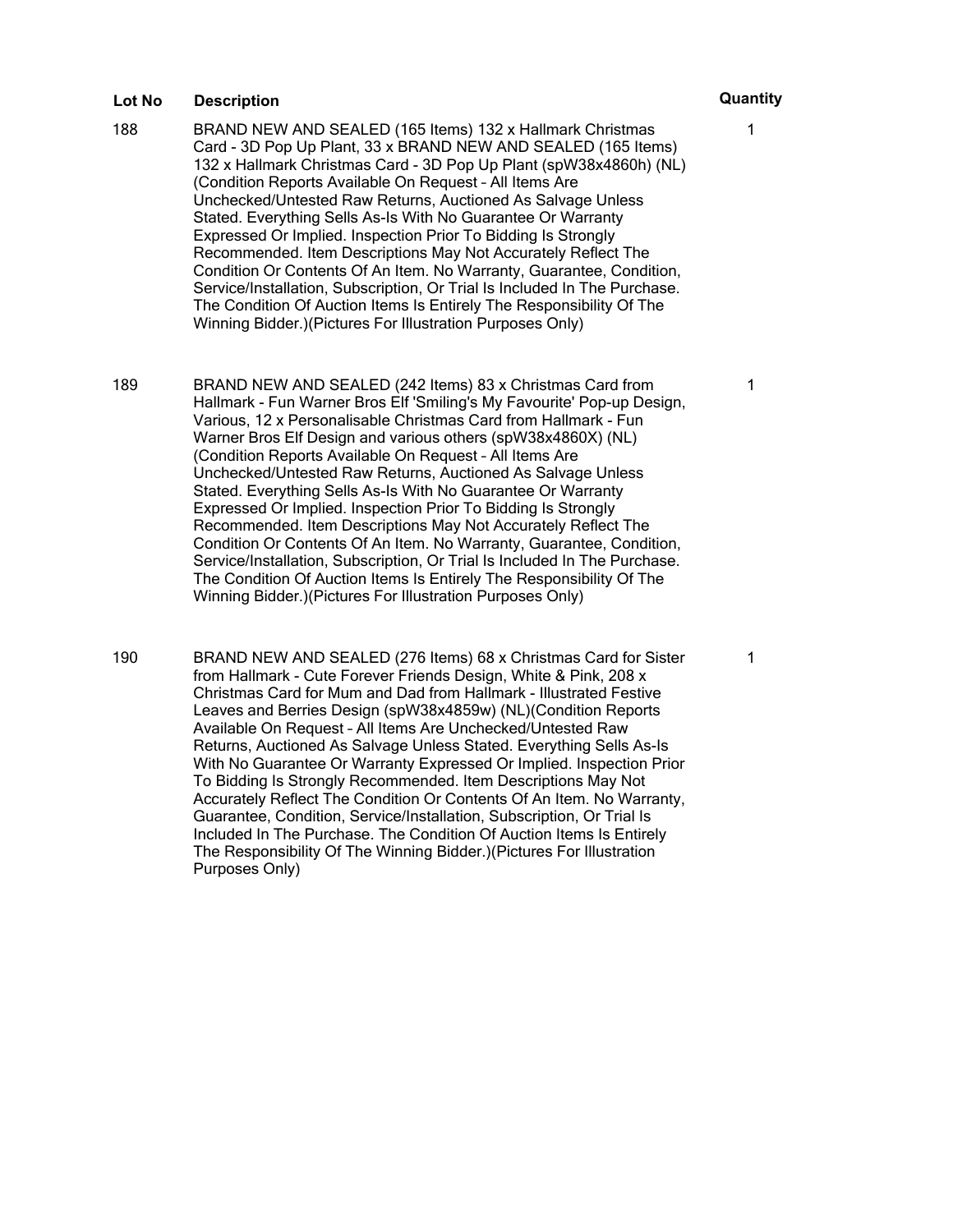- 191 BRAND NEW AND SEALED (221 Items) Christmas Card for Both of You from Hallmark - Contemporary Design with Removable Keepsake Element (spW38x4859s) (NL)(Condition Reports Available On Request – All Items Are Unchecked/Untested Raw Returns, Auctioned As Salvage Unless Stated. Everything Sells As-Is With No Guarantee Or Warranty Expressed Or Implied. Inspection Prior To Bidding Is Strongly Recommended. Item Descriptions May Not Accurately Reflect The Condition Or Contents Of An Item. No Warranty, Guarantee, Condition, Service/Installation, Subscription, Or Trial Is Included In The Purchase. The Condition Of Auction Items Is Entirely The Responsibility Of The Winning Bidder.)(Pictures For Illustration Purposes Only)
- 192 BRAND NEW AND SEALED (413 Items) 181 x Funny Christmas Card from Hallmark - Toilet Roll and Hand Sanitiser, 232 x Personalisable Christmas Card from Hallmark - Fun Warner Bros Elf Design (spW38x4859t) (NL)(Condition Reports Available On Request – All Items Are Unchecked/Untested Raw Returns, Auctioned As Salvage Unless Stated. Everything Sells As-Is With No Guarantee Or Warranty Expressed Or Implied. Inspection Prior To Bidding Is Strongly Recommended. Item Descriptions May Not Accurately Reflect The Condition Or Contents Of An Item. No Warranty, Guarantee, Condition, Service/Installation, Subscription, Or Trial Is Included In The Purchase. The Condition Of Auction Items Is Entirely The Responsibility Of The Winning Bidder.)(Pictures For Illustration Purposes Only)
- 193 BRAND NEW AND SEALED (305 Items) 89 x Christmas Card from Hallmark - Fun Warner Bros Elf 'Smiling's My Favourite' Pop-up Design, Various, 121 x Christmas Card for Sister from Hallmark - Cute Forever Friends Design, White & Pink and various others (spW38x4860Y) (NL) (Condition Reports Available On Request – All Items Are Unchecked/Untested Raw Returns, Auctioned As Salvage Unless Stated. Everything Sells As-Is With No Guarantee Or Warranty Expressed Or Implied. Inspection Prior To Bidding Is Strongly Recommended. Item Descriptions May Not Accurately Reflect The Condition Or Contents Of An Item. No Warranty, Guarantee, Condition, Service/Installation, Subscription, Or Trial Is Included In The Purchase. The Condition Of Auction Items Is Entirely The Responsibility Of The Winning Bidder.)(Pictures For Illustration Purposes Only)

1

1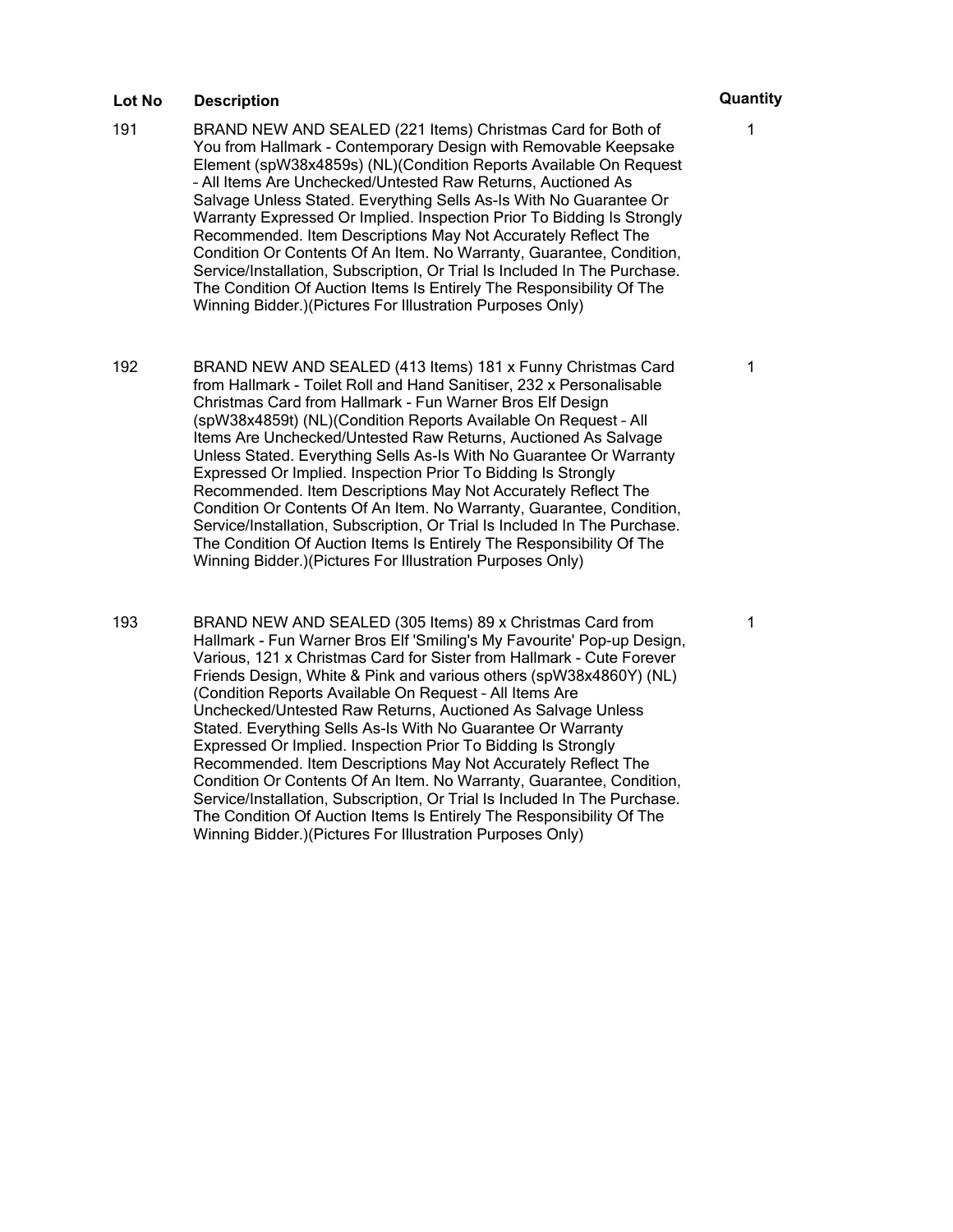- 194 BRAND NEW AND SEALED (330 Items) 17 x Christmas Card for Son from Hallmark - Build Your Own Snowman, 243 x Christmas Card for Brother from Hallmark - Elf Design, 70 x Christmas Card from Hallmark - Fun Warner Bros Elf 'Smiling's My Favourite' Pop-up Design (spW38x4860A) (NL)(Condition Reports Available On Request – All Items Are Unchecked/Untested Raw Returns, Auctioned As Salvage Unless Stated. Everything Sells As-Is With No Guarantee Or Warranty Expressed Or Implied. Inspection Prior To Bidding Is Strongly Recommended. Item Descriptions May Not Accurately Reflect The Condition Or Contents Of An Item. No Warranty, Guarantee, Condition, Service/Installation, Subscription, Or Trial Is Included In The Purchase. The Condition Of Auction Items Is Entirely The Responsibility Of The Winning Bidder.)(Pictures For Illustration Purposes Only)
- 195 BRAND NEW AND SEALED (272 Items) 110 x Christmas Card for Sister from Hallmark - Cute Forever Friends Design, White & Pink, 162 x Christmas Card for Wife from Hallmark - Classic Illustrated Lucy Cromwell Design, Various (spW38x4859x) (NL)(Condition Reports Available On Request – All Items Are Unchecked/Untested Raw Returns, Auctioned As Salvage Unless Stated. Everything Sells As-Is With No Guarantee Or Warranty Expressed Or Implied. Inspection Prior To Bidding Is Strongly Recommended. Item Descriptions May Not Accurately Reflect The Condition Or Contents Of An Item. No Warranty, Guarantee, Condition, Service/Installation, Subscription, Or Trial Is Included In The Purchase. The Condition Of Auction Items Is Entirely The Responsibility Of The Winning Bidder.)(Pictures For Illustration Purposes Only)
- 196 BRAND NEW AND SEALED (62 Items) 7 x T-shirt Femme Harry Potter - Honeydukes Hogsmeade, 12 x Toy Joy Manpower 2x 2 Bagues Blanc/Noir, Sink mats and Batteries (spW0x03962m) (NL)(Condition Reports Available On Request – All Items Are Unchecked/Untested Raw Returns, Auctioned As Salvage Unless Stated. Everything Sells As-Is With No Guarantee Or Warranty Expressed Or Implied. Inspection Prior To Bidding Is Strongly Recommended. Item Descriptions May Not Accurately Reflect The Condition Or Contents Of An Item. No Warranty, Guarantee, Condition, Service/Installation, Subscription, Or Trial Is Included In The Purchase. The Condition Of Auction Items Is Entirely The Responsibility Of The Winning Bidder.)(Pictures For Illustration Purposes Only)

1

1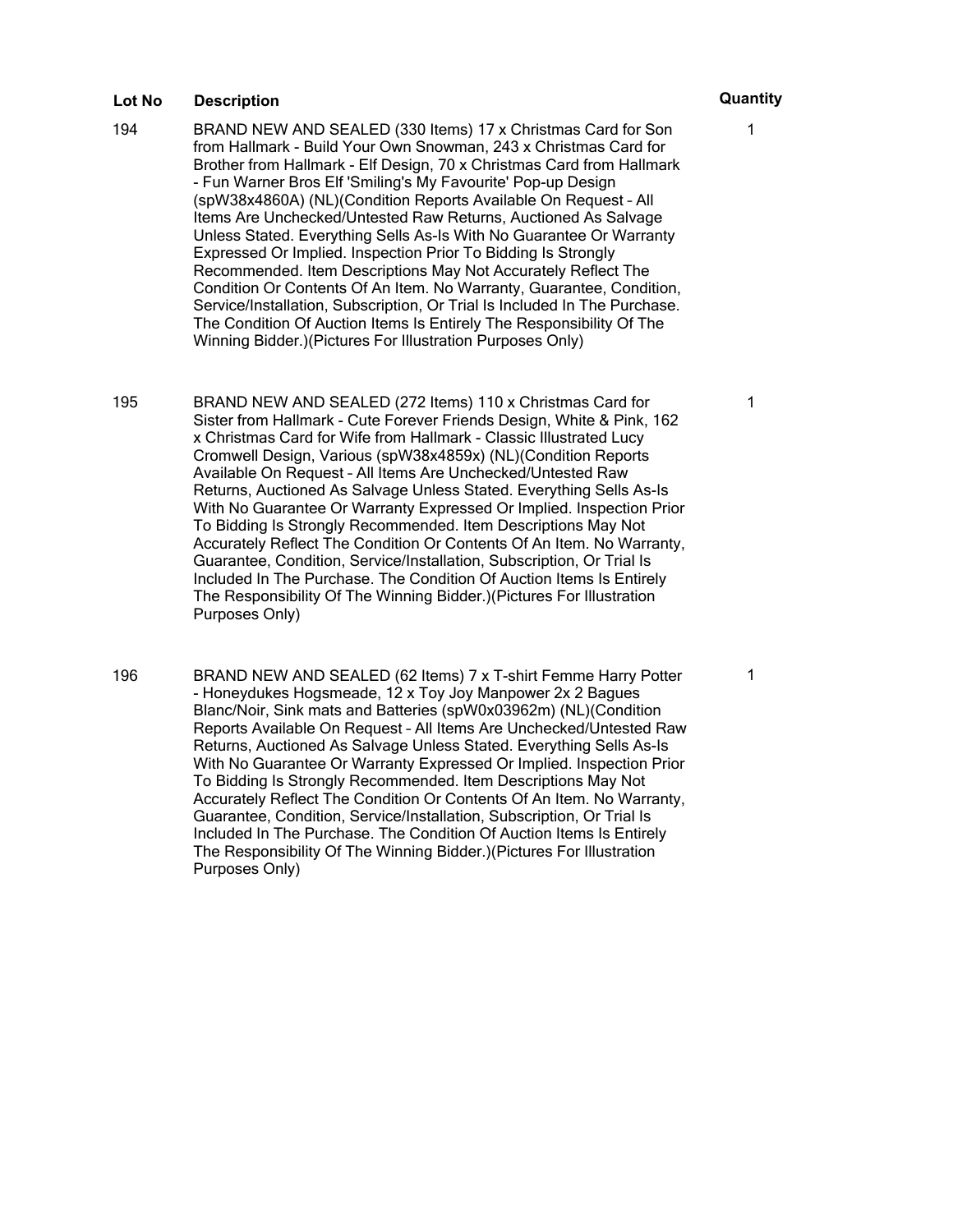- 197 BRAND NEW AND SEALED (4 Items) 2 x Momawo Baby Carrier for Unisex, 1 x Lacor Perforated Bucket, Stainless Steel, 530 x 325 mm, 1 x Kopp POWERversal - power extensions (Grey, Grey) (spW34m7574z) (NL)(Condition Reports Available On Request – All Items Are Unchecked/Untested Raw Returns, Auctioned As Salvage Unless Stated. Everything Sells As-Is With No Guarantee Or Warranty Expressed Or Implied. Inspection Prior To Bidding Is Strongly Recommended. Item Descriptions May Not Accurately Reflect The Condition Or Contents Of An Item. No Warranty, Guarantee, Condition, Service/Installation, Subscription, Or Trial Is Included In The Purchase. The Condition Of Auction Items Is Entirely The Responsibility Of The Winning Bidder.)(Pictures For Illustration Purposes Only)
- 198 BRAND NEW AND SEALED (7 Items) 1 x Groundwork Branded Groundwork Men's Work Slip On Chelsea Dealer Safety Boots Protective Steel Toe Cap Shock Absorbent Sole Unit Anti-Slip Soles, Honey, 8 UK, 1 x New Men's Groundwork Lace Up Steel Toe Safety Ankle Boots Size UK 7 8 9 10 11, Black UK Size 10, 1 x Groundwork Men's Leather Uppers Smart/Casual Lace up Steel Toe Cap Safety Boots (UK11, 387 Honey), 1 x Girls Storybook Queen of Hearts Fancy Dress Costume - Large (8-10 Years) and other items (spSJB21GJLC) (NL)(Condition Reports Available On Request – All Items Are Unchecked/Untested Raw Returns, Auctioned As Salvage Unless Stated. Everything Sells As-Is With No Guarantee Or Warranty Expressed Or Implied. Inspection Prior To Bidding Is Strongly Recommended. Item Descriptions May Not Accurately Reflect The Condition Or Contents Of An Item. No Warranty, Guarantee, Condition, Service/Installation, Subscription, Or Trial Is Included In The Purchase. The Condition Of Auction Items Is Entirely The Responsibility Of The Winning Bidder.)(Pictures For Illustration Purposes Only)

1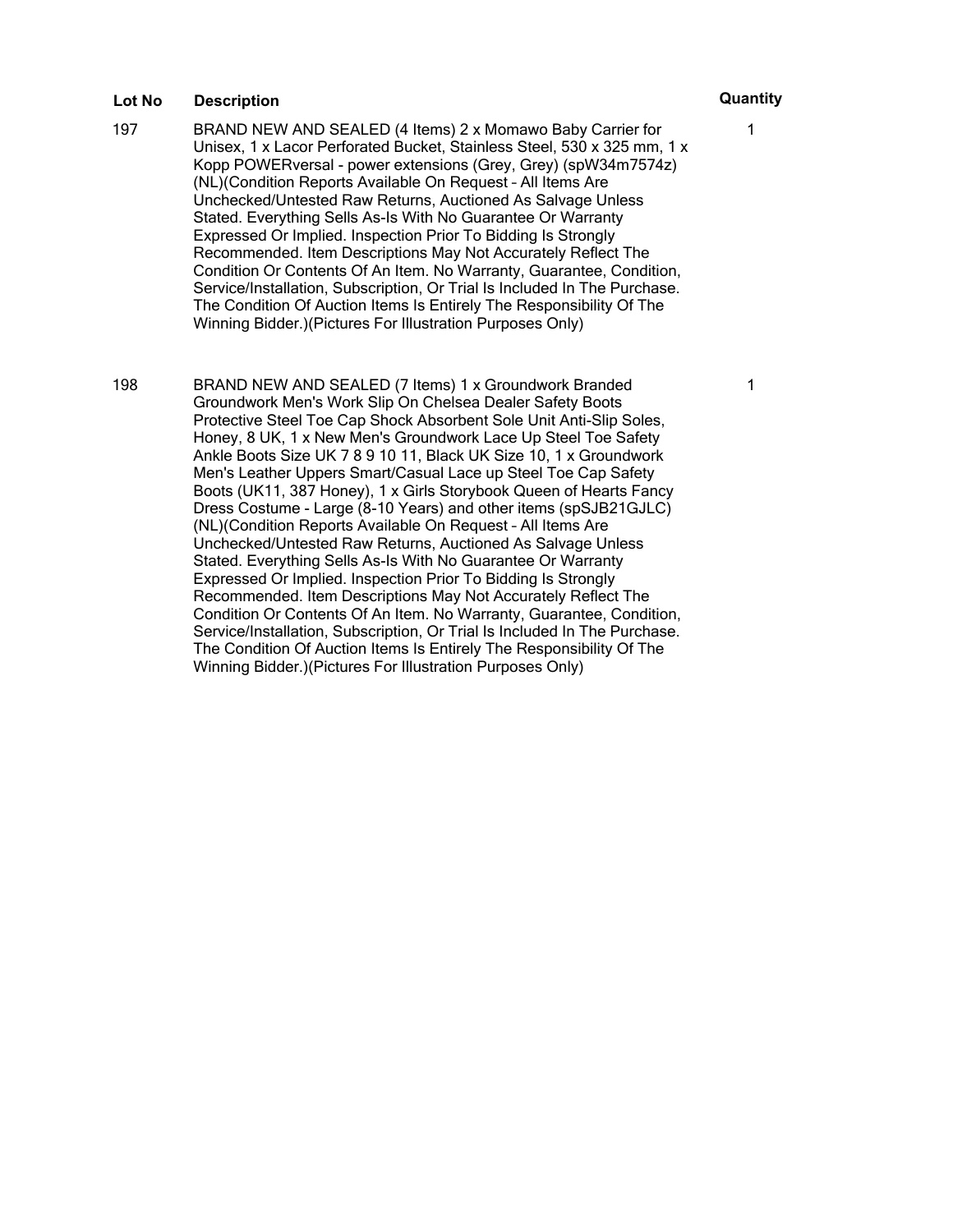- 199 BRAND NEW AND SEALED (12 Items) 1 x AECCN Staple Gun with Remover - 3 in 1 Heavy Duty Staple Nail Steel Gun Kit with 2100 Staples, Upholstery Stapler for Fixing Material, Decoration, Carpentry, Furniture, Doors and Windows, 1 x Allen Wrench Set 36 Pcs Long Arm Spherical Head Hex Wrench Set Inch / Metric / Star Allen Wrench for Bicycle Device Repair Tool, 1 x Womens Fur Lined Snow Boots Winter Warm Water Resistant Ankle Boots Ladies Walking Hiking Outdoor Durable Fashion Boot, 1 x Shower Head, Magichome Upgraded 3- Layer Filtration Ionic Handheld Higher Pressure Water Saving 3 Modes Universal Bath Shower, Contains Additional Replaceable Stone, 8 x Veperain Safety Face Shield, Protective Face Shield Visor Full Protection Cap Wide Visor Resistant Spitting Anti-Fog Lens, Lightweight Adjustable Transparent Face Shield (spSJB21GJKq) (NL) (Condition Reports Available On Request – All Items Are Unchecked/Untested Raw Returns, Auctioned As Salvage Unless Stated. Everything Sells As-Is With No Guarantee Or Warranty Expressed Or Implied. Inspection Prior To Bidding Is Strongly Recommended. Item Descriptions May Not Accurately Reflect The Condition Or Contents Of An Item. No Warranty, Guarantee, Condition, Service/Installation, Subscription, Or Trial Is Included In The Purchase. The Condition Of Auction Items Is Entirely The Responsibility Of The Winning Bidder.)(Pictures For Illustration Purposes Only)
- 200 BRAND NEW AND SEALED PALLET (208 Items) 5 x Rapport Home Single Quilt Duvet Cover and Pillowcase Bed Set Xmas Red Slogans Snowflake, Polyester-Cotton, 4 x Hot Pop Barbecue Skewers 30 cm Set of 4, 11 x Storage box 4,5 l with perforated pattern, Plastic (PP) BPAfree, green, 4,5l (26,2 x 18,0 x 13,0 cm), 4 x Mr. Wonderful Mug, Ceramic, 24 x M&M's Chocolate Party Bulk Bag, Chocolate Gifts, Easter Gifts, Easter Chocolate, Movie Night Snacks, 1kg, 18 x Fackelmann Male/Female Doorplate Set, Stainless-Steel, Silver/Black, 5 x 5 x 0.1 cm, 1 x Baldwin Air Element Filter, 1 x Baldwin Outer Air Element Filter, 1 x Albani Arizona Curtain with 8 Eyelets 245 x 135 cm, Blackresin, Grey, 245x135 cm, 1 x Aratextil Arizona Children's Rug, Cotton, Grey/Pink, 120 x 160 x 30 cm and more (spSPL11Vq5n, spW0E32709N, spW0z81380t, spW0z81380x, spW14n1566T, spW27a7795R, spW27a7795x, spW27a7796I, spW32D7655A, spW32n6637o, spW33J2997Y, spW34o7006g, spW34o7006i, spW38K0295C, spW38M5680q, spW38M5680t, spW38M5680x, spW38M5681E, spW38x0232r,spW41o8284j, spW43k0408T, spW43k2737y) (NL)(Condition Reports Available On Request – All Items Are Unchecked/Untested Raw Returns, Auctioned As Salvage Unless Stated. Everything Sells As-Is With No Guarantee Or Warranty Expressed Or Implied. Inspection Prior To Bidding Is Strongly Recommended. Item Descriptions May Not Accurately Reflect The Condition Or Contents Of An Item. No Warranty, Guarantee, Condition, Service/Installation, Subscription, Or Trial Is Included In The Purchase. The Condition Of Auction Items Is Entirely The Responsibility Of The Winning Bidder.)(Pictures For Illustration Purposes Only)

1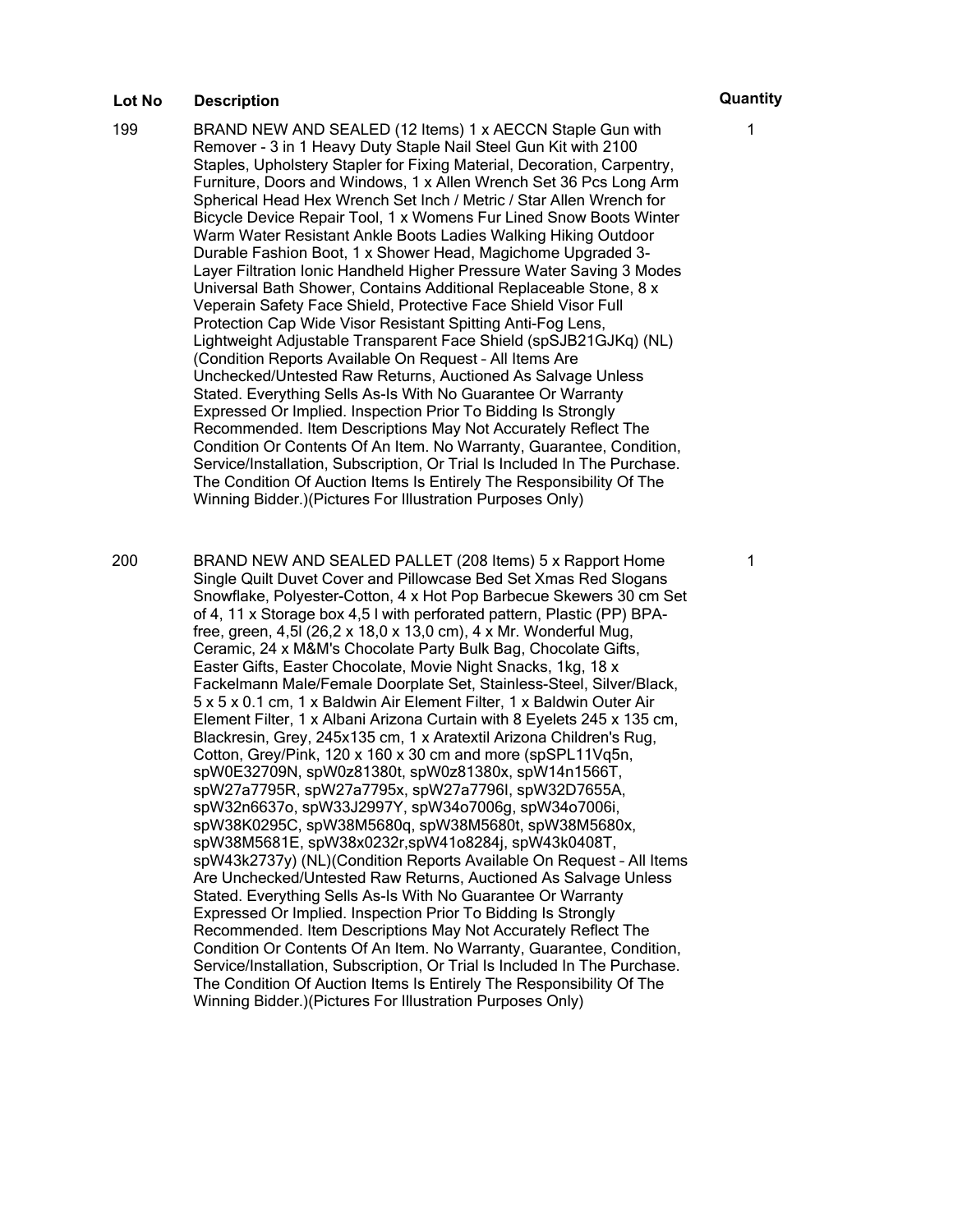201 BRAND NEW AND SEALED PALLET (302 Items) 6 x STAR WARS THE MANDALORIAN MUG THIS IS THE WAY, White, 9 x VIE Naturals Single Hand Crafted Hanging Shelf, White Wash, Multicolour, One Size, 1 x Urban Classics Men's T-Shirt, Gris, Xx Chico, 1 x URBAN CLASSICS Stretch T-Shirt with Round Neckline, Basic Tee with Figure-Hugging Cut, Short-Sleeve Elastic Men's T-Shirt, Regular Fit, 100% Jersey Cotton, Colour: Vintageblue, Size: M, 1 x Urban Classics Women's Ladies Loose Tank top Sports Shirt, Grey, M, 7 x Rotho, Brisen, Storage box 4,5 l with perforated pattern, Plastic (PP) BPA-free, green, 4,5l (26,2 x 18,0 x 13,0 cm), 3 x Paoletti Bellucci Twin Pack Polyester Filled Cushions, Damson/Tobacco, 55 x 55cm, 8 x DIMENSIONS Cross-Eyed Kitty, 5"x5" Stitched in Yarn & Thread, 106 x Pattberg Sheer Organza Ribbon Red, 27 Yards Gift Wrap Ribbon, 1 inch Width, Accessories for Decoration & Handicrafts, Decoration Ribbon for Presents, for Every Occasion and much more (spL1IK5I19p, spL1j644KKN, spSBC21Qcp7, spSRL114Ctj, spSRL11TVck, spW23g0081m, spW28k5451I, spW32y7391H, spW35R1582L, spW37i1834F, spW38K0294s, spW38K0294w, spW38K0295B, spW38K0295M, spW42h1930B, spW44n7029O, spW44o8806v, spW44o9735v, spW44Z3496e, spW45K4663d) (NL)(Condition Reports Available On Request – All Items Are Unchecked/Untested Raw Returns, Auctioned As Salvage Unless Stated. Everything Sells As-Is With No Guarantee Or Warranty Expressed Or Implied. Inspection Prior To Bidding Is Strongly Recommended. Item Descriptions May Not Accurately Reflect The Condition Or Contents Of An Item. No Warranty, Guarantee, Condition, Service/Installation, Subscription, Or Trial Is Included In The Purchase. The Condition Of Auction Items Is Entirely The Responsibility Of The Winning Bidder.)(Pictures For Illustration Purposes Only)

202 BRAND NEW AND SEALED PALLET (199 Items) 15 x Bonamaison Decorative Cushion Cover, Multicolour, 45 x 45 cm, 4 x Lafinesse Simple Frame Black, 40x50cm, 4 x Paxanpax Compatible Paper Vacuum Bags For LG Extron, Passion, Turbo; Hitachi CV3200 Series (Pack of 5), 4 x Smoby Vet Set, 5 x Siemens VZ01MSF Motor Protection Filter, 26 x Rotho, Brisen, Storage box 4,5 l with perforated pattern, Plastic (PP) BPA-free, green, 4,5l (26,2 x 18,0 x 13,0 cm) and much more (spI04IN911m, spSRL11n16j, spSRL11TgjQ, spW13q2391Q, spW26k5758w, spW33I8669m, spW38K0294z, spW38K0295H, spW38M5680o, spW38M5680q, spW38M5680r, spW38M5680v, spW38M5681F, spW40G4538s, spW40G4538u, spW42h1930C, spW43g1592F, spW44m9118d, spW44o0771C, spW45M3487J) (NL) (Condition Reports Available On Request – All Items Are Unchecked/Untested Raw Returns, Auctioned As Salvage Unless Stated. Everything Sells As-Is With No Guarantee Or Warranty Expressed Or Implied. Inspection Prior To Bidding Is Strongly Recommended. Item Descriptions May Not Accurately Reflect The Condition Or Contents Of An Item. No Warranty, Guarantee, Condition, Service/Installation, Subscription, Or Trial Is Included In The Purchase. The Condition Of Auction Items Is Entirely The Responsibility Of The Winning Bidder.)(Pictures For Illustration Purposes Only)

1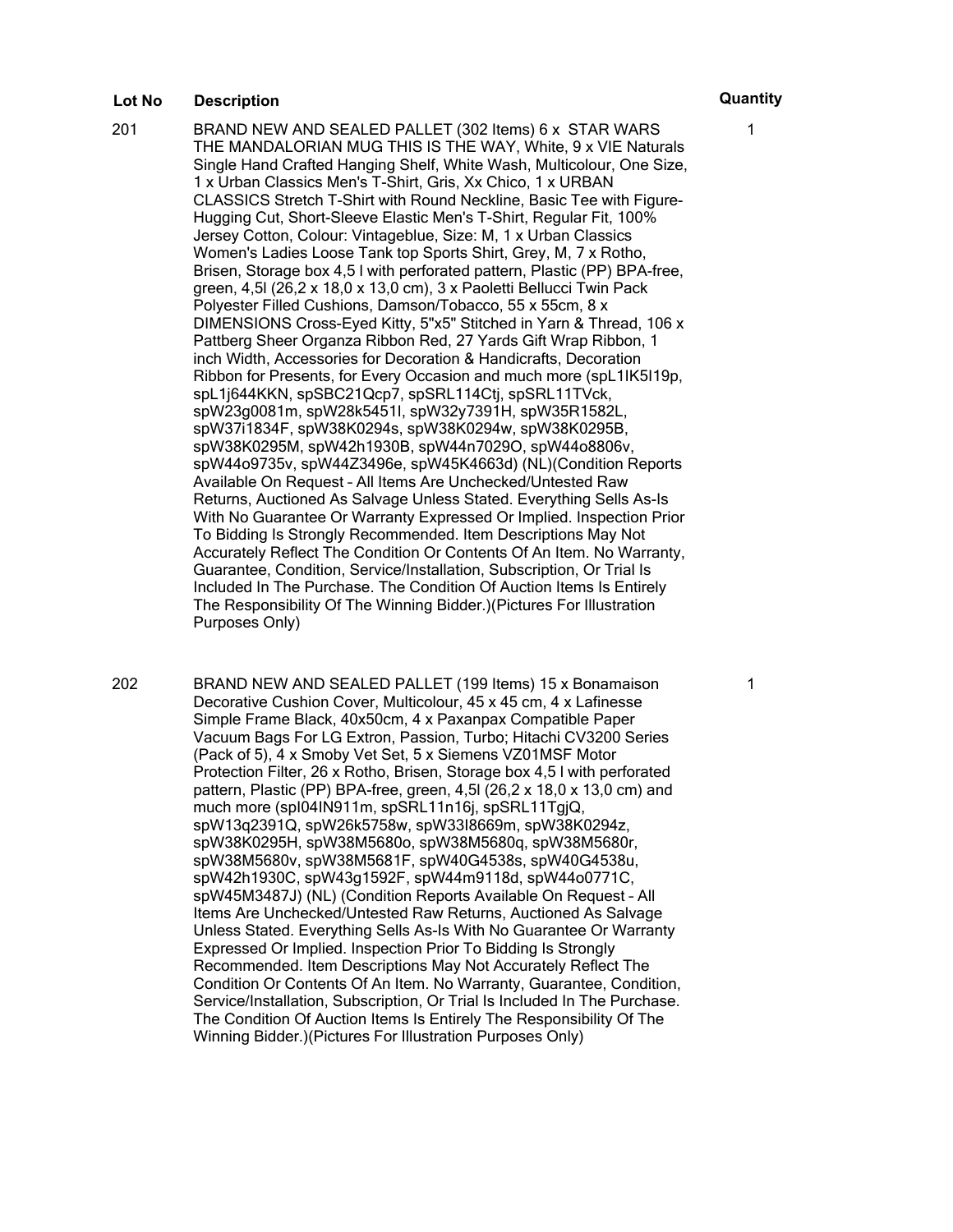- 203 BRAND NEW AND SEALED PALLET (534 Items) 21 x 100% Cotton Duvet Cover Set - 260 x 240 cm / 65 x 65 cm, Linen, 36 x Cotton Light Duvet Cover Set - 240 x 220 cm / 80 x 80 cm, Dusty Rose, 43 x Pipe Cleaner 8 mm / 50 cm 10 pcs. Green, 4 x Wick Holder 20 pcs, Metal, Silver, 10x5x5 cm, 38 x Glade Candle with I love you, 120g, 14 x Kaisercraft Tiny Woods Colouring Book, 16 x Wellness towel plain dye with chenille piping 50 x 100 cm made of 100 % cotton (Spinair), nature, 4 X Angelstar 15616 "Love Is How You Earn Your Wings" Inspirational Token, 1-1/4-Inch and much more (spW28k5449p) (NL) (Condition Reports Available On Request – All Items Are Unchecked/Untested Raw Returns, Auctioned As Salvage Unless Stated. Everything Sells As-Is With No Guarantee Or Warranty Expressed Or Implied. Inspection Prior To Bidding Is Strongly Recommended. Item Descriptions May Not Accurately Reflect The Condition Or Contents Of An Item. No Warranty, Guarantee, Condition, Service/Installation, Subscription, Or Trial Is Included In The Purchase. The Condition Of Auction Items Is Entirely The Responsibility Of The Winning Bidder.)(Pictures For Illustration Purposes Only)
- 204 BRAND NEW AND SEALED PALLET (156 Items) 11 x BC Battery Controller 700BCK9EVO Charger and Maintainer for BMW Motorcycles (Also for Lithium Batteries), with CAN-Bus Connector, 12V, UK Plug, 10 x Clairefontaine Desk Pad, Blue, 2 x Fiesta Palm Leaf Plate, Round, 250 mm, 4 x POLY COTTON WAREHOUSE COAT NAVY BLUE 46, 10 x Litter Picker HandI-Reacher Metal/Plastic 895mm, 3 x Durable 103206 Floor sticker use protective face shield, removable, 43 cm, blue, 1 x Gasket cylinder head, 10 x American Metalcraft Transparent Insert, Pack of 20 and much more (spW34m7574s) (NL)(Condition Reports Available On Request – All Items Are Unchecked/Untested Raw Returns, Auctioned As Salvage Unless Stated. Everything Sells As-Is With No Guarantee Or Warranty Expressed Or Implied. Inspection Prior To Bidding Is Strongly Recommended. Item Descriptions May Not Accurately Reflect The Condition Or Contents Of An Item. No Warranty, Guarantee, Condition, Service/Installation, Subscription, Or Trial Is Included In The Purchase. The Condition Of Auction Items Is Entirely The Responsibility Of The Winning Bidder.)(Pictures For Illustration Purposes Only)

1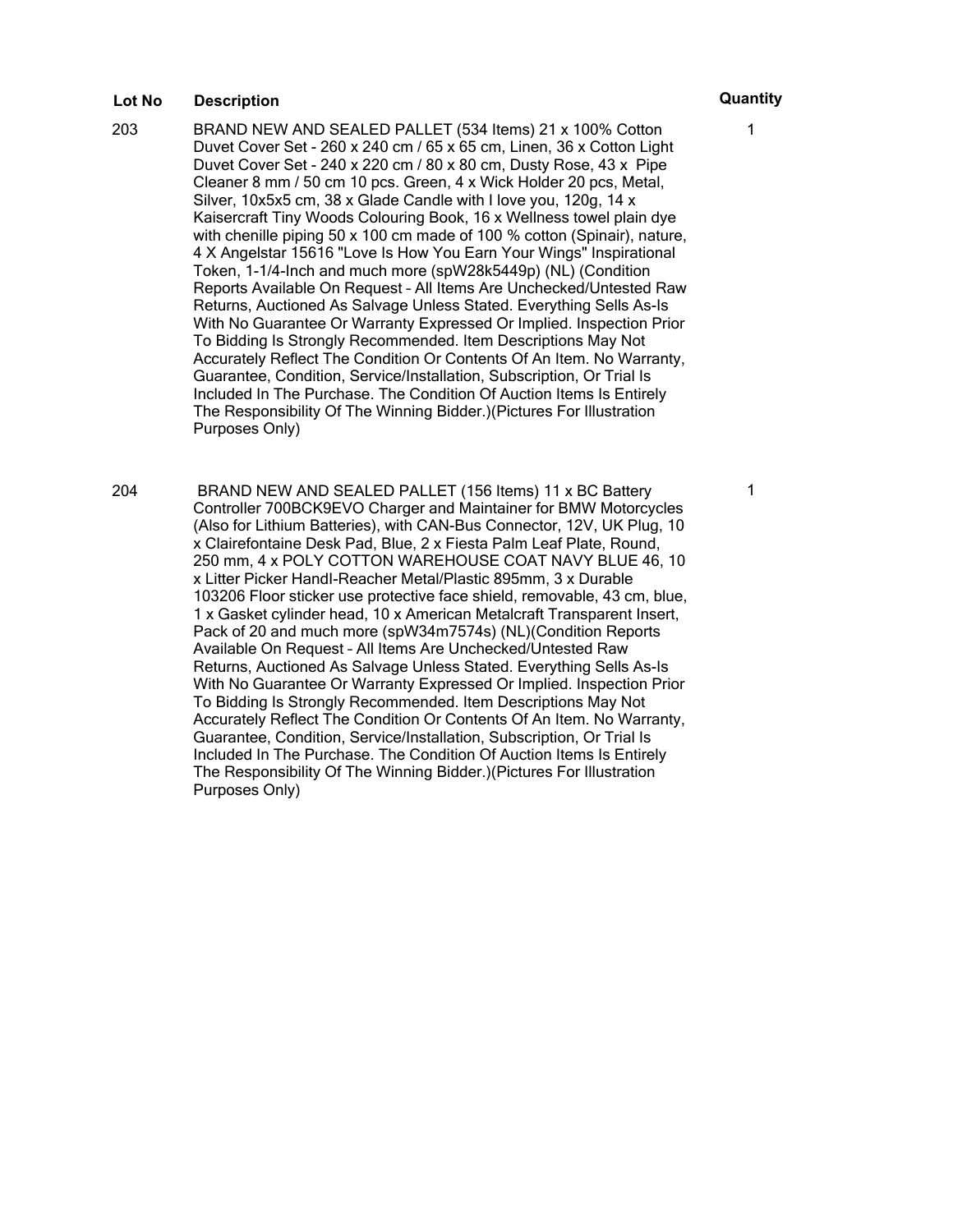205 BRAND NEW AND SEALED PALLET (174 Items) 13 x Mr. Wonderful Mug, Ceramic, 15 x bello Bielastic Couch Covers Light Green, 15 x Poyetmotte Lapinou Heath Book Cover, 15 x 26 cm, Multicolour, One Size, 5 x Transmedia LH6-10L Halogen Mirror Bulb 12 V 10 W GU4 Warm White, 3 x Karl Kruger 4 Piece Cooker Plate Set, Stainless Steel, White, 30 x 20 x 30 cm, 1 x Karl Kruger Grill and Casserole Pan, 43 x 30 x 7.5 cm, Enamel, Black, 2 x Fackelmann Stainless Steel Net Dispenser, Silver/White, 2.7 x 5.1-Inch, 5 x Gefu Vegetable Slicer of Stainless Steel, Multi-Colour, 16 x 7 x 1 cm and much more (spW22Y0494r) (NL)(Condition Reports Available On Request – All Items Are Unchecked/Untested Raw Returns, Auctioned As Salvage Unless Stated. Everything Sells As-Is With No Guarantee Or Warranty Expressed Or Implied. Inspection Prior To Bidding Is Strongly Recommended. Item Descriptions May Not Accurately Reflect The Condition Or Contents Of An Item. No Warranty, Guarantee, Condition, Service/Installation, Subscription, Or Trial Is Included In The Purchase. The Condition Of Auction Items Is Entirely The Responsibility Of The Winning Bidder.)(Pictures For Illustration Purposes Only)

206 BRAND NEW AND SEALED PALLET (142 Items) 5 x Siemens VZ01MSF Motor Protection Filter, 40 x Vet's Kitchen - Healthy Joint Supplement - Gravy with Glucosamine - Advanced Nutrition for your Adult Dog - 300ml, clear, 1 x Tommee Tippee Anytime Soothers, 18- 36m, 6 Pack, Symmetrical Orthodontic Design, BPA-Free Silicone, Colours May Vary, 3 x Pyramid MG25847 STAR WARS THE MANDALORIAN MUG THIS IS THE WAY, White, 3 x Eichhorn 100004503 Outdoor Swing Weight-Adjustable, 3 x Digitus 4-way Office Power Strip with 2x USB On/Off Switch, Alu-housing, USB out: 5V/2A, bl/si and other items (spL1Im67j04, spSRL116jJ8, spSRL116jJf, spSRL116jJH, spSRL116jK1, spSRL116jLc, spSRL116jLF, spSRL116jLM, spSRL11Tgjn, spW01I3519F, spW35C4906F, spW36N4163h, spW36N4163i, spW36N4163j, spW37i1834A, spW37j0388N, spW43k4314f, spW43k5241A) (NL)(Condition Reports Available On Request – All Items Are Unchecked/Untested Raw Returns, Auctioned As Salvage Unless Stated. Everything Sells As-Is With No Guarantee Or Warranty Expressed Or Implied. Inspection Prior To Bidding Is Strongly Recommended. Item Descriptions May Not Accurately Reflect The Condition Or Contents Of An Item. No Warranty, Guarantee, Condition, Service/Installation, Subscription, Or Trial Is Included In The Purchase. The Condition Of Auction Items Is Entirely The Responsibility Of The Winning Bidder.)(Pictures For Illustration Purposes Only)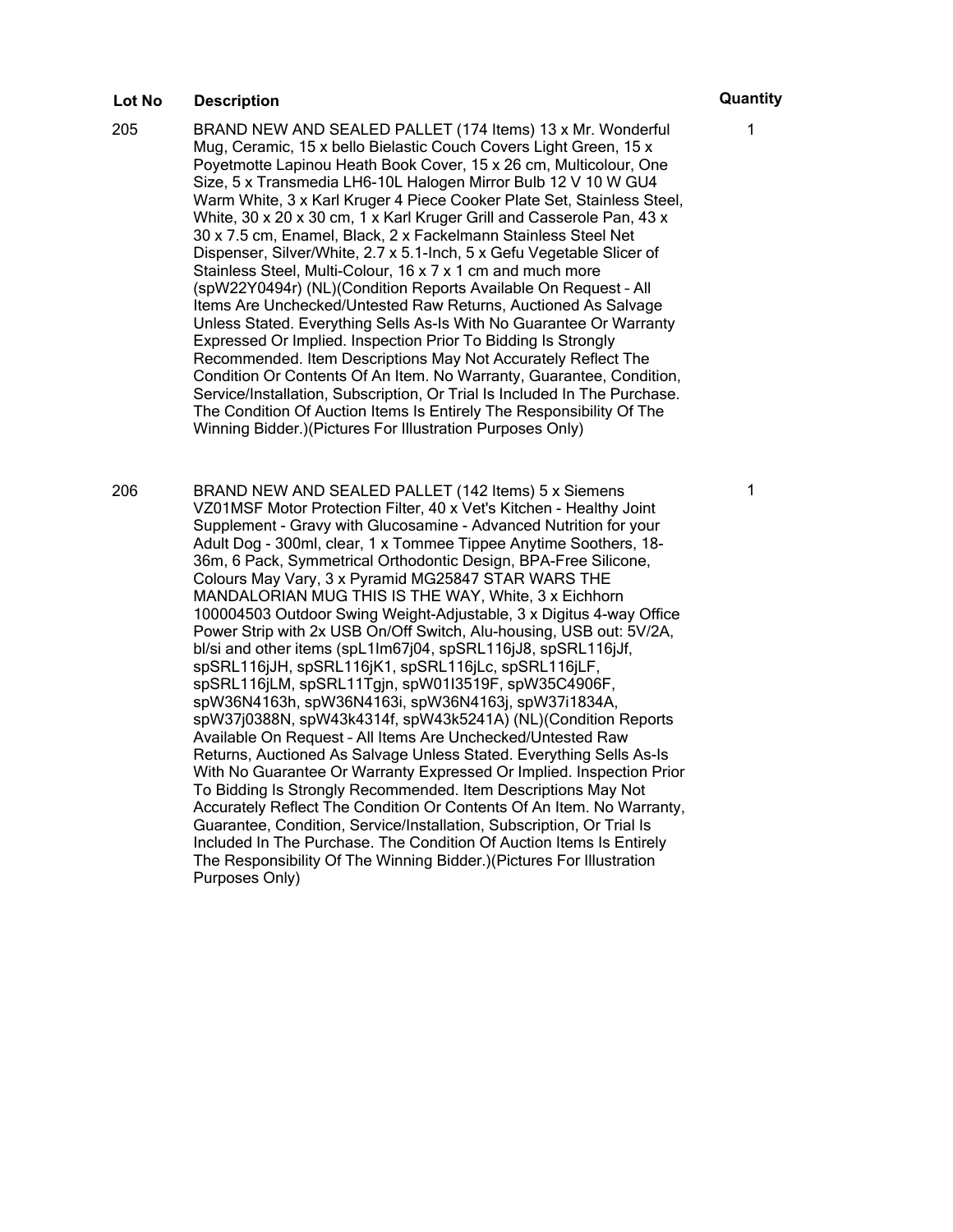207 BRAND NEW AND SEALED PALLET (154 Items) 1 x WR063M FAI WINDOW REG WITH MOTOR (FL) OE QUALITY, 3 x POLY COTTON WAREHOUSE COAT NAVY BLUE 46, 1 x ProJob Waist pant, Black, 15 x Papernet Fast and Clean Defend Tech Multipurpose Cleaning Wipes 2-Ply Paper Self-Adhesive Packaging with Antibacterial Additive 20 Packs x 100 Sheets Each Wipe Size 21.6 x 33.2 cm, 1 x Motorcycle jeans Pantalon Summit 2 Pant Black, Black, XL, 2 x Fiesta Palm Leaf Plate, Round, 250 mm, 11 x Durable Desk Mat with Contoured Edges in Red | 65 x 50cm | Pack of 1 | Comfortable to Use | Ideal for Offices, Meeting Rooms, Home Office, 15 x Baker Ross Sports Colour in Fabric Drawstring Bags, for Kids Arts and Crafts Projects (Pack of 2), Assorted, Social distancing signs and more (spW34m7575W) (NL) (Condition Reports Available On Request – All Items Are Unchecked/Untested Raw Returns, Auctioned As Salvage Unless Stated. Everything Sells As-Is With No Guarantee Or Warranty Expressed Or Implied. Inspection Prior To Bidding Is Strongly Recommended. Item Descriptions May Not Accurately Reflect The Condition Or Contents Of An Item. No Warranty, Guarantee, Condition, Service/Installation, Subscription, Or Trial Is Included In The Purchase. The Condition Of Auction Items Is Entirely The Responsibility Of The Winning Bidder.)(Pictures For Illustration Purposes Only)

208 BRAND NEW AND SEALED PALLET (340 Items) 1 x Nissens Air Conditioning Compressor, 11 x Pattex 1506668"Pl 300" Mounting Glue, Beige, 300 ml, 1 x Terminals set/assortment with 261 parts, including manual crimping plier, ring terminals, female disconnectors, male disconnectors, quick connectors, 4 x Unitec Luggage Straps Set of 8, 1 x Mirror Rectangular Right M10 Chrome, 78 x Le ballon Breathalyser, 26 x Jost Automotive Radiator Tank Stopper, Yellow, 62, 2 x GSP Joint Kit, drive shaft, 11 x Carpoint 0117001 Rescue Blanket 210 x 160 cm, 2 x Air Filter and much more (spW0x03965Y) (NL)(Condition Reports Available On Request – All Items Are Unchecked/Untested Raw Returns, Auctioned As Salvage Unless Stated. Everything Sells As-Is With No Guarantee Or Warranty Expressed Or Implied. Inspection Prior To Bidding Is Strongly Recommended. Item Descriptions May Not Accurately Reflect The Condition Or Contents Of An Item. No Warranty, Guarantee, Condition, Service/Installation, Subscription, Or Trial Is Included In The Purchase. The Condition Of Auction Items Is Entirely The Responsibility Of The Winning Bidder.)(Pictures For Illustration Purposes Only)

1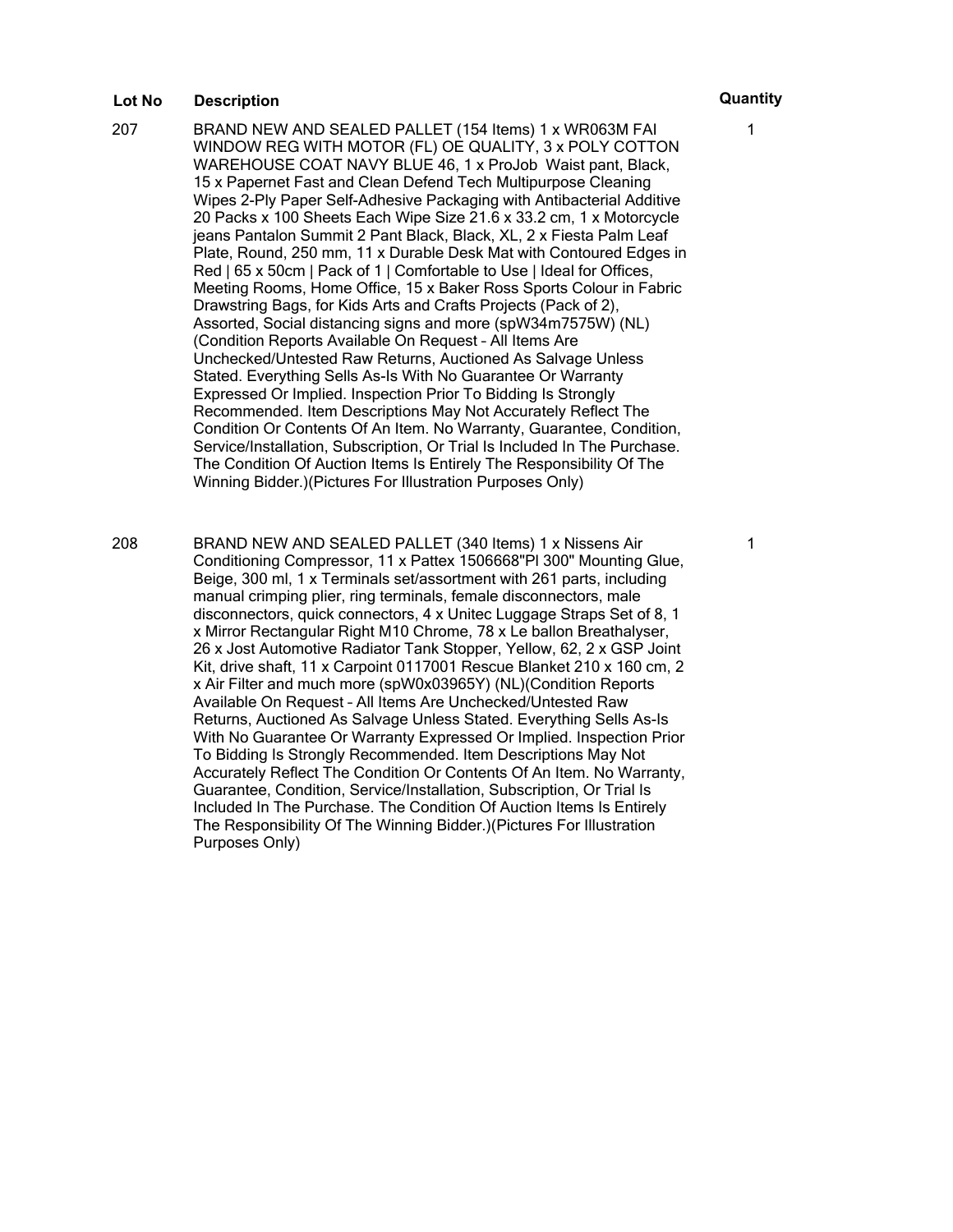- 209 BRAND NEW AND SEALED PALLET (293 Items) 4 x Appletree Set, Cotton, Navy, King, W230cm x L220cm (Duvet Cover), W50cm x L75cm (Pillow Case), 9 x Content By Conran 300 Thread Count Modal Single Flat Sheet White, 7 x Design Toscano Demon Mask Wall Sculptures - Noh Hannya, 8 x EFCO Pointed Curved Tweezers, Silver, 15 cm, 9 x Eysa Aquiles Elastic Relax Sofa Cover, Polyester-Cotton, Beige, 37 x 29 x 5 cm, 11 x Gildan Men's Heavy Cotton Tee T-Shirt, Red, X-Large, 4 x HEAD Unisex Short Crew Socks, White, 35 Regular,7 x iDesign Wall Organiser Shelf for Modular Storage System, Small Wall Shelf Made of Metal for Kitchen and Office, Key Holder for Wall, Matte Black, 7 x Paxanpax Microwave Turntable Glass Plate with Flat Profile (245mm), 1 x Pyramid International Game of Thrones (Winter Is Here-Jon) Official Boxed Ceramic Coffee/Tea Mug, Paper, Multi-Colour, 11 x 11 x 1.3 cm, 8 x Thinlits Die Set 16PK Pop Art Numbers and much more (spW42B1891T) (NL)(Condition Reports Available On Request – All Items Are Unchecked/Untested Raw Returns, Auctioned As Salvage Unless Stated. Everything Sells As-Is With No Guarantee Or Warranty Expressed Or Implied. Inspection Prior To Bidding Is Strongly Recommended. Item Descriptions May Not Accurately Reflect The Condition Or Contents Of An Item. No Warranty, Guarantee, Condition, Service/Installation, Subscription, Or Trial Is Included In The Purchase. The Condition Of Auction Items Is Entirely The Responsibility Of The Winning Bidder.)(Pictures For Illustration Purposes Only)
- 210 BRAND NEW AND SEALED PALLET (407 Items) 63 x Korbond Double -Knit Yarn - Aqua Blue, 100g Ball of Acrylic Wool, Knitting or Crochet, Hypoallergenic & Vegan, 92 x XEN LABS Shaving Adapter, White, One Size, 88 xEfco 0.35 mm/ 50 g Brown Florists Wire, 39 x ADDIS 510253 12 Litre Mop Pail and Wringer, Green, 27.5 x 35 x 24.5 cm and more (spW34Y3240g) (NL) (Condition Reports Available On Request – All Items Are Unchecked/Untested Raw Returns, Auctioned As Salvage Unless Stated. Everything Sells As-Is With No Guarantee Or Warranty Expressed Or Implied. Inspection Prior To Bidding Is Strongly Recommended. Item Descriptions May Not Accurately Reflect The Condition Or Contents Of An Item. No Warranty, Guarantee, Condition, Service/Installation, Subscription, Or Trial Is Included In The Purchase. The Condition Of Auction Items Is Entirely The Responsibility Of The Winning Bidder.)(Pictures For Illustration Purposes Only)

1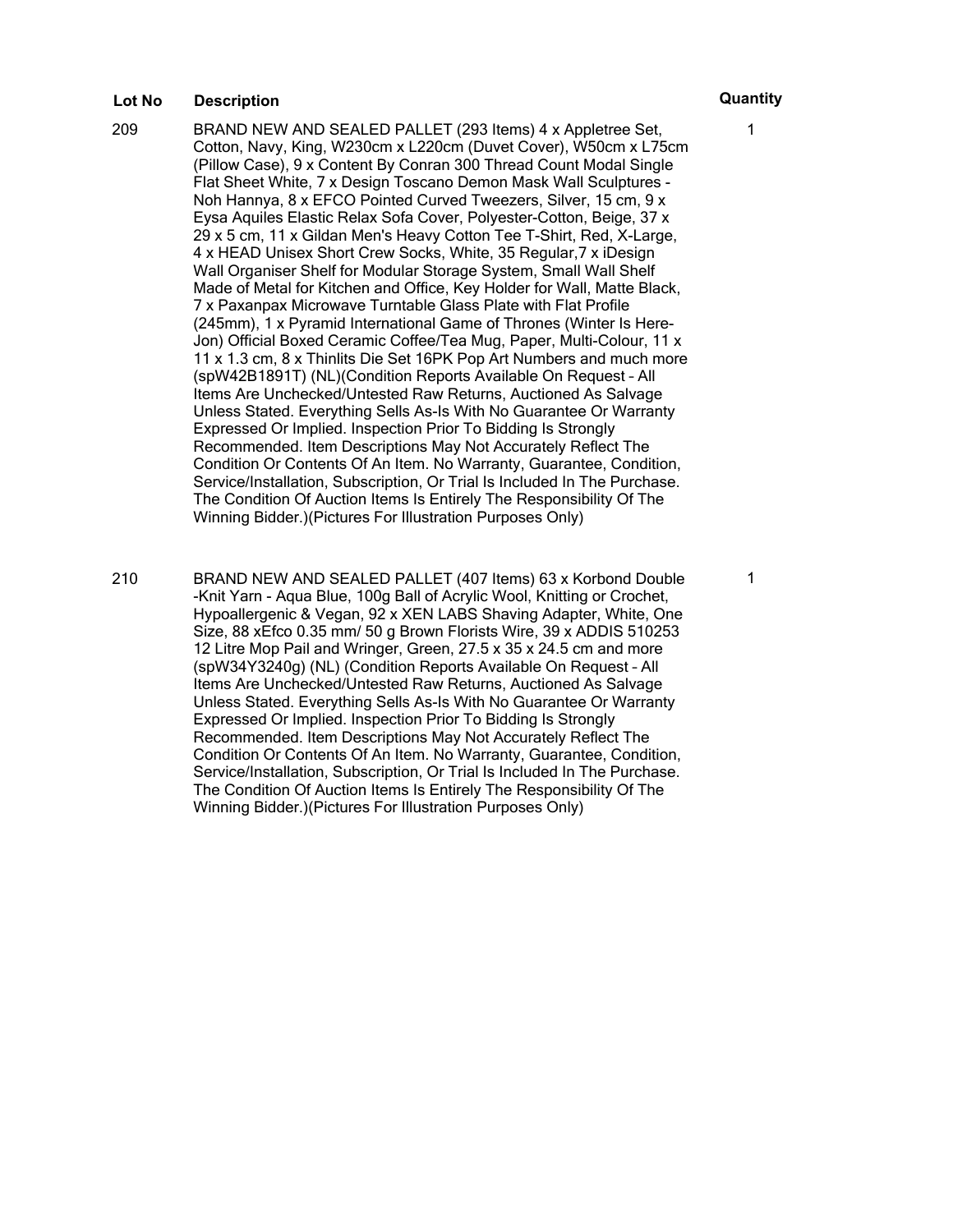- 211 BRAND NEW AND SEALED PALLET (299 Items) 202 x AA Windscreen Sun Shield and Frost Protection, 81 x 1.18 Litre EZ Paint Pail with Adjustable Brush Holder, 11 x SKF 6201-2Z/C3 Radial Deep Groove Ball Bearing, 1 x VSafety Fire Door Keep Locked Shut Sign - Square - 150mm x 150mm - Self Adhesive Vinyl, 4 x Coronavirus precautions sign - Wash hands, maintain 2 metre distance, avoid touching surfaces (spW44i9349C) (NL)(Condition Reports Available On Request – All Items Are Unchecked/Untested Raw Returns, Auctioned As Salvage Unless Stated. Everything Sells As-Is With No Guarantee Or Warranty Expressed Or Implied. Inspection Prior To Bidding Is Strongly Recommended. Item Descriptions May Not Accurately Reflect The Condition Or Contents Of An Item. No Warranty, Guarantee, Condition, Service/Installation, Subscription, Or Trial Is Included In The Purchase. The Condition Of Auction Items Is Entirely The Responsibility Of The Winning Bidder.)(Pictures For Illustration Purposes Only)
- 212 BRAND NEW AND SEALED PALLET (585 Items) 42 x Brentfords Teddy Fleece Duvet Cover with Pillow Case Thermal Fluffy Warm Soft Bedding Set, Blush Pink - Single, 19 x Blick RS20554 36mm x 89mm Address Label, 7 x Filofax Mini Week per Page English 2022 Diary, 120 x iPhone Charger Cable, Dveda MFi Certified [5Pack-1/1/2/2/3m] Charging Cable Premium Nylon Charger Fast Charging Cable for iPhone13 Pro/13/12/SE/11/Pro/Max/XS/XS Max/X/XR/8/7/6, iPad, AirPods, 397 x Assortment of christmas cards (spW44i9347g) (NL) (Condition Reports Available On Request – All Items Are Unchecked/Untested Raw Returns, Auctioned As Salvage Unless Stated. Everything Sells As-Is With No Guarantee Or Warranty Expressed Or Implied. Inspection Prior To Bidding Is Strongly Recommended. Item Descriptions May Not Accurately Reflect The Condition Or Contents Of An Item. No Warranty, Guarantee, Condition, Service/Installation, Subscription, Or Trial Is Included In The Purchase. The Condition Of Auction Items Is Entirely The Responsibility Of The Winning Bidder.)(Pictures For Illustration Purposes Only)

1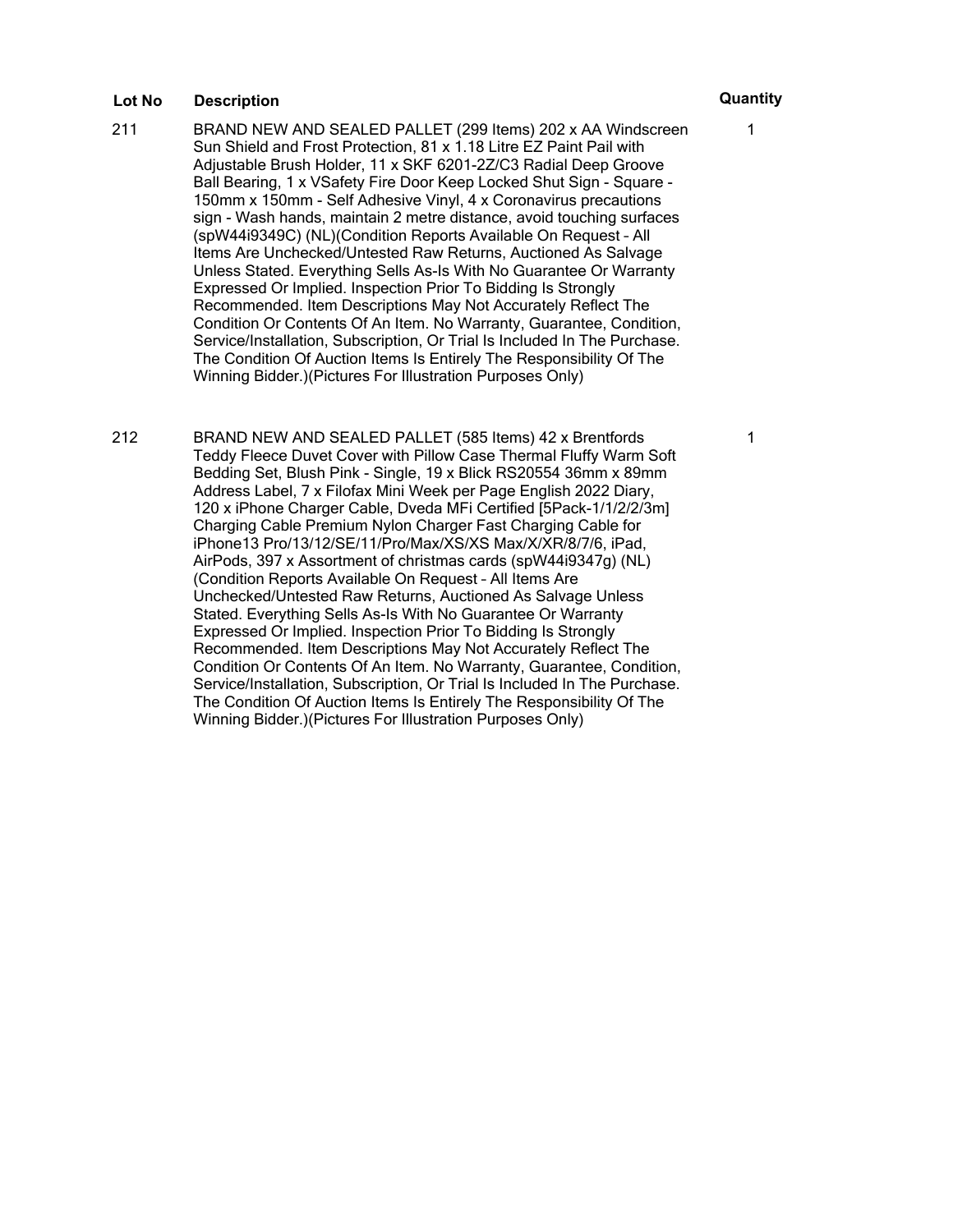- 213 BRAND NEW AND SEALED PALLET (1044 Items) 24 x. Jumbo, Jan Van Haasteren - World Champion Women's Soccer, Jigsaw Puzzles for Adults, 1,000 piece, 10 x Phone Ring Oil Slick Unicorn, 24 x Playmobil Action Figure Playset, 15 x Samsung Note20 Clear Standing Cover, 8 x SERVE PRISMO Triangle Pencil CASE, Dark Gray and Fluo Green, 18 x So Eco Biodegradable Cutting Comb, 18 x Yardley London April Violets Body Scrub 200ml, 27 x SHATCHI Metallic Colour Pearlized 12" Helium Quality Latex Balloons Birthday Wedding Anniversary Christening Christmas Communion Party Decoration Baloon, Orange, 100pcs, 19 x Felix Christmas Stocking Cat Treats, 240g and much more (spW38x4861y) (NL)(Condition Reports Available On Request – All Items Are Unchecked/Untested Raw Returns, Auctioned As Salvage Unless Stated. Everything Sells As-Is With No Guarantee Or Warranty Expressed Or Implied. Inspection Prior To Bidding Is Strongly Recommended. Item Descriptions May Not Accurately Reflect The Condition Or Contents Of An Item. No Warranty, Guarantee, Condition, Service/Installation, Subscription, Or Trial Is Included In The Purchase. The Condition Of Auction Items Is Entirely The Responsibility Of The Winning Bidder.)(Pictures For Illustration Purposes Only)
- 214 BRAND NEW AND SEALED PALLET (63 Items) 29 x Recyclable COMPOSTABLE Rippled Cup 80Z/150 PK, 28 x ADDIS 510253 12 Litre Mop Pail and Wringer, Green, 27.5 x 35 x 24.5 cm, 4 x Content By Conran 300 Thread Count Modal Single Flat Sheet White, 1 x Eysa Aquiles Elastic Relax Sofa Cover, Polyester-Cotton, Beige, 37 x 29 x 5 cm, 1 x Urban Classics Men's Quilted Pocket Tee T-Shirt, Multicolour (Wht/Blk), S (spSRL11f6hw) (NL)(Condition Reports Available On Request – All Items Are Unchecked/Untested Raw Returns, Auctioned As Salvage Unless Stated. Everything Sells As-Is With No Guarantee Or Warranty Expressed Or Implied. Inspection Prior To Bidding Is Strongly Recommended. Item Descriptions May Not Accurately Reflect The Condition Or Contents Of An Item. No Warranty, Guarantee, Condition, Service/Installation, Subscription, Or Trial Is Included In The Purchase. The Condition Of Auction Items Is Entirely The Responsibility Of The Winning Bidder.)(Pictures For Illustration Purposes Only)

1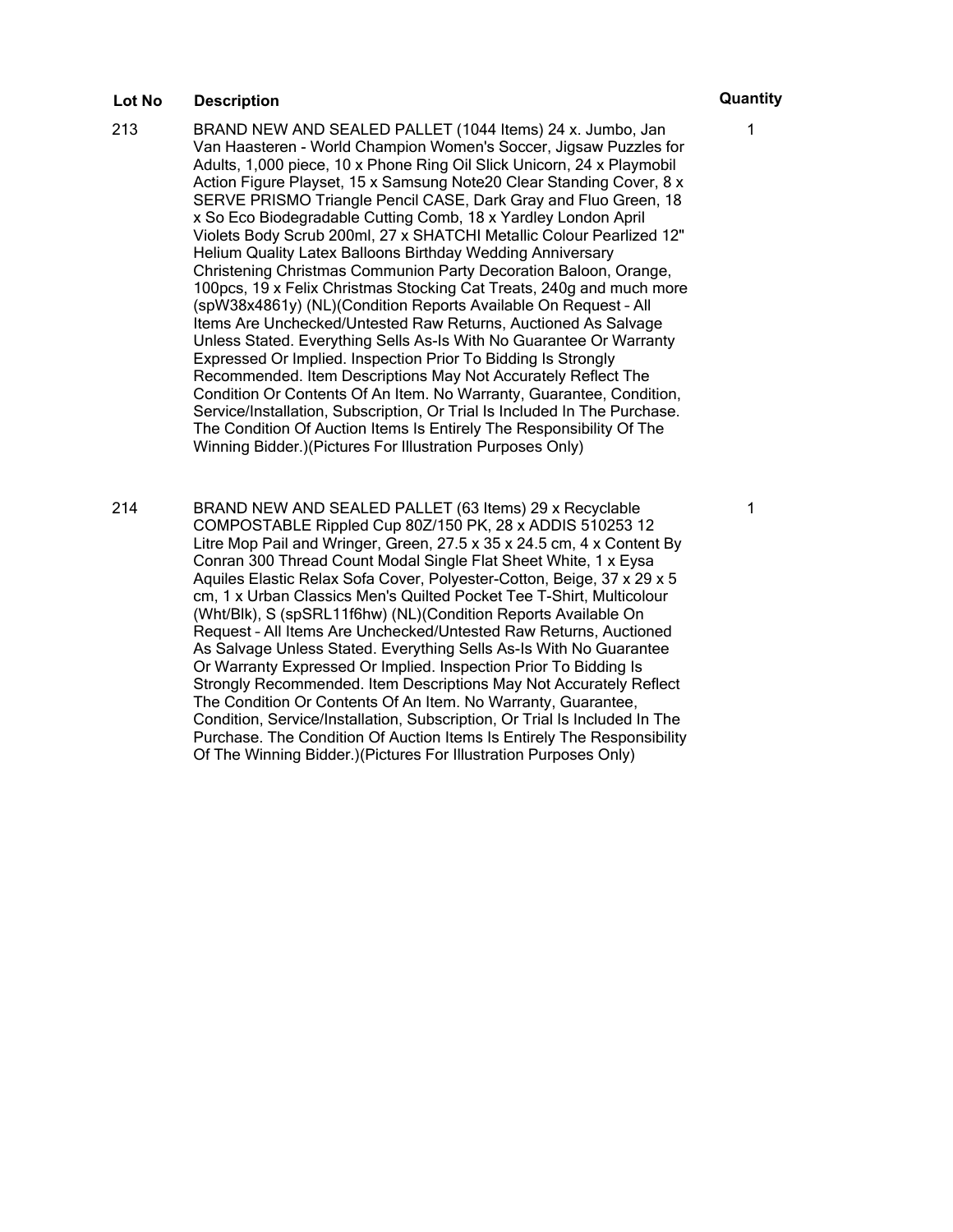- 215 BRAND NEW AND SEALED PALLET (553 Items) 31 x 100% Cotton Duvet Cover Set - 260 x 240 cm / 65 x 65 cm, Linen, 38 x Amazon Basics Cotton Light Duvet Cover Set - 240 x 220 cm / 80 x 80 cm, Dusty Rose, 20 x Artemio 60 Glue Refill, Clear, 7mm, 8 x Asobu Semi Pro Espresso Machine Built in Grinder, Teal, 540ml, 10 x Catherine Lansfield Easy Iron Percale Double Fitted Sheet Grey, 16 x Catherine Lansfield Pom Pom Easy Care Filled Cushion Mint 30 x 40 cm, 18 x Ledvance HEPA H13 Replacement Filter for the UVC Air Purifier, Double Pack with 2 HEPA Filter, 5 x Snips 2.6 Litre Candy Box, Blue, 24 x SurSol Garment Disinfectant, 100ml and much more (spSRL11RnGv) (NL)(Condition Reports Available On Request – All Items Are Unchecked/Untested Raw Returns, Auctioned As Salvage Unless Stated. Everything Sells As-Is With No Guarantee Or Warranty Expressed Or Implied. Inspection Prior To Bidding Is Strongly Recommended. Item Descriptions May Not Accurately Reflect The Condition Or Contents Of An Item. No Warranty, Guarantee, Condition, Service/Installation, Subscription, Or Trial Is Included In The Purchase. The Condition Of Auction Items Is Entirely The Responsibility Of The Winning Bidder.)(Pictures For Illustration Purposes Only)
- 216 BRAND NEW AND SEALED PALLET (339 Items) 15 x Bedding set, 100% super soft cotton, 155 x 200 cm / 50 x 80 cm, black, 43 x Colonial Needle Pebbles Knitter's Needles-Assorted 3/Pkg, Other, Multicoloured, 18 x Catherine Lansfield Zero Twist Hand Towel Pink, 47 x Spectrum Noir SN Blend Tool Refill Round 10PC, Black/White, One Size, 3 x Thinlits Die Set 16PK Pop Art Numbers, 28 x Mini Glue Dots 3/16 " (300 Dots/Pkg) Packaging may vary, 39 X Premium Quality Christmas Hanging Wreath 30cm- Festive Pine Cone Display with Gold Frosting and more (spW42A3297b) (NL)(Condition Reports Available On Request – All Items Are Unchecked/Untested Raw Returns, Auctioned As Salvage Unless Stated. Everything Sells As-Is With No Guarantee Or Warranty Expressed Or Implied. Inspection Prior To Bidding Is Strongly Recommended. Item Descriptions May Not Accurately Reflect The Condition Or Contents Of An Item. No Warranty, Guarantee, Condition, Service/Installation, Subscription, Or Trial Is Included In The Purchase. The Condition Of Auction Items Is Entirely The Responsibility Of The Winning Bidder.)(Pictures For Illustration Purposes Only)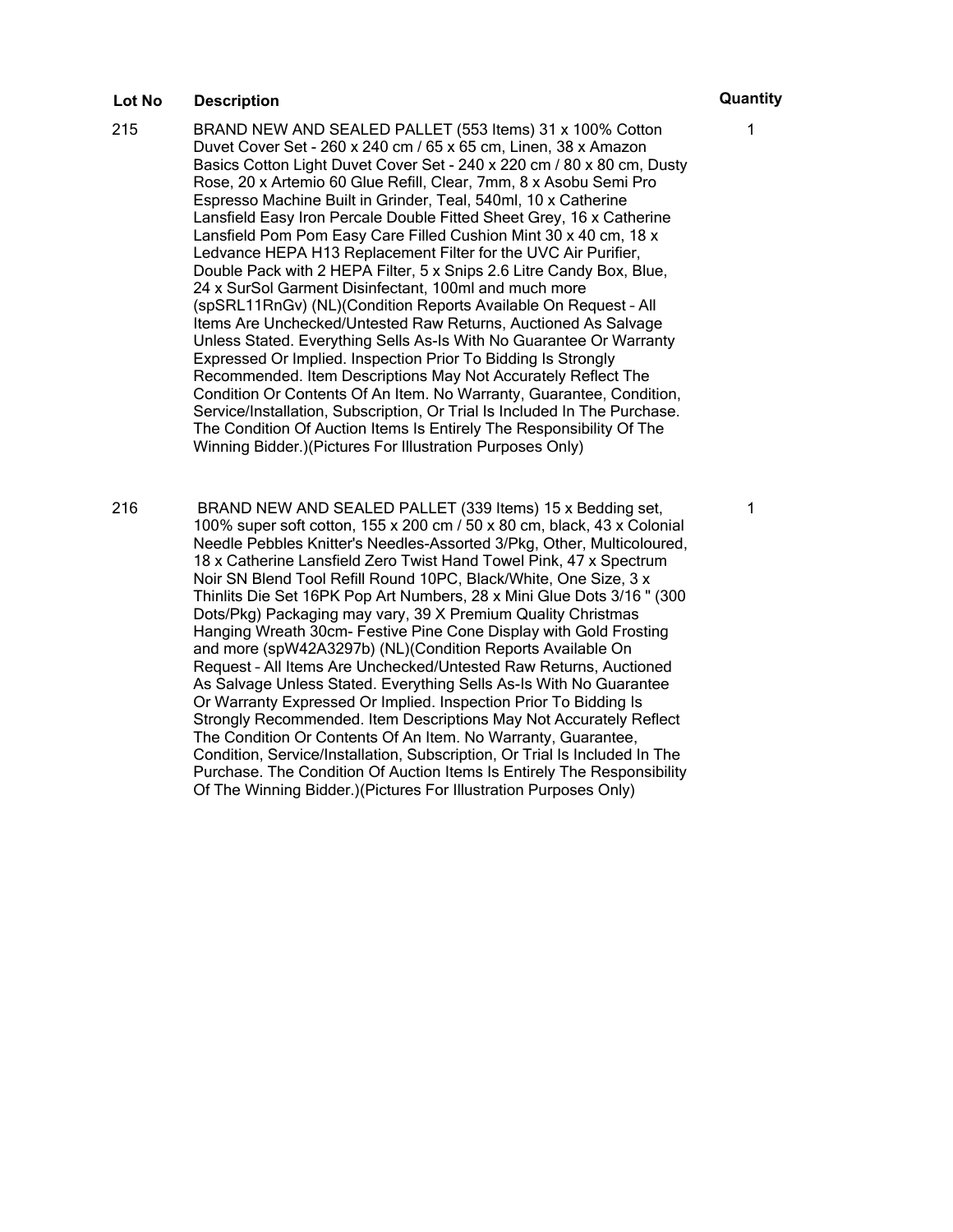- 217 BRAND NEW AND SEALED PALLET (284 Items) 26 x 100% Cotton Duvet Cover Set - 260 x 240 cm / 65 x 65 cm, Linen, 119 x Face Planter Happy D7Cm, 55 x SHATCHI Large Santa Sack Stocking Printed Pattern Burlap Hessian Linen Xmas Sock Hanging Gift Bags Home Decorations-Reindeer/Snowman/Robin/Christmas Pudding, 70x50cm, 36 x Talking Tables Party Porcelain Baroque Paper Foiled Party Plates for Dinner Party and Celebrations, 3 Designs, Multicolour, 18cm (12 Pack in 3 designs) and more (spW42B6281F) (NL)(Condition Reports Available On Request – All Items Are Unchecked/Untested Raw Returns, Auctioned As Salvage Unless Stated. Everything Sells As-Is With No Guarantee Or Warranty Expressed Or Implied. Inspection Prior To Bidding Is Strongly Recommended. Item Descriptions May Not Accurately Reflect The Condition Or Contents Of An Item. No Warranty, Guarantee, Condition, Service/Installation, Subscription, Or Trial Is Included In The Purchase. The Condition Of Auction Items Is Entirely The Responsibility Of The Winning Bidder.)(Pictures For Illustration Purposes Only)
- 218 BRAND NEW AND SEALED PALLET (132 Items) Sleepdown Robin Brushed Cotton Reversible Piped Edged Thermal Warm Cosy Super Soft Duvet Cover Quilt Bedding Set with Pillow Case - Single (135cm x 200cm) - Red (spW33c1174p) (NL)(Condition Reports Available On Request – All Items Are Unchecked/Untested Raw Returns, Auctioned As Salvage Unless Stated. Everything Sells As-Is With No Guarantee Or Warranty Expressed Or Implied. Inspection Prior To Bidding Is Strongly Recommended. Item Descriptions May Not Accurately Reflect The Condition Or Contents Of An Item. No Warranty, Guarantee, Condition, Service/Installation, Subscription, Or Trial Is Included In The Purchase. The Condition Of Auction Items Is Entirely The Responsibility Of The Winning Bidder.)(Pictures For Illustration Purposes Only)
- 219 BRAND NEW AND SEALED PALLET (39 Items) 1 x PeelitStickit Underwater, Undersea Wall Murals, ID-020, vinyl, 2 X furn. Ashrame Eye Twin Pack Feather Filled Cushions, Blush, 35 x 50cm, 1 X Caroline's Treasures Gem Striped Marlin Indoor or Outdoor Runner Mat 28x58 doormats, Multicolor, 3 X Bonamaison Digitally Printed Carpet, Multicolor, 80x150 and other items (spW42h1810r)(NL)(Condition Reports Available On Request – All Items Are Unchecked/Untested Raw Returns, Auctioned As Salvage Unless Stated. Everything Sells As-Is With No Guarantee Or Warranty Expressed Or Implied. Inspection Prior To Bidding Is Strongly Recommended. Item Descriptions May Not Accurately Reflect The Condition Or Contents Of An Item. No Warranty, Guarantee, Condition, Service/Installation, Subscription, Or Trial Is Included In The Purchase. The Condition Of Auction Items Is Entirely The Responsibility Of The Winning Bidder.)(Pictures For Illustration Purposes Only)

1

1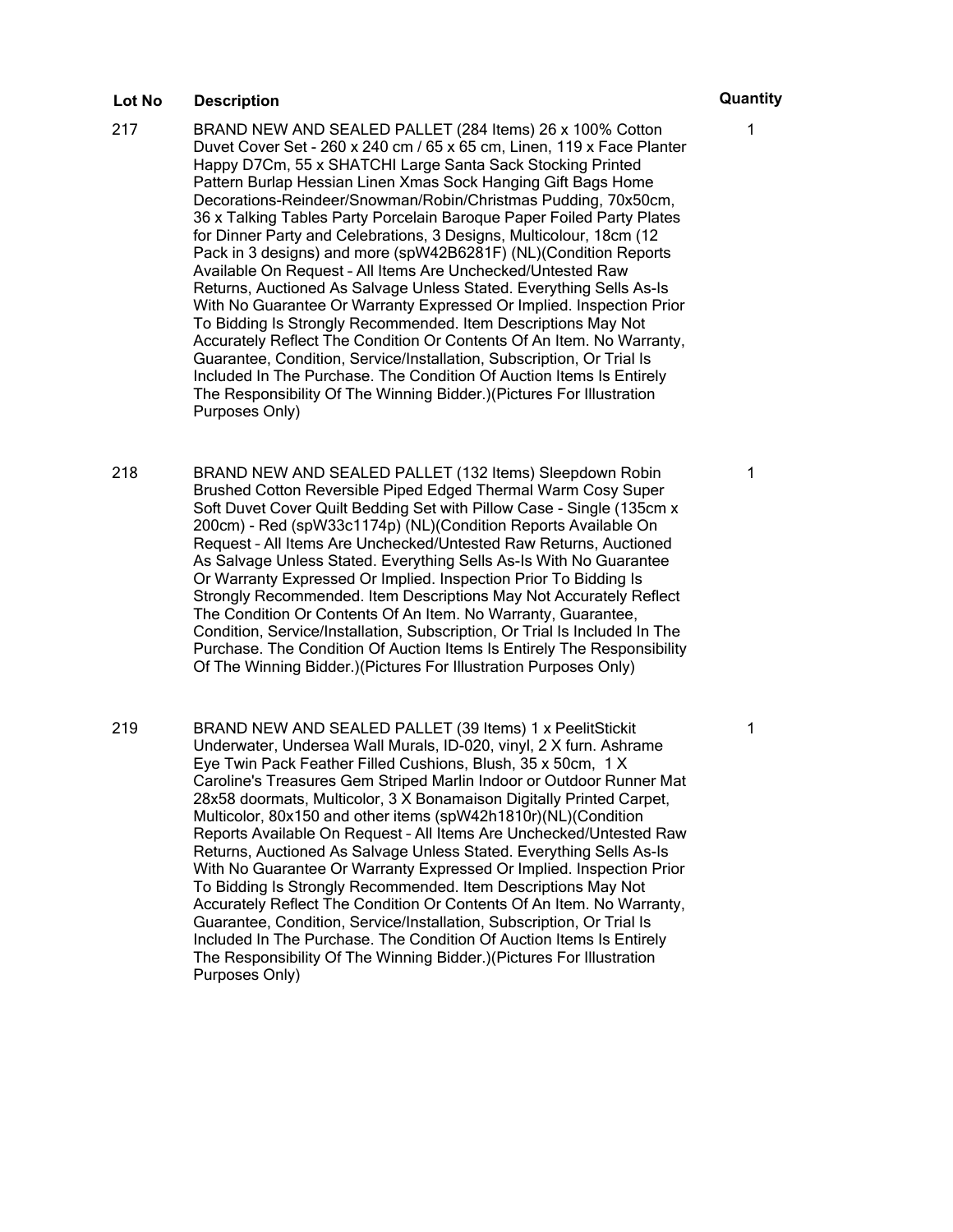- 220 BRAND NEW AND SEALED PALLET (1076 Items) 1 x M + R Burmester Curves Set of 3, Smoke Grey, 149 x Clairefontaine Tracing Paper, 90/95 g, A4, 12 Sheets, 43 x Spirit"CANDY" erasers - 24 pieces per pack, 11 x Trodat ImprintInk Imprint Ink Refill Ink for Imprint 9072M & 9073M Blue, 20 x TTO Zip Bag A5 Transparent, 3 x TIPTOP OFFICE Sticky Notes 75 x 75 mm Neon Pink, 23 x TIPTOP OFFICE Bingo 402237 Retractable Ballpoint Pen 0.7 mm Pack of 50 Blue/White and much more (spW34c7374b) (NL)(Condition Reports Available On Request – All Items Are Unchecked/Untested Raw Returns, Auctioned As Salvage Unless Stated. Everything Sells As-Is With No Guarantee Or Warranty Expressed Or Implied. Inspection Prior To Bidding Is Strongly Recommended. Item Descriptions May Not Accurately Reflect The Condition Or Contents Of An Item. No Warranty, Guarantee, Condition, Service/Installation, Subscription, Or Trial Is Included In The Purchase. The Condition Of Auction Items Is Entirely The Responsibility Of The Winning Bidder.)(Pictures For Illustration Purposes Only)
- 221 BRAND NEW AND SEALED PALLET (460 Items) 7 x Pampers Baby-Dry Pants Nappies, size 5,152 nappies, 52 x Colour Expert 84801810 Paint Tray 26 x 32 cm Plastic Black, 22 x BEPER P201UTP002 Heated Ice Scraper, Electrical Resistance, Extendable Handle with 4.5 Metres Cable, LED Light, 12 V Socket, Black/Grey, 6 x Insideher Toys Yumi Flash Silicone Vibrator Blue, 21 x 60 Second Makeover Limited Men's This Guy Has an Awesome Wife Black Calf Socks Valentines Anniversary Husband Gift, 4 x BIC 872731 - Bic Cristal Ball Pen Fine Black, 5 x Artemio 1.5 cm Wooden Figures, Beige and much more (spW34c7374d) (NL)(Condition Reports Available On Request – All Items Are Unchecked/Untested Raw Returns, Auctioned As Salvage Unless Stated. Everything Sells As-Is With No Guarantee Or Warranty Expressed Or Implied. Inspection Prior To Bidding Is Strongly Recommended. Item Descriptions May Not Accurately Reflect The Condition Or Contents Of An Item. No Warranty, Guarantee, Condition, Service/Installation, Subscription, Or Trial Is Included In The Purchase. The Condition Of Auction Items Is Entirely The Responsibility Of The Winning Bidder.)(Pictures For Illustration Purposes Only)

1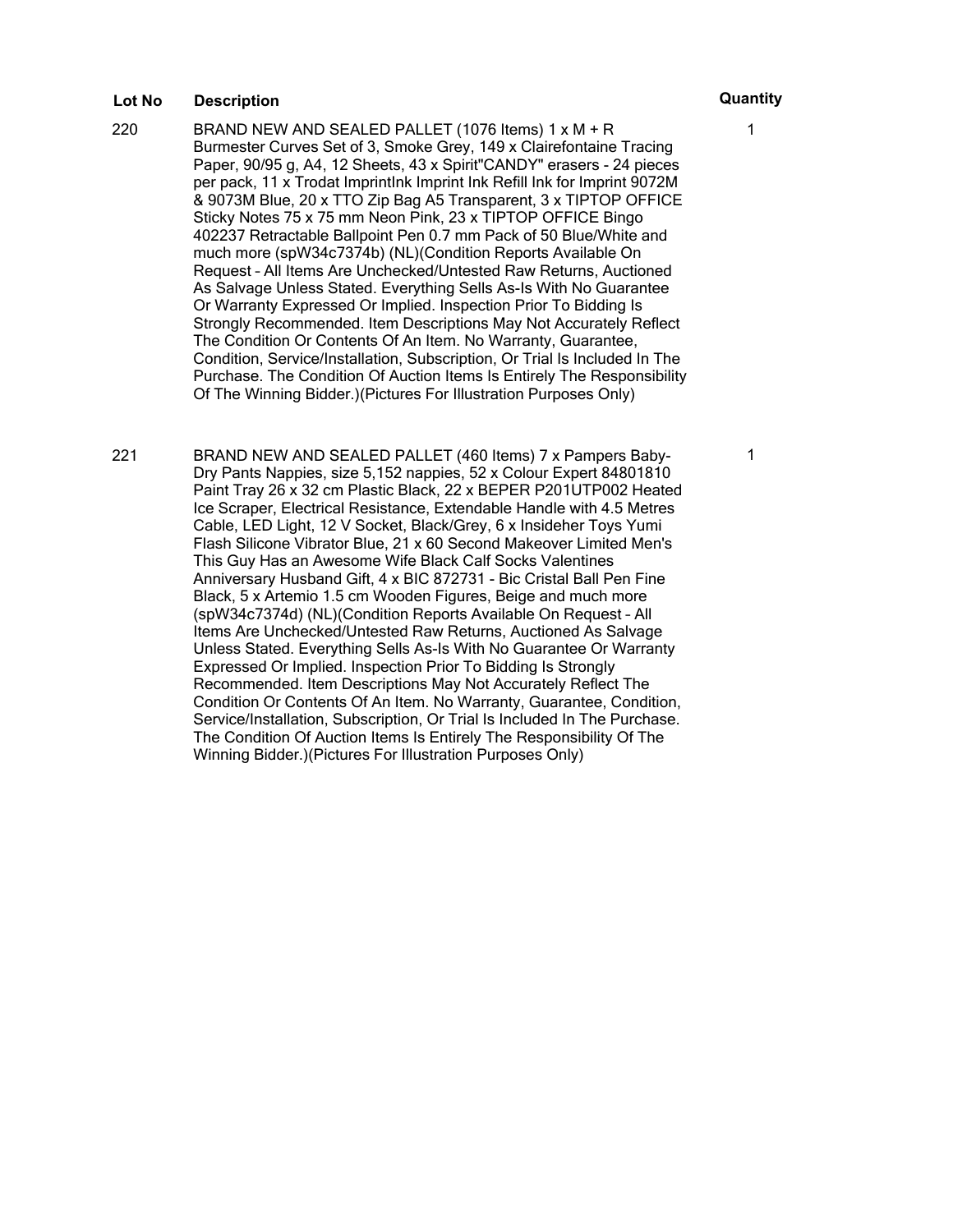- 222 BRAND NEW AND SEALED PALLET (352 Items) 44 x Brentfords Teddy Fleece Duvet Cover with Pillow Case Thermal Fluffy Warm Soft Bedding Set, Blush Pink - Single, 83 x SHATCHI Hessian Home Bedroom Office Decorations Burlap Cotton Linen Printed Pillow Covers 'Reindeer/Snowman/Robin/Christmas Pudding, 40x40cm, 64 x SurSol Alcohol-Free Face Mask Sanitising Spray, (Buy One), 75.0 Millilitre, 10 x Ledvance HEPA H13 Replacement Filter for the UVC Air Purifier, Double Pack with 2 HEPA Filter, 67 x Eco by Naty, Nipple Balm, 30 ml and more (spW34c7374f) (NL)(Condition Reports Available On Request – All Items Are Unchecked/Untested Raw Returns, Auctioned As Salvage Unless Stated. Everything Sells As-Is With No Guarantee Or Warranty Expressed Or Implied. Inspection Prior To Bidding Is Strongly Recommended. Item Descriptions May Not Accurately Reflect The Condition Or Contents Of An Item. No Warranty, Guarantee, Condition, Service/Installation, Subscription, Or Trial Is Included In The Purchase. The Condition Of Auction Items Is Entirely The Responsibility Of The Winning Bidder.)(Pictures For Illustration Purposes Only)
- 223 BRAND NEW AND SEALED PALLET (37 Items) 1 x Artopweb Doisneau-Bacio All Hotel De Ville Paris 1950" Decorative Panel, Wood, Multi-Colour, 80 x 1.8 x 60 cm, 4 x Bonamaison Digitally Printed Carpet, Multicolour, 80x150, 2 x Artopweb Decorative Panel, Multicolour, 100x50 cm, 4 x Artopweb Decorative Panel, Multicolour, 60x80 cm, 1 x Artopweb Decorative Panel, Multicolour, 60x80 cm, 1 x Paoletti Fiesta Twin Pack Feather Filled Cushions, Sage/Beige, 35 x 50cm, 1 x FRAMES BY POST Glitz Champagne Silver Picture Photo Frame with Light Grey Mount 10 x 10 Image size 8 x 8 Inch Plastic Glass and more (spW42h1810j) (NL) (Condition Reports Available On Request – All Items Are Unchecked/Untested Raw Returns, Auctioned As Salvage Unless Stated. Everything Sells As-Is With No Guarantee Or Warranty Expressed Or Implied. Inspection Prior To Bidding Is Strongly Recommended. Item Descriptions May Not Accurately Reflect The Condition Or Contents Of An Item. No Warranty, Guarantee, Condition, Service/Installation, Subscription, Or Trial Is Included In The Purchase. The Condition Of Auction Items Is Entirely The Responsibility Of The Winning Bidder.)(Pictures For Illustration Purposes Only)
- 224 BRAND NEW AND SEALED PALLET (36 Items) 1 X Van Gogh Van Goghs Bedroom, 3 x Artopweb Decorative Panel, Multicolour, 100x50 cm, 6 x Bonamaison Digitally Printed Carpet, Multicolor, 80x150, 1 x World Art TW60056 Paintings on Decorative Stretchers Lady, Wood, 100x100x3.5 Cm, 3 x Artopweb Decorative Panel, Multicolour, 60x80 cm and more (spW42h1810I)- P(NL)(Condition Reports Available On Request – All Items Are Unchecked/Untested Raw Returns, Auctioned As Salvage Unless Stated. Everything Sells As-Is With No Guarantee Or Warranty Expressed Or Implied. Inspection Prior To Bidding Is Strongly Recommended. Item Descriptions May Not Accurately Reflect The Condition Or Contents Of An Item. No Warranty, Guarantee, Condition, Service/Installation, Subscription, Or Trial Is Included In The Purchase. The Condition Of Auction Items Is Entirely The Responsibility Of The Winning Bidder.)(Pictures For Illustration Purposes Only)

1

1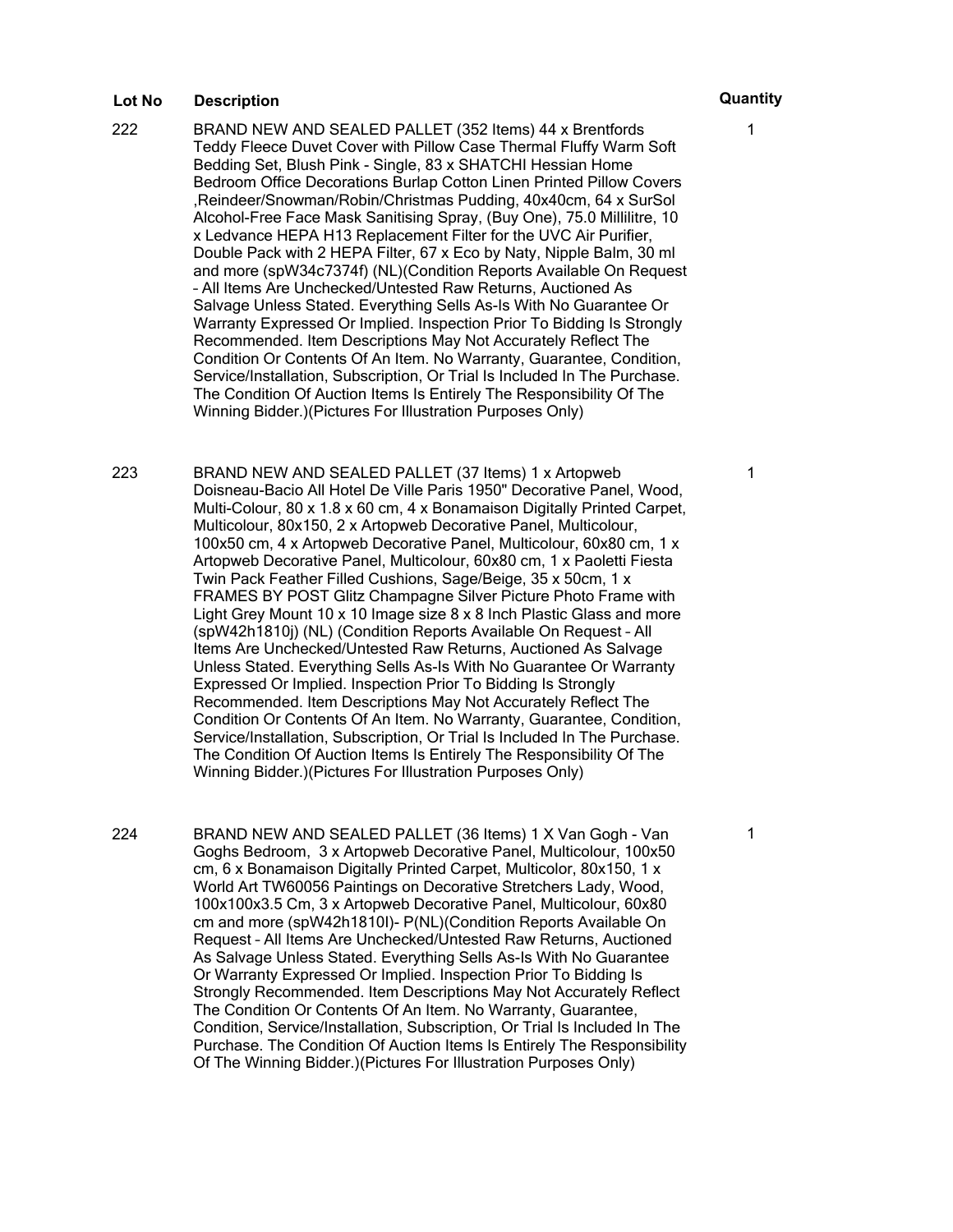- 225 BRAND NEW AND SEALED PALLET (359 Items) 20 x Benlee Rocky Marciano Training Gloves Rodney - Black/Red, 12oz, 1 x Calvin Klein Men's Casual Flat Knit Cotton Quarter Socks 2 Pack, Denim Melange, 43/46, 1 x G-STAR RAW, Womens Midge Bootcut Jeans, Black (pitch black B964-A810), 24W / 28L, 7 x Game Movil XL Block Set in Tub (12- Piece), 17 x Gildan Men's Heavy Cotton Tee T-Shirt, Red, X-Large, 8 x Gund Paw Patrol: The Movie Dolores Stuffed Animal Plush Dog, 6", 2 x Jumbo, Disney Classic Collection - Dumbo, Disney Jigsaw Puzzles for Adults, 1,000 piece, 5 x Play-Doh Slime Chewin' Charlie Slime Bubble Maker Toy for Children Aged 3 Years and Up with 2 Pots of Pink and Blue Slime Compound, Non-Toxic, 5 x Spyder Kids Synthesis Gloves , black, L, 1 x uhlsport Unisex's Impulse Sporting Goods, Dynamic Orange/Fluo, 9.5, 1 x Urban Classics Men's Military Crew Jumper, Blue (Midnight 01641), Small, 12 x Theo Klein 8120 Bosch Work Gloves I Ideal One - Size - Fits - All Gloves I Toy for Children Aged 3 Years and up, 5 x Simba 29cm Steffi Love New Born Baby Set Doll and more (spW37q3225F) (NL)(Condition Reports Available On Request – All Items Are Unchecked/Untested Raw Returns, Auctioned As Salvage Unless Stated. Everything Sells As-Is With No Guarantee Or Warranty Expressed Or Implied. Inspection Prior To Bidding Is Strongly Recommended. Item Descriptions May Not Accurately Reflect The Condition Or Contents Of An Item. No Warranty, Guarantee, Condition, Service/Installation, Subscription, Or Trial Is Included In The Purchase. The Condition Of Auction Items Is Entirely The Responsibility Of The Winning Bidder.)(Pictures For Illustration Purposes Only)
- 226 BRAND NEW AND SEALED PALLET (179 Items) HydroClash Elite, Water Fight Toy For Ages 6+ (spW29H9381b) (NL)(Condition Reports Available On Request – All Items Are Unchecked/Untested Raw Returns, Auctioned As Salvage Unless Stated. Everything Sells As-Is With No Guarantee Or Warranty Expressed Or Implied. Inspection Prior To Bidding Is Strongly Recommended. Item Descriptions May Not Accurately Reflect The Condition Or Contents Of An Item. No Warranty, Guarantee, Condition, Service/Installation, Subscription, Or Trial Is Included In The Purchase. The Condition Of Auction Items Is Entirely The Responsibility Of The Winning Bidder.)(Pictures For Illustration Purposes Only)

1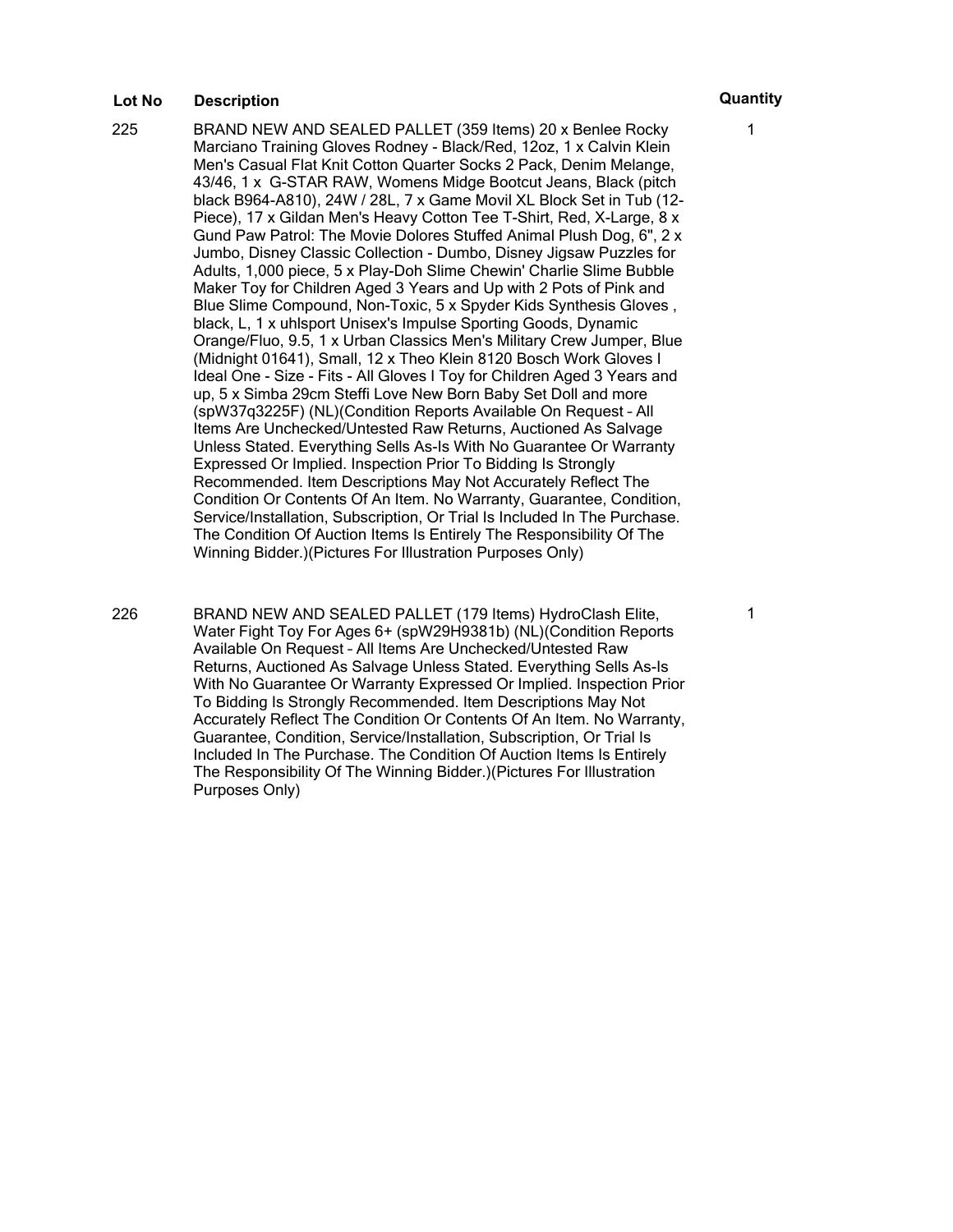- 227 BRAND NEW AND SEALED PALLET (105 Items) 1 x Trespass Calgary, Olive, XXL, Warm Down Jacket with Removable Hood, 90% Down for Men, Green, XX-Large / 2X-Large / 2XL, 1 x uhlsport Unisex's Float Shoes, Black, 5.5, 7 x Speedo Unisex-Youth Koala Float Vest, Galinda/Hard Candy/Marine Blue, 4-5, 4 x Rubie's Official Disney Frozen 2, Elsa Epilogue Dress, Childs Costume, Size Small Age 3-4 Years, 4 x Mondo Set Mini Goals Plus Ball (2 Pieces), 33 x HydroClash Elite, Water Fight Toy For Ages 6+, 1 x Fiesta Crafts T-2930 Stickabouts, Various, 1 x Axis Communications F92A01 SILVER HEIGHT S. HOUSING and more (spW29H9381a) (NL)(Condition Reports Available On Request – All Items Are Unchecked/Untested Raw Returns, Auctioned As Salvage Unless Stated. Everything Sells As-Is With No Guarantee Or Warranty Expressed Or Implied. Inspection Prior To Bidding Is Strongly Recommended. Item Descriptions May Not Accurately Reflect The Condition Or Contents Of An Item. No Warranty, Guarantee, Condition, Service/Installation, Subscription, Or Trial Is Included In The Purchase. The Condition Of Auction Items Is Entirely The Responsibility Of The Winning Bidder.)(Pictures For Illustration Purposes Only)
- 228 BRAND NEW AND SEALED PALLET (2548 Items) 36 x Brentfords Teddy Fleece Duvet Cover with Pillow Case Thermal Fluffy Warm Soft Bedding Set, Blush Pink - Single, 192 x Eco by Naty, Pregnancy Oil, 100% Plant-Derived Ingredients with 0% Perfume, Hypoallergenic and Dermatologically Tested, 50 ml Bottle, 260 xC.E. Pattberg Sheer Organza Ribbon Red, 27 Yards Gift Wrap Ribbon, 1 inch Width, Accessories for Decoration & Handicrafts, Decoration Ribbon for Presents, for Every Occasion, 1816 x Hallmark various christmas cards and more (spW44i9348D) (NL)(Condition Reports Available On Request – All Items Are Unchecked/Untested Raw Returns, Auctioned As Salvage Unless Stated. Everything Sells As-Is With No Guarantee Or Warranty Expressed Or Implied. Inspection Prior To Bidding Is Strongly Recommended. Item Descriptions May Not Accurately Reflect The Condition Or Contents Of An Item. No Warranty, Guarantee, Condition, Service/Installation, Subscription, Or Trial Is Included In The Purchase. The Condition Of Auction Items Is Entirely The Responsibility Of The Winning Bidder.)(Pictures For Illustration Purposes Only)

1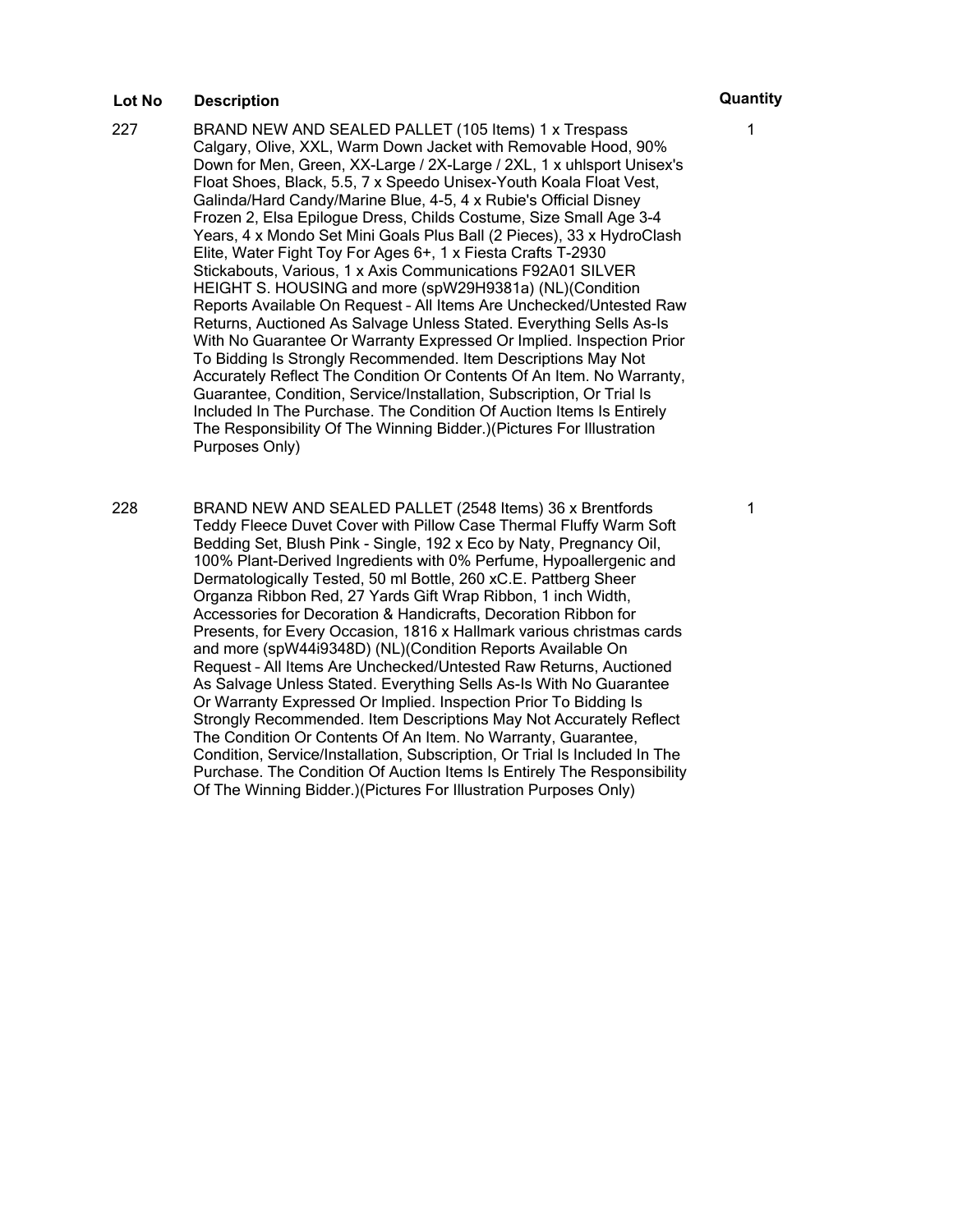- 229 BRAND NEW AND SEALED PALLET (330 Items) 24 x V-TAC Lamp, 9 W, 3000k Warm White, 3 x VIE Naturals Capiz Dream Catcher, No Feathers, 6cm, Black, 12 x SurSol Pro Sport Clothing Sanitiser, 500ml, 10 x Rotho, Fun, flat lunch box 0.45l with click closure, Plastic (PP) BPA -free, blue, 0,45l (16,0 x 11,0 x 4,0 cm), 8 x McKLords Pine Disinfectant, 1 Litre, 4 x Inov8 Framing Photo Frame, Canary Yellow, 12x10, 18 x Herding Bedding Set, Cotton, Multicoloured, 40 x 60 cm, 100 x 135 cm, 1 x Fusion - Sorbonne - 100% Cotton Pair of Eyelet Curtains - 66" Width x 54" Drop (168 x 137cm) in Ochre, 92 x DesignEtte Buch 1 Knitting Booklet, 20 x Catherine Lansfield Pom Pom Easy Care Filled Cushion Mint 30 x 40 cm and more (spW32g7998x) (NL)(Condition Reports Available On Request – All Items Are Unchecked/Untested Raw Returns, Auctioned As Salvage Unless Stated. Everything Sells As-Is With No Guarantee Or Warranty Expressed Or Implied. Inspection Prior To Bidding Is Strongly Recommended. Item Descriptions May Not Accurately Reflect The Condition Or Contents Of An Item. No Warranty, Guarantee, Condition, Service/Installation, Subscription, Or Trial Is Included In The Purchase. The Condition Of Auction Items Is Entirely The Responsibility Of The Winning Bidder.)(Pictures For Illustration Purposes Only)
- 230 BRAND NEW AND SEALED PALLET (251 Items) 201 x M&M's Chocolate Party Bulk Bag, Chocolate Gifts, Easter Gifts, Easter Chocolate, Movie Night Snacks, 1kg, 3 x Cadbury Dairy Milk Chocolate Bar, 300 g, 1 x Consuelo Nespresso\* compatible Capsules - Intenso, 50 coffee capsules, 1 x Idahoan Perfect Mash Cheese & Bacon, Instant Mash Potato, 109 g, Pack of 12, 1 x Lakeland Full Fat Milk Pots (Pack of 120 x 12ml) (Packing may vary), 40 x Wholefood Earth: Nutritional Yeast Flakes 125g | With B12 | Dairy Free | GMO Free and more (spW0z81380a, spW0z81380b, spW0z81380f, spW0z81380g, spW0z81380h, spW0z81380k, spW0z81380n, spW0z81380r, spW0z81380u, spW0z81380v, spW0z81380x, spW0z81380z, spW0z81381A, spW0z81381c, spW0z81381D, spW0z81381E, spW0z81381K, spW0z81381N, spW0z81381V, spW0z81381W, spW0z81381X, spW0z81383y, spW0z81384E) (NL)(Condition Reports Available On Request – All Items Are Unchecked/Untested Raw Returns, Auctioned As Salvage Unless Stated. Everything Sells As-Is With No Guarantee Or Warranty Expressed Or Implied. Inspection Prior To Bidding Is Strongly Recommended. Item Descriptions May Not Accurately Reflect The Condition Or Contents Of An Item. No Warranty, Guarantee, Condition, Service/Installation, Subscription, Or Trial Is Included In The Purchase. The Condition Of Auction Items Is Entirely The Responsibility Of The Winning Bidder.)(Pictures For Illustration Purposes Only)

1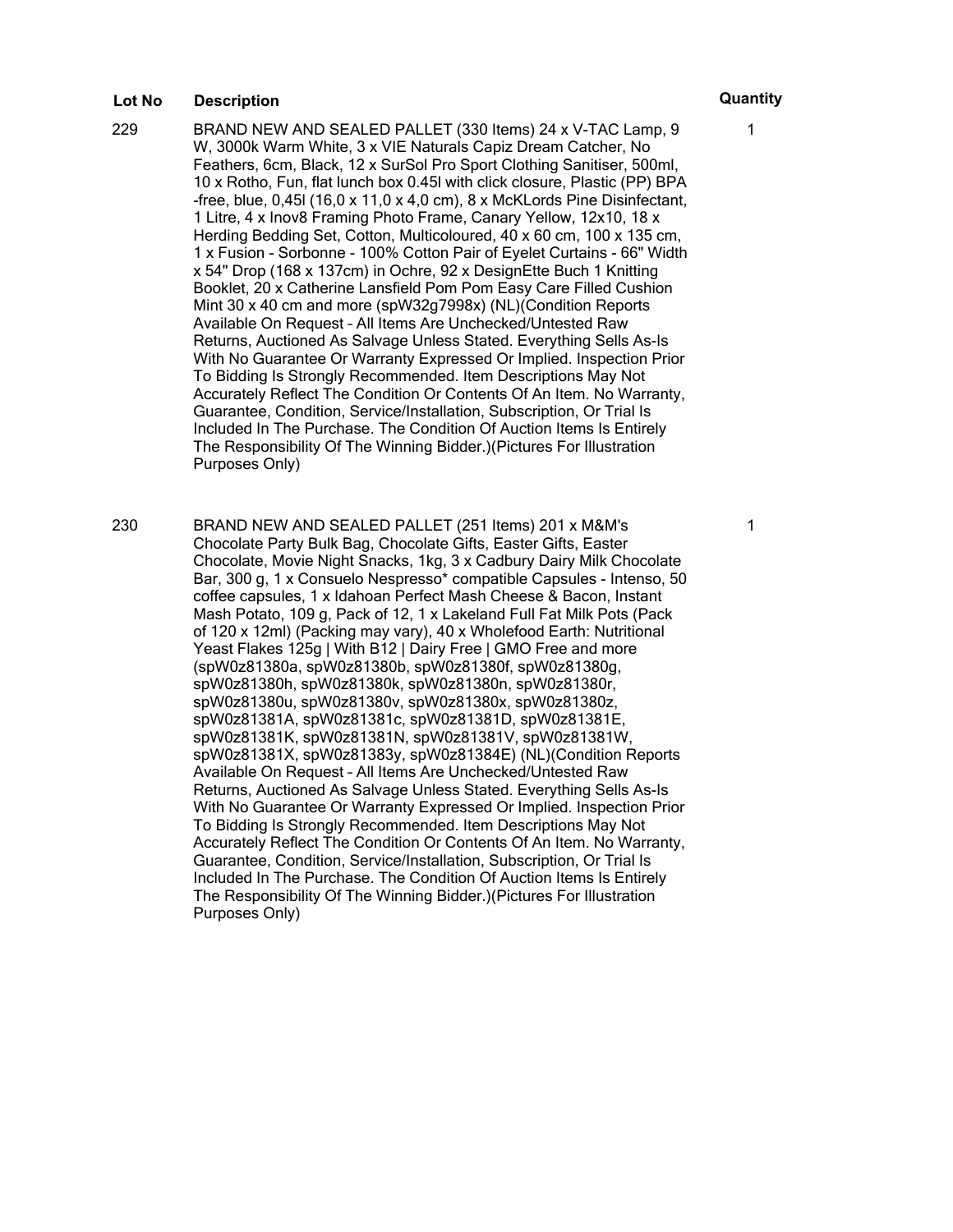- 231 BRAND NEW AND SEALED PALLET (160 Items) 154 x M&M's Chocolate Party Bulk Bag, Chocolate Gifts, Easter Gifts, Easter Chocolate, Movie Night Snacks, 1kg, 3 x Wholefood Earth: Nutritional Yeast Flakes 125g | With B12 | Dairy Free | GMO Free, 3 x Cadbury Dairy Milk Chocolate Bar, 300 g (spW0z81382c, spW0z81382e, spW0z81382i, spW0z81382k, spW0z81382m, spW0z81382p, spW0z81382R, spW0z81382s, spW0z81382Y, spW0z81382Z, spW0z81383c, spW0z81383g, spW0z81383h, spW0z81383i, spW0z81383j, spW0z81383k, spW0z81383r, spW0z81383v, spW0z81384A, spW0z81384F, spW0z81384G) (NL)(Condition Reports Available On Request – All Items Are Unchecked/Untested Raw Returns, Auctioned As Salvage Unless Stated. Everything Sells As-Is With No Guarantee Or Warranty Expressed Or Implied. Inspection Prior To Bidding Is Strongly Recommended. Item Descriptions May Not Accurately Reflect The Condition Or Contents Of An Item. No Warranty, Guarantee, Condition, Service/Installation, Subscription, Or Trial Is Included In The Purchase. The Condition Of Auction Items Is Entirely The Responsibility Of The Winning Bidder.)(Pictures For Illustration Purposes Only)
- 232 BRAND NEW AND SEALED PALLET (192 Items) 178 x M&M's Chocolate Party Bulk Bag, Chocolate Gifts, Easter Gifts, Easter Chocolate, Movie Night Snacks, 1kg, 5 x Pip & Nut Dark Chocolate Almond Butter Cups - Box of 15 Packs (2 Cups per Pack) - Real Almond Butter, Single-Origin Chocolate, No Palm Oil, Vegan Friendly, 8 x Wholefood Earth Organic Coconut Desiccated , A 500g | GMO Free | Vegan | High Fibre | Certified Organic, 1 x Ancol Tea Tree Dog Shampoo 200 ml (spW0z81380c, spW0z81381S, spW0z81381T, spW0z81382f, spW0z81383a, spW0z81383b, spW0z81383d, spW0z81383e, spW0z81383F, spW0z81383h, spW0z81383k, spW0z81383m, spW0z81383p, spW0z81383Q, spW0z81383U, spW0z81383W, spW0z81383X, spW0z81383y, spW0z81383z, spW0z81384B (NL)(Condition Reports Available On Request – All Items Are Unchecked/Untested Raw Returns, Auctioned As Salvage Unless Stated. Everything Sells As-Is With No Guarantee Or Warranty Expressed Or Implied. Inspection Prior To Bidding Is Strongly Recommended. Item Descriptions May Not Accurately Reflect The Condition Or Contents Of An Item. No Warranty, Guarantee, Condition, Service/Installation, Subscription, Or Trial Is Included In The Purchase. The Condition Of Auction Items Is Entirely The Responsibility Of The Winning Bidder.)(Pictures For Illustration Purposes Only)

1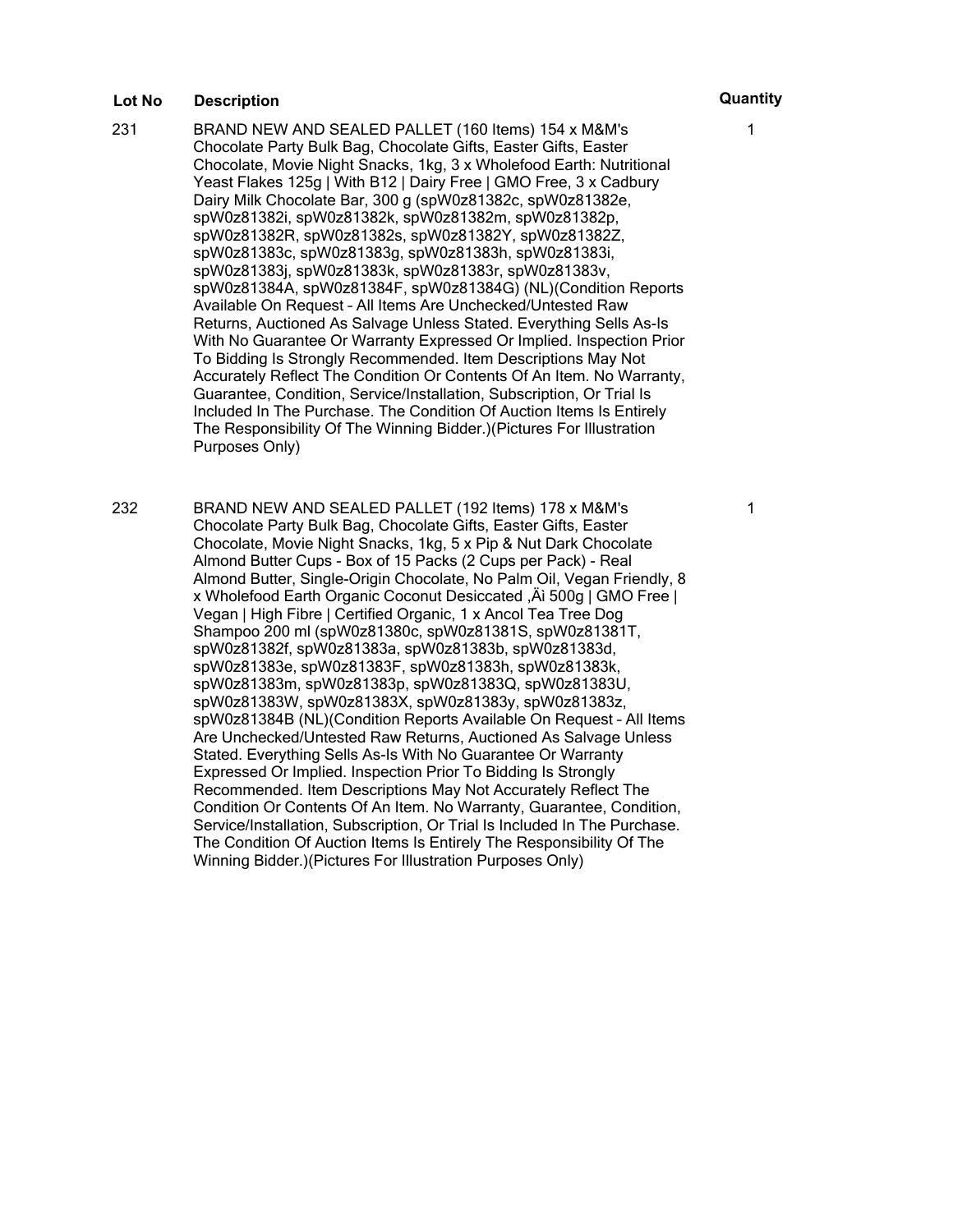- 233 BRAND NEW AND SEALED PALLET (667 Items) 41 x Karl Kruger 2 Pieces Thermogrips, Multicolour, One Size, 7 x Kumihimo Weave cord Satin 2 mm / 6 m Rainbow, 3 x Gaveno Cavailia 10PK Toronto Towel Bale Set with 4 Face, 4 Hand and 2 Bath, Cotton, Cream, 6 x Faber-Castell Pitt Pastel, Payne's Grey Pencils, 12 x Chef Aid 2 Stainless Steel Mini Whisks, 4 x Content By Conran 300 Thread Count Modal Single Flat Sheet Grey, 4 x Bonamaison Decorative Cushion Cover, Multicolour, 45 x 45 cm, 31 x Amazon Basics Julienne Y-Peeler with Protective Cover, Soft Grip Handle, Grey and Green, 15 x 4-Sided Stainless Steel Box Grater with Storage Container, 22.86 Centimeters, 5 x Cotton Light Duvet Cover Set - 240 x 220 cm / 80 x 80 cm, Dusty Rose and more (spW45L7641n) (NL)(Condition Reports Available On Request – All Items Are Unchecked/Untested Raw Returns, Auctioned As Salvage Unless Stated. Everything Sells As-Is With No Guarantee Or Warranty Expressed Or Implied. Inspection Prior To Bidding Is Strongly Recommended. Item Descriptions May Not Accurately Reflect The Condition Or Contents Of An Item. No Warranty, Guarantee, Condition, Service/Installation, Subscription, Or Trial Is Included In The Purchase. The Condition Of Auction Items Is Entirely The Responsibility Of The Winning Bidder.)(Pictures For Illustration Purposes Only)
- 234 BRAND NEW AND SEALED PALLET (611 Items) 32 x Brentfords Teddy Fleece Duvet Cover with Pillow Case Thermal Fluffy Warm Soft Bedding Set, Blush Pink - Single, 94 x Briggs and Stratton Genuine 273356S Filter Pre-Cleaner, 6 x Talking Tables White Dream Catcher With Ring Beads and Feathers - Ideal For Wedding or Bedroom Bohemian Boho Decor Decorations or Gift, can also be used for a stay at home Festival, 82 x Efco 0.35 mm/ 50 g Brown Florists Wire, 104 x Talking Tables Party Porcelain Baroque Paper Foiled Party Plates for Dinner Party and Celebrations, 3 Designs, Multicolour, 18cm (12 Pack in 3 designs) and more (spW38x4611P) (NL)(Condition Reports Available On Request – All Items Are Unchecked/Untested Raw Returns, Auctioned As Salvage Unless Stated. Everything Sells As-Is With No Guarantee Or Warranty Expressed Or Implied. Inspection Prior To Bidding Is Strongly Recommended. Item Descriptions May Not Accurately Reflect The Condition Or Contents Of An Item. No Warranty, Guarantee, Condition, Service/Installation, Subscription, Or Trial Is Included In The Purchase. The Condition Of Auction Items Is Entirely The Responsibility Of The Winning Bidder.)(Pictures For Illustration Purposes Only)

1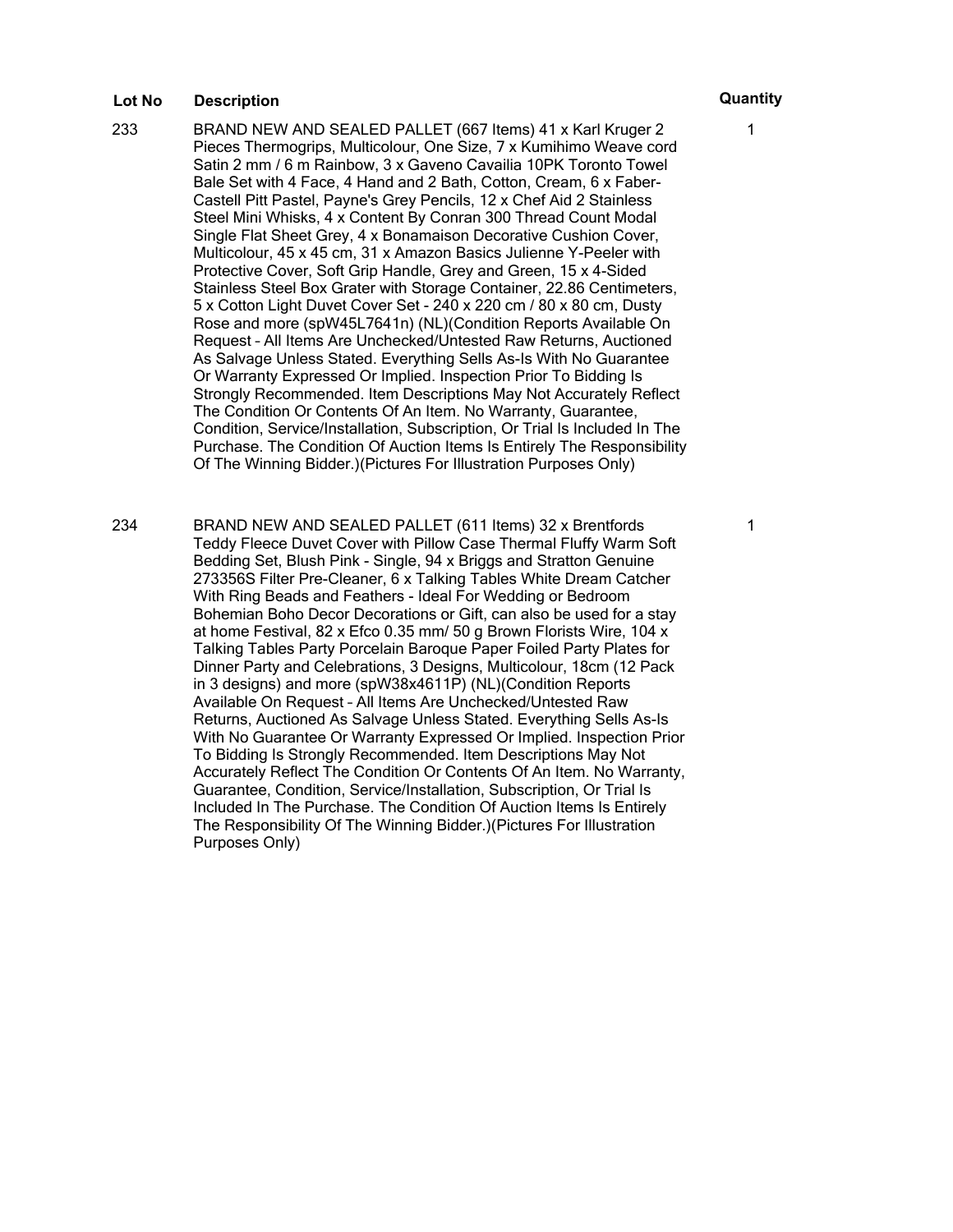235 BRAND NEW AND SEALED PALLET (87 Items) 19 x Vet's Kitchen - Healthy Joint Supplement - Gravy with Glucosamine - Advanced Nutrition for your Adult Dog - 300ml, clear, 4 x Pip & Nut Dark Chocolate Almond Butter Cups - Box of 15 Packs (2 Cups per Pack) - Real Almond Butter, Single-Origin Chocolate, No Palm Oil, Vegan Friendly, 1 x Pepsi Max, 12 x 600ml, 2 x Sentiment Ceramic Tealight Holder - Mum, 3 x Maximuscle Protein Bars | High Fibre, Low Sugar | Under 175 Calories | Salted Caramel, 12 x 45g, 2 x Highland Spring Eco Still Water Sportscap, 15 x 750ml, 3 x Femfresh Intimate Wipes - Flushable & Biodegradable Disposable Feminine Hygiene Vaginal Cloths w. Calendula & Aloe Vera Extracts - Freshening, Soothing, pH Balanced, Hypoallergenic - Pack of 25 Wipes, 13 x Cow & Gate My First Muesli Cereal 330 g (Pack of 4) and other items (spSRL116jHg, spSRL116jHv, spSRL116jHX, spSRL116jJ2, spSRL116jJW, spSRL116jKd, spSRL116jKG, spSRL116jKN, spSRL116jKs, spSRL116jKV, spSRL116jLT, spW0z81381Z, spW14B6140t, spW23A7165K, spW36N4163g) (NL)(Condition Reports Available On Request – All Items Are Unchecked/Untested Raw Returns, Auctioned As Salvage Unless Stated. Everything Sells As-Is With No Guarantee Or Warranty Expressed Or Implied. Inspection Prior To Bidding Is Strongly Recommended. Item Descriptions May Not Accurately Reflect The Condition Or Contents Of An Item. No Warranty, Guarantee, Condition, Service/Installation, Subscription, Or Trial Is Included In The Purchase. The Condition Of Auction Items Is Entirely The Responsibility Of The Winning Bidder.)(Pictures For Illustration Purposes Only)

236 BRAND NEW AND SEALED PALLET (60 Items) 2 x ArtPlaza Hiroshige Utagawa-Koume Embankment Decorative Panel, Wood, Multi-Colour, 60 x 1.8 x 90 cm, 2 x Exclusive Edition Exclusive Editon-Flat Woven Decoration Carpet, Polyester, Multicolour, 135 x 195 x 2 cm, 2 x furn. Bodhi Twin Pack Feather Filled Cushions, Natural, 45 x 45cm, 2 x World Art TW60133 Paintings on Decorative Stretchers Spheres Abstraites, Wood, 100x100x3.5 Cm, 4 x Paoletti Bellucci Twin Pack Polyester Filled Cushions, Spice/Mocha, 45 x 45cm and more (spSBP11KfMk) (NL)(Condition Reports Available On Request – All Items Are Unchecked/Untested Raw Returns, Auctioned As Salvage Unless Stated. Everything Sells As-Is With No Guarantee Or Warranty Expressed Or Implied. Inspection Prior To Bidding Is Strongly Recommended. Item Descriptions May Not Accurately Reflect The Condition Or Contents Of An Item. No Warranty, Guarantee, Condition, Service/Installation, Subscription, Or Trial Is Included In The Purchase. The Condition Of Auction Items Is Entirely The Responsibility Of The Winning Bidder.)(Pictures For Illustration Purposes Only)

# 1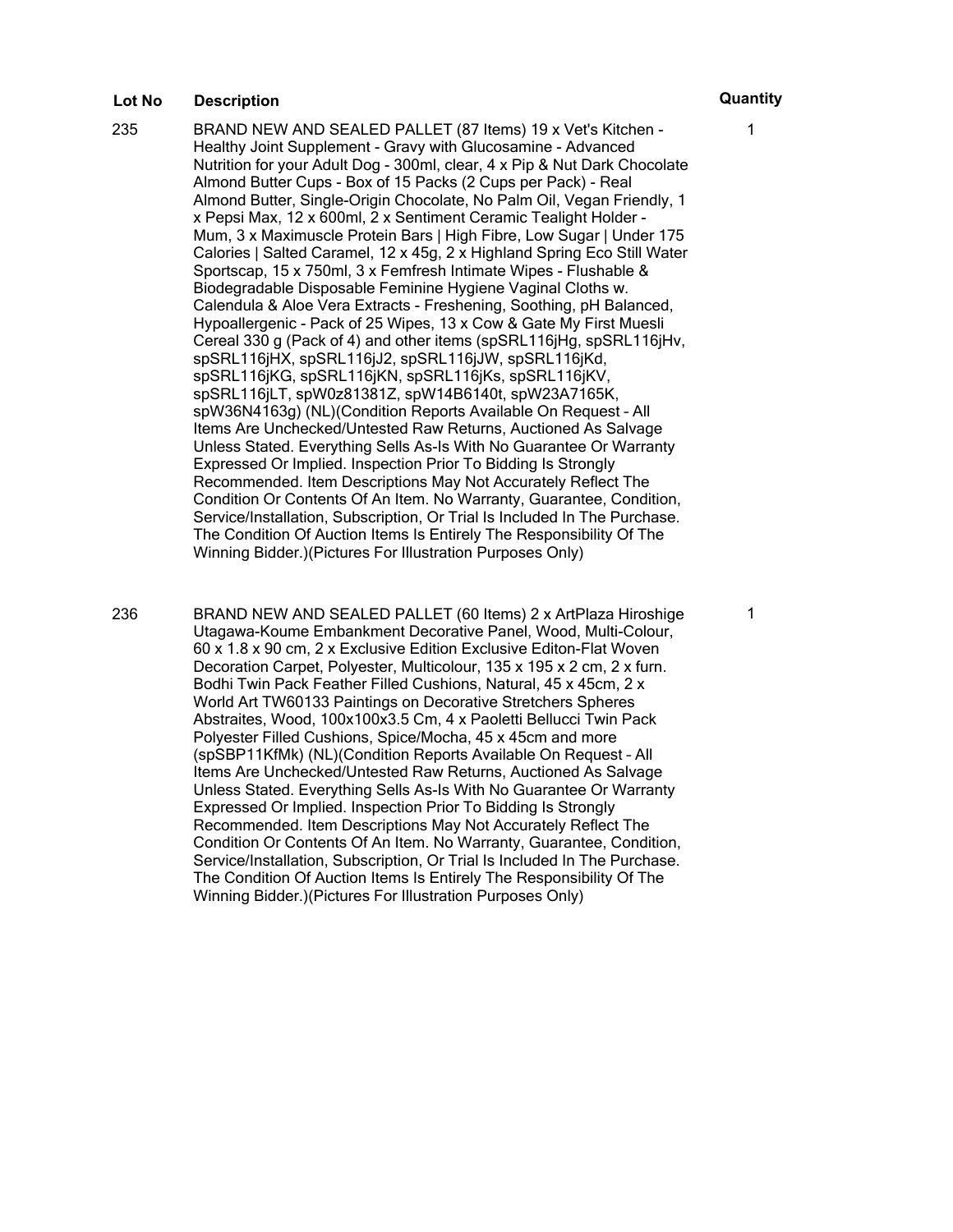- 237 BRAND NEW AND SEALED PALLET (63 Items) 1 x Eysa Dam Chaise Longue, Grey, 1 x Feel Good Art Gicl<sup> $\sqrt{\ }$ </sup> Printed Canvas with Solid Black Wooden Frame Surround & It Sing Loud & at Cream 44 x 34 x 3cm (Medium), Wood, 44 x 34 cm, 1 x PORCELLANA Quotidiano Set, White, 0.1 x 0.1 x 0.1 cm, 1 x The Stupell Home Decor Collection Home Loves and Dreams Stretched Canvas Wall Art, 30 x 40, 76.2 x 193.55 x 101.6 cm, 2 x furn. Blume Twin Pack Polyester Filled Cushions, Natural, 45 x 45cm, 1 x FRAMES BY POST Glitz Charcoal Picture Photo Frame with White Mount 14 x 8 Image size 10 x 4 Inch Plastic Glass, 2 x Bonamaison Digitally Printed Carpet, Multicolour, 80x150 and more (spSVM11PnJv) (NL)(Condition Reports Available On Request – All Items Are Unchecked/Untested Raw Returns, Auctioned As Salvage Unless Stated. Everything Sells As-Is With No Guarantee Or Warranty Expressed Or Implied. Inspection Prior To Bidding Is Strongly Recommended. Item Descriptions May Not Accurately Reflect The Condition Or Contents Of An Item. No Warranty, Guarantee, Condition, Service/Installation, Subscription, Or Trial Is Included In The Purchase. The Condition Of Auction Items Is Entirely The Responsibility Of The Winning Bidder.)(Pictures For Illustration Purposes Only)
- 238 BRAND NEW AND SEALED PALLET (42 Items) 2 x Car Fashion All-Weather Case Mat for 626/B2, 2 x Vogtland Lowering Springs, 1 x Van Wezel 61-37640-10 Gasket, Cylinder Head, 6 x Akhan Seat Covers Universal Cover with Side Airbag Seat Cover Black/Beige Seat Cover Set, 3 x Boge 27-K29-A Shock Absorber and more (spW01D6492f) (NL) (Condition Reports Available On Request – All Items Are Unchecked/Untested Raw Returns, Auctioned As Salvage Unless Stated. Everything Sells As-Is With No Guarantee Or Warranty Expressed Or Implied. Inspection Prior To Bidding Is Strongly Recommended. Item Descriptions May Not Accurately Reflect The Condition Or Contents Of An Item. No Warranty, Guarantee, Condition, Service/Installation, Subscription, Or Trial Is Included In The Purchase. The Condition Of Auction Items Is Entirely The Responsibility Of The Winning Bidder.)(Pictures For Illustration Purposes Only)

# 1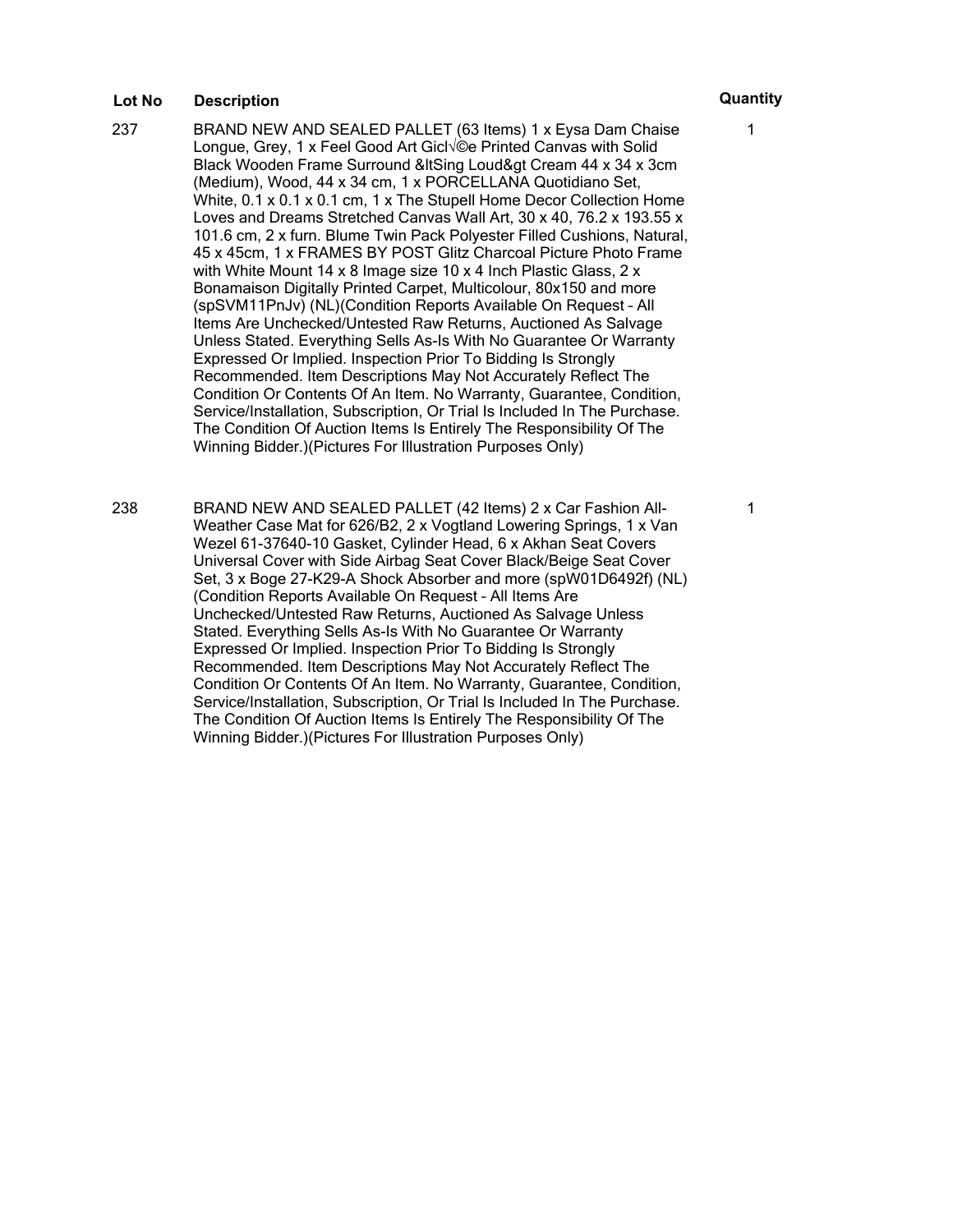- 239 BRAND NEW AND SEALED PALLET (624 Items) 2 x 100% Cotton Duvet Cover Set - 260 x 240 cm / 65 x 65 cm, Linen, 17 x C.E. Pattberg SATIN sterling silver gift ribbon, 27 yards for Wrapping Gifts, 0.59 inches width, Ribbon for Decorating & Crafting, Decorative Ribbon for Gifts, for every occasion, 7 x LEDVANCE Smart LED Lamp with WiFi Technology, Base: E27, Di mmable, Tunable White (2700-6500K), Replaces Incandescent Lamps with 75 W, SMART+ WiFi Classic Tunable White, 1-Pack, 6 x Pepperell Macrame Plant Hanger Kit, Acrylic, Multicolour, 15.87x22.86x5.08 cm, 8 x YIGII Coat Hook Rail Wall Organizer 3M Self Adhesive Brushed SUS304 Stainless Steel 4 Pack and more (spW32g7998w) (NL)(Condition Reports Available On Request – All Items Are Unchecked/Untested Raw Returns, Auctioned As Salvage Unless Stated. Everything Sells As-Is With No Guarantee Or Warranty Expressed Or Implied. Inspection Prior To Bidding Is Strongly Recommended. Item Descriptions May Not Accurately Reflect The Condition Or Contents Of An Item. No Warranty, Guarantee, Condition, Service/Installation, Subscription, Or Trial Is Included In The Purchase. The Condition Of Auction Items Is Entirely The Responsibility Of The Winning Bidder.)(Pictures For Illustration Purposes Only)
- 240 BRAND NEW AND SEALED PALLET (420 Items) 71 x 1.18 Litre EZ Paint Pail with Adjustable Brush Holder, 324 x Mapa Professional Food Safe Gloves in Latex, Waterproof Gloves, Blue, Size 8 Protective Gloves (1 Pair), 16 x SKF 6201-2Z/C3 Radial Deep Groove Ball Bearing, 9 x Coronavirus precautions sign - Wash hands, maintain 2 metre distance, avoid touching surfaces (spW38x4863R) (NL) (Condition Reports Available On Request – All Items Are Unchecked/Untested Raw Returns, Auctioned As Salvage Unless Stated. Everything Sells As-Is With No Guarantee Or Warranty Expressed Or Implied. Inspection Prior To Bidding Is Strongly Recommended. Item Descriptions May Not Accurately Reflect The Condition Or Contents Of An Item. No Warranty, Guarantee, Condition, Service/Installation, Subscription, Or Trial Is Included In The Purchase. The Condition Of Auction Items Is Entirely The Responsibility Of The Winning Bidder.)(Pictures For Illustration Purposes Only)

1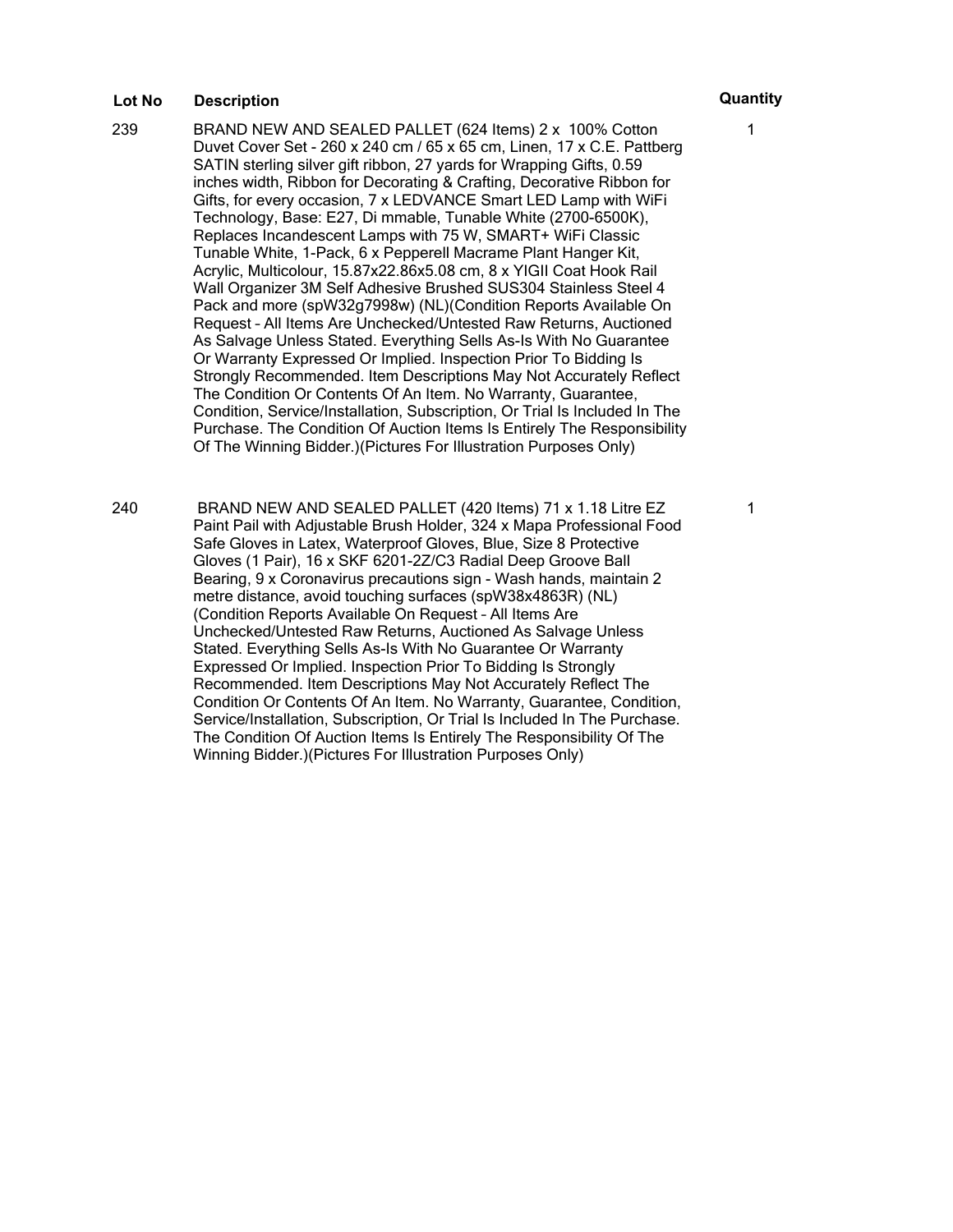- 241 BRAND NEW AND SEALED PALLET (297 Items) 3 x Borg & Beck BFC1187 Cabin Filter, 3 x Creative CV23346 Jigsaw Puzzle, A4 21x30 cm, White, 1pc, 5 x febi bilstein 36496 Anti Roll Bar Bush, pack of one, 8 x MAPA Professional KRYTECH 532, Protective Gloves, 1 x Paxanpax PLD061 Universal Capacitor 31.5uF, 31.5MFD, 450VAC, 1 x Fleetguard HF7981 Hydraulic Filter Cartridge, 1 x Lumbar Back Brace by Soles - Lumbosacral Back Support - Adjustable, Breathable Corset - Unisex - Reduces Back Pain, Supports Core Strength - Comfortable Design x small / small, 7 x Baker Ross AX820 Swan Princess 3D Decorations - Pack of 6, Woodcrafts For Kids Arts and Crafts Projects, Great for an Art Party and more (spW38x4863B) (NL)(Condition Reports Available On Request – All Items Are Unchecked/Untested Raw Returns, Auctioned As Salvage Unless Stated. Everything Sells As-Is With No Guarantee Or Warranty Expressed Or Implied. Inspection Prior To Bidding Is Strongly Recommended. Item Descriptions May Not Accurately Reflect The Condition Or Contents Of An Item. No Warranty, Guarantee, Condition, Service/Installation, Subscription, Or Trial Is Included In The Purchase. The Condition Of Auction Items Is Entirely The Responsibility Of The Winning Bidder.)(Pictures For Illustration Purposes Only)
- 242 BRAND NEW AND SEALED PALLET (481 Items) 17 x Cotton Light Duvet Cover Set - 240 x 220 cm / 80 x 80 cm, Dusty Rose, 7 x Angus Flanelette Super King Size Quilt Duvet Cover and 2 Pillowcase Bedding Bed Set, Tartan Check Blue - Red/White/Navy, 13 x Avenue Mandarine Stained Glass Paper Decorations Creative Set (Ages 6-8+), 19 x DECORA Round Professional Anodized Aluminium Pan, Silver, 25 x 7.5 cm, 14 x Fusion - Sorbonne - 100% Cotton Pair of Eyelet Curtains - 66" Width x 54" Drop (168 x 137cm) in Ochre, 15 x LEDVANCE Smart LED Lamp with Bluetooth, E27, Smoked Glass, Dimmable, Warm White (2700 K), Replaces Incandescent Lamps with 48 W, Controllable with Google and Alexa, SMART + BT GLOBE Smoke Dim, 1-Pack, 9 x Said with sentiment Trinket Box, White, one size, 7 x Wilton 30.5 cm (12- Inch) Eight Piece Silver Platters and more (spW37c3472T) (NL) (Condition Reports Available On Request – All Items Are Unchecked/Untested Raw Returns, Auctioned As Salvage Unless Stated. Everything Sells As-Is With No Guarantee Or Warranty Expressed Or Implied. Inspection Prior To Bidding Is Strongly Recommended. Item Descriptions May Not Accurately Reflect The Condition Or Contents Of An Item. No Warranty, Guarantee, Condition, Service/Installation, Subscription, Or Trial Is Included In The Purchase. The Condition Of Auction Items Is Entirely The Responsibility Of The Winning Bidder.)(Pictures For Illustration Purposes Only)

# 1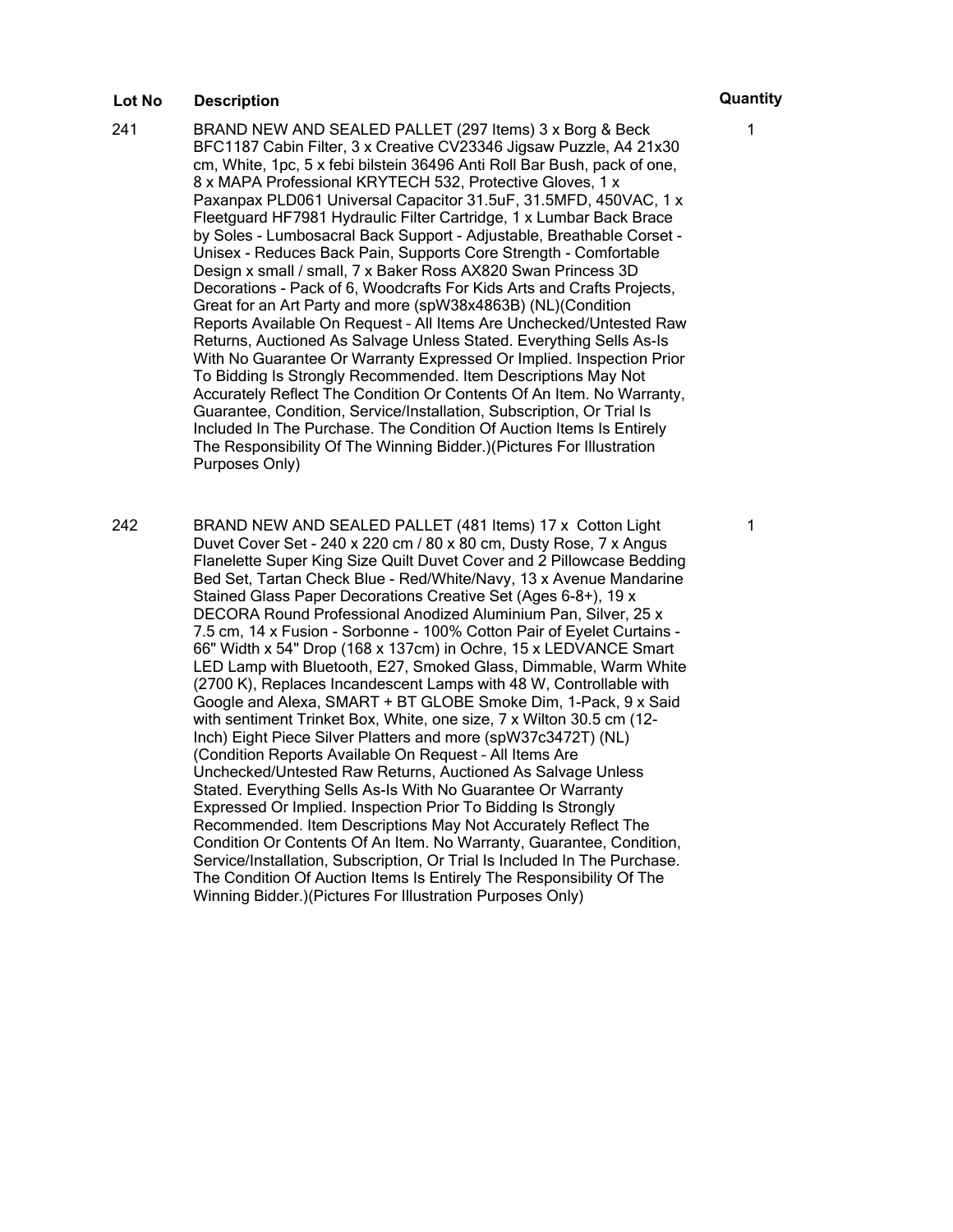243 BRAND NEW AND SEALED PALLET (51 Items) 2 x Artopweb "The Simpsons Homer L'Urlo" Decorative Panel, Multi-Colour, 60 x 90 cm, 2 x Fantasia Ship in the Desert Illumiinated Picture, 2 x White Lacquered Wooden Frame with LED Flower, 2 x Picture with LED Light and White Lacquered Wood Frame Messages at Sea, 2 x London Backlit White Lacquered Wooden Frame, 1 x Komar Cinderella Plant, Colourful, 40 x 50 cm and more (spI04IN9158) (NL)(Condition Reports Available On Request – All Items Are Unchecked/Untested Raw Returns, Auctioned As Salvage Unless Stated. Everything Sells As-Is With No Guarantee Or Warranty Expressed Or Implied. Inspection Prior To Bidding Is Strongly Recommended. Item Descriptions May Not Accurately Reflect The Condition Or Contents Of An Item. No Warranty, Guarantee, Condition, Service/Installation, Subscription, Or Trial Is Included In The Purchase. The Condition Of Auction Items Is Entirely The Responsibility Of The Winning Bidder.)(Pictures For Illustration Purposes Only)

244 BRAND NEW AND SEALED PALLET (485 Items) 10 x Bianca Origami 200 Thread Count Single Duvet Set White, 7 x Catherine Lansfield Annika Easy Care Eyelet Curtains Pink 66x72 Inch, 26 x Content By Conran 300 Thread Count Modal Single Flat Sheet White, 35 x Fusion - Sorbonne - 100% Cotton Pair of Eyelet Curtains - 66" Width x 72" Drop (168 x 183cm) in Ochre, 6 x Maxwell & Williams GX0004 Marini Ferlazzo Tea Towel with Kangaroo Design, 100% Indian Cotton, White, 50 x 70 cm, 28 x My Life Handmade Macrame Hanging 663808, Mini Wall Changing Kit, Cream, Finished Size 29.85cm x 12.07cm x 0.95cm, 5 x Villeroy & Boch Royal Coffee/Tea, Round Saucer Maofof High Quality Premium Porcelain, White, Dishwasher Safe, 150 mm and more (spW37c3340i) (NL)(Condition Reports Available On Request – All Items Are Unchecked/Untested Raw Returns, Auctioned As Salvage Unless Stated. Everything Sells As-Is With No Guarantee Or Warranty Expressed Or Implied. Inspection Prior To Bidding Is Strongly Recommended. Item Descriptions May Not Accurately Reflect The Condition Or Contents Of An Item. No Warranty, Guarantee, Condition, Service/Installation, Subscription, Or Trial Is Included In The Purchase. The Condition Of Auction Items Is Entirely The Responsibility Of The Winning Bidder.)(Pictures For Illustration Purposes Only)

1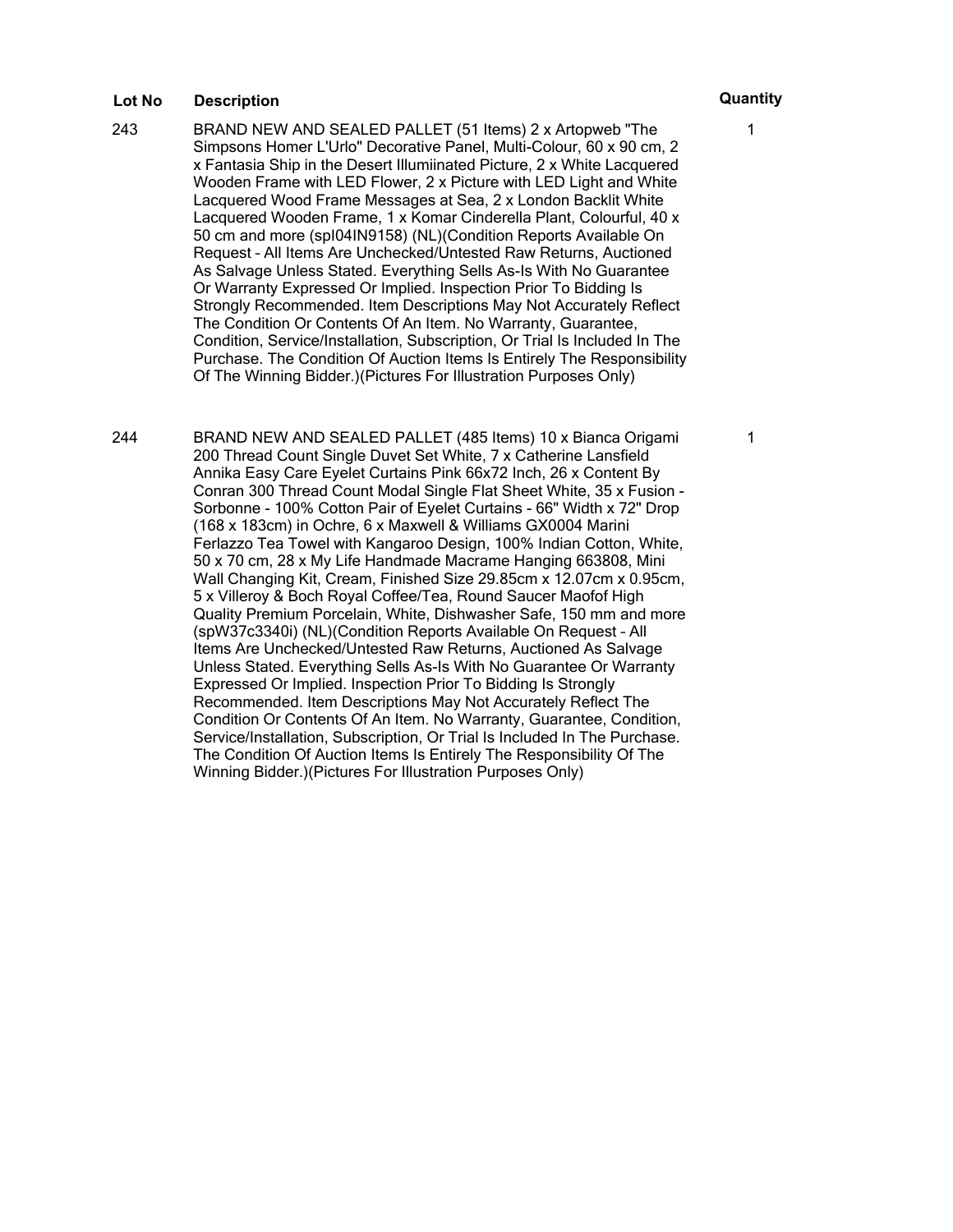- 245 BRAND NEW AND SEALED PALLET (804 Items) 32 x Spectrum Noir SN Blend Tool Refill Round 10PC, Black/White, One Size, 13 x XEN LABS Shaving Adapter, White, One Size, 19 x Pr√§sent C.E. Pattberg SATIN dark blue gift ribbon, 27 yards for Wrapping Gifts, Ribbon for Decorating & Crafting, Decorative Ribbon for Gifts, for every occasion, 10mm - 25m, 24 x Nabbi Ironing Paper 16 x 16 cm 8 pcs, White, 20 x 20 x 2 cm, 4 x My Life Handmade Macrame Hanging 663808, Mini Wall Changing Kit, Cream, Finished Size 29.85cm x 12.07cm x 0.95cm, 3 x Fusion - Sorbonne - 100% Cotton Pair of Eyelet Curtains - 90" Width x 90" Drop (229 x 229cm) in Ochre and more (spW22z7605O) (NL) (Condition Reports Available On Request – All Items Are Unchecked/Untested Raw Returns, Auctioned As Salvage Unless Stated. Everything Sells As-Is With No Guarantee Or Warranty Expressed Or Implied. Inspection Prior To Bidding Is Strongly Recommended. Item Descriptions May Not Accurately Reflect The Condition Or Contents Of An Item. No Warranty, Guarantee, Condition, Service/Installation, Subscription, Or Trial Is Included In The Purchase. The Condition Of Auction Items Is Entirely The Responsibility Of The Winning Bidder.)(Pictures For Illustration Purposes Only)
- 246 BRAND NEW AND SEALED PALLET (1034 Items) 32 x Black Light Mini Tube Ultra Violet | 6W, 22 x Jiffy Padded Bags, Size 1 (164 x 285mm), 14 x Morrisons Savers Teabags, 200 g, 80-Piece, 12 x Morrisons Orange Juice 3x200 ml x 9, 90 x SKF 6201-2Z/C3 Radial Deep Groove Ball Bearing, 7 x Viking Signs Please use Hand Sanitiser before entering, 9 x VSafety Flammable Gas Logo Warning Hazard Diamond Sign - Square - 100mm x 100mm - Self Adhesive Vinyl and more (spW44i9349D) (NL)(Condition Reports Available On Request – All Items Are Unchecked/Untested Raw Returns, Auctioned As Salvage Unless Stated. Everything Sells As-Is With No Guarantee Or Warranty Expressed Or Implied. Inspection Prior To Bidding Is Strongly Recommended. Item Descriptions May Not Accurately Reflect The Condition Or Contents Of An Item. No Warranty, Guarantee, Condition, Service/Installation, Subscription, Or Trial Is Included In The Purchase. The Condition Of Auction Items Is Entirely The Responsibility Of The Winning Bidder.)(Pictures For Illustration Purposes Only)

1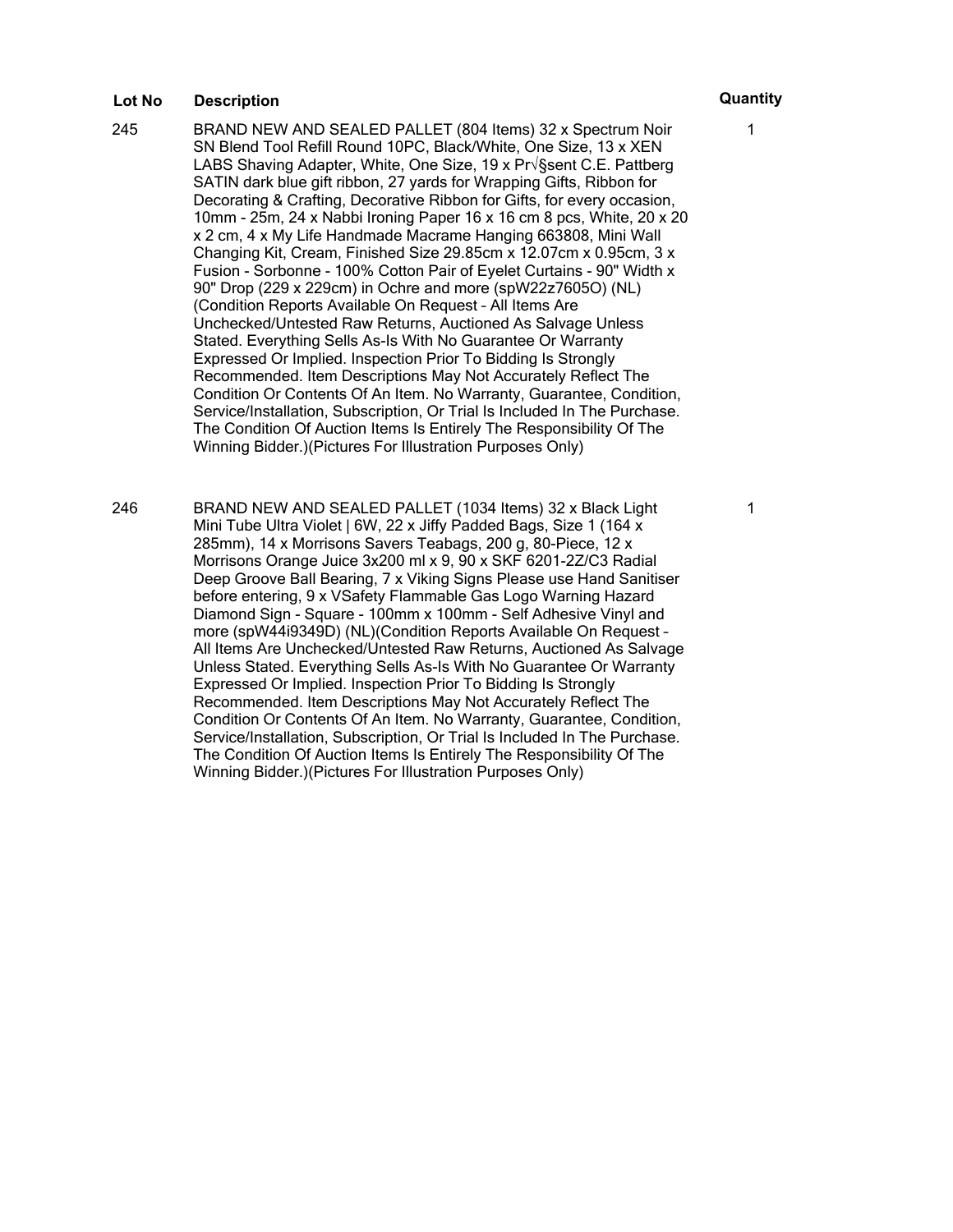- 247 BRAND NEW AND SEALED PALLET (44 Items) 1 x Artopweb Kandinsky-Im Blau Decorative Panel, Wood, Multi-Colour, 90 x 1.8 x 60 cm, 1 x Artopweb Raffaello-Madonna Sistina Decorative Panel, Wood, Multi-Colour, 100 x 1.8 x 50 cm, 1 x Artopweb Haring-Untitled 1986" Decorative Panel, Wood, Multi-Colour, 40 x 1.8 x 40 cm, 1 x FRAMES BY POST Glitz Black Picture Photo Frame with White Mount 30 x 20 Image size A2 Plastic Glass, 1 x World Art TW60127 Paintings on Decorative Stretchers Golden Flowers, Wood, 100x100x3.5 Cm, 1 x LEDVANCE Ceiling Lighting, 56 W, White and more (spI04IN913L)- P (NL)(Condition Reports Available On Request – All Items Are Unchecked/Untested Raw Returns, Auctioned As Salvage Unless Stated. Everything Sells As-Is With No Guarantee Or Warranty Expressed Or Implied. Inspection Prior To Bidding Is Strongly Recommended. Item Descriptions May Not Accurately Reflect The Condition Or Contents Of An Item. No Warranty, Guarantee, Condition, Service/Installation, Subscription, Or Trial Is Included In The Purchase. The Condition Of Auction Items Is Entirely The Responsibility Of The Winning Bidder.)(Pictures For Illustration Purposes Only)
- 248 BRAND NEW AND SEALED PALLET (995 Items) 1 x Cisco Business 141ACM 802.11ac 2x2 Wave 2 Mesh Extender 4 GbE Ports 1 PoE Port - Desktop, Limited Lifetime Protection (CBW141ACM-E-UK) - Requires Cisco Business Wireless Access Points, 12 x Cheatwell Games 658 28552 EA Double-Trouble Puzzles Dolphins, red, 3 x Kid O Water Tower Set, 27 x Ravensburger Safari Puzzle Moments 99 Piece Jigsaw Puzzle for Adults & Kids Age 14 Years Up, 90 x Sobothane Full Strike Insoles for Men and Women Shock Absorption & Heel Support Insoles with Maximum Comfort, Size 8 UK, Multicolour, 15 x Pyramid MG25847 STAR WARS THE MANDALORIAN MUG THIS IS THE WAY, White and more (spW26Y8805T)-P (NL)(Condition Reports Available On Request – All Items Are Unchecked/Untested Raw Returns, Auctioned As Salvage Unless Stated. Everything Sells As-Is With No Guarantee Or Warranty Expressed Or Implied. Inspection Prior To Bidding Is Strongly Recommended. Item Descriptions May Not Accurately Reflect The Condition Or Contents Of An Item. No Warranty, Guarantee, Condition, Service/Installation, Subscription, Or Trial Is Included In The Purchase. The Condition Of Auction Items Is Entirely The Responsibility Of The Winning Bidder.)(Pictures For Illustration Purposes Only)

1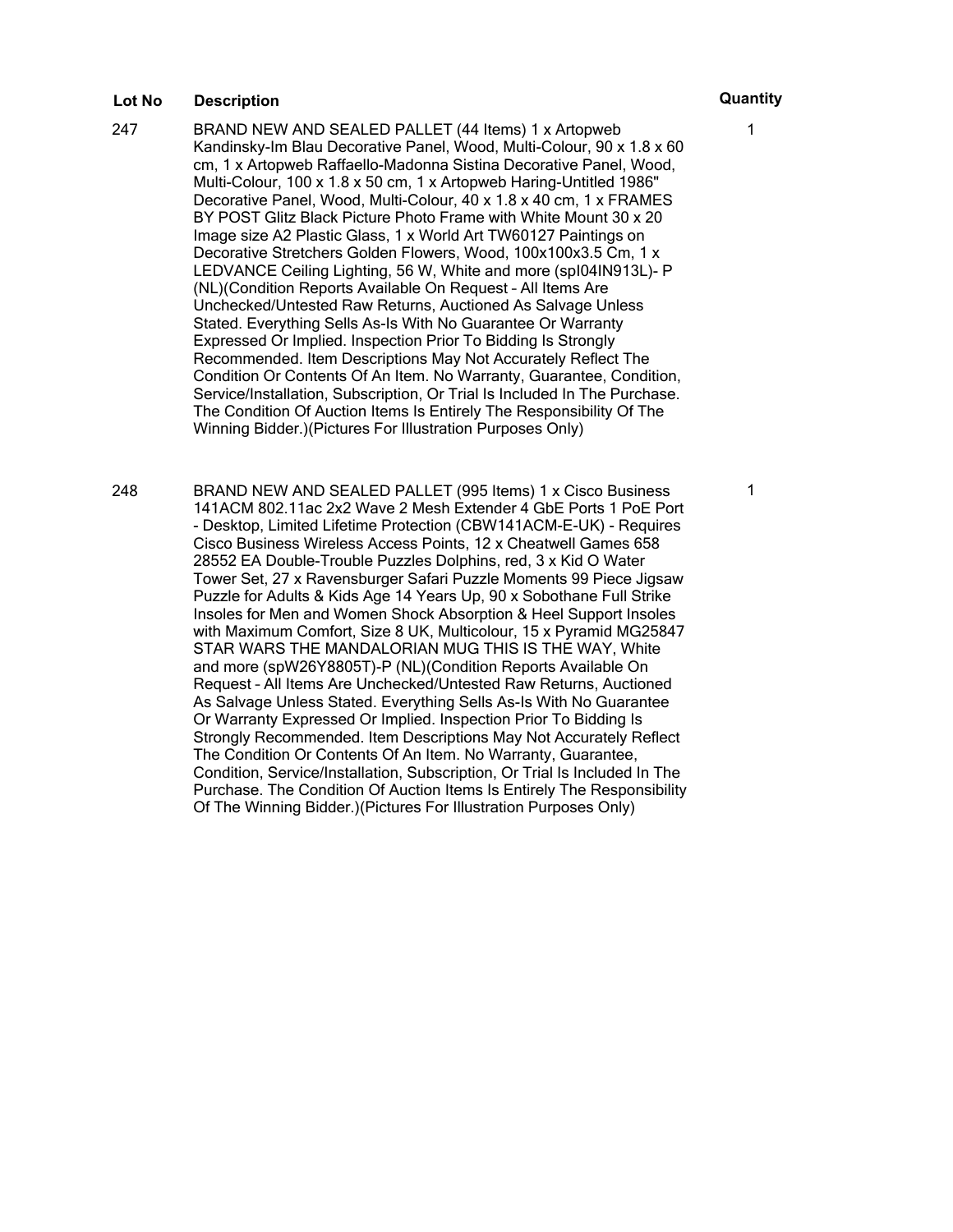- 249 BRAND NEW AND SEALED (37 Items) 1 x Ledvance Aluminium Light Strip 25 W White, 1 x Eysa Dam Chaise Longue, Grey, 1 x The Stupell Home Decor Collection Play Time Pennant Blue and Red Stretched Wall Art, Canvas, Multi-Colour, 76.2 x 193.55 x 101.6 cm, 2 x Bonamaison Digitally Printed Carpet, Multicolour, 80x150, 1 x CALATHEA HOME Ceiling Lamp, Natural rattan, Mediana, 1 x Artopweb Decorative Panel, Multicolour, 100x50 cm, 1 x Artopweb Decorative Panel, Multicolour, 110x80 cm and more (spW0q05013s) (NL)(Condition Reports Available On Request – All Items Are Unchecked/Untested Raw Returns, Auctioned As Salvage Unless Stated. Everything Sells As-Is With No Guarantee Or Warranty Expressed Or Implied. Inspection Prior To Bidding Is Strongly Recommended. Item Descriptions May Not Accurately Reflect The Condition Or Contents Of An Item. No Warranty, Guarantee, Condition, Service/Installation, Subscription, Or Trial Is Included In The Purchase. The Condition Of Auction Items Is Entirely The Responsibility Of The Winning Bidder.)(Pictures For Illustration Purposes Only)
- 250 RAND NEW AND SEALED PALLET (83 Items) 4 x GB eye MP2031 DC Comics Suicide Squad, Harley Quinn Stand, Mini Poster, Various, 65 x 3.5 x 3.5 cm, 4 x FRAMES BY POST Glitz Silver Picture Photo Frame with White Mount 50 x 70 CM Image Size 24 x 16 Inch Plastic Glass, 3 x Niermann Standby Flex Clip-On Lamp, Lara, 5 x Walther Picture Frame, Limmerick Ii Brown, 20 x 30 cm, 3 x The Stupell Home Decor Collection Just A Cute Hedgehog Stretched Canvas Wall Art, Multi-Colour, 30 x 40, 2 x Paoletti Bellucci Twin Pack Feather Filled Cushions, Graphite/Tobacco, 45 x 45cm and more (spSVM11PjJb) (NL) (Condition Reports Available On Request – All Items Are Unchecked/Untested Raw Returns, Auctioned As Salvage Unless Stated. Everything Sells As-Is With No Guarantee Or Warranty Expressed Or Implied. Inspection Prior To Bidding Is Strongly Recommended. Item Descriptions May Not Accurately Reflect The Condition Or Contents Of An Item. No Warranty, Guarantee, Condition, Service/Installation, Subscription, Or Trial Is Included In The Purchase. The Condition Of Auction Items Is Entirely The Responsibility Of The Winning Bidder.)(Pictures For Illustration Purposes Only)

1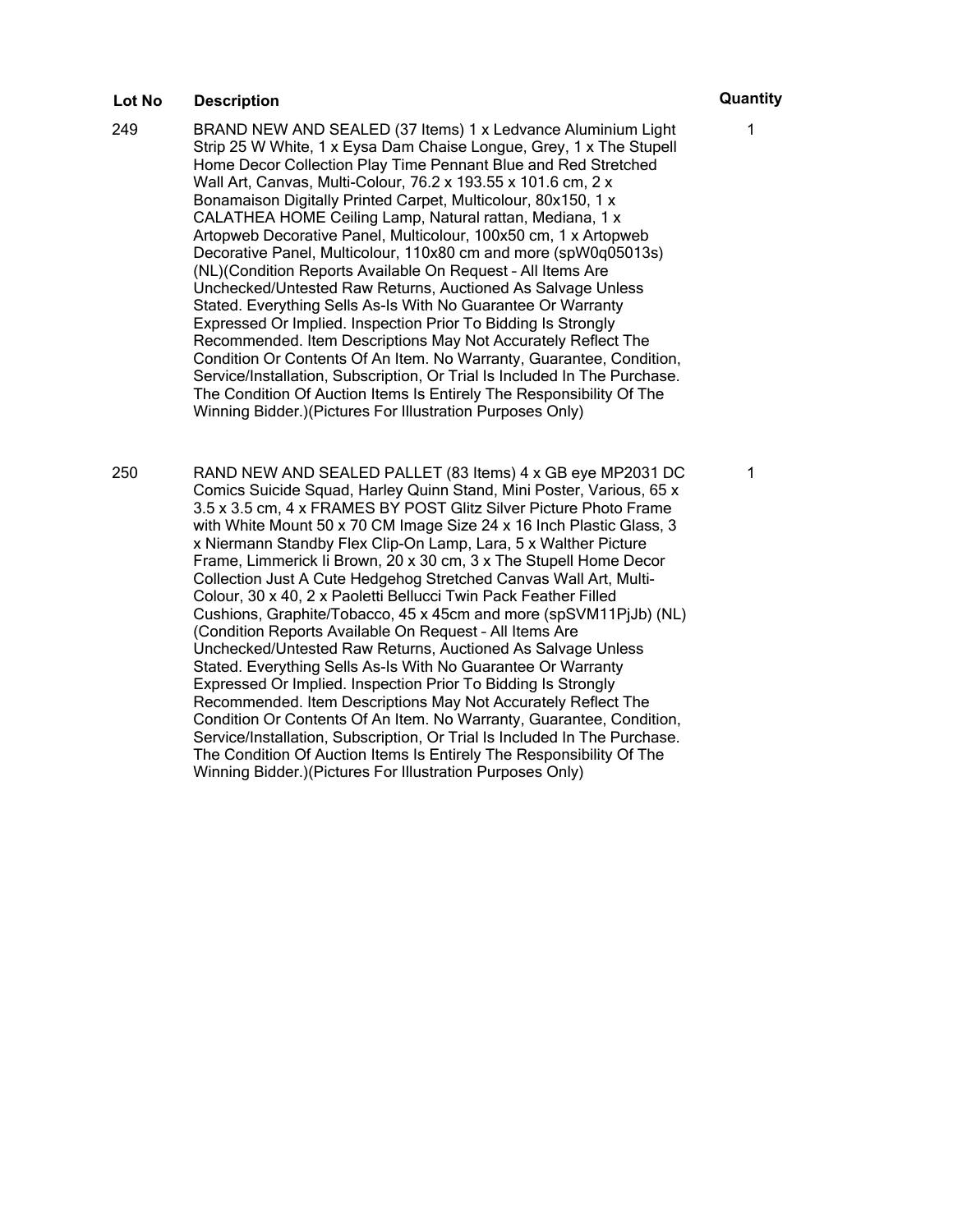251 BRAND NEW AND SEALED PALLET (230 Items) 3 x Calvin Klein Men's Casual Flat Knit Cotton Quarter Socks 2 Pack, Black, 39/42, 1 x Glitter Graduate Glasses Fancy Dress, 29 x Pegasus Spiele Board Games, 8 x Playmobil 70300 Special Plus Sunbather with Lounge Chair 9.29 x 11.98 x 3.81 cm, Colourful, 12 x Selecta 62007 Wooden Sorting Roll 13 cm, 8 x The Sims 4 and more (spW43w0046J) (NL) (Condition Reports Available On Request – All Items Are Unchecked/Untested Raw Returns, Auctioned As Salvage Unless Stated. Everything Sells As-Is With No Guarantee Or Warranty Expressed Or Implied. Inspection Prior To Bidding Is Strongly Recommended. Item Descriptions May Not Accurately Reflect The Condition Or Contents Of An Item. No Warranty, Guarantee, Condition, Service/Installation, Subscription, Or Trial Is Included In The Purchase. The Condition Of Auction Items Is Entirely The Responsibility Of The Winning Bidder.)(Pictures For Illustration Purposes Only)

252 BRAND NEW AND SEALED PALLET (897 Items) 13 x Bedding set, 100% super soft cotton, 155 x 200 cm / 50 x 80 cm, black, 93 x C.E. Pattberg Sheer Organza Ribbon Red, 27 Yards Gift Wrap Ribbon, 1 inch Width, Accessories for Decoration & Handicrafts, Decoration Ribbon for Presents, for Every Occasion, 15 x Content By Conran 300 Thread Count Modal Single Flat Sheet White, 2 x Design Toscano QS93320 Blitzer the T Rex Dinosaur Christmas Tree Ornament, Polyresin with Glass Ball, 12.5 cm, 63 x Efco 0.35 mm/ 50 g Brown Florists Wire, 12 x EFCO 1520202 Pointed Curved Tweezers, Silver, 15 cm, 5 x House Doctor Candle Stand, Define, Antique Brown, h: 5 cm, Dia: 5,5 cm, and more (spW32Z0905I) (NL)(Condition Reports Available On Request – All Items Are Unchecked/Untested Raw Returns, Auctioned As Salvage Unless Stated. Everything Sells As-Is With No Guarantee Or Warranty Expressed Or Implied. Inspection Prior To Bidding Is Strongly Recommended. Item Descriptions May Not Accurately Reflect The Condition Or Contents Of An Item. No Warranty, Guarantee, Condition, Service/Installation, Subscription, Or Trial Is Included In The Purchase. The Condition Of Auction Items Is Entirely The Responsibility Of The Winning Bidder.)(Pictures For Illustration Purposes Only)

1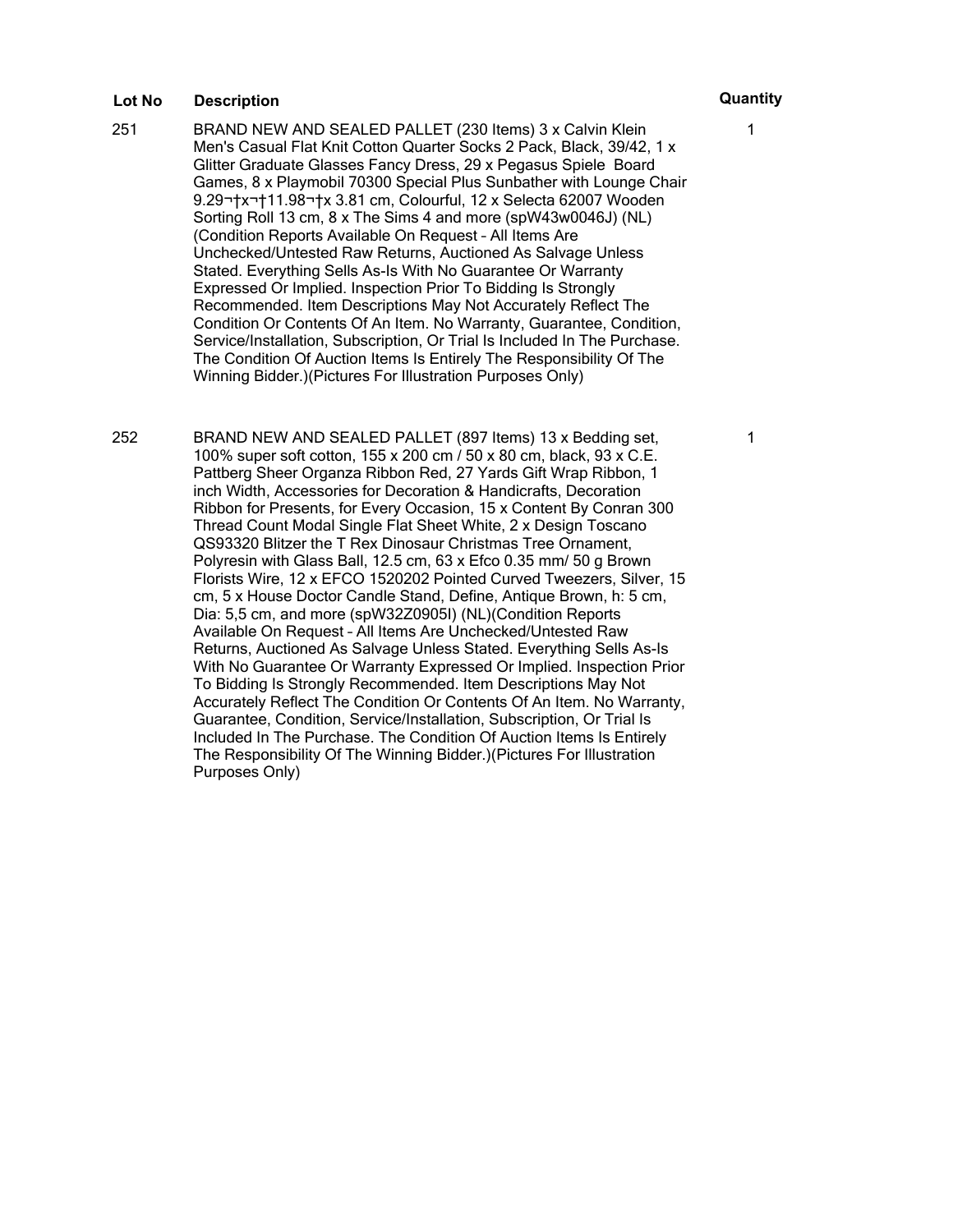- 253 BRAND NEW AND SEALED PALLET (375 Items) 5 x Fluidra 58656 Submersible Cylinder Thermometer Basic Line, 141 x Patisse 01539 Baking 2 Piece Pastry Scraper Set 12 cm, Synthetic, Multi Colour, 133 x Siemens VZ01MSF Motor Protection Filter, 21 x Swirl A07 MicroPor Plus Staubsaugerbeutel AEG, Electrolux, Progress und Volta Staubsauger Pack of 10 + 2 Filters, Fleece and more (spW45L3312X) (NL)(Condition Reports Available On Request – All Items Are Unchecked/Untested Raw Returns, Auctioned As Salvage Unless Stated. Everything Sells As-Is With No Guarantee Or Warranty Expressed Or Implied. Inspection Prior To Bidding Is Strongly Recommended. Item Descriptions May Not Accurately Reflect The Condition Or Contents Of An Item. No Warranty, Guarantee, Condition, Service/Installation, Subscription, Or Trial Is Included In The Purchase. The Condition Of Auction Items Is Entirely The Responsibility Of The Winning Bidder.)(Pictures For Illustration Purposes Only)
- 254 BRAND NEW AND SEALED (726 Items) 24 x Bedding set, 100% super soft cotton, 155 x 200 cm / 50 x 80 cm, black, 16 x Extra Coarse Hand Grater with Wide Stainless Steel Blade, Soft Grip Handle, Grey and Green, 22 x Colonial Needle Pebbles Knitter's Needles-Assorted 3/Pkg, Other, Multicoloured, 40 x EFCO 1520202 Pointed Curved Tweezers, Silver, 15 cm, 30 x House Doctor Candle Stand, Define, Antique Brown, h: 5 cm, Dia: 5,5 cm, 31 x Mini Glue Dots 3/16 " (300 Dots/Pkg) Packaging may vary (spW14m6718B) (NL)(Condition Reports Available On Request – All Items Are Unchecked/Untested Raw Returns, Auctioned As Salvage Unless Stated. Everything Sells As-Is With No Guarantee Or Warranty Expressed Or Implied. Inspection Prior To Bidding Is Strongly Recommended. Item Descriptions May Not Accurately Reflect The Condition Or Contents Of An Item. No Warranty, Guarantee, Condition, Service/Installation, Subscription, Or Trial Is Included In The Purchase. The Condition Of Auction Items Is Entirely The Responsibility Of The Winning Bidder.)(Pictures For Illustration Purposes Only)
- 255 BRAND NEW AND SEALED PALLET (302 Items) 26 x 100% Cotton Duvet Cover Set - 260 x 240 cm / 65 x 65 cm, Linen, 180 x V-TAC Lamp, 9 W, 3000k Warm White and more (spW22T3238B) (NL) (Condition Reports Available On Request – All Items Are Unchecked/Untested Raw Returns, Auctioned As Salvage Unless Stated. Everything Sells As-Is With No Guarantee Or Warranty Expressed Or Implied. Inspection Prior To Bidding Is Strongly Recommended. Item Descriptions May Not Accurately Reflect The Condition Or Contents Of An Item. No Warranty, Guarantee, Condition, Service/Installation, Subscription, Or Trial Is Included In The Purchase. The Condition Of Auction Items Is Entirely The Responsibility Of The Winning Bidder.)(Pictures For Illustration Purposes Only)

1

1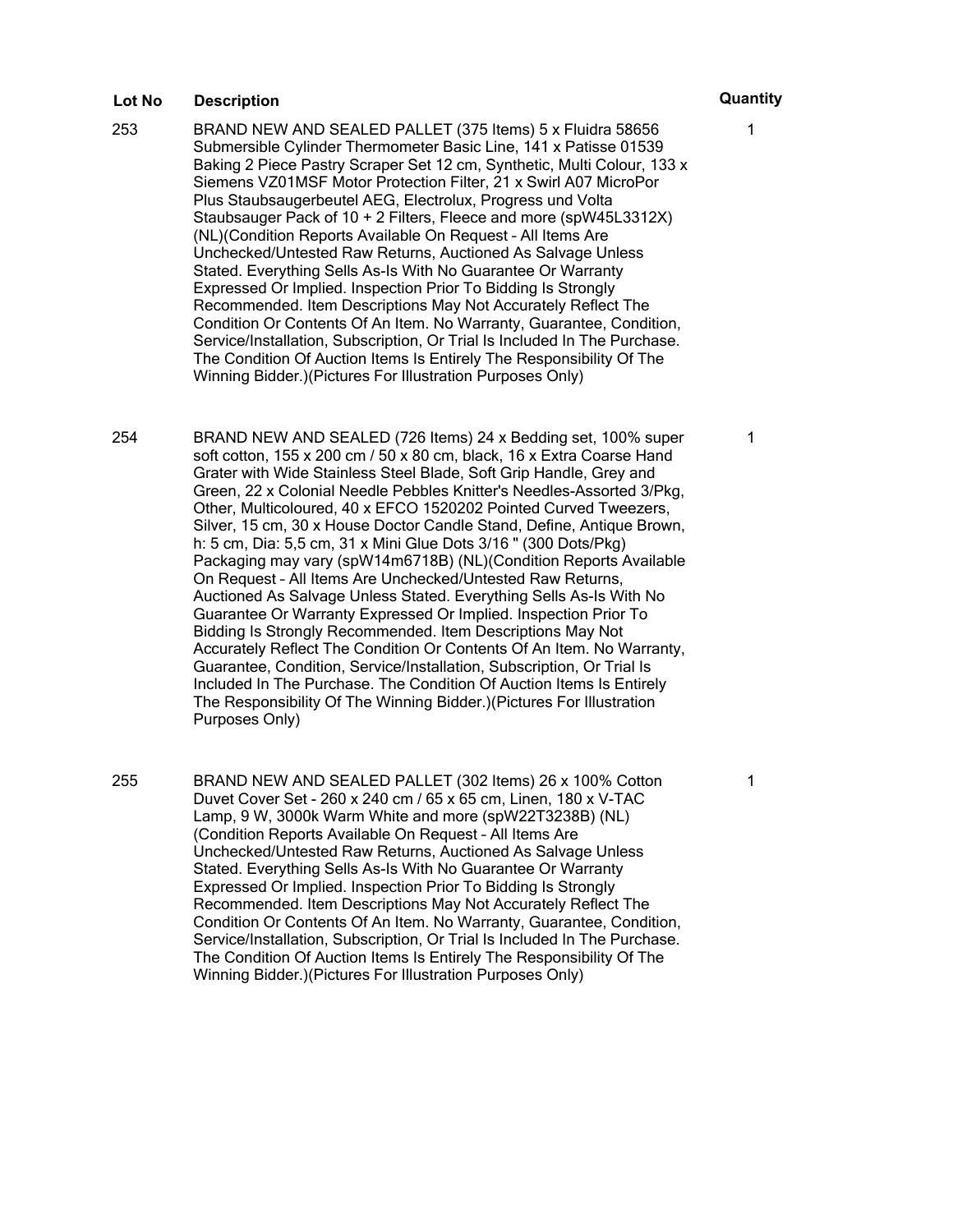- 256 BRAND NEW AND SEALED PALLET (34 Items) 4 x Riva Home Carnival Twin Pack Feather Filled Cushions, Grey/Clementine, 30 x 50cm, 4 x Paoletti Bellucci Twin Pack Feather Filled Cushions, Graphite/Tobacco, 45 x 45cm, 3 x Paoletti Anji Twin Pack Polyester Filled Cushions, Gold, 50 x 50cm, 4 x furn. Azalea Twin Pack Polyester Filled Cushions, Bamboo, 40 x 60cm and various others (spW01I3519Z) (NL)(Condition Reports Available On Request – All Items Are Unchecked/Untested Raw Returns, Auctioned As Salvage Unless Stated. Everything Sells As-Is With No Guarantee Or Warranty Expressed Or Implied. Inspection Prior To Bidding Is Strongly Recommended. Item Descriptions May Not Accurately Reflect The Condition Or Contents Of An Item. No Warranty, Guarantee, Condition, Service/Installation, Subscription, Or Trial Is Included In The Purchase. The Condition Of Auction Items Is Entirely The Responsibility Of The Winning Bidder.)(Pictures For Illustration Purposes Only)
- 257 BRAND NEW AND SEALED PALLET (183 Items) 54 x Rubbermaid Reveal Spray Microfiber Floor Mop Cleaning Kit for Laminate & Hardwood Floors, Spray Mop with 3 Reusable Washable Pads and 2 Refillable Bottles, 127 x Gift Republic 100 Things To Do After Quarantine Bucket List Scratch Off Poster, 1 x GB eye LTD, Tropical Underwater, Ocean, Maxi Poster, 61 x 91.5 cm, Wood, Multi-Colour, 24 x 36 inches, 1 x GB eye LTD, Minecraft, Ocelot Chase, Maxi Poster, 61 x 91.5 cm, Wood, Various, 65 x 3.5 x 3.5 cm (spSVM11PnVb) (NL) (Condition Reports Available On Request – All Items Are Unchecked/Untested Raw Returns, Auctioned As Salvage Unless Stated. Everything Sells As-Is With No Guarantee Or Warranty Expressed Or Implied. Inspection Prior To Bidding Is Strongly Recommended. Item Descriptions May Not Accurately Reflect The Condition Or Contents Of An Item. No Warranty, Guarantee, Condition, Service/Installation, Subscription, Or Trial Is Included In The Purchase. The Condition Of Auction Items Is Entirely The Responsibility Of The Winning Bidder.)(Pictures For Illustration Purposes Only)
- 258 BRAND NEW AND SEALED PALLET (42 Items) 6 x Mood collection Washed Canvas Printed Standard Cushion, 50 x 50 cm, Cotton, Anthracite, One Size, 6 x Mood collection Fantasia Textured Standard Cushion, 45 x 45 cm, Polyester, Dark Mint, One Size, 6 x Mood collection Fantasia Textured Standard Cushion, 45 x 45 cm, Polyester, Custard Yellow, One Size, 6 x Mood collection Cher Printed Standard Cushion, 50 x 50 cm, Polyester, Purple, One Size and other items (spW34m7570s) (NL)(Condition Reports Available On Request – All Items Are Unchecked/Untested Raw Returns, Auctioned As Salvage Unless Stated. Everything Sells As-Is With No Guarantee Or Warranty Expressed Or Implied. Inspection Prior To Bidding Is Strongly Recommended. Item Descriptions May Not Accurately Reflect The Condition Or Contents Of An Item. No Warranty, Guarantee, Condition, Service/Installation, Subscription, Or Trial Is Included In The Purchase. The Condition Of Auction Items Is Entirely The Responsibility Of The Winning Bidder.)(Pictures For Illustration Purposes Only)

1

1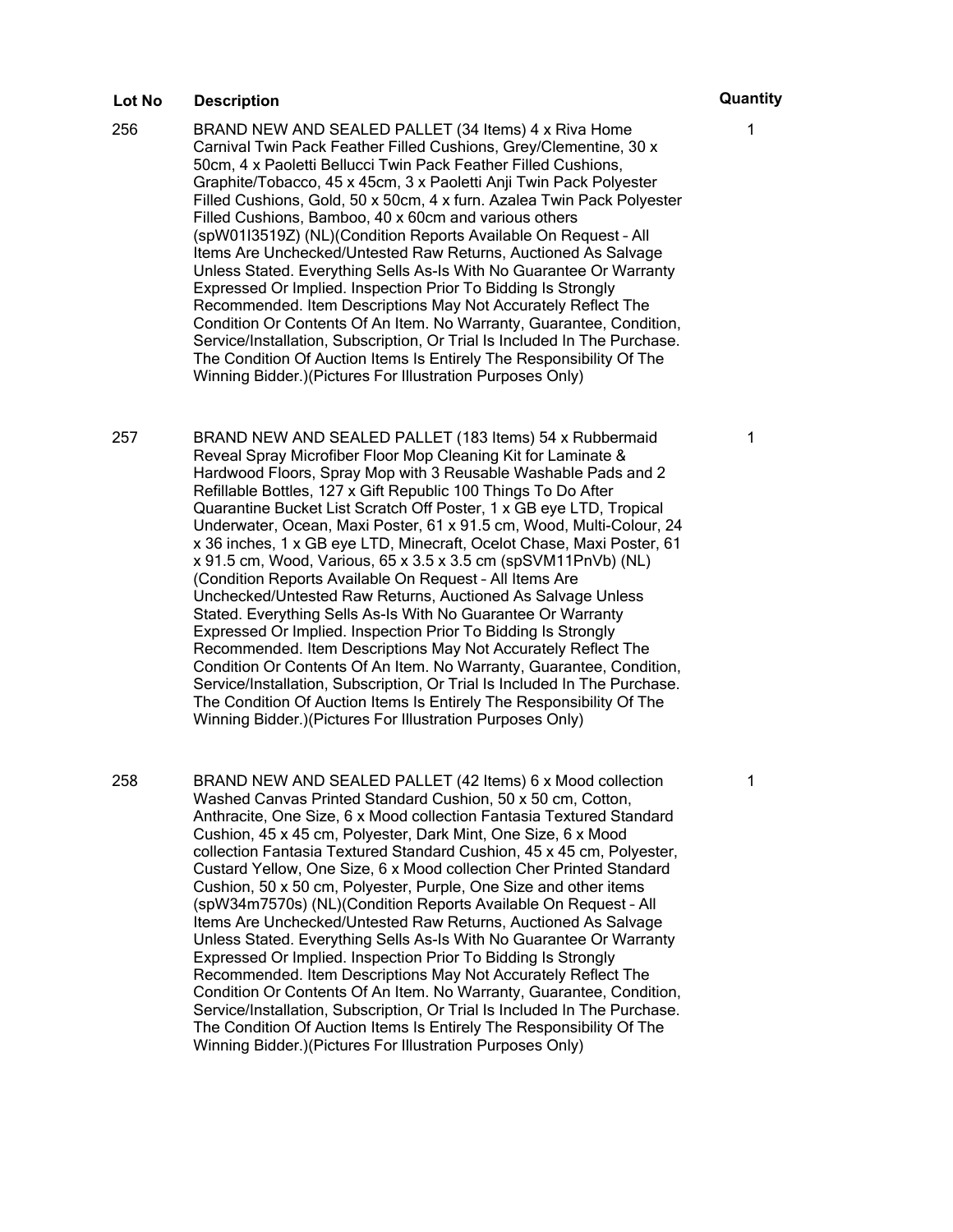- 259 BRAND NEW AND SEALED PALLET (19 Items) 2 x ERIMA Travel Line Casual Daypack, 76 cm, 120 liters,Gray Melange/Black, 2 x Mood collection Braid Printed Standard Cushion, 50 x 50 cm, Polyester, Pastel Pink/Ecru, One Size, 2 x Mood collection Titanic Standard Cushion, 50 x 50 cm, Polyester, Gold, One Size, 2 x Mood collection Macrame Soft Pot Holder, 100 cm, Cotton, Mint, One Size and other items (spW29H9376y) (NL)(Condition Reports Available On Request – All Items Are Unchecked/Untested Raw Returns, Auctioned As Salvage Unless Stated. Everything Sells As-Is With No Guarantee Or Warranty Expressed Or Implied. Inspection Prior To Bidding Is Strongly Recommended. Item Descriptions May Not Accurately Reflect The Condition Or Contents Of An Item. No Warranty, Guarantee, Condition, Service/Installation, Subscription, Or Trial Is Included In The Purchase. The Condition Of Auction Items Is Entirely The Responsibility Of The Winning Bidder.)(Pictures For Illustration Purposes Only)
- 260 BRAND NEW AND SEALED PALLET (57 Items) 2 x Artopweb Decorative Panel, Multicolour, 30x30 cm, 10 x Bonamaison Digitally Printed Carpet, Multicolor, 80x150, 1 x Cambrass Mattres for Basket Premium 35.5x79.5x3.5 cm White, 1 x Mood collection Athena Plaid, 130 x 160 cm, Polyester, Taupe/Grey, Single, 1 x Walter One-Light Dimmable LED Outdoor Wall Fixture and other items (spW34m7571v) (NL)(Condition Reports Available On Request – All Items Are Unchecked/Untested Raw Returns, Auctioned As Salvage Unless Stated. Everything Sells As-Is With No Guarantee Or Warranty Expressed Or Implied. Inspection Prior To Bidding Is Strongly Recommended. Item Descriptions May Not Accurately Reflect The Condition Or Contents Of An Item. No Warranty, Guarantee, Condition, Service/Installation, Subscription, Or Trial Is Included In The Purchase. The Condition Of Auction Items Is Entirely The Responsibility Of The Winning Bidder.)(Pictures For Illustration Purposes Only)

261 BRAND NEW AND SEALED PALLET (54 Items) 1 x Rippled Memory Foam Bath Mat, Pink, 50 x 80 cm, 2-Pack, 1 x Disney Wall Art, Multi-Colour, 40 x 59 cm, 1 x Kraft Environmentally Friendly Brown Paper, Flat Handle & Security Adhesive Carrier Bag, 32 x 21,5 x 24,5 cm, 90 gr, 200 pcs, 1 x Smartdeco 16-Piece Wall Decal, Pack of 1, Britishstyle, 1 x Paoletti Kiruna Twin Pack Feather Filled Cushions, Smoke, 45 x 45 cm, 1 x FRAMES BY POST Glitz Champagne Silver Picture Photo Frame with Pink Mount A3 Image size A4 Plastic Glass and other items (spW34m7571w) (NL)(Condition Reports Available On Request – All Items Are Unchecked/Untested Raw Returns, Auctioned As Salvage Unless Stated. Everything Sells As-Is With No Guarantee Or Warranty Expressed Or Implied. Inspection Prior To Bidding Is Strongly Recommended. Item Descriptions May Not Accurately Reflect The Condition Or Contents Of An Item. No Warranty, Guarantee, Condition, Service/Installation, Subscription, Or Trial Is Included In The Purchase. The Condition Of Auction Items Is Entirely The Responsibility Of The Winning Bidder.)(Pictures For Illustration Purposes Only)

1

1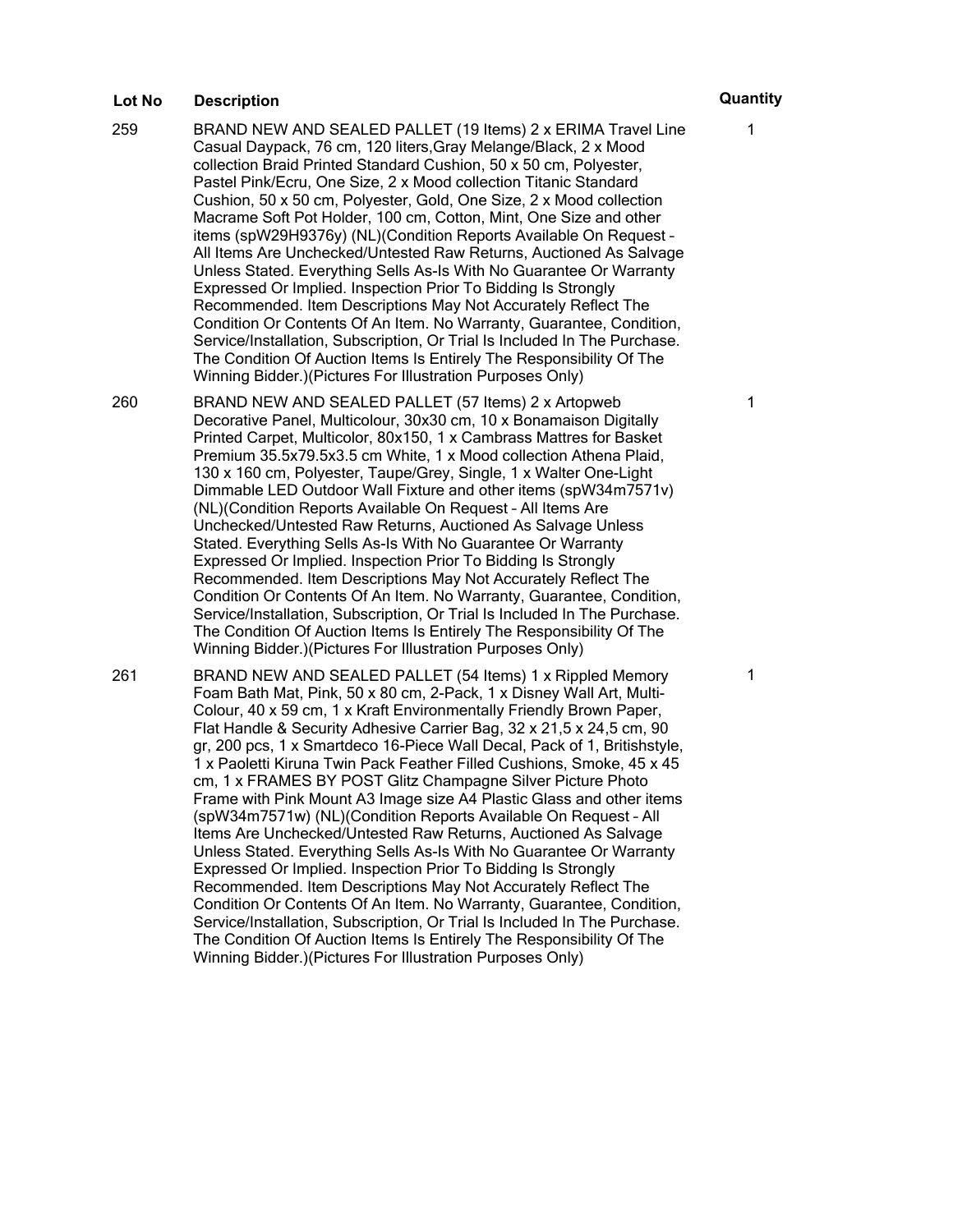- 262 BRAND NEW AND SEALED PALLET (15 Items) 1 x ArtPlaza Van Gogh Vincent-Interior of a Restaurant Decorative Panel, Wood, Multi-Colour, 80 x 1.8 x 60 cm, 2 x ArtPlaza Van Gogh Vincent-Landscape with three trees and houses Decorative Panel, Wood, Multi-Colour, 80 x 1.8 x 60 cm, 1 x ArtPlaza Art Studio-Hallo Decorative Panel, Wood, Multi-Colour, 60 x 1.8 x 80 cm, 2 x ELEGANT Quilted Sofa Cover Doubleface, Lilac/Fucsia 2 Places, 100% microfiber, LILLAC/Fuchsia and other items (spW42h1808B) (NL)(Condition Reports Available On Request – All Items Are Unchecked/Untested Raw Returns, Auctioned As Salvage Unless Stated. Everything Sells As-Is With No Guarantee Or Warranty Expressed Or Implied. Inspection Prior To Bidding Is Strongly Recommended. Item Descriptions May Not Accurately Reflect The Condition Or Contents Of An Item. No Warranty, Guarantee, Condition, Service/Installation, Subscription, Or Trial Is Included In The Purchase. The Condition Of Auction Items Is Entirely The Responsibility Of The Winning Bidder.)(Pictures For Illustration Purposes Only)
- 263 BRAND NEW AND SEALED (29 Items) 2 x Bonamaison Digitally Printed Carpet, Multicolour, 80x150, 1 x Artopweb Decorative Panel, Multicolour, 100x62 cm, 1 x Pyramid International Deal Wood Print, Multi-Colour, 40 x 59 cm and others (spW42h1810R) (NL)(Condition Reports Available On Request – All Items Are Unchecked/Untested Raw Returns, Auctioned As Salvage Unless Stated. Everything Sells As-Is With No Guarantee Or Warranty Expressed Or Implied. Inspection Prior To Bidding Is Strongly Recommended. Item Descriptions May Not Accurately Reflect The Condition Or Contents Of An Item. No Warranty, Guarantee, Condition, Service/Installation, Subscription, Or Trial Is Included In The Purchase. The Condition Of Auction Items Is Entirely The Responsibility Of The Winning Bidder.)(Pictures For Illustration Purposes Only)
- 264 BRAND NEW AND SEALED PALLET (31 Items) 1 x Artopweb Decorative Panel, Multicolour, 100x100 cm, 2 x Artopweb Decorative Panel, Multicolour, 100x50 cm, 1 x Artopweb Decorative Panel, Multicolour, 90x90 cm, 1 x Artopweb Decorative Panel, Multicolour, 60x60 cm, 1 x Mirror Outlet YC092A, Frameless, 60 x 60 and other items (spW42h1810P) (NL)(Condition Reports Available On Request – All Items Are Unchecked/Untested Raw Returns, Auctioned As Salvage Unless Stated. Everything Sells As-Is With No Guarantee Or Warranty Expressed Or Implied. Inspection Prior To Bidding Is Strongly Recommended. Item Descriptions May Not Accurately Reflect The Condition Or Contents Of An Item. No Warranty, Guarantee, Condition, Service/Installation, Subscription, Or Trial Is Included In The Purchase. The Condition Of Auction Items Is Entirely The Responsibility Of The Winning Bidder.)(Pictures For Illustration Purposes Only)

## 1

1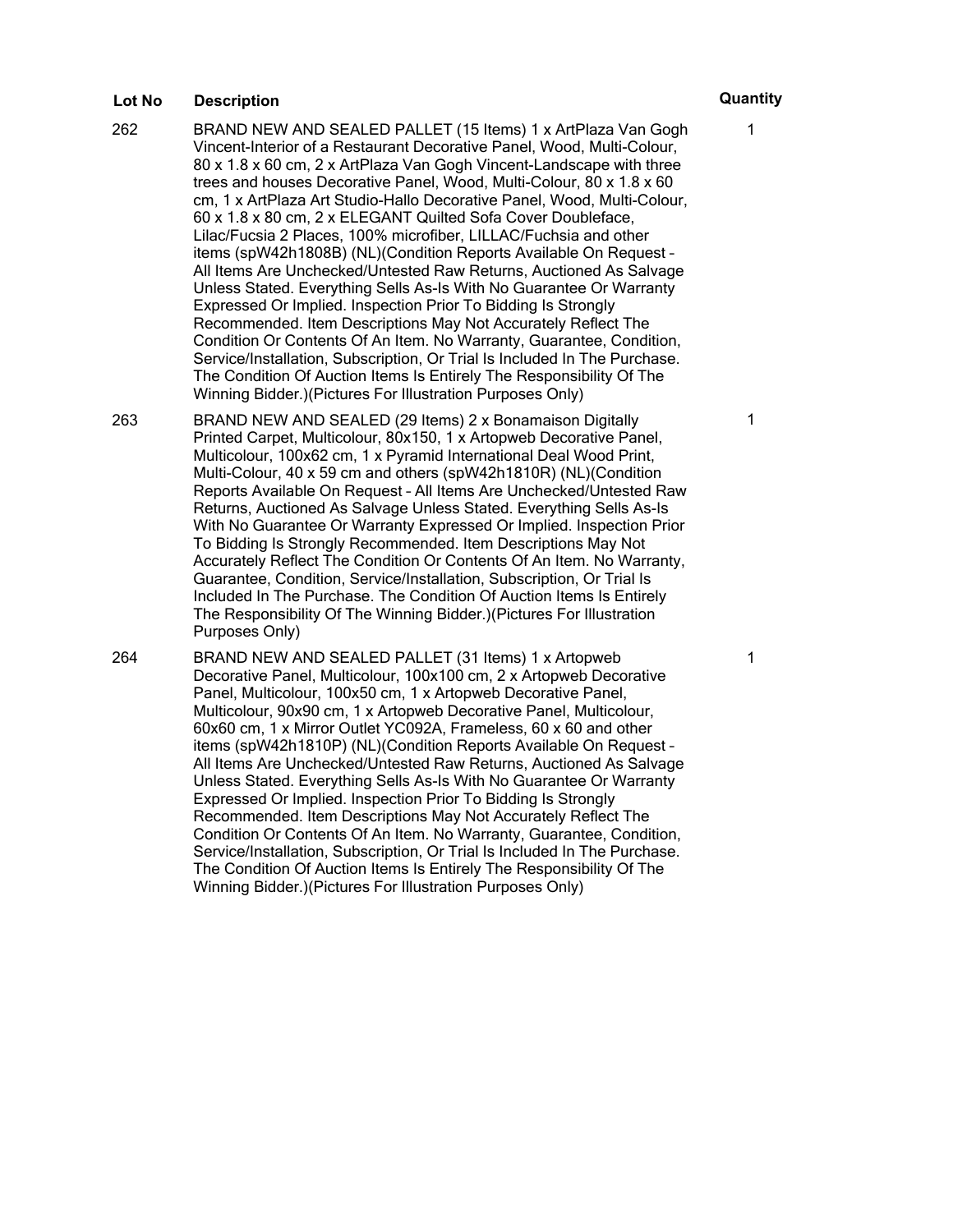- 265 BRAND NEW AND SEALED PALLET (19 Items) 1 x Nova Premium Freestanding Dual Monitor Desk Stand, 2 x Decorative Coir Entrance Door Mat Home is where your story begins 70 cm x 40 cm, 1 x Mood collection Fluffy Plaid, 130 x 180 cm, Polyester, Aqua/Grey, Single, 1 x Mood collection Tweed Rafel Standard Cushion, 50 x 50 cm, Polyester, Black, One Size and other items (spW29H9376v) (NL)(Condition Reports Available On Request – All Items Are Unchecked/Untested Raw Returns, Auctioned As Salvage Unless Stated. Everything Sells As-Is With No Guarantee Or Warranty Expressed Or Implied. Inspection Prior To Bidding Is Strongly Recommended. Item Descriptions May Not Accurately Reflect The Condition Or Contents Of An Item. No Warranty, Guarantee, Condition, Service/Installation, Subscription, Or Trial Is Included In The Purchase. The Condition Of Auction Items Is Entirely The Responsibility Of The Winning Bidder.)(Pictures For Illustration Purposes Only)
- 266 BRAND NEW AND SEALED (38 Items) 22 x Jantex GD831 Premium Toilet Roll, White (Pack of 40), 2 x Please flush the toilet after use with the lid closed, 1 x Durable Desk Mat with Contoured Edges in Red 65 x 50cm Pack of 1 Comfortable to Use Ideal for Offices, Meeting Rooms, Home Office, etc. and other signs (spW34o7006K) (NL)(Condition Reports Available On Request – All Items Are Unchecked/Untested Raw Returns, Auctioned As Salvage Unless Stated. Everything Sells As-Is With No Guarantee Or Warranty Expressed Or Implied. Inspection Prior To Bidding Is Strongly Recommended. Item Descriptions May Not Accurately Reflect The Condition Or Contents Of An Item. No Warranty, Guarantee, Condition, Service/Installation, Subscription, Or Trial Is Included In The Purchase. The Condition Of Auction Items Is Entirely The Responsibility Of The Winning Bidder.)(Pictures For Illustration Purposes Only)
- 267 BRAND NEW AND SEALED (167 Items) 1 x Appletree Set, Cotton, Navy, King, W230cm x L220cm (Duvet Cover), W50cm x L75cm (Pillow Case), 2 x Fusion - Sorbonne - 100% Cotton Pair of Eyelet Curtains - 90" Width x 90" Drop (229 x 229cm) in Ochre, 3 x LEDVANCE Smart LEDLamp with WiFi Technology, Base: E27, Di mmable, Tunable White (2700-6500K), Replaces Incandescent Lamps with 75 W, SMART+ WiFi Classic Tunable White, 1-Pack, 12 x Pyramid MG25847 STAR WARS THE MANDALORIAN MUG THIS IS THE WAY, White, 2 x Snips 7 Litre Sweet Box, 1 x Vans Girls' Flying V Crew T-Shirt, Orchid ICE, L and other items (spSRL116k1X, spSRL11TVFj, spW13f1142H, spW13i5996F, spW14A8894r, spW14A8894s, spW14B0871i, spW14c2399c, spW23A7163g, spW23A7164E, spW23A7164S, spW43d7199m, spW43d7201Z, spW43f2943N) (NL)(Condition Reports Available On Request – All Items Are Unchecked/Untested Raw Returns, Auctioned As Salvage Unless Stated. Everything Sells As-Is With No Guarantee Or Warranty Expressed Or Implied. Inspection Prior To Bidding Is Strongly Recommended. Item Descriptions May Not Accurately Reflect The Condition Or Contents Of An Item. No Warranty, Guarantee, Condition, Service/Installation, Subscription, Or Trial Is Included In The Purchase. The Condition Of Auction Items Is Entirely The Responsibility Of The Winning Bidder.)(Pictures For Illustration Purposes Only)

1

1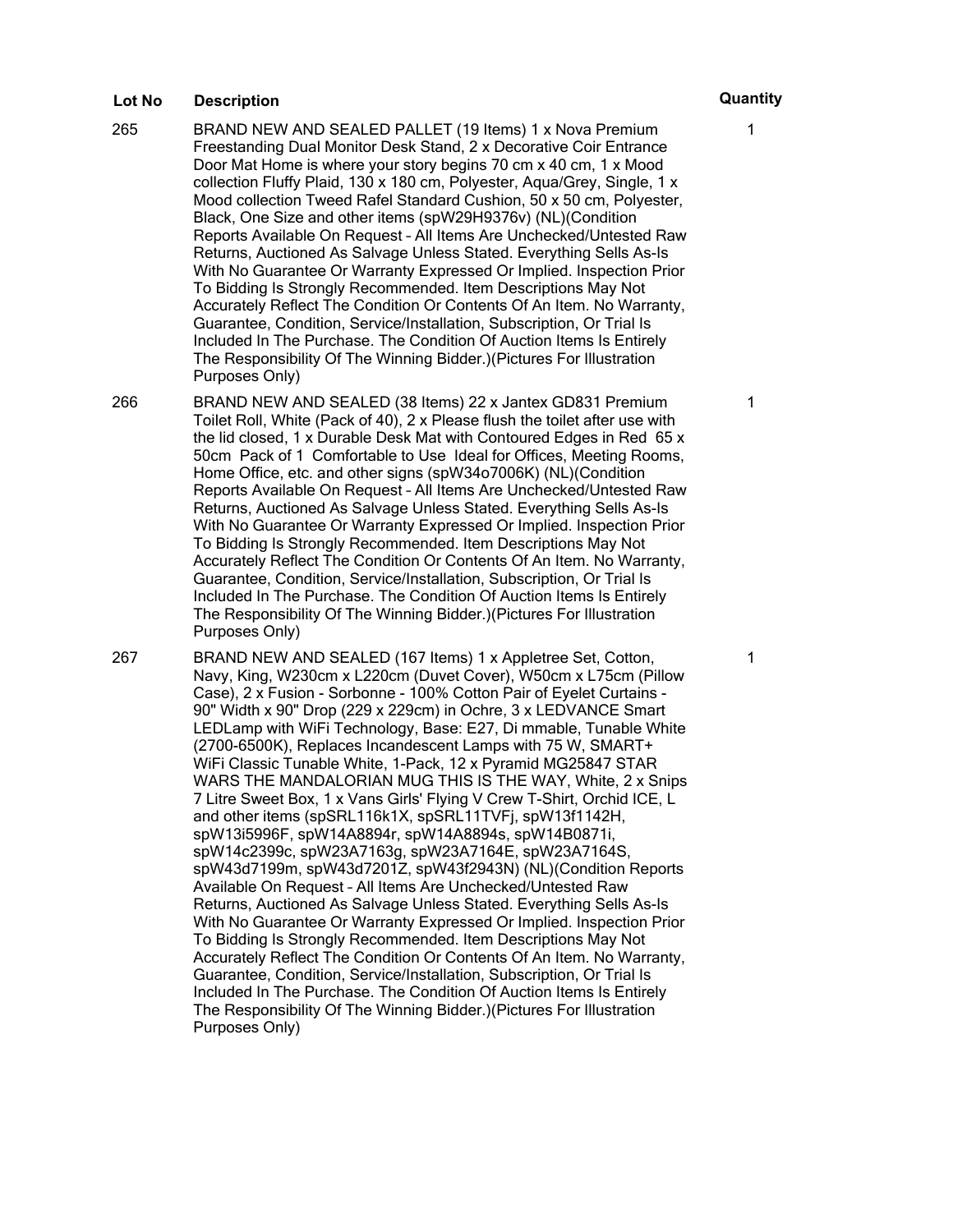- 268 BRAND NEW AND SEALED (95 Items) 8 x Happy Belly Chococino Capsules compatibles with NESCAF $\sqrt{a}^*$  DOLCE GUSTO\*, 3x16 capsules (24 servings), 1 x Albani Curtain with 8 Eyelets / Naomi1/ 245 x 135 cm, White/Yellow, 245x135 cm, 4 x Grenade Carb Killa Protein Spread - White Chocolate Cookie, 1 x 360 g Jar, 1 x Mr. Wonderful WOA10628ES Mug, Ceramic, 6 x Robinsons Pressed Pear and Elderflower Cordial, 500ml, 25 x Tealight Holder Metal Gold and other items (spW14c2399a, spW14c2399b, spW14c2399d, spW23A7163c, spW23A7164J, spW32b7116h, spW36L2421S, spW36N4163C, spW36N4163E, spW36N4163S, spW36N4163T, spW36N4163Y, spW36N4163U) (NL)(Condition Reports Available On Request – All Items Are Unchecked/Untested Raw Returns, Auctioned As Salvage Unless Stated. Everything Sells As-Is With No Guarantee Or Warranty Expressed Or Implied. Inspection Prior To Bidding Is Strongly Recommended. Item Descriptions May Not Accurately Reflect The Condition Or Contents Of An Item. No Warranty, Guarantee, Condition, Service/Installation, Subscription, Or Trial Is Included In The Purchase. The Condition Of Auction Items Is Entirely The Responsibility Of The Winning Bidder.)(Pictures For Illustration Purposes Only)
- 269 BRAND NEW AND SEALED PALLET (126 Items) 15 x Happy Belly Chococino Capsules compatibles with NESCAF $\sqrt{a}^*$  DOLCE GUSTO\*, 3x16 capsules (24 servings), 12 x Robinsons Pressed Pear and Elderflower Cordial, 500ml, 73 x Sensodyne Pronamel Enamel Care Kids Toothpaste For Children 6-12 Years 50 ml, 2 x Snips 2.6 Litre Candy Box, Blue, 1 x Water Wipes Baby Wipes 12x60 Pack Sensitive Newborn Biodegradable Unscented, 99.9% water (720 Wet Wipes) (spW14E7240R, spW22z7598p, spW34n3399K, spW36N4162v, spW36N4162y, spW36N4162Y, spW36N4162z, spW36N4162Z, spW36N4163A, spW36N4163B, spW36N4163D, spW36N4163L, spW36N4163P, spW36N4163Q, spW36N4163R, spW38x4851H, spW41l6253l, spW44d3989c) (NL)(Condition Reports Available On Request – All Items Are Unchecked/Untested Raw Returns, Auctioned As Salvage Unless Stated. Everything Sells As-Is With No Guarantee Or Warranty Expressed Or Implied. Inspection Prior To Bidding Is Strongly Recommended. Item Descriptions May Not Accurately Reflect The Condition Or Contents Of An Item. No Warranty, Guarantee, Condition, Service/Installation, Subscription, Or Trial Is Included In The Purchase. The Condition Of Auction Items Is Entirely The Responsibility Of The Winning Bidder.)(Pictures For Illustration Purposes Only)

1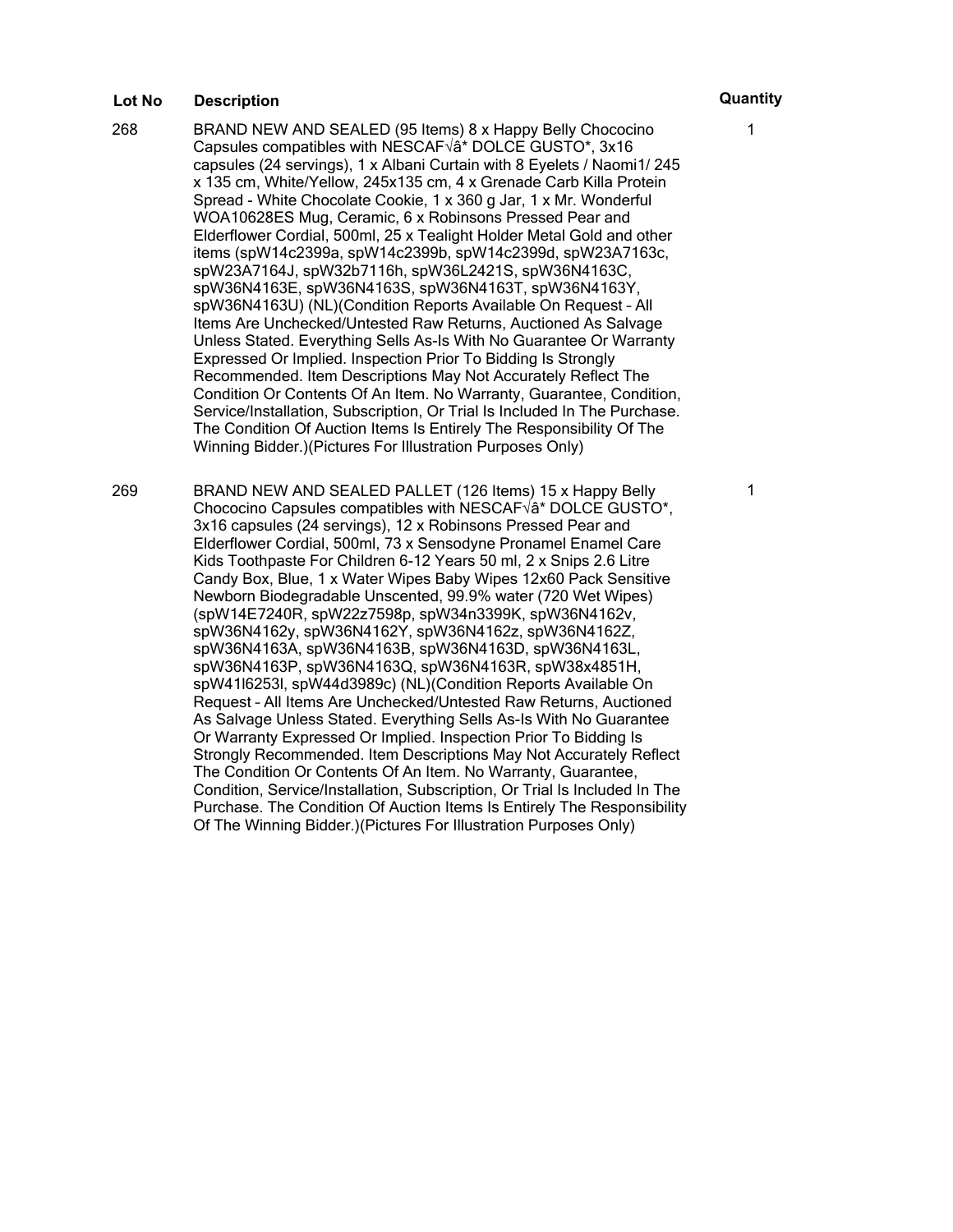- 270 BRAND NEW AND SEALED PALLET (122 Items) 71 x M&M's Chocolate Party Bulk Bag, Chocolate Gifts, Easter Gifts, Easter Chocolate, Movie Night Snacks, 1kg, 1 x SanDisk Extreme PRO 128GB SDXC Memory Card up to 170MB/s, UHS-1, Class 10, U3, V30, 21 x Wholefood Earth: Nutritional Yeast Flakes 125g With B12 Dairy Free GMO Free, 1 x Vinyl Multi-Purpose Gloves, Powder Free, Disposable, Extra Strong - Box of 100 - Black (Large), 9 x Cadbury Dairy Milk Chocolate Bar, 300 g and other items (spW0E32698p, spW0z81380e, spW0z81380p, spW0z81380S, spW0z81380T, spW0z81380y, spW0z81381F, spW0z81381L, spW0z81381P, spW0z81383E, spW0z81383f, spW0z81383R, spW0z81384C, spW35Q4937T, spW37g7796F) (NL)(Condition Reports Available On Request – All Items Are Unchecked/Untested Raw Returns, Auctioned As Salvage Unless Stated. Everything Sells As-Is With No Guarantee Or Warranty Expressed Or Implied. Inspection Prior To Bidding Is Strongly Recommended. Item Descriptions May Not Accurately Reflect The Condition Or Contents Of An Item. No Warranty, Guarantee, Condition, Service/Installation, Subscription, Or Trial Is Included In The Purchase. The Condition Of Auction Items Is Entirely The Responsibility Of The Winning Bidder.)(Pictures For Illustration Purposes Only)
- 271 BRAND NEW AND SEALED PALLET (82 Items) 67 x M&M's Chocolate Party Bulk Bag, Chocolate Gifts, Easter Gifts, Easter Chocolate, Movie Night Snacks, 1kg, 1 x Goddesses & Sirens Oracle: Book & Oracle Set, 175pp book and 38 full colour cards, 1 x Bristol Novelty Roman Emperor Costume (L) Childs Age 7 - 9 Years and other items (spW0z81380t, spW0z81380T, spW0z81381b, spW0z81381B, spW0z81381D, spW0z81381G, spW0z81381M, spW0z81381R, spW0z81381Y, spW0z81383L, spW0z81383N, spW0z81383P, spW0z81383Q, spW0z81383v) (NL)(Condition Reports Available On Request – All Items Are Unchecked/Untested Raw Returns, Auctioned As Salvage Unless Stated. Everything Sells As-Is With No Guarantee Or Warranty Expressed Or Implied. Inspection Prior To Bidding Is Strongly Recommended. Item Descriptions May Not Accurately Reflect The Condition Or Contents Of An Item. No Warranty, Guarantee, Condition, Service/Installation, Subscription, Or Trial Is Included In The Purchase. The Condition Of Auction Items Is Entirely The Responsibility Of The Winning Bidder.)(Pictures For Illustration Purposes Only)

1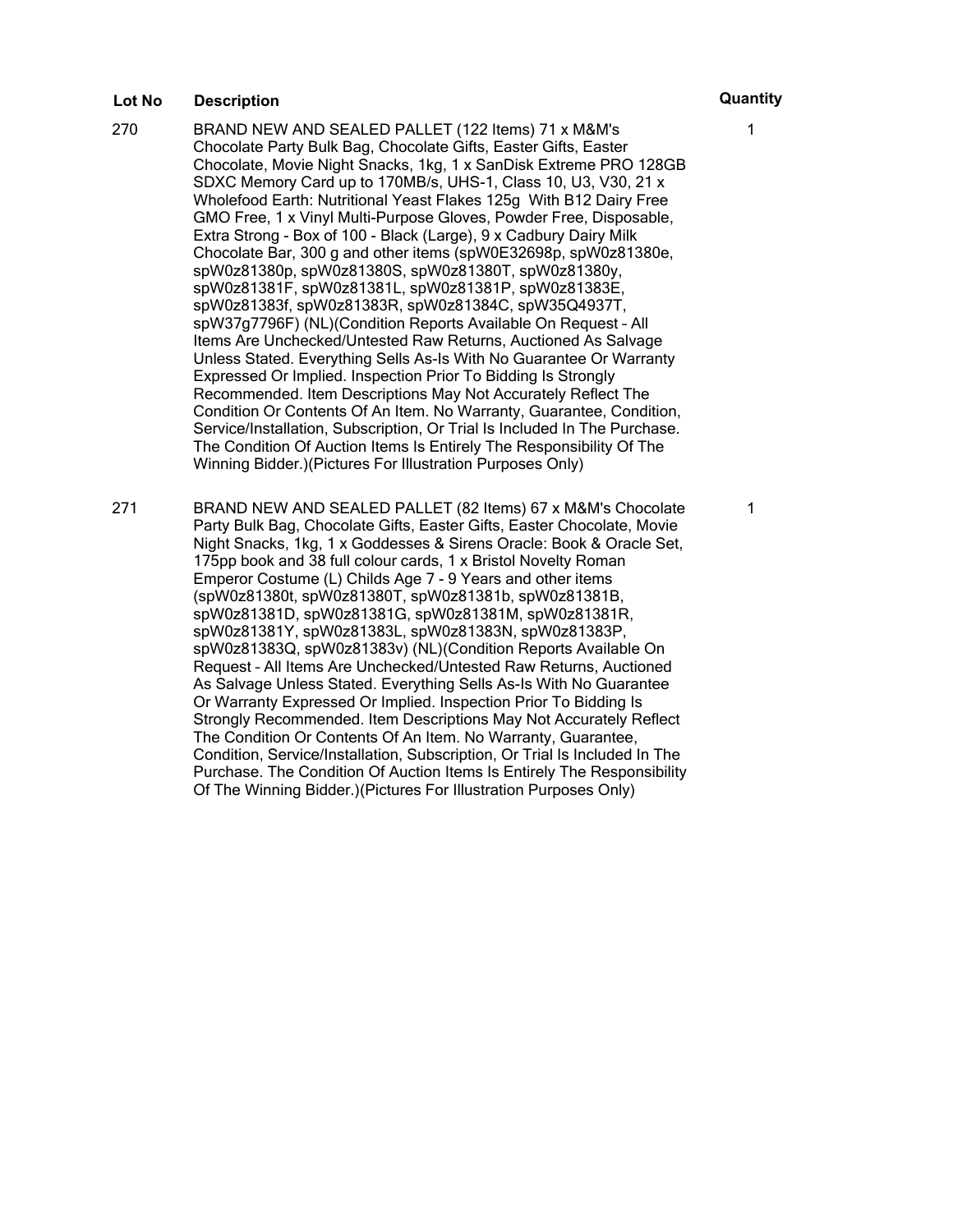272 BRAND NEW AND SEALED PALLET (99 Items) 80 x M&M's Chocolate Party Bulk Bag, Chocolate Gifts, Easter Gifts, Easter Chocolate, Movie Night Snacks, 1kg, 1 x Pip & Nut Smooth Peanut Butter - 6 x 400g - Absolutely No Palm Oil, Hi-Oleic Argentinian Peanuts, High in Fibre, Vegan Friendly, 18 x Wholefood Earth: Nutritional Yeast Flakes 125g With B12 Dairy Free GMO Free (spW0z81380d, spW0z81380i, spW0z81380m, spW0z81380Q, spW0z81380v, spW0z81380w, spW0z81380Y, spW0z81381c, spW0z81381H, spW0z81381L, spW0z81381Q, spW0z81383G, spW0z81383h, spW0z81383S) (NL) (Condition Reports Available On Request – All Items Are Unchecked/Untested Raw Returns, Auctioned As Salvage Unless Stated. Everything Sells As-Is With No Guarantee Or Warranty Expressed Or Implied. Inspection Prior To Bidding Is Strongly Recommended. Item Descriptions May Not Accurately Reflect The Condition Or Contents Of An Item. No Warranty, Guarantee, Condition, Service/Installation, Subscription, Or Trial Is Included In The Purchase. The Condition Of Auction Items Is Entirely The Responsibility Of The Winning Bidder.)(Pictures For Illustration Purposes Only)

273 BRAND NEW AND SEALED PALLET (177 Items) 2 x Bedding set, 100% super soft cotton, 155 x 200 cm / 50 x 80 cm, black, 2 x CORVUS 600158 Chips-Machine, Multi-Colour, 2 x Funko 57364 POP Diorama: Harry Potter Anniversary- Hermione, 3 x Mookie YL040091 Glitter Burst 4 Pack, Mixed Colours, 18 x Pyramid MG25847 STAR WARS THE MANDALORIAN MUG THIS IS THE WAY, White, 20 x Reindeer Cap Hat Novelty Plush Christmas Santa Hat Costume Christmas Fancy Dress Party Xmas Office Fun Headwear Accessories and other items (spL1I7koNkP, spSBC21SLHb, spW04n4275m, spW0x77436R, spW14E7240f, spW23A7165Q, spW23A7165S, spW26w7250l, spW33E5664b, spW38L3108l, spW45I7960F, spW0x77642R) (NL) (Condition Reports Available On Request – All Items Are Unchecked/Untested Raw Returns, Auctioned As Salvage Unless Stated. Everything Sells As-Is With No Guarantee Or Warranty Expressed Or Implied. Inspection Prior To Bidding Is Strongly Recommended. Item Descriptions May Not Accurately Reflect The Condition Or Contents Of An Item. No Warranty, Guarantee, Condition, Service/Installation, Subscription, Or Trial Is Included In The Purchase. The Condition Of Auction Items Is Entirely The Responsibility Of The Winning Bidder.)(Pictures For Illustration Purposes Only)

1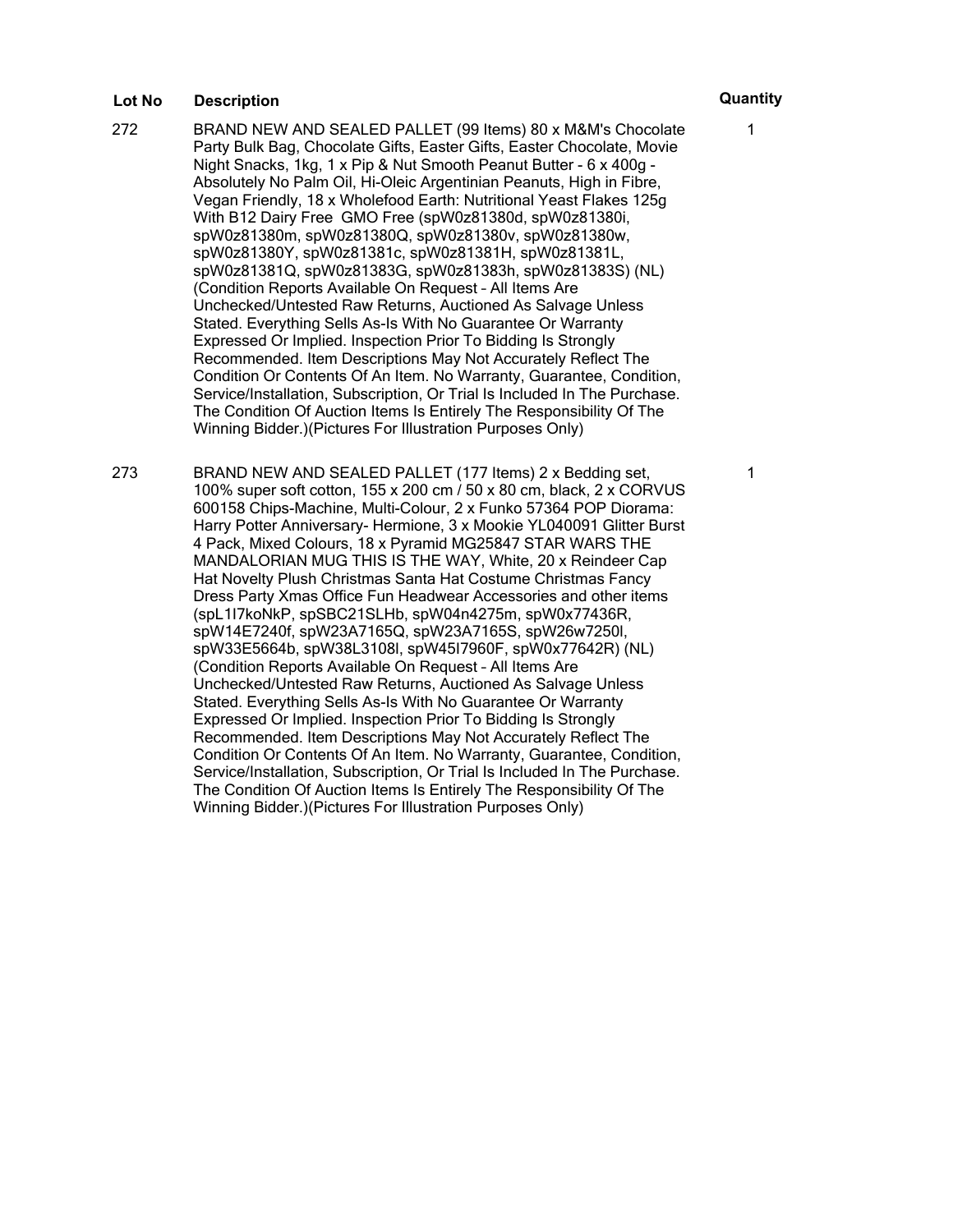- 274 BRAND NEW AND SEALED PALLET (202 Items) 1 x Benlee Rocky Marciano Training Gloves Rodney - Red/Black, 12oz, 1 x Calvin Klein Logo Men's Liner Socks 2 Pack Footie, White, 43/46 Uomo, 1 x Calvin Klein Modern Logo Liner Socks 1 Pack Footie, Bianco, Taglia Unica Donna, 2 x Pyramid MG25847 STAR WARS THE MANDALORIAN MUG THIS IS THE WAY, White, 1 x Sklz Performance Training Exercise Cable - Red, Medium, 50 x Amscan 9912233 - Halloween Kids Quiz Party Game - 30 Cards, 3 x Amber Fight Gear Unisex's Boxing Quick Hand Wrap Inner Gloves MMA Pro Grip Knuckle Wrist Fist Protector Martial Arts Kickboxing Training Bandage, Black, X-Large and other items (spL1II8n716, spSRL11f7v5, spW22z7614a, spW26i4143O, spW35R8442c, spW41q1349r, spW41r1497m, spW43d5387k, spW43g3349o, spW43J6832x, spW43w0046N, spW44R6101W, spW44S6762t) (NL)(Condition Reports Available On Request – All Items Are Unchecked/Untested Raw Returns, Auctioned As Salvage Unless Stated. Everything Sells As-Is With No Guarantee Or Warranty Expressed Or Implied. Inspection Prior To Bidding Is Strongly Recommended. Item Descriptions May Not Accurately Reflect The Condition Or Contents Of An Item. No Warranty, Guarantee, Condition, Service/Installation, Subscription, Or Trial Is Included In The Purchase. The Condition Of Auction Items Is Entirely The Responsibility Of The Winning Bidder.)(Pictures For Illustration Purposes Only)
- 275 BRAND NEW AND SEALED (4 Items) 1 x InterDesign Chevron Folding Clothes Laundry Hamper with Handles, Taupe/Natural, 1 x Bees & Co U83 Ultralight Beekeeper Suit with Round Veil, 1 x Mood collection Athena Plaid, 130 x 160 cm, Polyester, Red, Single, 1 x Mood collection Jacquard Deer Plaid, 130 x 180 cm, Polyester, Red, Single (spW34m7570u) (NL)(Condition Reports Available On Request – All Items Are Unchecked/Untested Raw Returns, Auctioned As Salvage Unless Stated. Everything Sells As-Is With No Guarantee Or Warranty Expressed Or Implied. Inspection Prior To Bidding Is Strongly Recommended. Item Descriptions May Not Accurately Reflect The Condition Or Contents Of An Item. No Warranty, Guarantee, Condition, Service/Installation, Subscription, Or Trial Is Included In The Purchase. The Condition Of Auction Items Is Entirely The Responsibility Of The Winning Bidder.)(Pictures For Illustration Purposes Only)

1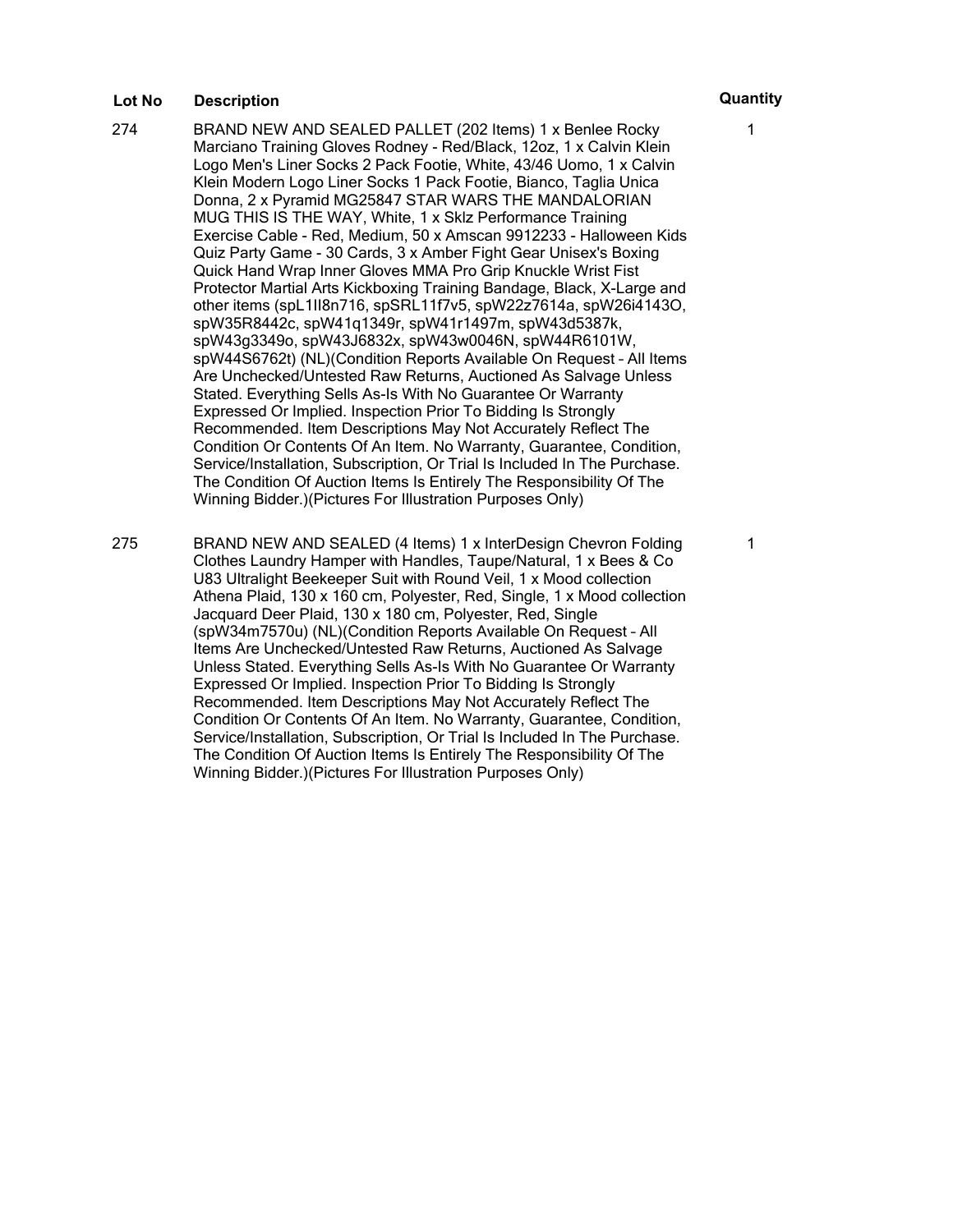- 276 BRAND NEW AND SEALED PALLET (41 Items) 6 x Witt Wall Grill, Aluminum, 1900 W, 6 x Mood collection Wood Jacket Printed Standard Cushion, 50 x 50 cm, Polyester, Pebble, One Size, 6 x Mood collection Linen Table Cloth, 140 x 250 cm, Faded Blue, One Size, 6 x Mood collection Carree Leather Standard Cushion, 45 x 45 cm, Taupe/Grey, One Size and other items (spW34m7570a) (NL)(Condition Reports Available On Request – All Items Are Unchecked/Untested Raw Returns, Auctioned As Salvage Unless Stated. Everything Sells As-Is With No Guarantee Or Warranty Expressed Or Implied. Inspection Prior To Bidding Is Strongly Recommended. Item Descriptions May Not Accurately Reflect The Condition Or Contents Of An Item. No Warranty, Guarantee, Condition, Service/Installation, Subscription, Or Trial Is Included In The Purchase. The Condition Of Auction Items Is Entirely The Responsibility Of The Winning Bidder.)(Pictures For Illustration Purposes Only)
- 277 BRAND NEW AND SEALED PALLET (19 Items) 1 x Makita D-33906 Standard SDS-Max Bit, 3 x Mood collection Macrame Pot Holder, 100 cm, Cotton, Ecru, One Size, 1 x TIMCO P4GREY Grey Individual Packers-28mm-4.0mm 100 x 28 x 4, 6 x Mood collection Tradition Stripe Printed Standard Cushion, 40 x 60 cm, Polyester, Indigo, One Size and other items (spW34m7571A) (NL)(Condition Reports Available On Request – All Items Are Unchecked/Untested Raw Returns, Auctioned As Salvage Unless Stated. Everything Sells As-Is With No Guarantee Or Warranty Expressed Or Implied. Inspection Prior To Bidding Is Strongly Recommended. Item Descriptions May Not Accurately Reflect The Condition Or Contents Of An Item. No Warranty, Guarantee, Condition, Service/Installation, Subscription, Or Trial Is Included In The Purchase. The Condition Of Auction Items Is Entirely The Responsibility Of The Winning Bidder.)(Pictures For Illustration Purposes Only)
- 278 BRAND NEW AND SEALED (31 Items) 3 x HTI 1416880 TZ Street Starz Wheelie Bike, Various, 1 x DreamWorks Trolls Tiny Dancers Friend Pack with 2 Tiny Dancers Figures, 2 bracelets and 10 Charms, Toy Inspired by the Film Trolls World Tour, 1 x Trespass Kids' KIAN Softshell Jacket with Grown On Hood, Navy, 5/6, 1 x Gund Paw Patrol: The Movie Dolores Stuffed Animal Plush Dog, 6" and other items (spW04j8783M) (NL)(Condition Reports Available On Request – All Items Are Unchecked/Untested Raw Returns, Auctioned As Salvage Unless Stated. Everything Sells As-Is With No Guarantee Or Warranty Expressed Or Implied. Inspection Prior To Bidding Is Strongly Recommended. Item Descriptions May Not Accurately Reflect The Condition Or Contents Of An Item. No Warranty, Guarantee, Condition, Service/Installation, Subscription, Or Trial Is Included In The Purchase. The Condition Of Auction Items Is Entirely The Responsibility Of The Winning Bidder.)(Pictures For Illustration Purposes Only)

1

1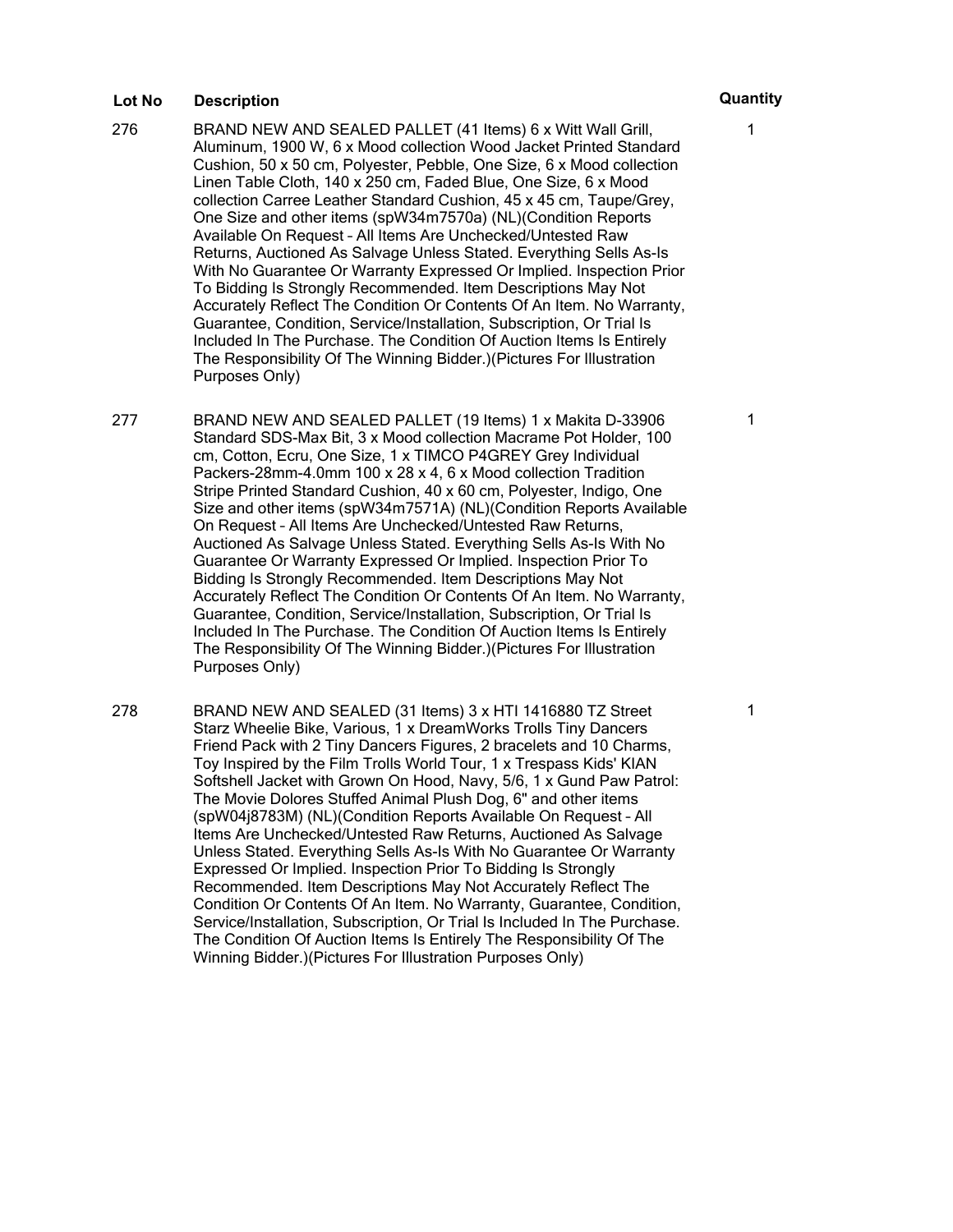- 279 BRAND NEW AND SEALED (50Items) 14 x K3MEK3 N 0000500 Dress, 17 x Stylex 23372 Universal Adhesive, Transparent Water Based Adhesive, 100 g Bottle, Solvent-, Cold Washes Out, 9 x Ladud Wash-20 10 Piece Latex Halloween Smile Party Decoration Sequin Balloon 12 Inch-Blue, One Size Unisex-Adult and other items (spW33O4030U) (NL)(Condition Reports Available On Request – All Items Are Unchecked/Untested Raw Returns, Auctioned As Salvage Unless Stated. Everything Sells As-Is With No Guarantee Or Warranty Expressed Or Implied. Inspection Prior To Bidding Is Strongly Recommended. Item Descriptions May Not Accurately Reflect The Condition Or Contents Of An Item. No Warranty, Guarantee, Condition, Service/Installation, Subscription, Or Trial Is Included In The Purchase. The Condition Of Auction Items Is Entirely The Responsibility Of The Winning Bidder.)(Pictures For Illustration Purposes Only)
- 280 BRAND NEW AND SEALED (5 Items) 1 x Trangoworld Mussara Jacket - Fusion Coral/Fusion Coral, X-Small, 1 x Men's Padded Gilet Bodywarmer with 3 Zip Pockets & Inner Storm Flap Clasp - Moss XS, 1 x Limit Sport Bride Men, Multi-Colour, Medium (Limitsport 1) MA1054, boy, Girls, Multicoloured, Media, 2 x Digitus Professional Home Automation Wall Mounting Cabinet DN-WM-HA-60-SU-GD - Automationsgeh√§use (spSQL11bZcz) (NL)(Condition Reports Available On Request – All Items Are Unchecked/Untested Raw Returns, Auctioned As Salvage Unless Stated. Everything Sells As-Is With No Guarantee Or Warranty Expressed Or Implied. Inspection Prior To Bidding Is Strongly Recommended. Item Descriptions May Not Accurately Reflect The Condition Or Contents Of An Item. No Warranty, Guarantee, Condition, Service/Installation, Subscription, Or Trial Is Included In The Purchase. The Condition Of Auction Items Is Entirely The Responsibility Of The Winning Bidder.)(Pictures For Illustration Purposes Only)
- 281 BRAND N EW AND SEALED (193 Items) 192 x WOW! STUFF Trolls World Tour Lights-3 Pack Fibre-Optic Hair Extensions, 1 x cellularline GOMMA FINE Cover Case for Huawei P9 Plus - Transparent (spW29S2787c) (NL)(Condition Reports Available On Request – All Items Are Unchecked/Untested Raw Returns, Auctioned As Salvage Unless Stated. Everything Sells As-Is With No Guarantee Or Warranty Expressed Or Implied. Inspection Prior To Bidding Is Strongly Recommended. Item Descriptions May Not Accurately Reflect The Condition Or Contents Of An Item. No Warranty, Guarantee, Condition, Service/Installation, Subscription, Or Trial Is Included In The Purchase. The Condition Of Auction Items Is Entirely The Responsibility Of The Winning Bidder.)(Pictures For Illustration Purposes Only)

# 1

1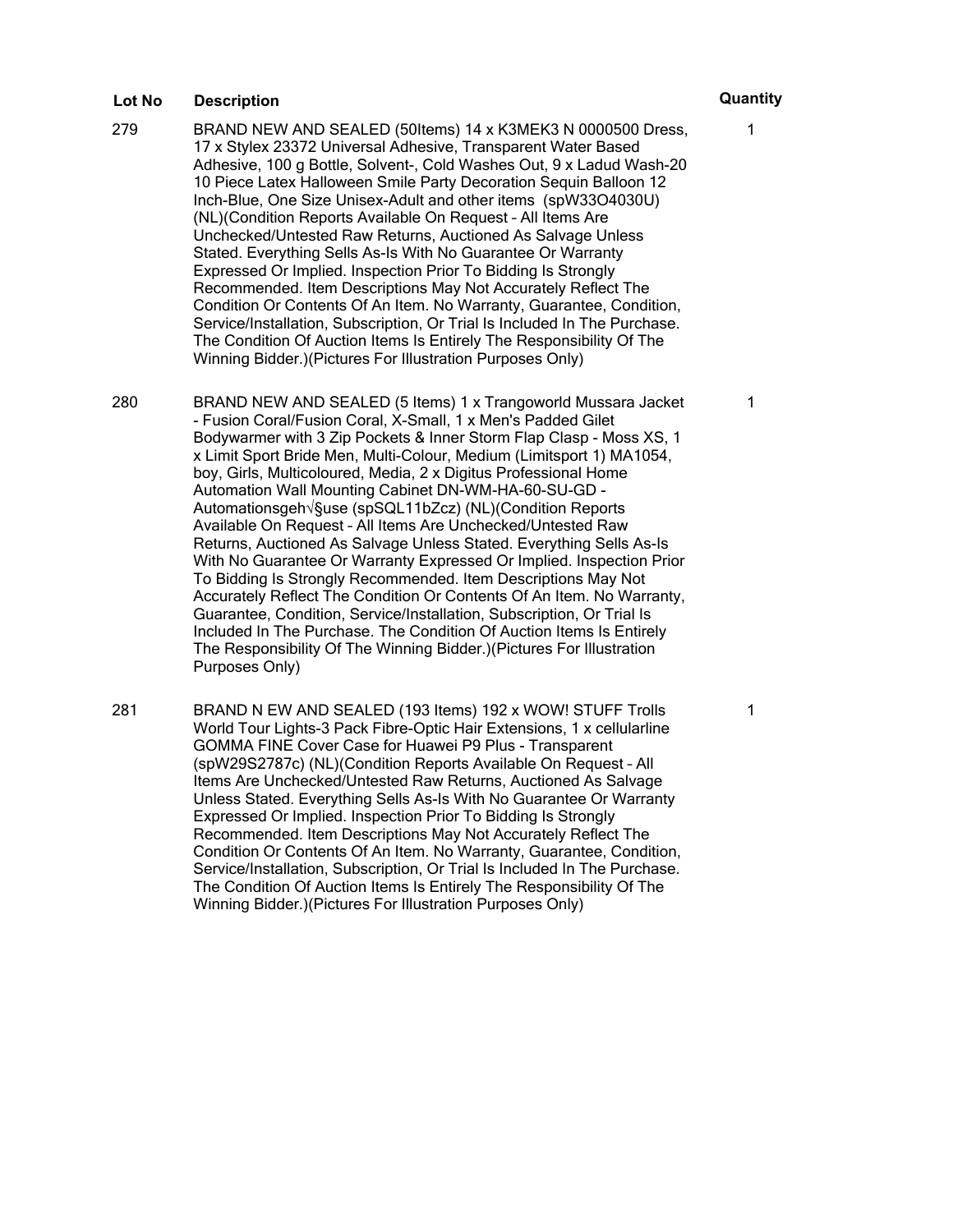- 282 BRAND NEW AND SEALED (67 Items) 6 x Digitus 4-way Office Power Strip with 2x USB On/Off Switch, Alu-housing, USB out: 5V/2A, bl/si, 50 x Amscan 9912233 - Halloween Kids Quiz Party Game - 30 Cards, 11 x Paper Projects 01.70.24.083 Sparkly Reusable Halloween Sticker Collection (spSRL11L2wc) (NL)(Condition Reports Available On Request – All Items Are Unchecked/Untested Raw Returns, Auctioned As Salvage Unless Stated. Everything Sells As-Is With No Guarantee Or Warranty Expressed Or Implied. Inspection Prior To Bidding Is Strongly Recommended. Item Descriptions May Not Accurately Reflect The Condition Or Contents Of An Item. No Warranty, Guarantee, Condition, Service/Installation, Subscription, Or Trial Is Included In The Purchase. The Condition Of Auction Items Is Entirely The Responsibility Of The Winning Bidder.)(Pictures For Illustration Purposes Only)
- 283 BRAND NEW AND SEALED (57 Items) 9 x Disney Women's Mickey Mouse Year T Shirt, Dark Heather, S UK, 1 x DC Comics Women's Ww Emblem T Shirt, Dark Heather Grey, 12 UK, 13 x Smiffys Umbrella Hat - Multi-Colour and other items (spSPL11ZP5W) (NL)(Condition Reports Available On Request – All Items Are Unchecked/Untested Raw Returns, Auctioned As Salvage Unless Stated. Everything Sells As-Is With No Guarantee Or Warranty Expressed Or Implied. Inspection Prior To Bidding Is Strongly Recommended. Item Descriptions May Not Accurately Reflect The Condition Or Contents Of An Item. No Warranty, Guarantee, Condition, Service/Installation, Subscription, Or Trial Is Included In The Purchase. The Condition Of Auction Items Is Entirely The Responsibility Of The Winning Bidder.)(Pictures For Illustration Purposes Only)
- 284 BRAND NEW AND SEALED (37 Items) 12 x Poyetmotte Lapinou Cuddly Toy, 28 cm, Multicolour, One Size, 12 x patisse INPA.03656, Inoxidable, Multi Colour, 2 x Clairefontaine Grained Drawing Paper, 125 g, A4, 12 Sheets and other items (spW14E7240e) (NL)(Condition Reports Available On Request – All Items Are Unchecked/Untested Raw Returns, Auctioned As Salvage Unless Stated. Everything Sells As-Is With No Guarantee Or Warranty Expressed Or Implied. Inspection Prior To Bidding Is Strongly Recommended. Item Descriptions May Not Accurately Reflect The Condition Or Contents Of An Item. No Warranty, Guarantee, Condition, Service/Installation, Subscription, Or Trial Is Included In The Purchase. The Condition Of Auction Items Is Entirely The Responsibility Of The Winning Bidder.)(Pictures For Illustration Purposes Only)

# 1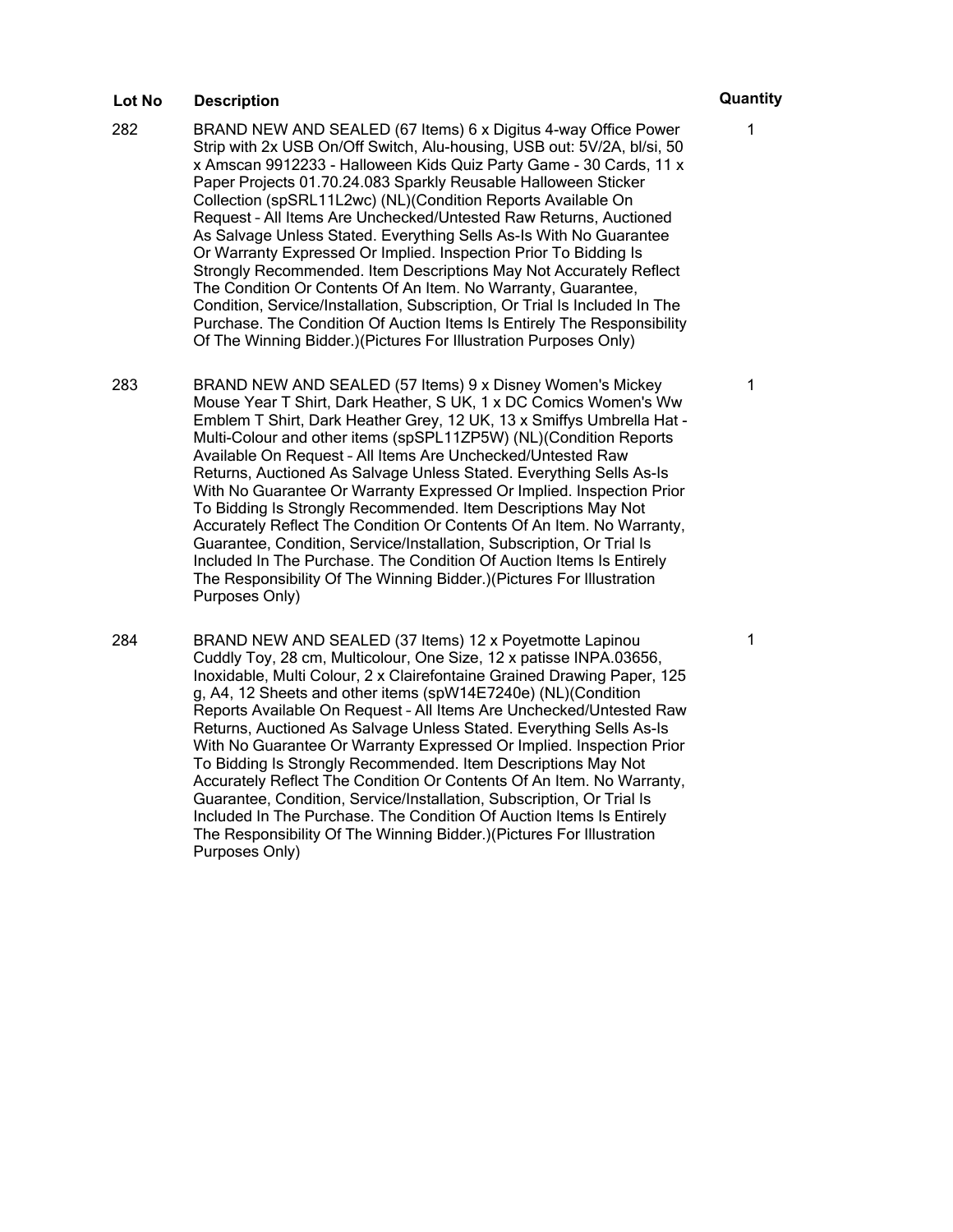- 285 BRAND NEW AND SEALED (17 Items)  $4 \times d\sqrt{\circ}$ copatch AP152O Small Elephant with Raised Trunk Mache, Brown, 10x8x7cm, 13 x MONOPOLY - EDIZIONE DA VIAGGIO (spW44u4351q) (NL)(Condition Reports Available On Request – All Items Are Unchecked/Untested Raw Returns, Auctioned As Salvage Unless Stated. Everything Sells As-Is With No Guarantee Or Warranty Expressed Or Implied. Inspection Prior To Bidding Is Strongly Recommended. Item Descriptions May Not Accurately Reflect The Condition Or Contents Of An Item. No Warranty, Guarantee, Condition, Service/Installation, Subscription, Or Trial Is Included In The Purchase. The Condition Of Auction Items Is Entirely The Responsibility Of The Winning Bidder.)(Pictures For Illustration Purposes Only)
- 286 BRAND NEW AND SEALED (90 Items) 1 x Calvin Klein Men's Casual Flat Knit Cotton Crew Socks 2 Pack Classic, White, 39/42, 49 x Patisse 01539 Baking 2 Piece Pastry Scraper Set 12 cm, Synthetic, Multi Colour, 19 x Siemens VZ01MSF Motor Protection Filter and other items (spW14B0871j) (NL)(Condition Reports Available On Request – All Items Are Unchecked/Untested Raw Returns, Auctioned As Salvage Unless Stated. Everything Sells As-Is With No Guarantee Or Warranty Expressed Or Implied. Inspection Prior To Bidding Is Strongly Recommended. Item Descriptions May Not Accurately Reflect The Condition Or Contents Of An Item. No Warranty, Guarantee, Condition, Service/Installation, Subscription, Or Trial Is Included In The Purchase. The Condition Of Auction Items Is Entirely The Responsibility Of The Winning Bidder.)(Pictures For Illustration Purposes Only)
- 287 BRAND NEW AND SEALED (20 Items) 8 x DIY E-Liquids Flavour Concentrate, Menthol, 30 ml, 1 x Galt Toys, Chunky Crayons - 20 Pieces, Easy to Hold Crayons for Kids, Ages 3 Years Plus, 2 x Rubies In The Rubble Plant based Mayo, 240g (spW38x8886F) (NL)(Condition Reports Available On Request – All Items Are Unchecked/Untested Raw Returns, Auctioned As Salvage Unless Stated. Everything Sells As-Is With No Guarantee Or Warranty Expressed Or Implied. Inspection Prior To Bidding Is Strongly Recommended. Item Descriptions May Not Accurately Reflect The Condition Or Contents Of An Item. No Warranty, Guarantee, Condition, Service/Installation, Subscription, Or Trial Is Included In The Purchase. The Condition Of Auction Items Is Entirely The Responsibility Of The Winning Bidder.)(Pictures For Illustration Purposes Only)

1

1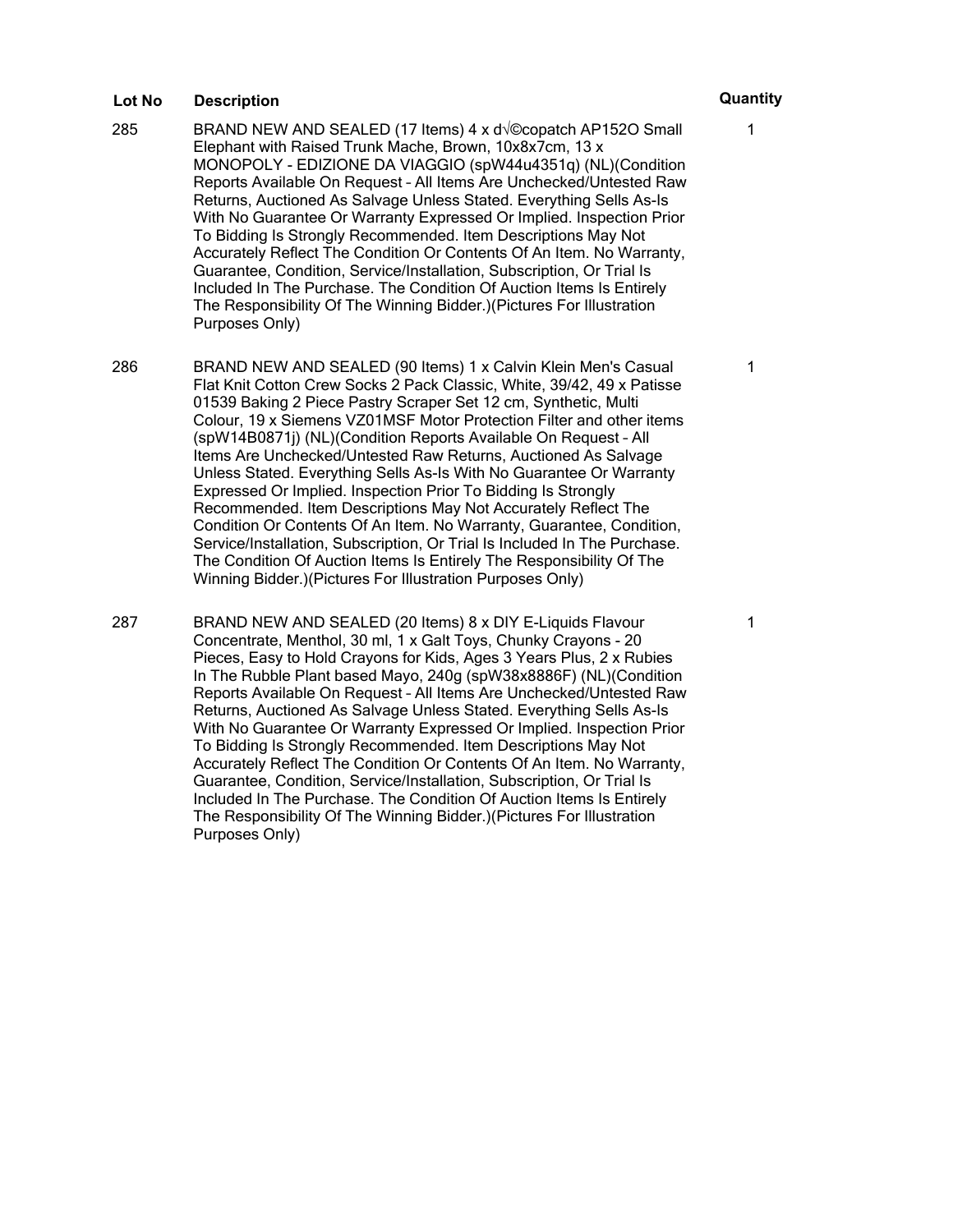- 288 BRAND NEW AND SEALED (109 Items) 91 x SHATCHI Geometric/Animal/Apple Shapes Push Bubble Pop up Sensory Silicon Extrusion Fidget Toy, Stress Anxiety Relief Autism Special Needs Squeeze Tools for Kids Adult, Green, 3 x Mookie YL040091 Glitter Burst 4 Pack, Mixed Colours, 15 x 50pcs Plain 12" Black Helium Quality Latex Balloons Birthday Wedding Anniversary Christening Christmas Communion Party Decoration Balloon (spW04n4275h) (NL)(Condition Reports Available On Request – All Items Are Unchecked/Untested Raw Returns, Auctioned As Salvage Unless Stated. Everything Sells As-Is With No Guarantee Or Warranty Expressed Or Implied. Inspection Prior To Bidding Is Strongly Recommended. Item Descriptions May Not Accurately Reflect The Condition Or Contents Of An Item. No Warranty, Guarantee, Condition, Service/Installation, Subscription, Or Trial Is Included In The Purchase. The Condition Of Auction Items Is Entirely The Responsibility Of The Winning Bidder.)(Pictures For Illustration Purposes Only)
- 289 BRAND NEW AND SEALED (98 Items) 20 x Gifts 4 All Occasions Limited SHATCHI-953 Hen Photo Booth-Girls Night Out Games Bachelorette Photobooth-Wedding Party Favours, Multi, 8 x 10pcs Plain 12" Fuchsia Pink Helium Quality Latex Balloons Birthday Wedding Anniversary Christening Christmas Communion Party Decoration Balloon and other items (spW04n4275i) (NL)(Condition Reports Available On Request – All Items Are Unchecked/Untested Raw Returns, Auctioned As Salvage Unless Stated. Everything Sells As-Is With No Guarantee Or Warranty Expressed Or Implied. Inspection Prior To Bidding Is Strongly Recommended. Item Descriptions May Not Accurately Reflect The Condition Or Contents Of An Item. No Warranty, Guarantee, Condition, Service/Installation, Subscription, Or Trial Is Included In The Purchase. The Condition Of Auction Items Is Entirely The Responsibility Of The Winning Bidder.)(Pictures For Illustration Purposes Only)
- 290 BRAND NEW AND SEALED (18 Items) 1 x Schneider LC1D115M7 115 A 3P AC3 TeSys AC Coil D Contactor, 220 V, White, 17 x Bringmann 655 Folia Drawing Pad 50 Sheets 25 Colours (spW43g3346m) (NL) (Condition Reports Available On Request – All Items Are Unchecked/Untested Raw Returns, Auctioned As Salvage Unless Stated. Everything Sells As-Is With No Guarantee Or Warranty Expressed Or Implied. Inspection Prior To Bidding Is Strongly Recommended. Item Descriptions May Not Accurately Reflect The Condition Or Contents Of An Item. No Warranty, Guarantee, Condition, Service/Installation, Subscription, Or Trial Is Included In The Purchase. The Condition Of Auction Items Is Entirely The Responsibility Of The Winning Bidder.)(Pictures For Illustration Purposes Only)

1

1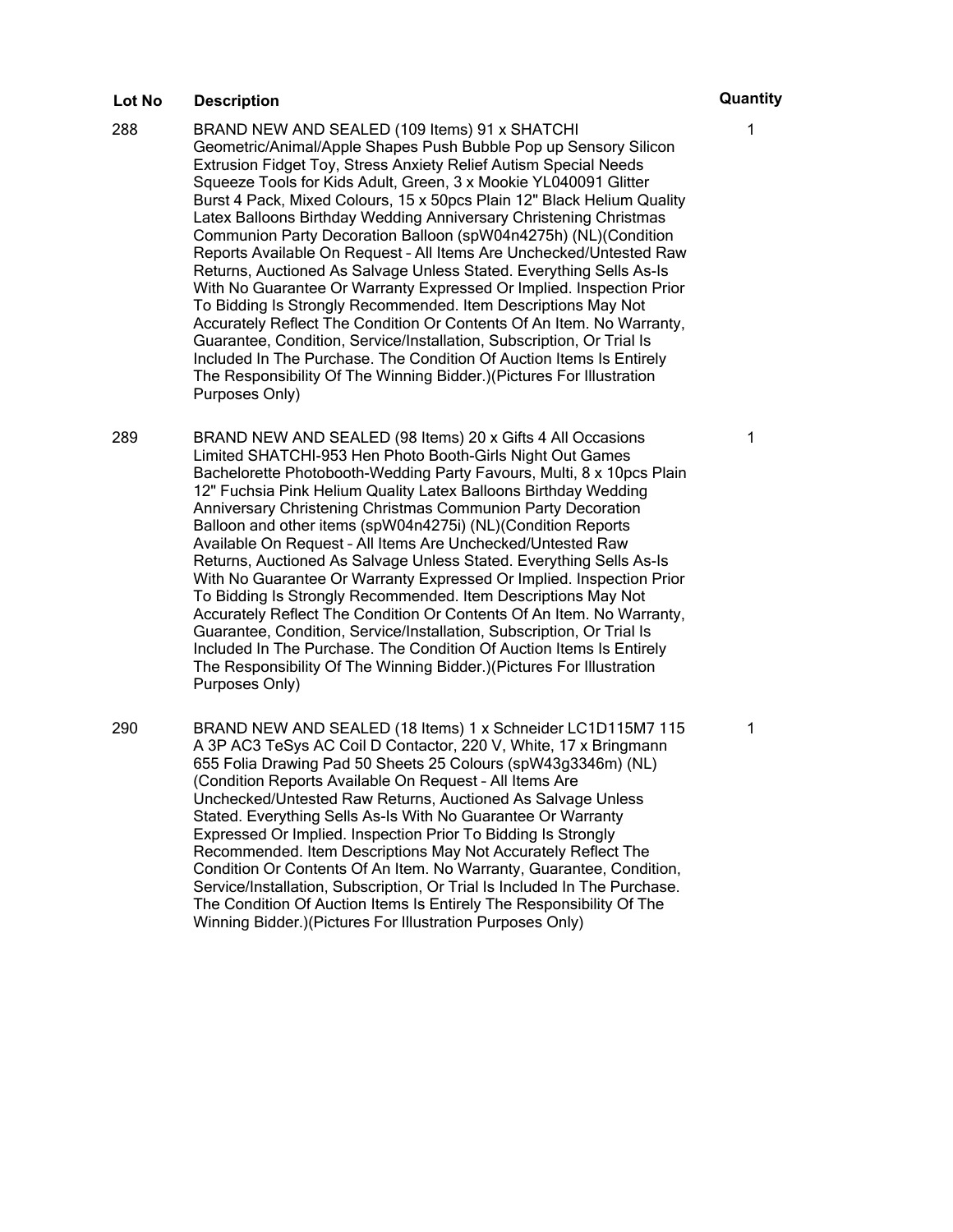- 291 BRAND NEW AND SEALED (86 Items) Tratto 047301 Mark All 1 Pack Blue (spW32b7121J) (NL)(Condition Reports Available On Request – All Items Are Unchecked/Untested Raw Returns, Auctioned As Salvage Unless Stated. Everything Sells As-Is With No Guarantee Or Warranty Expressed Or Implied. Inspection Prior To Bidding Is Strongly Recommended. Item Descriptions May Not Accurately Reflect The Condition Or Contents Of An Item. No Warranty, Guarantee, Condition, Service/Installation, Subscription, Or Trial Is Included In The Purchase. The Condition Of Auction Items Is Entirely The Responsibility Of The Winning Bidder.)(Pictures For Illustration Purposes Only)
- 292 BRAND NEW AND SEALED (57 Items) 1 x Urban Classics Men's Pull Over Windbreaker Jacket, Black (Black 7), L, 1 x SEAC Unisex's Motus Long Fins Assembly Kit to Fast The Blade to The Foot Pocket, Black, Standard, 1 x Kid O Water Tower Set, 2 x Calvin Klein Men's Casual Flat Knit Cotton Quarter Socks 2 Pack, Black, 39/42 and other items (spW37i1834B) (NL)(Condition Reports Available On Request – All Items Are Unchecked/Untested Raw Returns, Auctioned As Salvage Unless Stated. Everything Sells As-Is With No Guarantee Or Warranty Expressed Or Implied. Inspection Prior To Bidding Is Strongly Recommended. Item Descriptions May Not Accurately Reflect The Condition Or Contents Of An Item. No Warranty, Guarantee, Condition, Service/Installation, Subscription, Or Trial Is Included In The Purchase. The Condition Of Auction Items Is Entirely The Responsibility Of The Winning Bidder.)(Pictures For Illustration Purposes Only)
- 293 BRAND NEW AND SEALED (19 Items) 1 x Ladies' Lightweight Leather Laces Steel Toe Cap Safety Shoes Multicolour Size: 6.5, 1 x Mountain Bike Bottom Bracket Shell 68/92MM BB Thread Type Crankset Bearings for FSA SRAM ( Colour : Gold ), 1 x Dunlop Men's Famous George Moccasin Loafers Faux Sheepskin Fur Slippers with Rubber Sole (9 UK, Chestnut), 1 x Ultrasonic Cleaner,LifeBasis 850ML Jewellery Cleaner with Basket Watch Stand CD Holder for Jewelry Glasses Watch CD Denture Coin Medal Parts Lab Tools Tattoo Tool Guin-ness Surger Can and other items (spSJB21GJK5) (NL)(Condition Reports Available On Request – All Items Are Unchecked/Untested Raw Returns, Auctioned As Salvage Unless Stated. Everything Sells As-Is With No Guarantee Or Warranty Expressed Or Implied. Inspection Prior To Bidding Is Strongly Recommended. Item Descriptions May Not Accurately Reflect The Condition Or Contents Of An Item. No Warranty, Guarantee, Condition, Service/Installation, Subscription, Or Trial Is Included In The Purchase. The Condition Of Auction Items Is Entirely The Responsibility Of The Winning Bidder.)(Pictures For Illustration Purposes Only)

1

1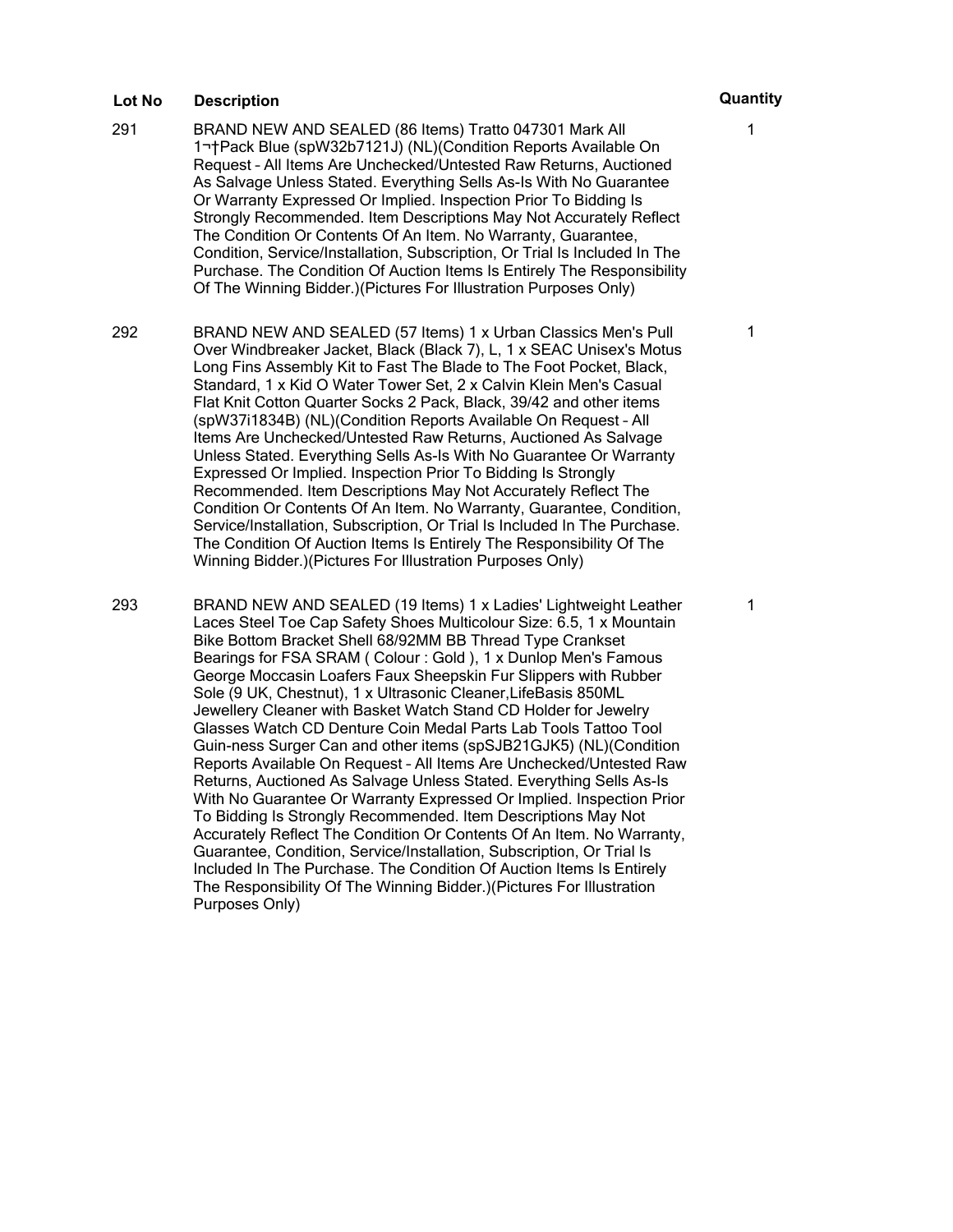- 294 BRAND NEW AND SEALED (9 Items) 3 x Osram QTi DALI 2x35/49 DIM Special Lighting, 3 x Dr.Oetker Muddler Flexxibel of Silicone 26,5 cm in red,  $26.5 \times 4 \times 2$  cm and other items (spW14B5673A) (NL) (Condition Reports Available On Request – All Items Are Unchecked/Untested Raw Returns, Auctioned As Salvage Unless Stated. Everything Sells As-Is With No Guarantee Or Warranty Expressed Or Implied. Inspection Prior To Bidding Is Strongly Recommended. Item Descriptions May Not Accurately Reflect The Condition Or Contents Of An Item. No Warranty, Guarantee, Condition, Service/Installation, Subscription, Or Trial Is Included In The Purchase. The Condition Of Auction Items Is Entirely The Responsibility Of The Winning Bidder.)(Pictures For Illustration Purposes Only)
- 295 BRAND NEW AND SEALED (151 Items) 57 x Amscan 9912221 Pin the Fangs on the Vampire Kids Halloween Party Game, 56 x Amscan 370502 - Trick or Treat Plastic Tote Bag - 40 cm x 35 cm, 38 x Talking Tables Halloween Party Skeleton Bunting Garland Hanging Decorations 2M, Christmas (spW43J6832y) (NL)(Condition Reports Available On Request – All Items Are Unchecked/Untested Raw Returns, Auctioned As Salvage Unless Stated. Everything Sells As-Is With No Guarantee Or Warranty Expressed Or Implied. Inspection Prior To Bidding Is Strongly Recommended. Item Descriptions May Not Accurately Reflect The Condition Or Contents Of An Item. No Warranty, Guarantee, Condition, Service/Installation, Subscription, Or Trial Is Included In The Purchase. The Condition Of Auction Items Is Entirely The Responsibility Of The Winning Bidder.)(Pictures For Illustration Purposes Only)
- 296 BRAND NEW AND SEALED (151 Items) 57 x Amscan 9912221 Pin the Fangs on the Vampire Kids Halloween Party Game, 56 x Amscan 370502 - Trick or Treat Plastic Tote Bag - 40 cm x 35 cm, 38 x Talking Tables Halloween Party Skeleton Bunting Garland Hanging Decorations 2M, Christmas (spW43J6832y) (NL)(Condition Reports Available On Request – All Items Are Unchecked/Untested Raw Returns, Auctioned As Salvage Unless Stated. Everything Sells As-Is With No Guarantee Or Warranty Expressed Or Implied. Inspection Prior To Bidding Is Strongly Recommended. Item Descriptions May Not Accurately Reflect The Condition Or Contents Of An Item. No Warranty, Guarantee, Condition, Service/Installation, Subscription, Or Trial Is Included In The Purchase. The Condition Of Auction Items Is Entirely The Responsibility Of The Winning Bidder.)(Pictures For Illustration Purposes Only)

1

1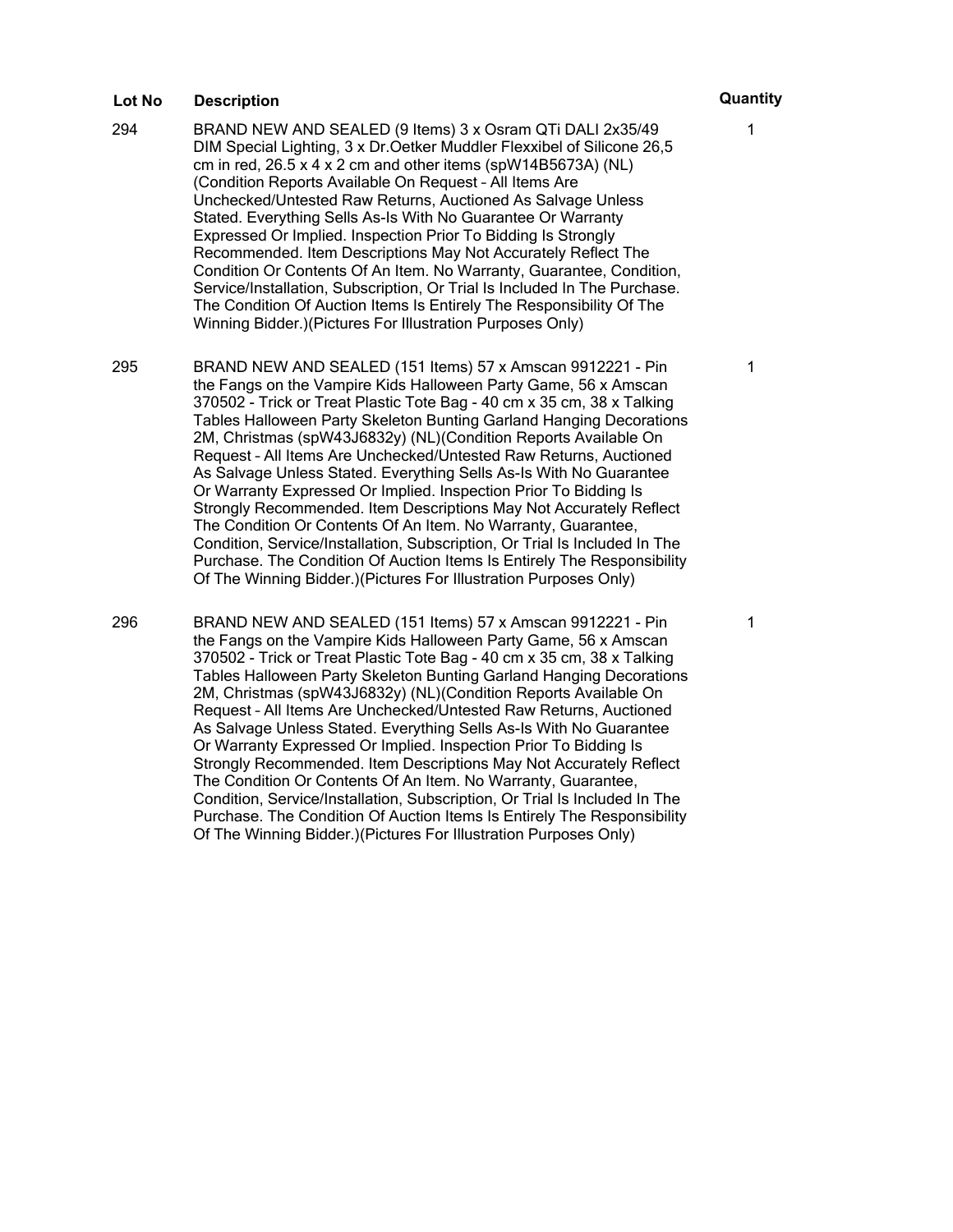- 297 BRAND NEW AND SEALED (87 Items) 66 x SHATCHI Geometric/Animal/Apple Shapes Push Bubble Pop up Sensory Silicon Extrusion Fidget Toy, Stress Anxiety Relief Autism Special Needs Squeeze Tools for Kids Adult, Green, 5 x Great Gizmos RTDM04 Evening Star Metal Puzzles, Multi-Colours, 6 x Gifts 4 All Occasions Limited SHATCHI-953 Hen Photo Booth-Girls Night Out Games Bachelorette Photobooth-Wedding Party Favours, Multi and other items (spW04n4275n) (NL)(Condition Reports Available On Request – All Items Are Unchecked/Untested Raw Returns, Auctioned As Salvage Unless Stated. Everything Sells As-Is With No Guarantee Or Warranty Expressed Or Implied. Inspection Prior To Bidding Is Strongly Recommended. Item Descriptions May Not Accurately Reflect The Condition Or Contents Of An Item. No Warranty, Guarantee, Condition, Service/Installation, Subscription, Or Trial Is Included In The Purchase. The Condition Of Auction Items Is Entirely The Responsibility Of The Winning Bidder.)(Pictures For Illustration Purposes Only)
- 298 BRAND NEW AND SEALED (32 Items) 22 x Poyetmotte Lapinou Heath Book Cover, 15 x 26 cm, Multicolour, One Size, 1 x Rayher Set of Six Wooden Pegs with Fir Trees, Natural, 3.5x4cm, 9 x Artemio Cutting Dies Star and Booties Set Car Set, Stainless Steel, Silver (spW45U1590p) (NL)(Condition Reports Available On Request – All Items Are Unchecked/Untested Raw Returns, Auctioned As Salvage Unless Stated. Everything Sells As-Is With No Guarantee Or Warranty Expressed Or Implied. Inspection Prior To Bidding Is Strongly Recommended. Item Descriptions May Not Accurately Reflect The Condition Or Contents Of An Item. No Warranty, Guarantee, Condition, Service/Installation, Subscription, Or Trial Is Included In The Purchase. The Condition Of Auction Items Is Entirely The Responsibility Of The Winning Bidder.)(Pictures For Illustration Purposes Only)
- 299 RAND NEW AND SEALED (103 Items) 2 x Exacompta Expandable Canvas Folder, A4 - Dark Blue, 16 x Calligraphe 73201AMZC - Smooth Transparent PVC Book Cover with Label Holder, A4 - Clear, 13 x So Eco Angled Eyeliner Brush and other items (spW44d4344q) (NL) (Condition Reports Available On Request – All Items Are Unchecked/Untested Raw Returns, Auctioned As Salvage Unless Stated. Everything Sells As-Is With No Guarantee Or Warranty Expressed Or Implied. Inspection Prior To Bidding Is Strongly Recommended. Item Descriptions May Not Accurately Reflect The Condition Or Contents Of An Item. No Warranty, Guarantee, Condition, Service/Installation, Subscription, Or Trial Is Included In The Purchase. The Condition Of Auction Items Is Entirely The Responsibility Of The Winning Bidder.)(Pictures For Illustration Purposes Only)

1

1